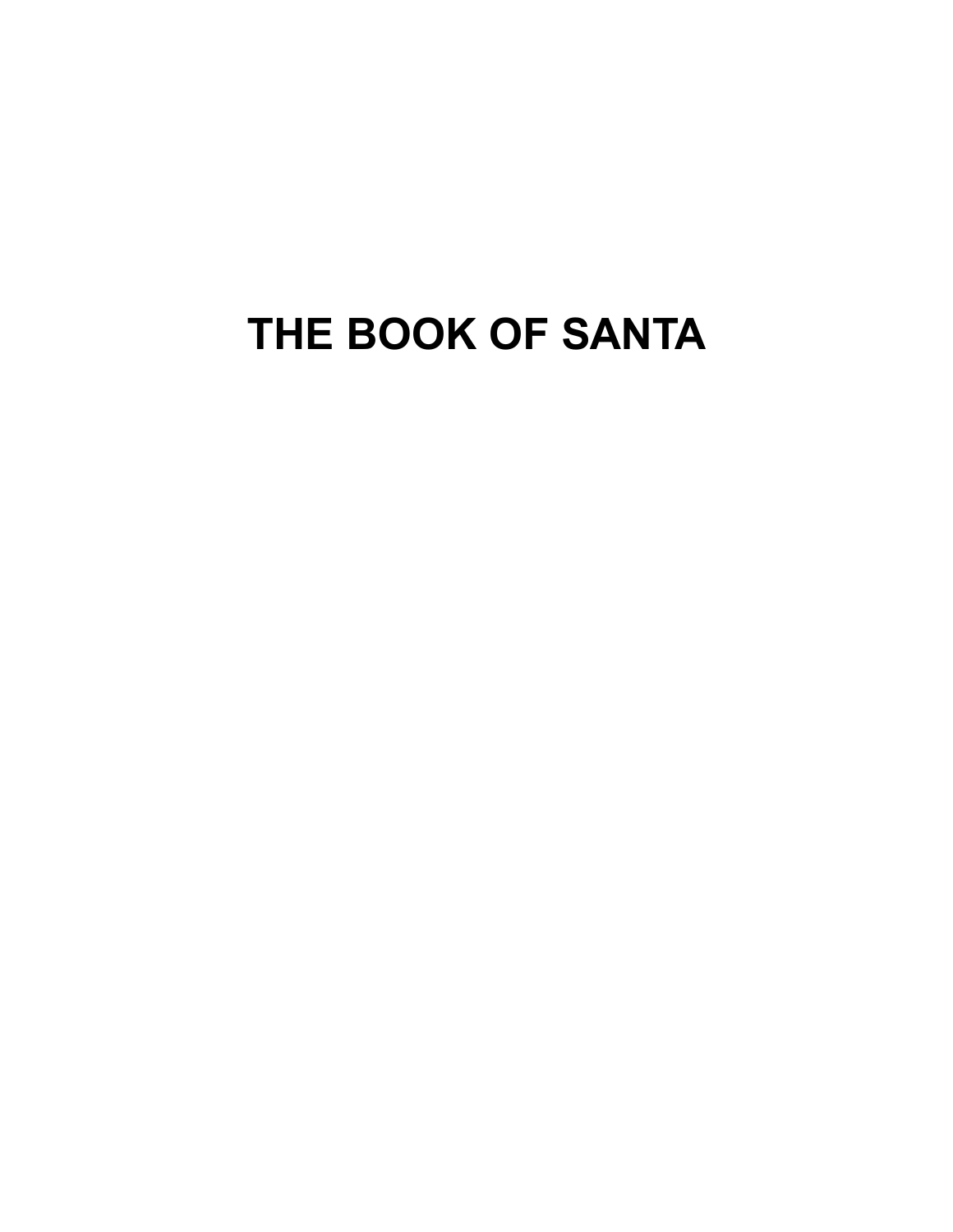## THE BOOK OF SANTA

Written by

Stan Ginsel

Contact: Stan Ginsel (512) 468-7676 8/2/2019 FINAL DRAFT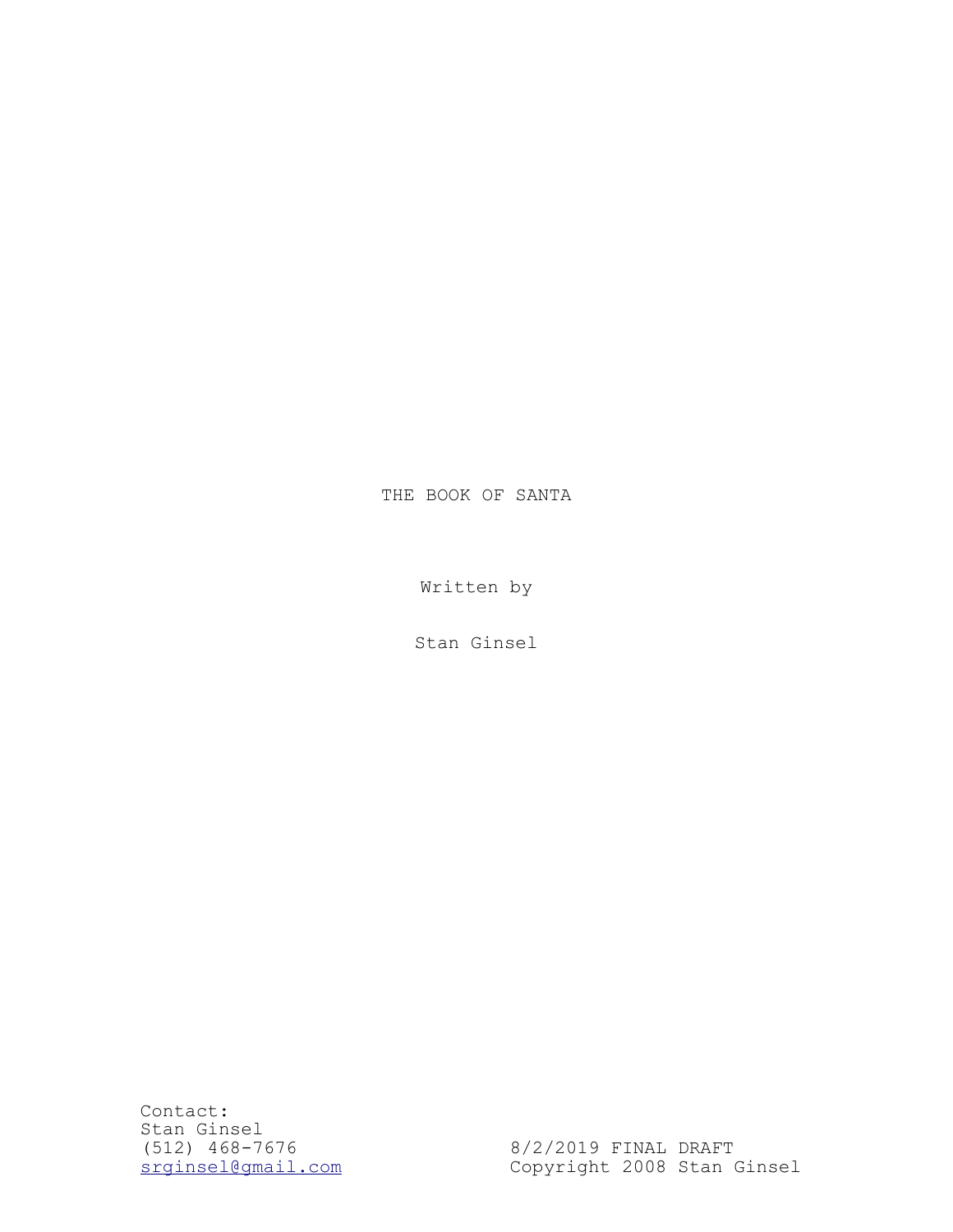EXT. CITY STREETS - NIGHT

A mini-van drives down a congested city street. It's snowing and the roads are icy.

INT. MINI-VAN - NIGHT

JILL CRAWFORD, a woman in her late 20's, is driving while talking on her cell phone. She occasionally glances over her shoulder at the back seat.

JILL

Come on, give me a break. I'll look for that tomorrow. Gee sis,it's the first day of shopping. Don't panic.

Stacked neatly on the seat behind her are several boxes, all wrapped with Christmas decor. Jill smiles as she drives and listens, her cell phone smashed against her ear.

> JILL We can still get together tomorrow night, can't we? You know I want that recipe...

Jill listens a moment then responds emphatically but still with playfulness in her voice.

> JILL Hey sis, you promised! If we had Christmas at my house this year, you'd give me that 'famous' dressing recipe of yours. Remember?

EXT. CITY STREETS – NIGHT

The Mini-Van leaves the city streets and approaches a busy, four-lane highway intersection. The light turns from yellow to red. Jill comes to a stop.

INT. MINI-VAN - NIGHT

JILL I don't remember a CD for Judy anywhere in the deal. But...

Jill looks over her shoulder at the stack of Christmas presents. A couple of unwrapped CD's are sandwiched in between.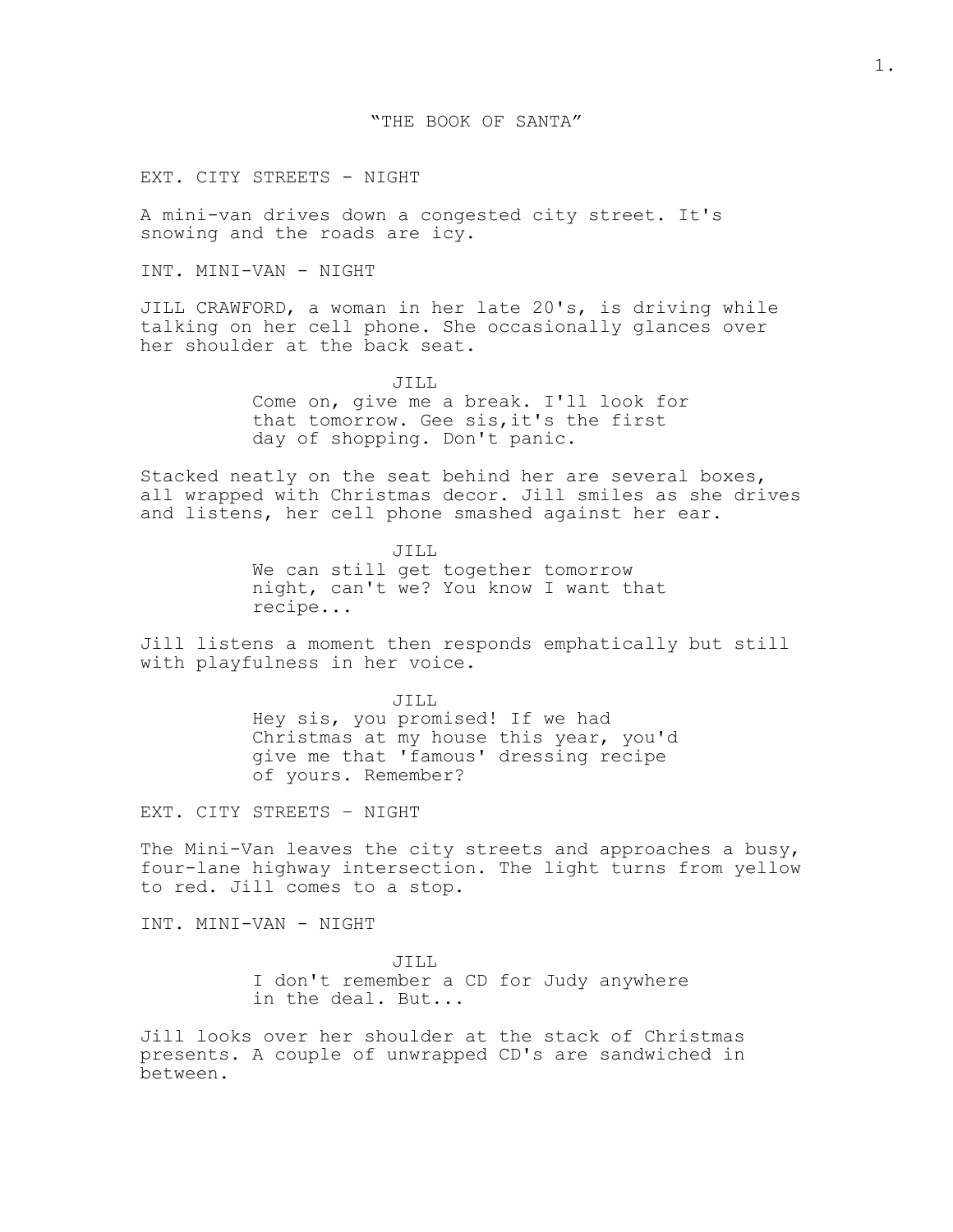JILL As luck would have it, Santa already got her a CD. It's the...uh...I can't remember. Just a sec.

Jill unbuckles her belt, reaches over the seat and grabs for one of the CD's. She misses and in the process, her foot leaves the brake.

The car inches forward. She doesn't notice.

Jill grabs again. This time she snags the CD's and pulls them to the front seat, gazing at them the entire time.

She again presses the phone against her ear and reads the label, unaware the Mini-Van is still continuing to crawl forward.

> JILL No, I think it's their second album. I bought both just in case...

EXT. HIGHWAY INTERSECTION – NIGHT

A semi-truck pulling two trailers tops the hill and heads directly toward the Mini-Van, which is now in the center of the intersection. The truck's horn begins to blow.

INT. MINI-VAN - NIGHT

Jill snaps her head toward the sound and realizes what's about to happen. A terrified look captures her face.

#### JILL

Oh my God!

EXT. HIGHWAY INTERSECTION – NIGHT

The truck swerves away from the Mini-Van and slams on its brakes. The trailers whip around the truck's pulling point like a tether ball attached to a pole.

Smoke boils from the tires as the rear trailer smashes into the Mini-Van just behind the engine compartment, on the passenger's side.

Like a bat hitting a ball, the Mini-Van careens into the oncoming traffic and miraculously misses every vehicle by only inches.

The van hits a curb, popping it into the air and sending it side-over-side toward a ravine. It rolls down the steep hill like a square tube, until coming to rest upside down.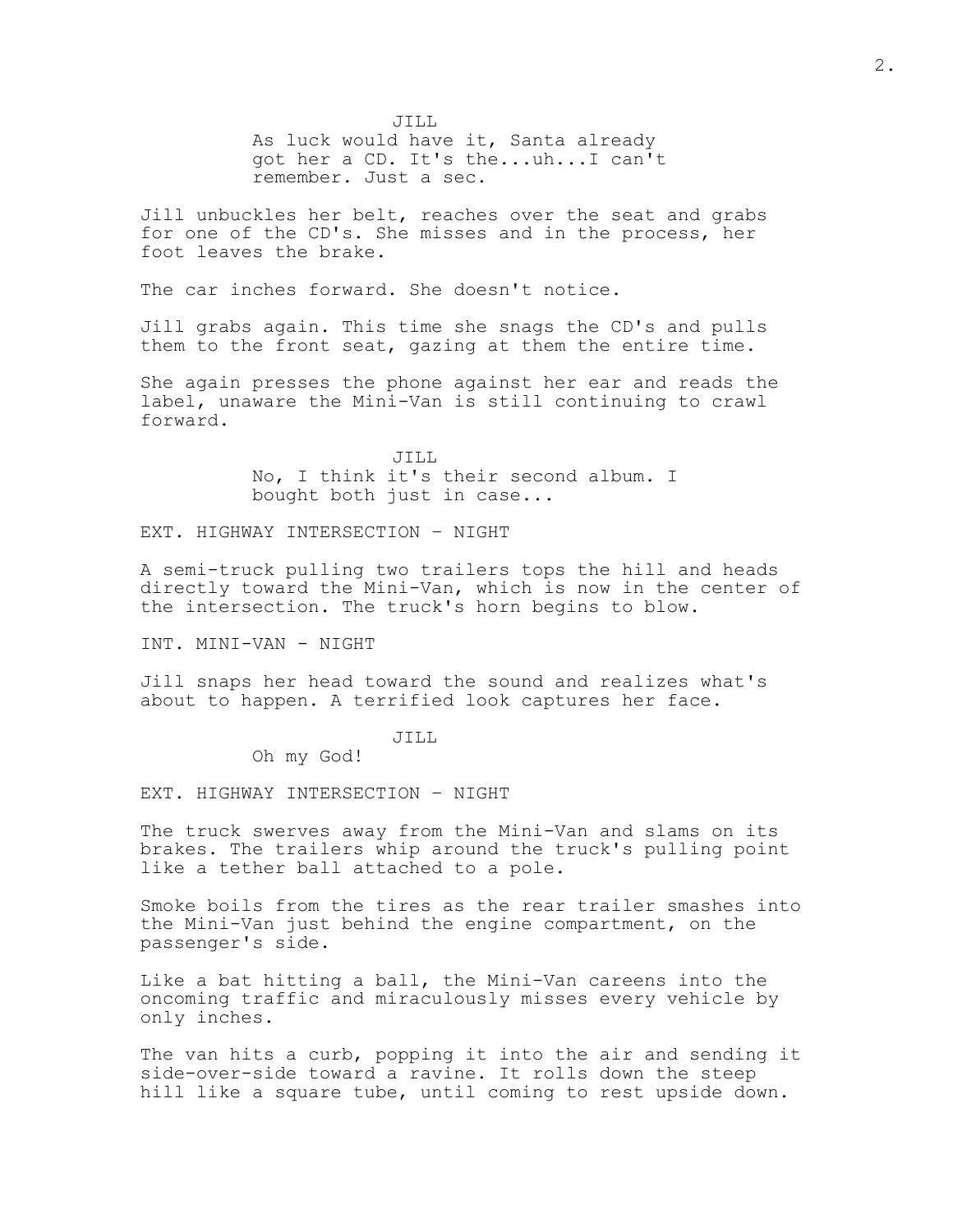In every direction, cars skid to a stop but amazingly, all miss each other. There's not another single wreck.

The semi-truck also manages to stop without hitting anyone or anything else. The driver jumps out and runs toward the ravine. Others are doing the same.

INT. MINI-VAN - NIGHT

Jill lay motionless. The deployed steering wheel airbag has her legs pressed against her chin. The gifts are scattered about the inside of the Mini-Van.

Her sister's voice can be heard over the cell phone she still clutches in one hand.

> VOICE Jill! What's happened? Jill, can you hear me? Jill!

Folks begin crowding around the Mini-Van, trying to force the door open.

The picture slowly dissolves to a close-up view of a heart monitor, the sound cross-fades to a slow, steady BEEP.

INT. JILL'S HOSPITAL ROOM - NIGHT

Next to the monitor, Jill lays in a hospital bed, her eyes closed, her arms at her side with multiple wires and tubes attached to each. Her head is wrapped with a bandage.

Sitting beside the bed is Jill's husband, STEVEN CRAWFORD. Although Steve is only in his early 30's much of his full head of hair has already began to turn gray.

The room is adorned with flowers and "Get Well Soon" cards. A small Christmas tree stands in the corner with several wrapped gifts underneath.

Steve gazes at the paperwork in his hand, then looks up at Jill. Although his eyes are puffy and he looks exhausted, he forces a smile at his wife's expressionless face.

> STEVE Can you believe it? Straight 'A's' in every class. Seems we've raised a genius.

Steve stands and steps toward his wife.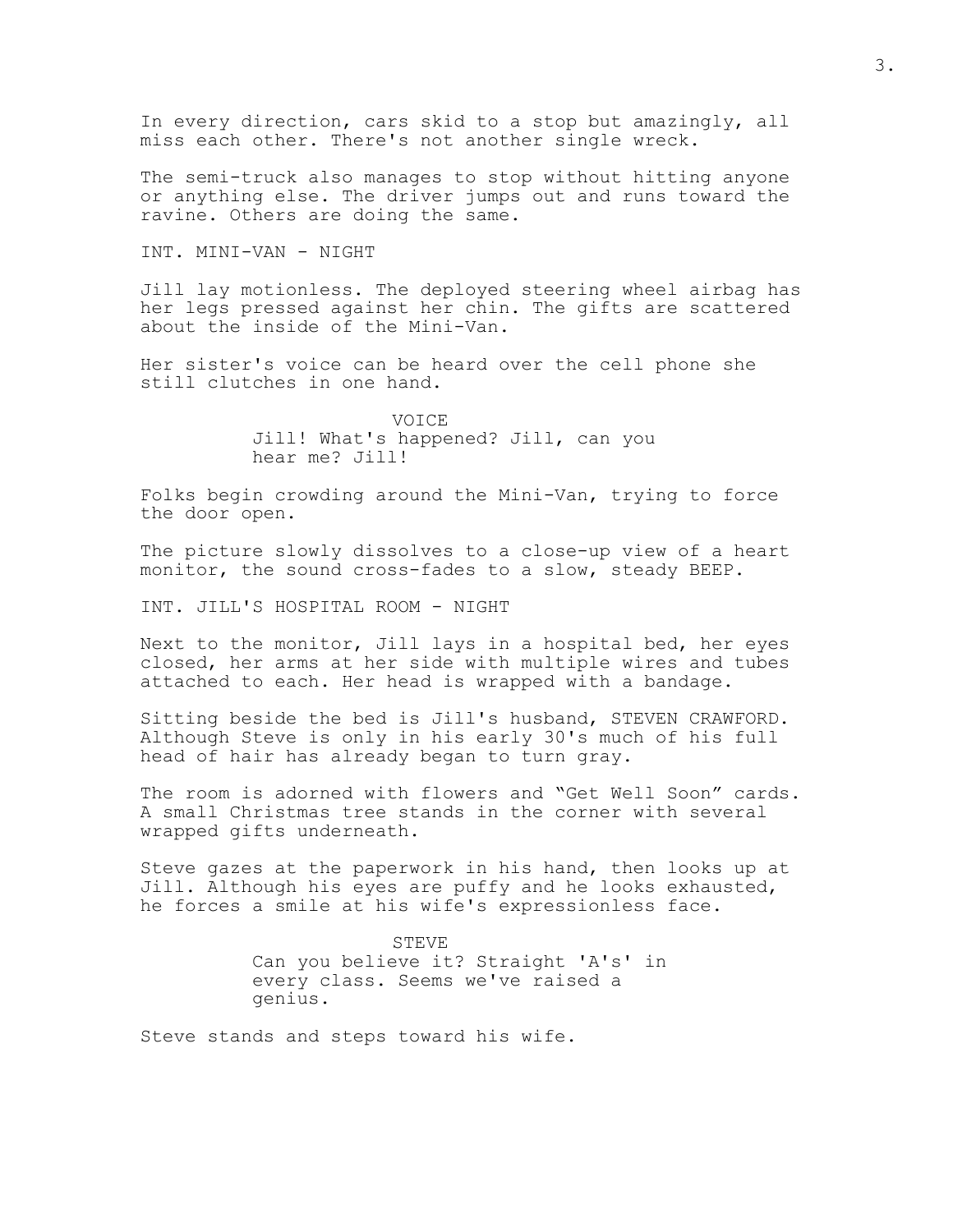STEVE

And, she won first place with that costume your sister made for her. She was so cute. A little Mrs. Santa Claus.

He leans over the bed and gently strokes his wife's soft cheek.

> STEVE I took tons of video so you won't miss a thing after you come out of this. I'm so proud of her...you will be too.

A tear wells up in Steve's eye and drops on Jill's cheek.

STEVE She misses you so much...I miss you so much. Our first Christmas without you...I still can't believe it.

A knock at the door. Steve bites his trembling lip. He wipes the tear from Jenny's face and his eyes. He turns toward the door and clears his throat.

STEVE

Come in.

An older lady in a nurse's uniform, JENNY, slowly steps in. She speaks softly and with respect.

> JENNY Steve? It's time, honey.

STEVE Sure. I'll be right there.

Steve leans over and kisses his wife's cheek. Then returns to the chair and gathers his things.

Jenny steps over to the bed and gazes at the monitors. She speaks with a slight Cajun accent.

> JENNY Now don't you worry, I'll take good care of her tonight.

Steve forces a smile through his blood shot eyes.

STEVE You do every night, Jenny.

He begins to stare at Jill. Jenny steps over and gently rubs his arm.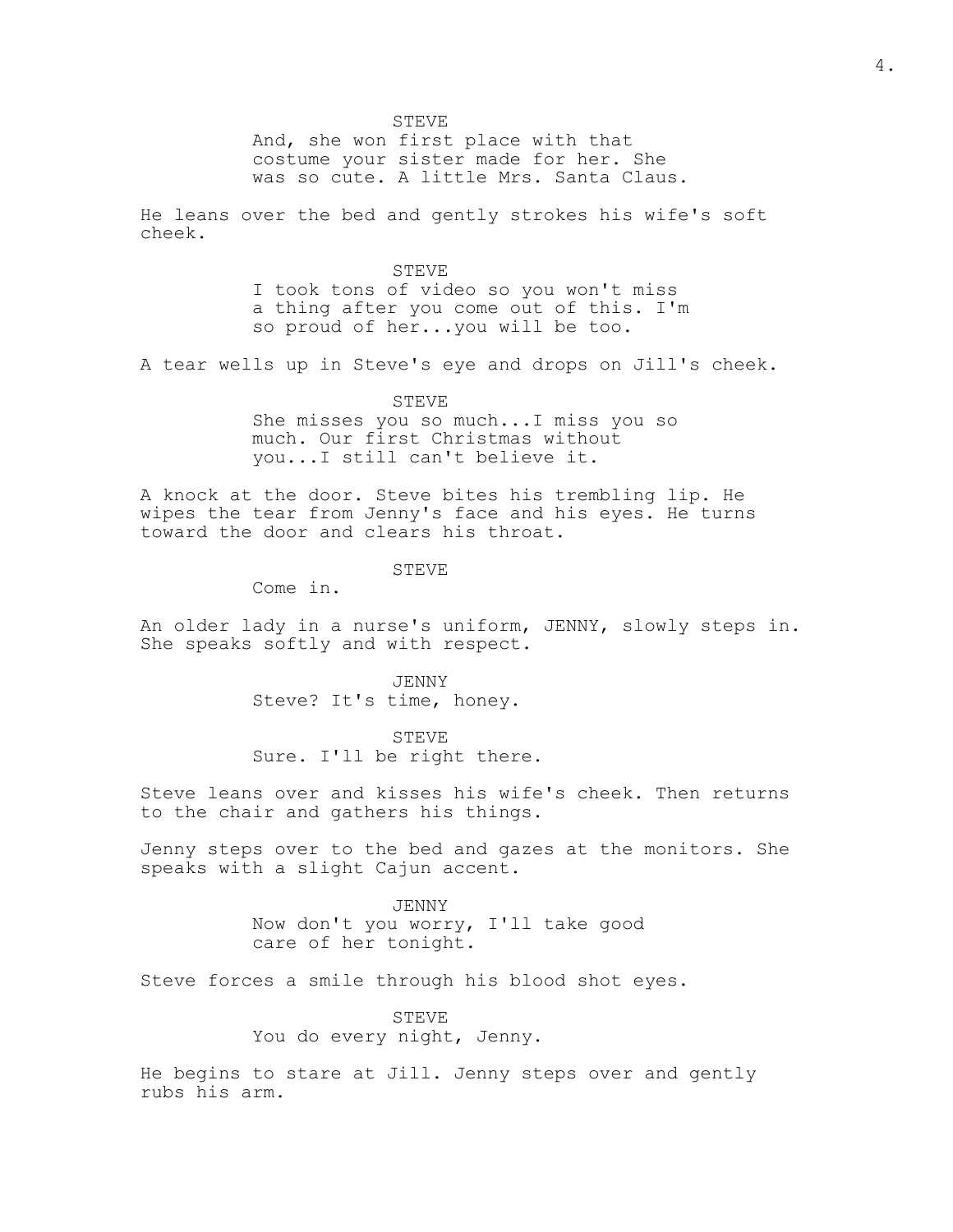JENNY

You know I'll call the minute anything changes.

Steve looks down then at Jenny. He pats her hand.

STEVE Thank you. You've been so supportive. I don't know how I could've made it without you.

Jenny smiles, gives his arm a quick rub and steps back over to the monitors.

JENNY

You're welcome, honey. Now you run on home and take care of that little darling. I'm sure 'Santa' still has some work to do tonight.

STEVE

Yes he does, as a matter of fact.

Jenny presses buttons on the monitor.

JENNY

What did Natalie ask Santa for this year?

## STEVE

You know that's strange. Usually she gives me her list to mail to Santa. But this year when I asked her about it, she said she had 'already taken care of it.' I just had to take my best guess.

Jenny chuckles.

#### JENNY

They do grow up fast. You don't think she's stopped believing in Santa do you?

STEVE

I don't think so, but with all that's happened in the last month, I've thought about telling her the truth after Christmas...

## JENNY

I wouldn't do that.

Jenny stops pressing buttons, turns and gazes at Steve.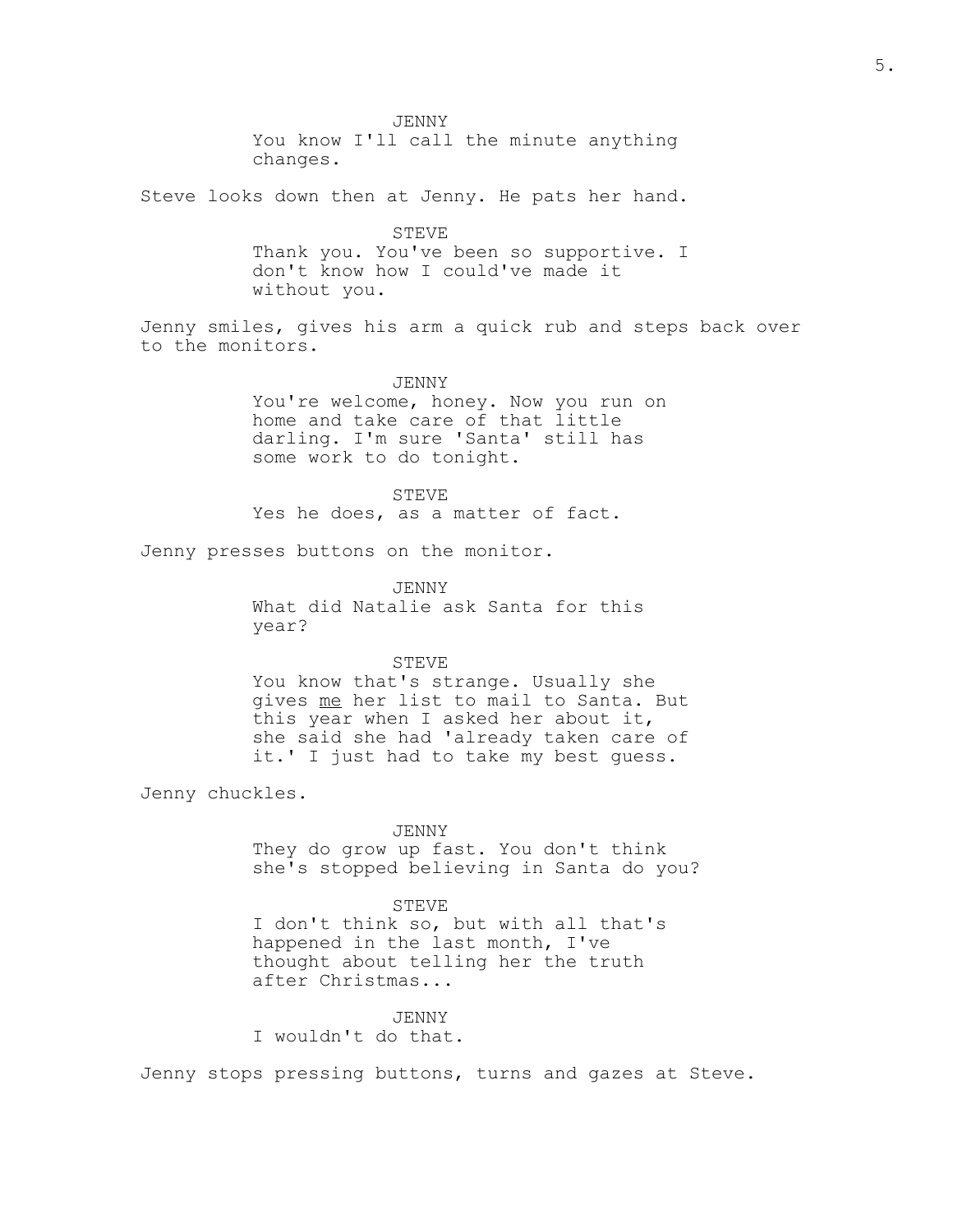JENNY

Santa is hope to that little darling. Don't take that away from her. Not now, right here at Christmas.

STEVE But Santa can't bring her mother back. He isn't even real.

JENNY Belief is real. And that's what Santa is all about.

Jenny steps toward him.

JENNY Belief in someone good, loving, compassionate, generous, who always watches over us and takes care of us. Sound familiar?

## STEVE

God?

Jenny now stands in front of Steve.

#### JENNY

You see honey, God gives you the choice to either believe or not. He won't force it on you. But he can't work his miracles unless you believe. So as crazy as it sounds, the first step to receiving, is believing.

STEVE I'm trying. But I have to be realistic.

Steve gazes longingly at his wife. Jenny joins him.

JENNY I believe she's going to be just fine.

He looks over at Jenny.

STEVE

Thank you for your faith, Jenny.

Jenny smiles.

#### JENNY

Merry Christmas, Steve. Now you go on home and start being Santa for that little one. I'll see you tomorrow.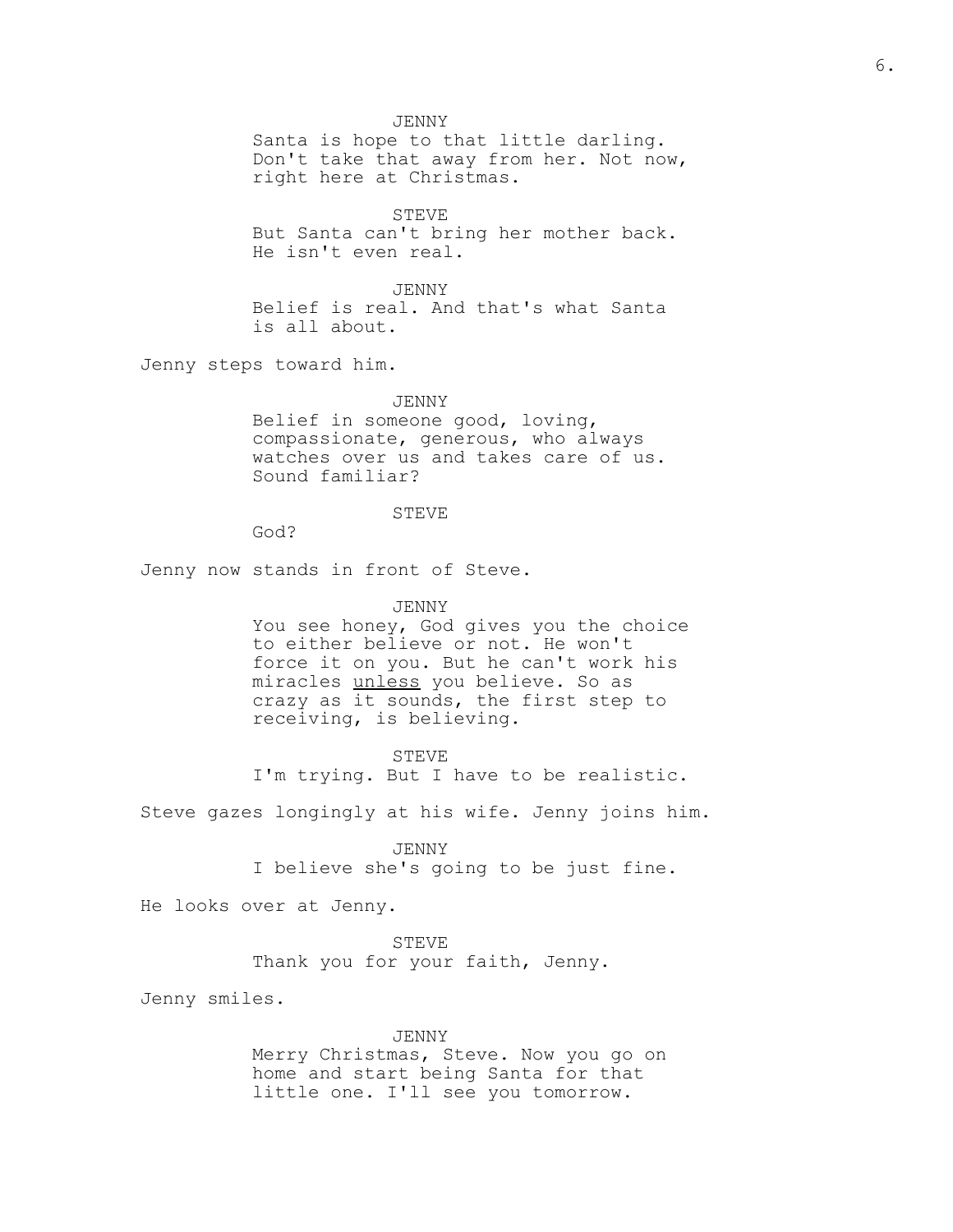Steve bends over and kisses Jill's cheek again. He lowers his voice to almost a whisper.

> STEVE Merry Christmas, my love.

Steve gives Jenny a quick nod then heads for the exit. He stops at the door, looks over his shoulder at Jill for a moment, then disappears into the hall.

EXT. CRAWFORD RESIDENCE - NIGHT

The garage door of a typical suburbia residence opens as a car slowly pulls in the snow-cleared driveway. The car stops then creeps into a dark garage.

INT. CRAWFORD RESIDENCE LIVING ROOM - NIGHT

A flickering fireplace spreads its light across a well appointed living room. Beside it, a decorated Christmas tree adds color to the light show.

A teenage girl, CHRISTI, sits on a love seat next to a very large bookcase. Her legs are curled underneath her as she reads a book.

Across from the love seat, Steve's six year old daughter, NATALIE, snuggles beneath a blanket on the sofa. Her gorgeous blue eyes darting between the flames and the tree.

An unseen door is heard opening. Natalie throws back the blanket and springs to her feet. Christi places a marker in the book, lays it on the sofa and stands.

As Steve steps into the living room Natalie runs to him, grabs his legs and gives them a hug.

NATALIE

Daddy!

Steve bends down and picks up his daughter.

## STEVE

Hey little girl.

He hugs her and kisses her cheek, then glances at the sofa.

STEVE What are you doing down here?

Christi steps up.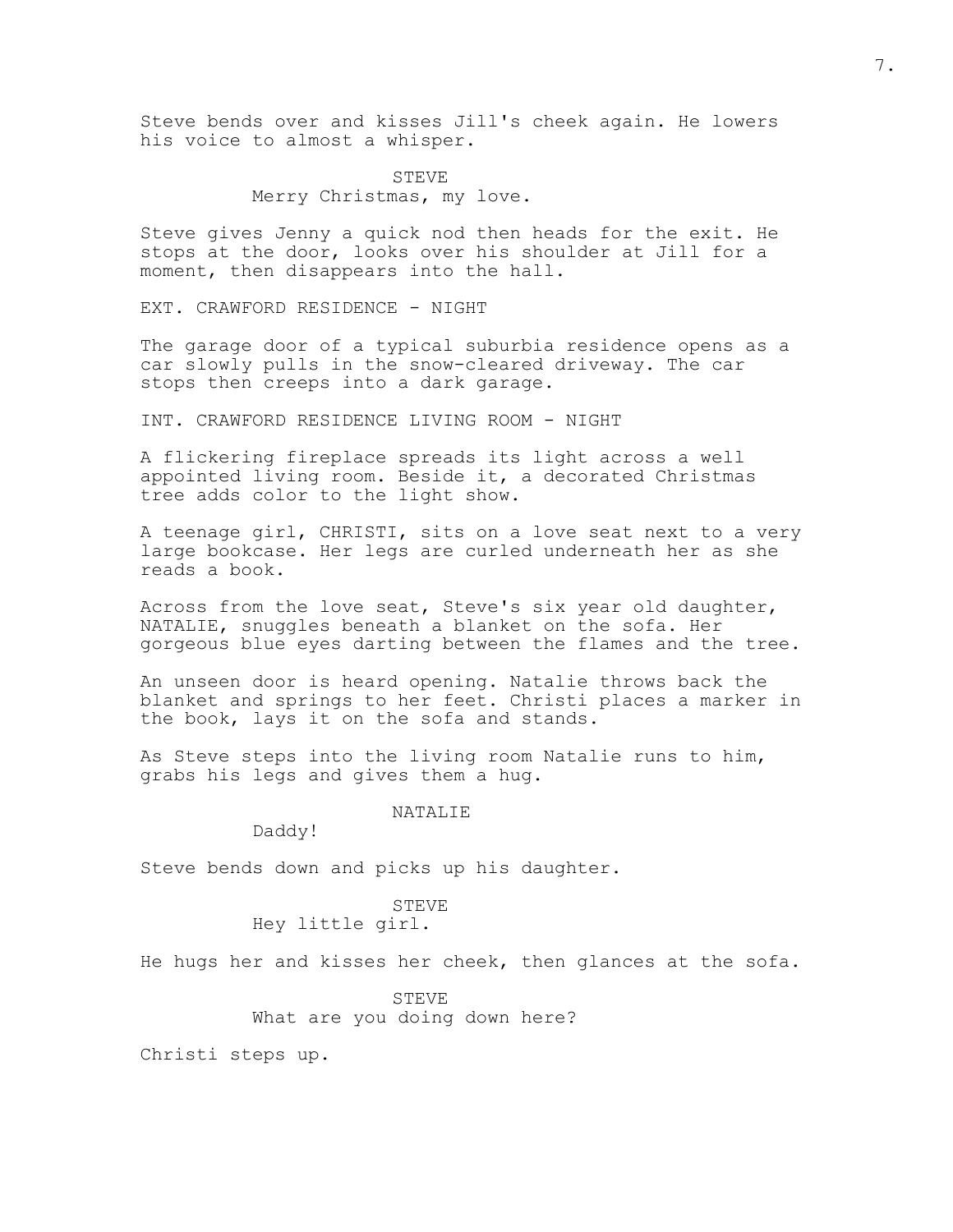CHRISTI

I'm sorry Mr. Crawford, but she wanted to sleep on the sofa until you got home.

Natalie speaks with an adult demeanor, very matter-of-fact.

NATALIE I had to make sure you put out the fire before Santa gets here.

Steve and Christi chuckle. Natalie continues with her serious expression.

> NATALIE I don't want him to get burned!

## STEVE

Don't worry sweetie, I'll put out the fire. Now, let me take care of Christi so she can go home and wait for Santa too.

Natalie smiles.

## NATALIE Okay. Bye, Christi.

Christi reaches over and kisses Natalie on the cheek.

CHRISTI Bye bye Natalie. Merry Christmas.

## NATALIE

Merry Christmas to you too.

Steve sits Natalie down. Immediately she scrambles back to the sofa. Steve reaches in his pocket as he escorts Christi to the door.

Steve hands Christi a hundred dollar bill. She looks at it with amazement, then hands it back to him.

> CHRISTI Mr. Crawford, this is too much...

He smiles and gently pushes Christi's hand back toward her.

STEVE Please take it. I wish it were more...

CHRISTI

Mr. Crawford...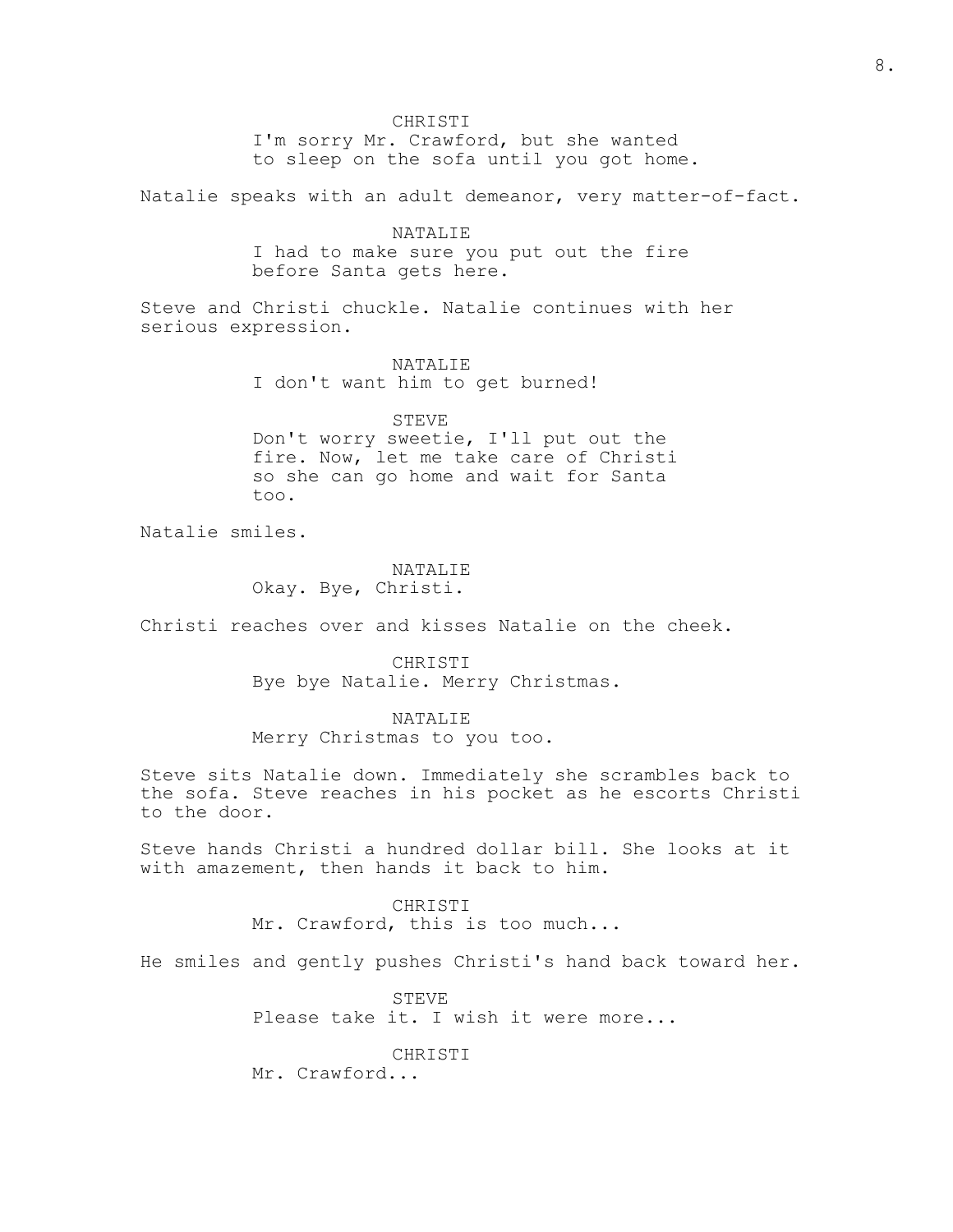Christi, you've been watching over Natalie for weeks. You deserve it.

Christi smiles.

STEVE You don't know what a relief it's been knowing that you're here, taking great care of her.

CHRISTI Thank you, Mr. Crawford.

Steve opens the door.

STEVE Goodnight, Christi. Tell your folks I said 'hello.'

CHRISTI Goodnight, Mr. Crawford. Merry Christmas.

Christi gives Steve a quick hug and steps out into the night while pushing the bill into her pocket.

## STEVE

Merry Christmas.

Steve closes the door and heads for the sofa.

Natalie scoots over to one end as her father takes the cushion beside her.

> NATALIE Is mommy still sleeping?

STEVE Yes sweetie, mommy's still sleeping.

NATALIE That's okay, she'll be home tomorrow.

Steve looks perplexed.

STEVE What makes you say that?

NATALIE I don't know. It's just...what I believe.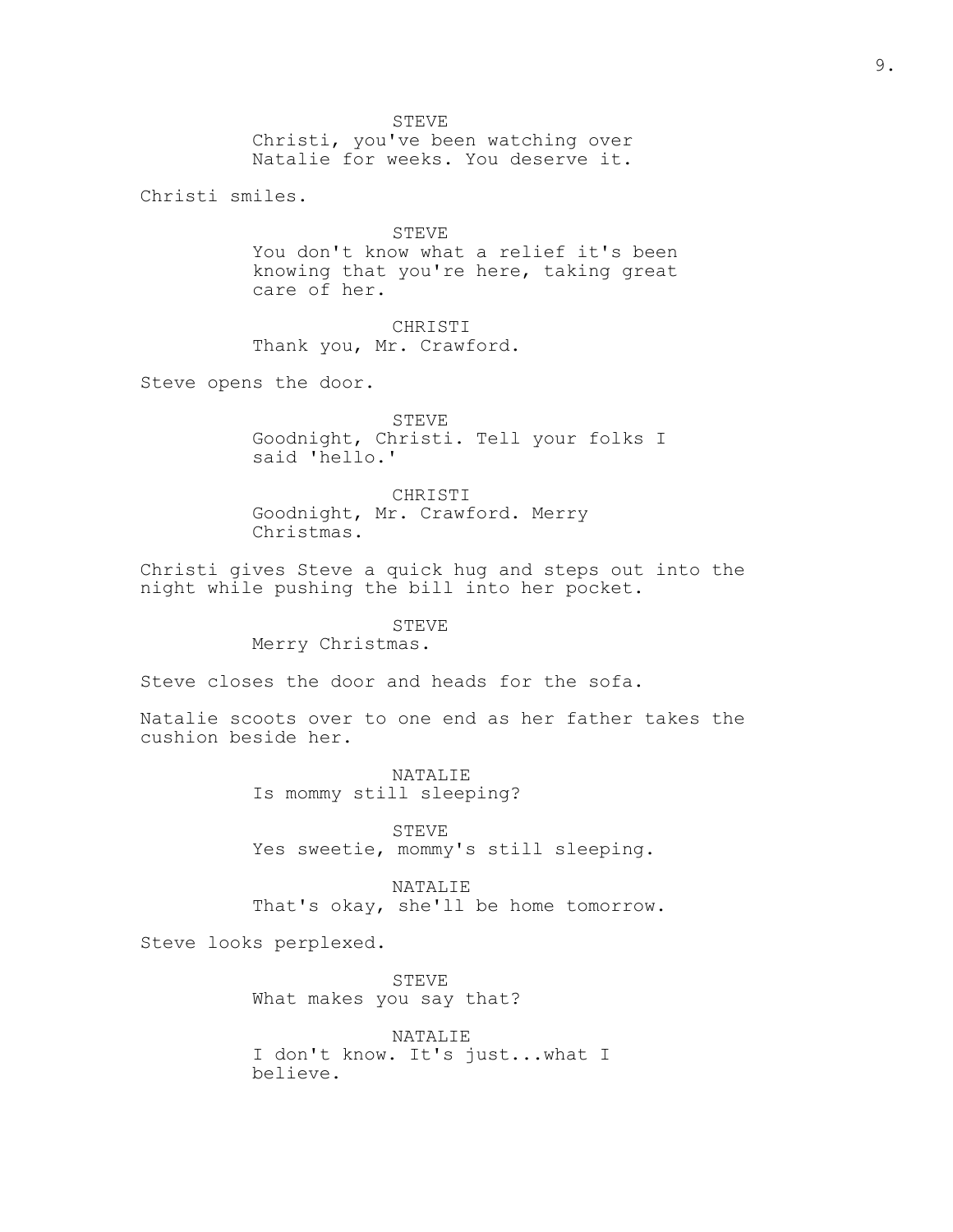#### STEVE

Natalie, remember we talked about the possibility that mommy might not wake up. That she might go live with God?

NATALIE

I remember, daddy.

#### STEVE

Well, we've got to be prepared that may happen any day. Maybe even tomorrow.

NATALIE I know that's what you say daddy, but it won't happen. She's not ready to go live with God yet.

STEVE How do you know?

Now it's Natalie that looks perplexed. She gazes at her father with a wrinkled brow and speaks with an authoritative tone.

#### NATALIE

Because God told me. I asked him if mommy could stay with us and he said 'yes.' And God always keeps his word. Right daddy?

A painful look comes across Steve's face. He leans back in the cushion, gazes at the fireplace and speaks under his breath.

STEVE

Of course...he does, sweetie.

A moment passes as Steve gazes at the flames. Natalie sits up, scoots over to him and positions herself face to face.

NATALIE

Daddy, did God make everybody?

#### STEVE

Well, yea, he made Adam and Eve. So, I suppose you could say God made everybody.

#### NATALIE

If God made everybody, did he make Santa too?

Steve gazes at his daughter.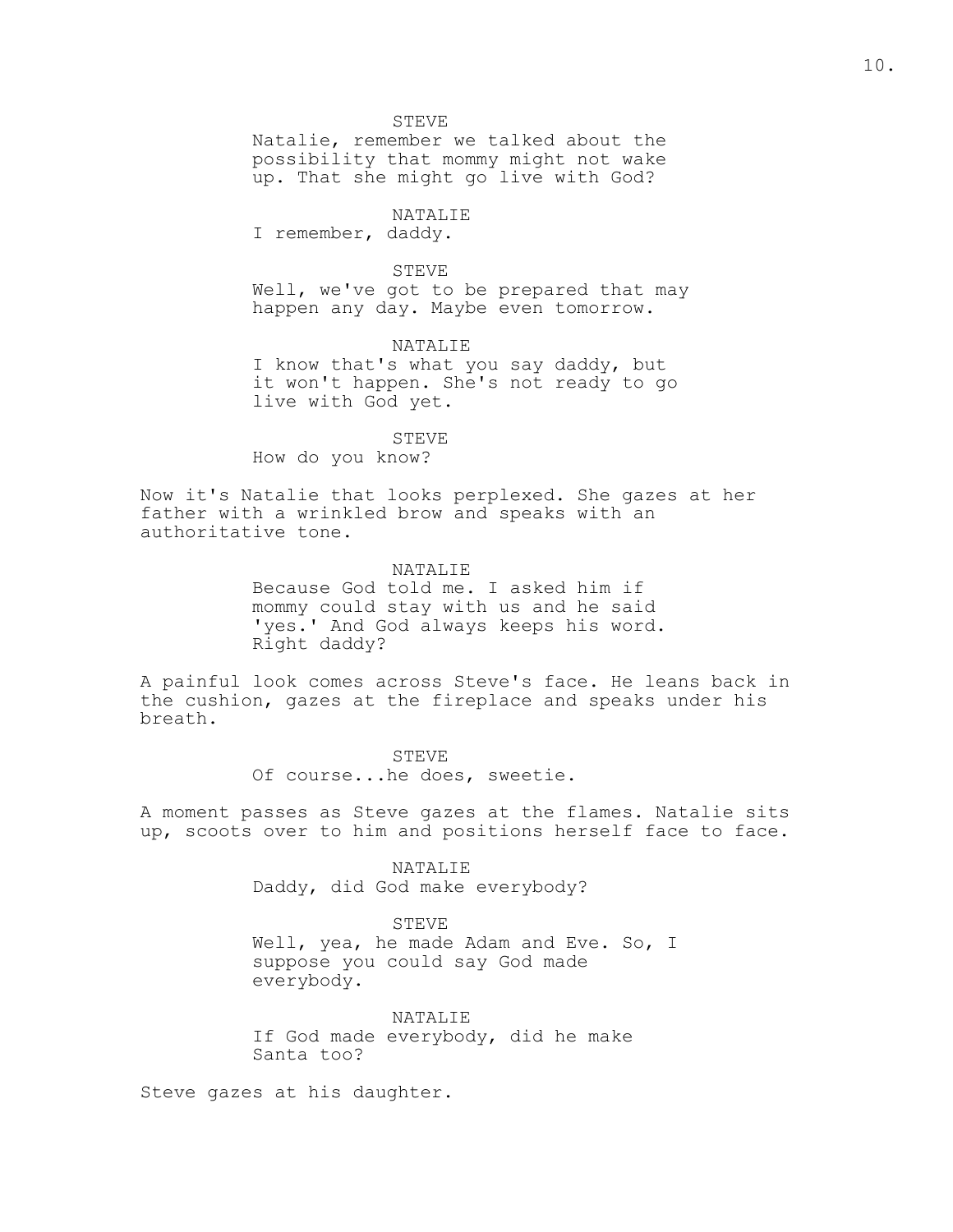STEVE

Natalie, There's something I've been meaning to tell you. Santa isn't real...

He stares into her wide, innocent eyes, ready to absorb his every word.

A second later, he glances off to a nearby bookcase and picks up his sentence as if he'd never stopped talking.

> STEVE ...really much different than us. He was born, just like you and me, but a long time ago. And Santa was such a generous fellow that after he grew up, God gave him special powers.

> > NATALIE

Like Jesus?

Steve cracks a smile.

STEVE

Sort of. They were good friends.

Natalie is now transfixed on her father.

NATALIE Tell me more, daddy.

STEVE

If I tell you the story, will you go to sleep in your bed tonight?

NATALIE But daddy, I have to make sure you put out the fire...and...I wanted to see Santa.

STEVE Natalie, Santa is shy, he doesn't like people watching him. And I promise I'll put out the fire.

Natalie looks off as if considering her father's words. Then, looks back and smiles.

> NATALIE Okay daddy, if you'll tell me the story.

> > STEVE

Deal.

Steve glances at the bookcase. He stands and walks to it.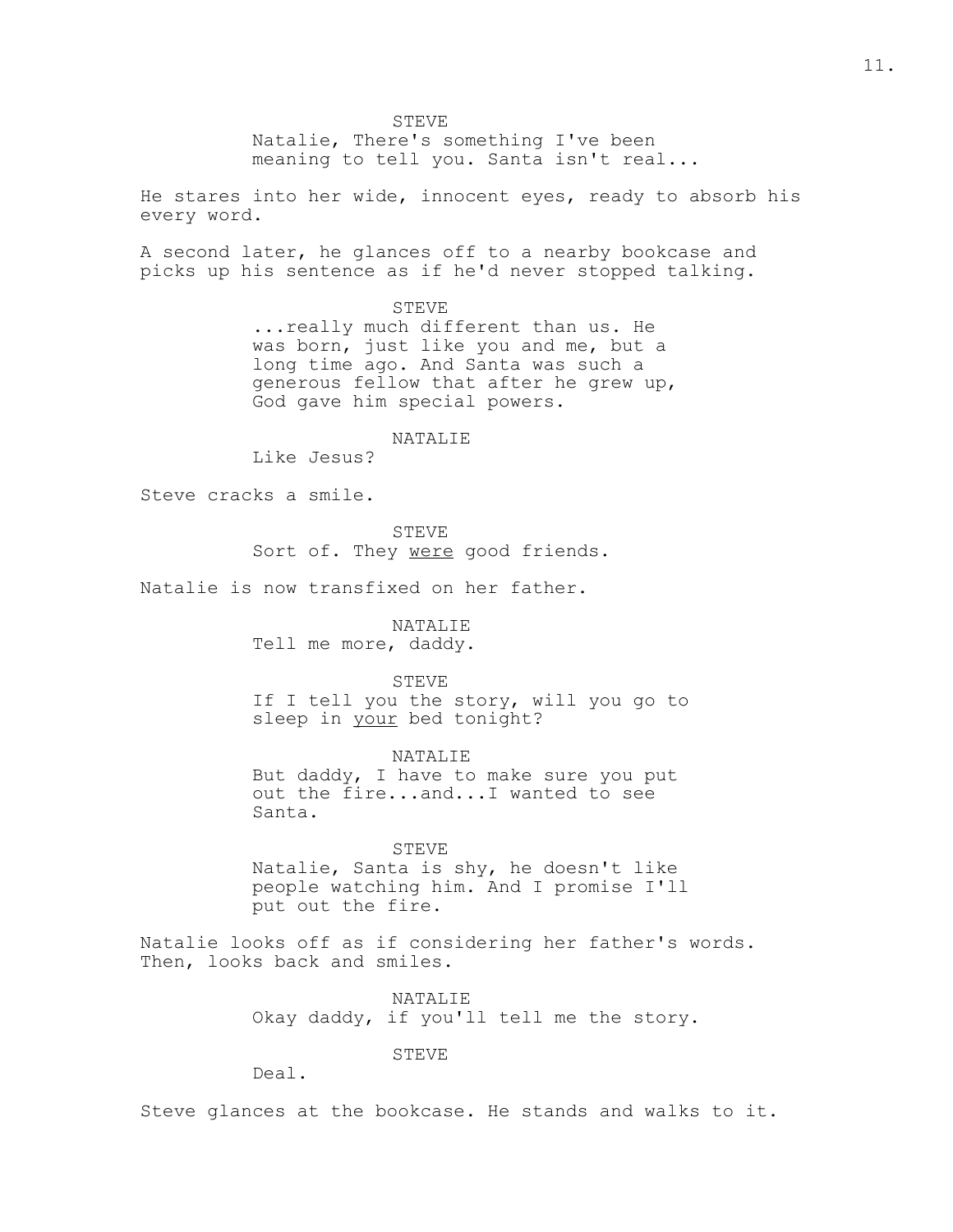Now, let's see...

He slowly looks closely at the books.

STEVE ...the whole story is somewhere in this bookcase...

And selects an "Encyclopedia Britannia."

STEVE

Ah. Here it is. The 'Book of Santa.'

Steve returns to his place on the sofa. He opens the book and starts turning the pages as Natalie snuggles back under her blanket.

STEVE

You see, Santa was born just a few years before Jesus. He was even raised in the same town. That's how they became friends.

He flips through about a third of the pages and gazes at the book.

## STEVE

Here we are.

A close up of the encyclopedia shows he's turned to a page about wildlife in South America. Steve begins to "read."

> STEVE In the year Jesus Christ was born, there lived a man, Santos, who had a son named Nickolas.

Steve's voice continues as the picture fades into a hand holding a small rectangular piece of wood between the thumb and forefinger.

> STEVE Santos was a maker of 'toys and amusements' for an evil king. A tyrant named Herod...

INT. HERODIUM - EAST OF BETHLEHEM - DAY

The hand twirls the tiny block which looks exactly like a wooden version of a Lego piece, with three raised circles on the top and three circular indentions on the bottom.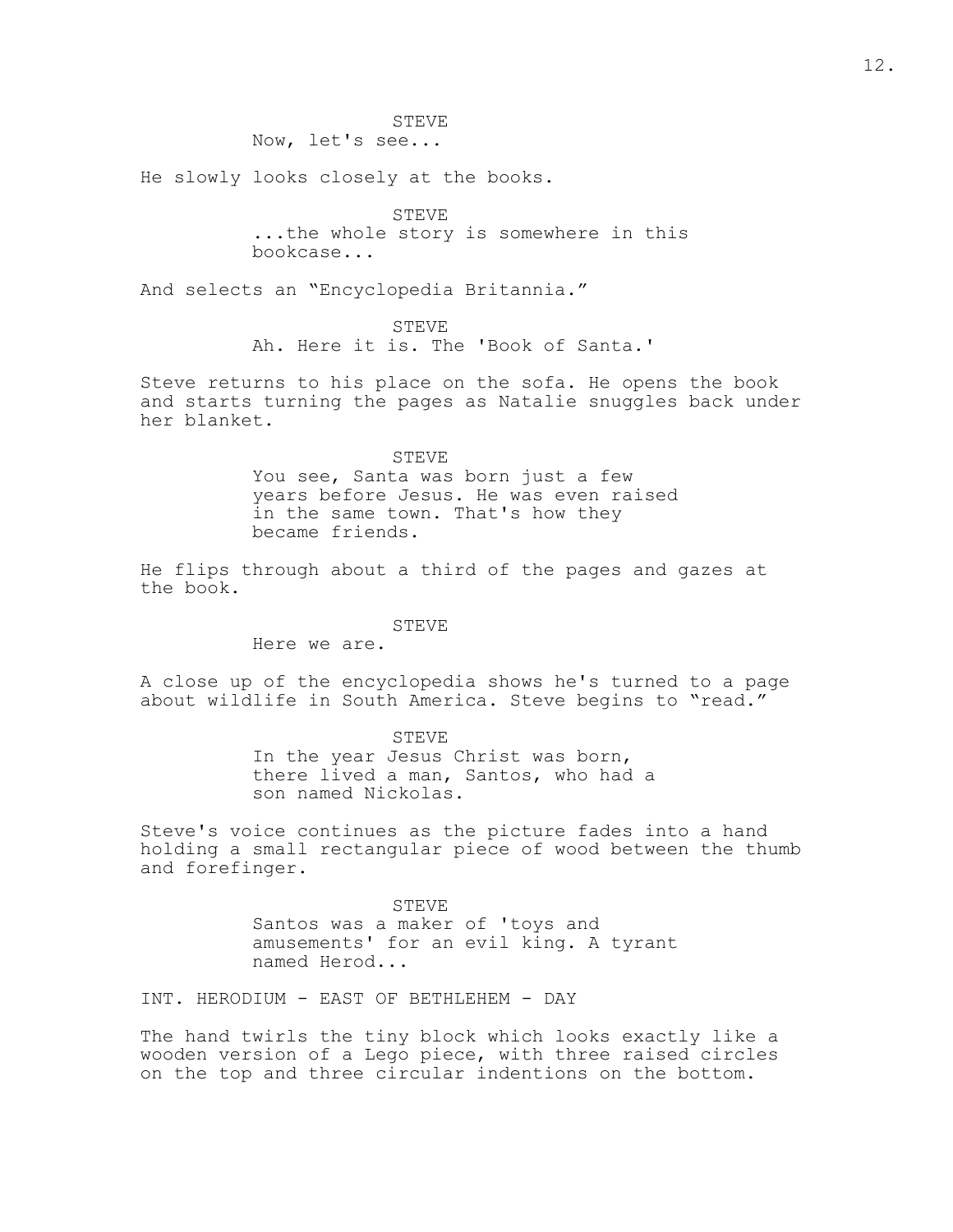Studying the block is HEROD, an older man in his late 60's with a long, white beard. He's dressed as a king and standing in a room with lavish furnishings.

He looks up and wrinkles his brow.

## HEROD And this is for...what?

Across the room SANTOS, a handsome man in his 30's, stands beside a table with the wooden blocks stacked in the shape of a horse.

He grabs a couple of them and demonstrates.

SANTOS Well, your Excellency, each block can be interlocked with another, creating endless possibilities of shapes and forms.

Santos continues to lock blocks together as Herod steps to the wooden horse sculpture and examines it.

> SANTOS Using these blocks to create different forms will not only be educational for the young ones, but fun as well...

Herod makes a fist and backhands the statue sending the tiny wooden blocks flying about the room. His face fills with anger.

HEROD

No self respecting child would play with these absurd blocks of wood! What you have brought me is little better than common rocks!

Santos begins to collect the scattered pieces of what was the horse.

> SANTOS I beg your forgiveness, your Excellency. I just thought the young ones would enjoy building models of your great works.

He lays the gathered pieces on the table and looks around the room.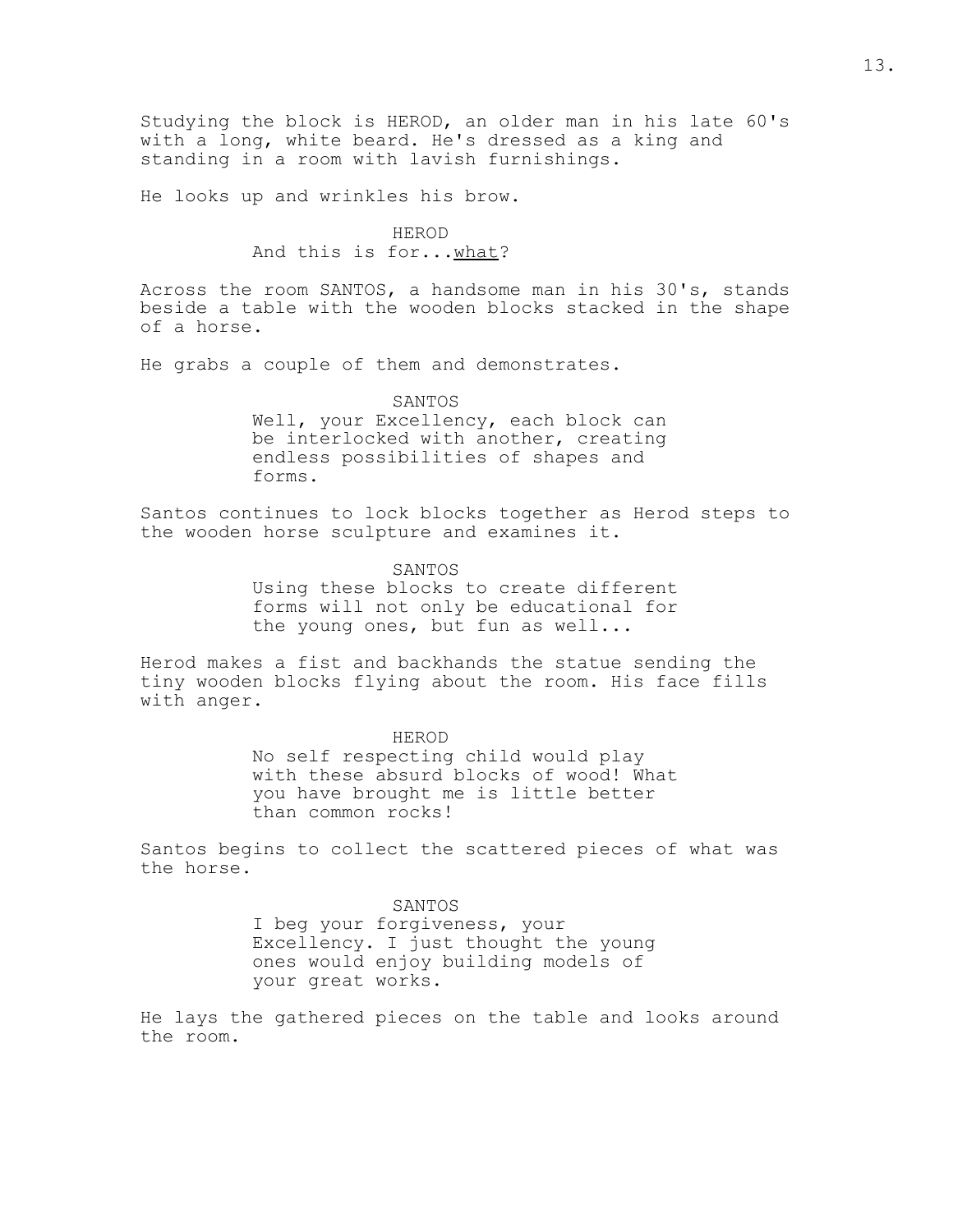SANTOS This magnificent palace, the Temple Mount. Perhaps even a statue of yourself.

Herod's face instantly softens. His eyes roll to one side as he ponders.

## HEROD

Every child building a statue of me?

SANTOS

I could shape different pieces in your likeness that when put together, would form...a statue. Yes, a statue in the likeness of a great king.

HEROD You believe children would find these 'blocks' enjoyable?

SANTOS

Absolutely, your Excellency! I will wager it will take a league of craftsmen just to keep up with the demand.

Herod thinks for a moment then looks at Santos.

HEROD

Very well toymaker, build your blocks. You may use the statue in the foyer as a guide.

A huge smile comes over Santos. He moves toward Herod.

SANTOS Oh, thank you your Excellency, thank you so much...

Herod quickly turns and claps his hands twice. Two young, beautiful women step in. Each take Herod by an arm. The trio strolls toward an arched opening.

> HEROD I will want to see sketches by the end of the week.

SANTOS Certainly your Excellency. Thank you again!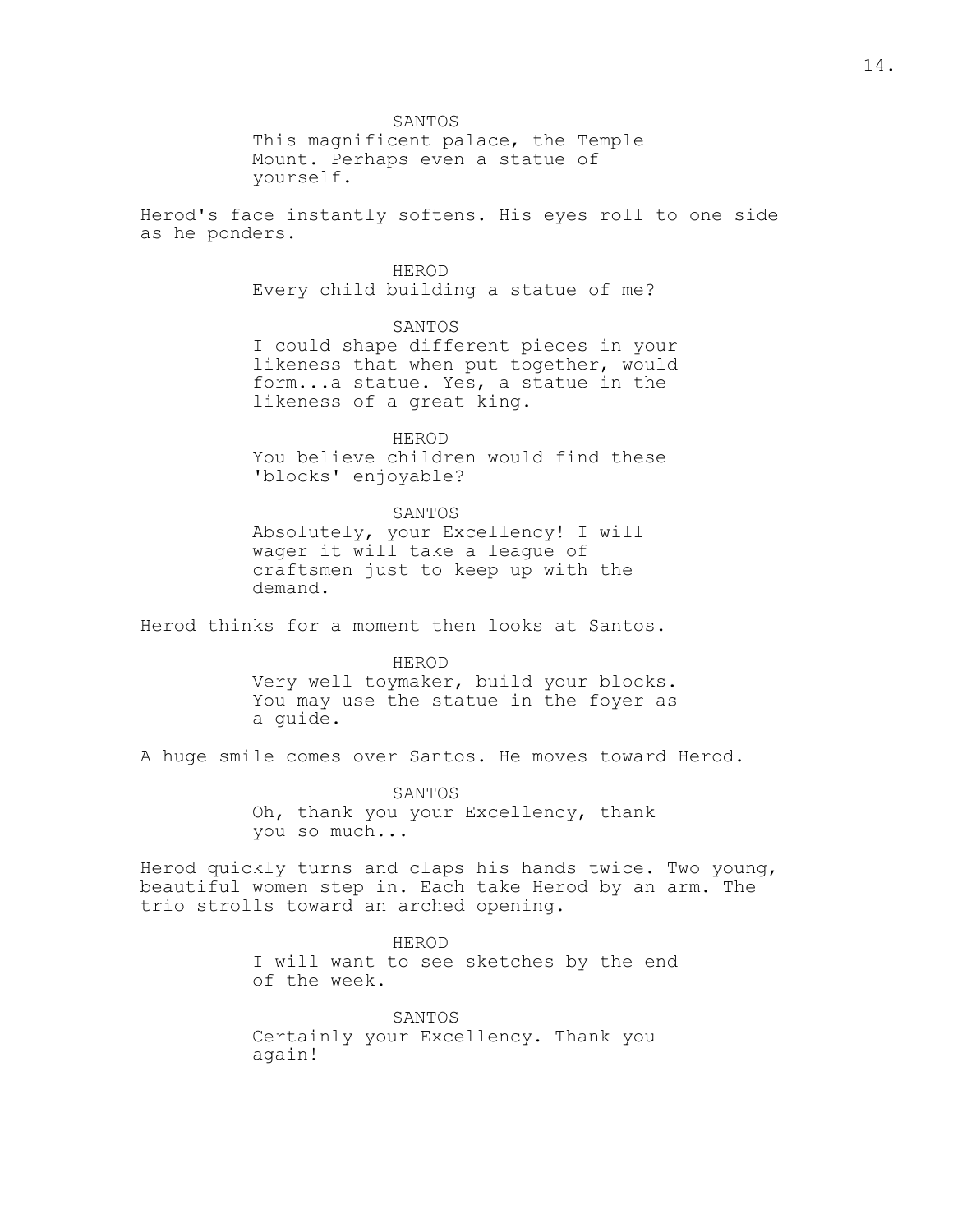Santos watches as Herod and his entourage disappear through the arch. Instantly his smile dissolves. He shakes his head and begins to gather the blocks.

EXT. BETHLEHEM - NIGHT

Santos walks along a road just outside the village carrying a lantern. Over his shoulder he totes a red bag bulging with square protrusions, obviously the wooden blocks.

As he passes a field of sheep he notices they are all standing perfectly still and looking at the same spot in the sky. He stops and follows their gaze.

In the night sky, a star pulsating with light, becomes ever more brilliant and growing larger by the second.

Not far from Santos a group of shepherds catches his attention. They too are gawking at the bright spectacle. He makes his way toward them.

As he approaches the group, a small glowing orb emerges from the star and rockets toward them. Only a few feet above the frightened shepherds, it stops and hovers.

The shepherds cover their faces and kneel to the ground, but Santos quickens his pace toward it, curiously staring at the object as he moves to within feet of it.

Suddenly, the orb morphs into a beautiful female Angel. Santos stops, drops his belongings and stares in disbelief. The Angel speaks with a soft but reverberant voice.

## ANGEL

Fear not! For behold, I bring you good tidings of great joy, which shall be to all people.

One-by-one the shepherds slowly look up.

#### ANGEL

For unto you is born this day in the city of David, a Savior, which is Christ the Lord. And this shall be a sign unto you. You shall find the babe wrapped in swaddling clothes, lying in a manger.

Many orbs emerge from the star and rocket toward Earth. Almost instantly the sky is filled with brilliant orbs, hovering just feet above the landscape.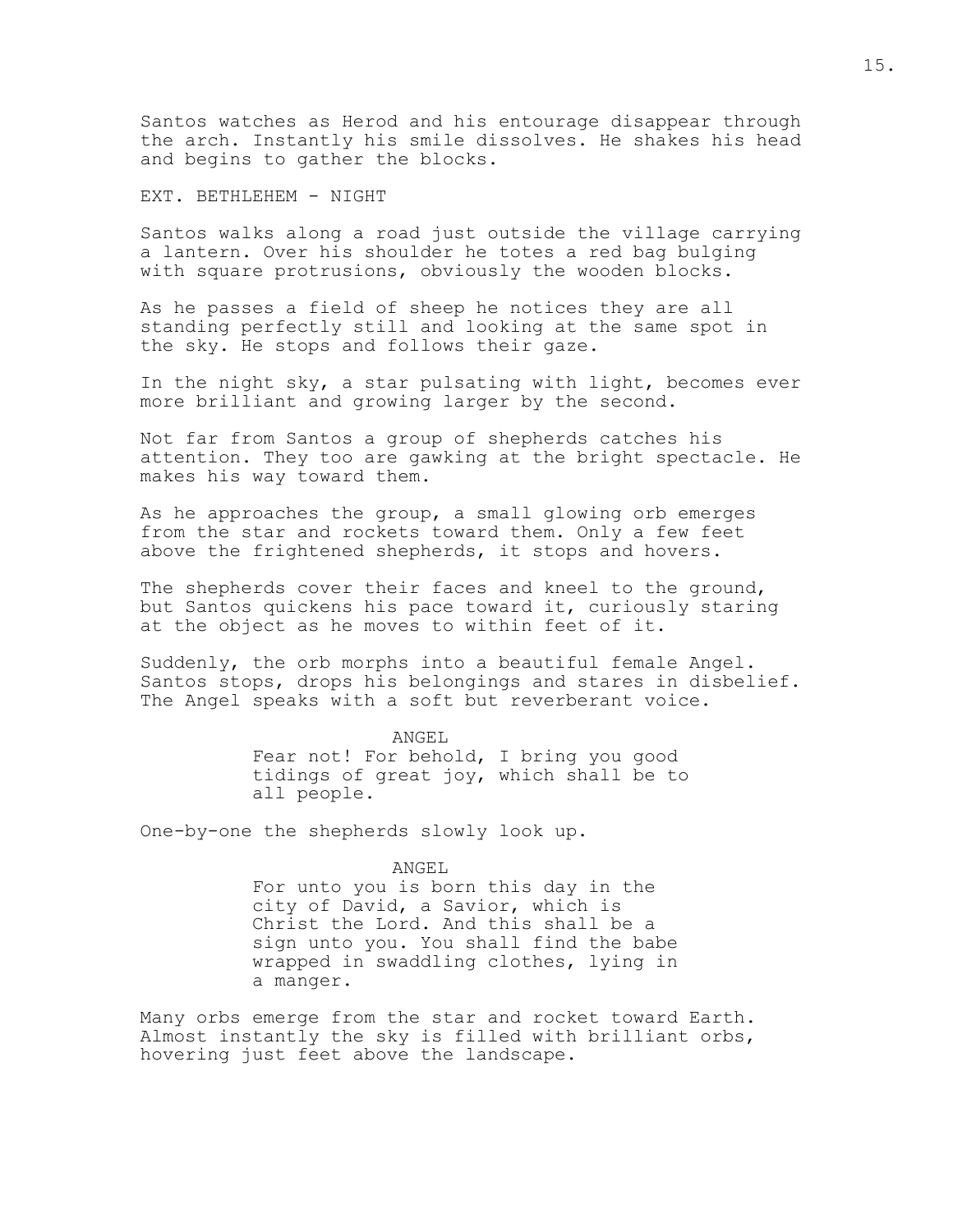The orbs morph into Angels, some male and some female. Their glow illuminates the countryside and they begin to sing in a beautiful choir of voices.

> ANGELS Glory to God in the highest. And on earth, peace, good will toward men.

Santos steps back and gazes at the sky. His face fills with wonderment as his eyes follow the singing Angels darting across the sky.

The first female Angel swoops down to Santos' eye level, hovers and smiles. Then, she and all the others bolt skyward. Within seconds, they all merge with the star.

The star quickly shrinks and vanishes into the night sky. The shepherds begin to stand and look at each other with dumbfounded gazes. One of them steps forward.

## SHEPHERD #1

Let us go to Bethlehem.

Another shepherd speaks up.

SHEPHERD #2 Yes, let us see this thing which has come to pass, which the Lord has made known to us.

The shepherds collectively agree and hurry off toward lights on the horizon. Santos picks up his bag and lantern and tags along.

EXT. BETHLEHEM - JUST OUTSIDE THE MANGER - NIGHT

Santos is now leading the shepherds as they step quickly toward the manger. He addresses the group.

> SANTOS The Angel said the child would be wrapped in swaddling clothes, lying in a manger.

He points to the manger.

SANTOS The only one I know of inside the city of David is next to the Inn.

Santos and the shepherds converge on the manger. They peek around the corner of it's open front.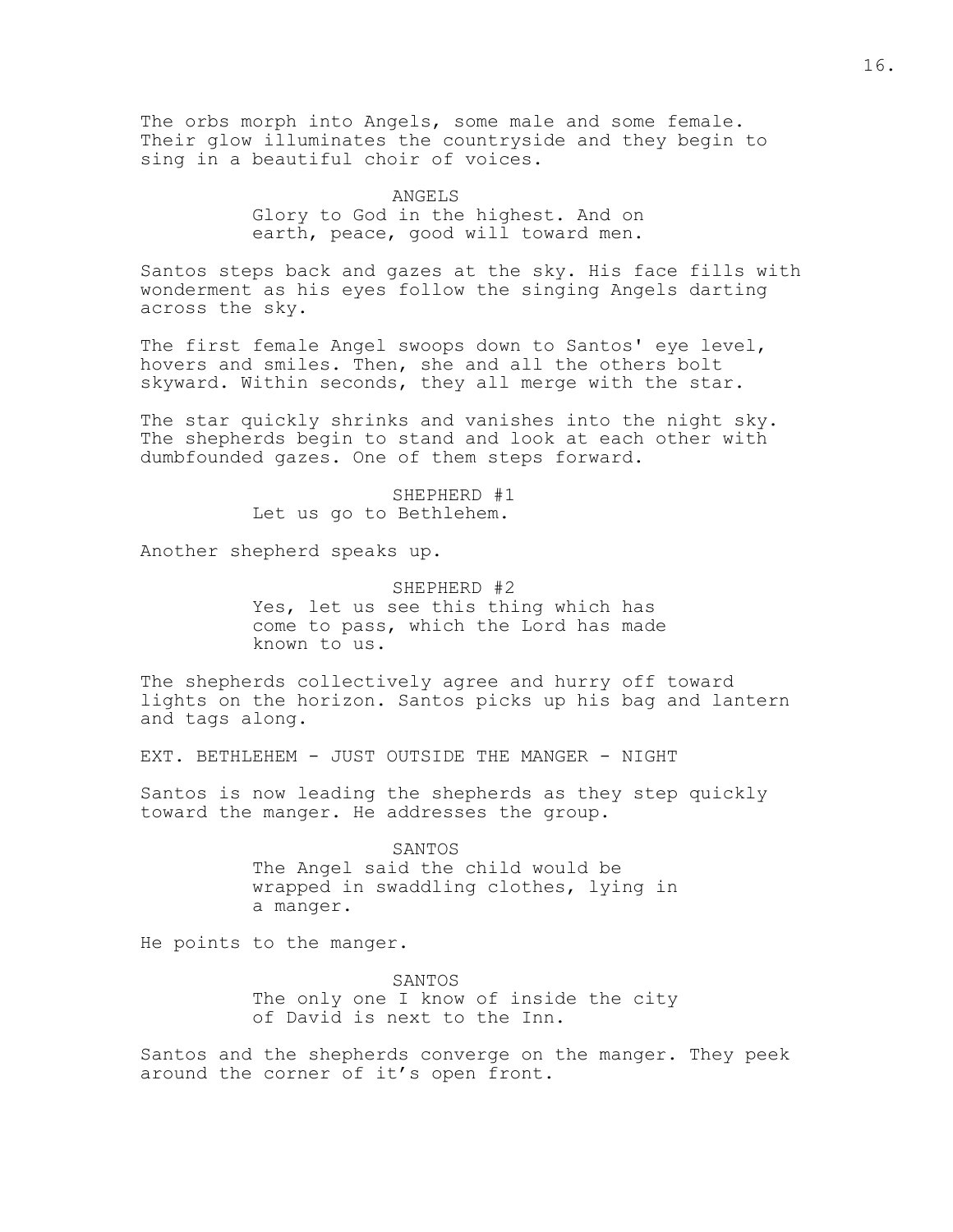Inside they see Mary rocking and singing to the baby Jesus with Joseph at her side. Santos and the men respond with a ever-broadening smile across their faces.

INT. SANTOS' HOME - NIGHT

Santos' wife, ELIZABETH, attends a steaming pot hanging just above the flames in a fireplace. A table with places for three stands nearby in this modest, two room home.

In the second room, five year old NICOLAS, their son, creates a remarkable cadence as he taps lightly on a small drum. Elizabeth hums to the beat.

The door opens. Santos steps in and sits down his red bag. Elizabeth turns and smiles. The drumming stops and a second later, Nicolas runs in.

## NICOLAS

Father!

SANTOS I have wonderful news.

Santos sits at the table. Nicolas crawls into his lap.

ELIZABETH Was the king pleased with your new toys?

Elizabeth also takes a seat at the table.

SANTOS Yes, but that is not the good news.

NICOLAS What is it, father?

SANTOS Tonight, a new king was born not far from here.

ELIZABETH A king? You mean the son of Herod?

SANTOS

The son of God almighty. Our Savior, the Messiah we have been waiting for.

ELIZABETH The prophets predicted this.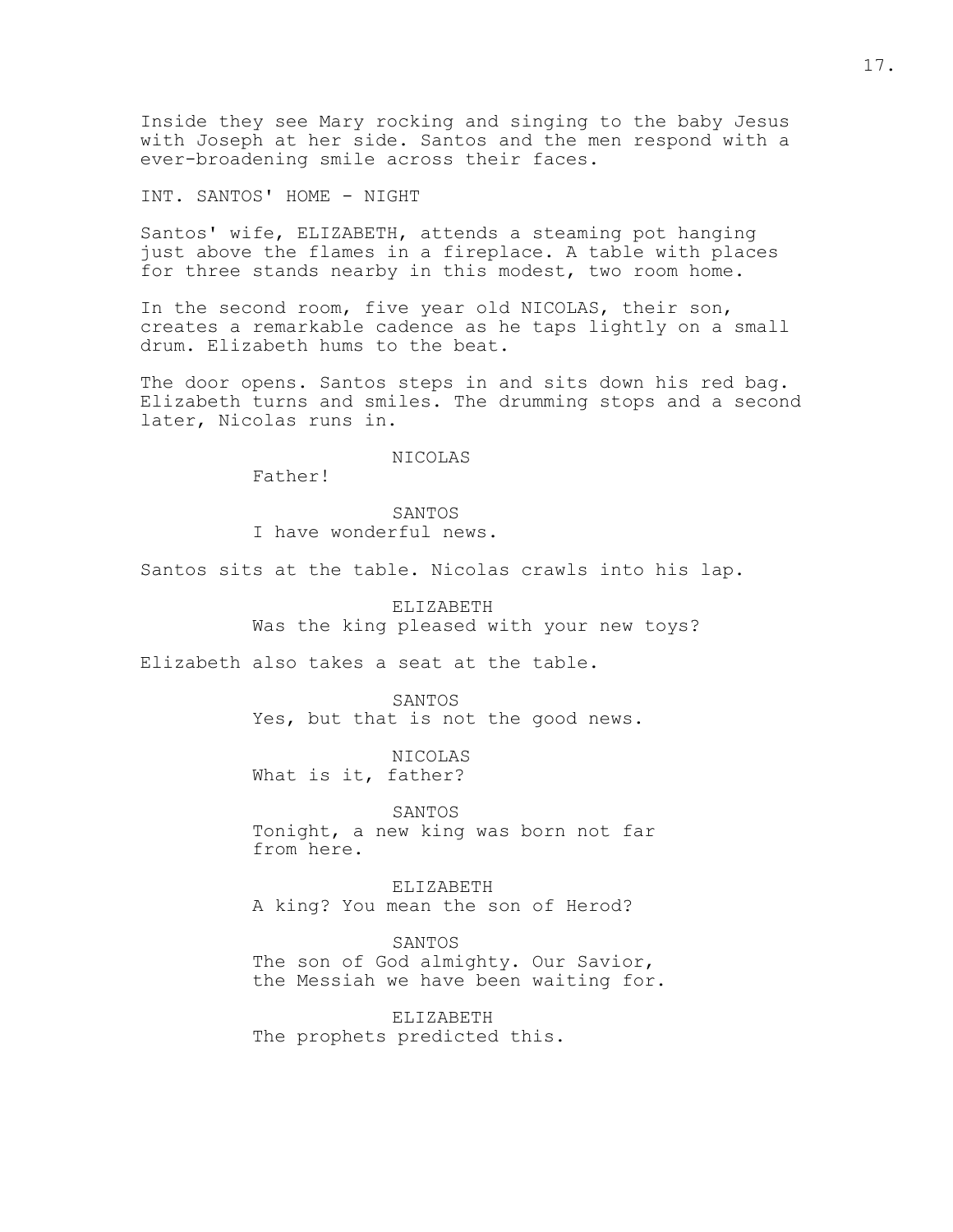SANTOS

And it has happened. I saw the Angels of God with my own eyes and have seen the child. He lies in a manger next to the Inn.

ELIZABETH

A manger?

Nicolas hops off his father's lap.

NICOLAS Can we go see him father?

SANTOS Well, yes, I would think so. But we have no gifts to take him...

Nicolas runs into the other room and returns with the small drum. He drapes a rope over his shoulder that holds the instrument at waist level. He speaks with authority.

NICOLAS

I can play a song for the new king.

SANTOS Nicolas, a song is not a gift. I do not think tonight is the appropriate time...

Elizabeth leans over and touches Santos' hand.

#### ELIZABETH

Why not my husband? Your son plays well. You are a good teacher and he has been practicing diligently. Nicolas will not embarrass you.

Santos squirms a bit.

SANTOS Of course, it is not embarrassment...

ELIZABETH Then let him play. You did make the drum for him. Did you not?

SANTOS

Well...yes...

ELIZABETH And who is to say a song is not a gift? A song is a beautiful gift.

The father looks down at his son.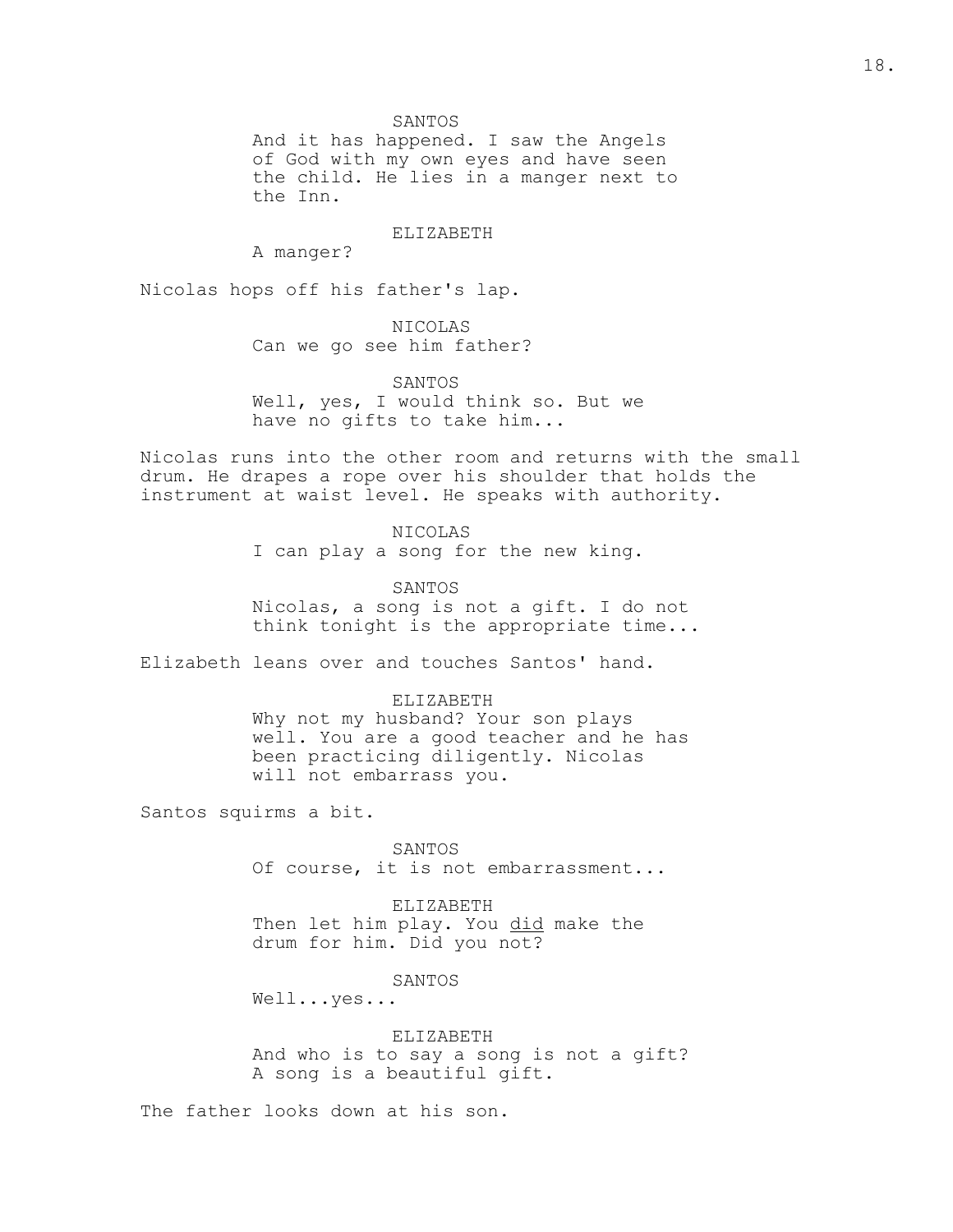SANTOS

Very well, Nicolas. But only one song.

A large grin covers Nicolas' face.

## NICOLAS Thank you father!

EXT. OUTSIDE BETHLEHEM – NIGHT

A very excited Nicolas runs ahead of Santos and Elizabeth as they make their way toward the city.

SANTOS

Nicolas!

ELIZABETH Let him be my husband. He knows his way to the Inn.

Behind them three men on horseback approach. They are dressed in fine clothing, much as kings. Each has two large bags hanging from their saddle.

Santos and Elizabeth stop as one of the men pulls up beside them. He smiles and holds up his hand.

> MAN Greetings. May the glory of God be with you on this marvelous night.

> > SANTOS

And with you also, sir.

MAN

We are from the East and have followed the star to this place. Do you know where we might find the newborn king? We have brought gifts and wish to worship him.

SANTOS

We are on our way now to worship him as well. It is not far, would you care to follow us?

MAN

That would be most generous of you, sir.

Santos and Elizabeth continue on their journey. The horsemen follow.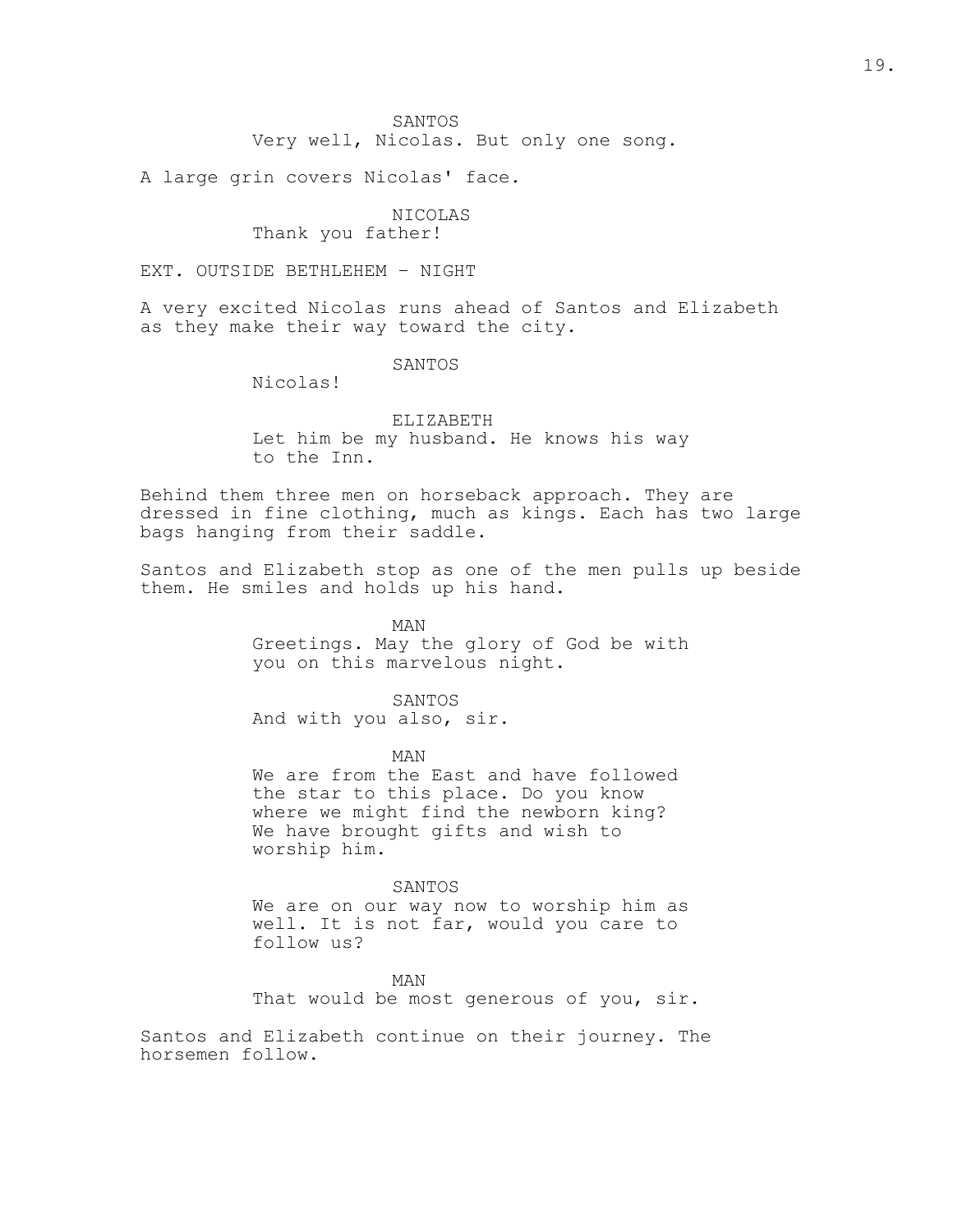INT. BETHLEHEM - MANGER – NIGHT With his drum at his side, the five year old wiggles his way through the crowd that has now gathered at the manger's opening. Nicolas pops out on the other side directly in front of the baby Jesus, now lying in a wooden rocker. Mary and Joseph sit by his side. Nicolas looks down at the rocker, then at Mary and Joseph. NICOLAS I am Nicolas. I have come to play a song... A man steps from the crowd with an angry scowl. MAN Have you brought a gift for our new king? Nicolas looks saddened. NICOLAS I am but a poor boy, sir. I have no gift fit for a king. MAN Then take that noise maker out of here! A rejected Nicolas turns and steps away. Joseph stands. JOSEPH Wait! Nicolas stops. JOSEPH Come back here, drummer boy. The young drummer slowly turns and looks up at Joseph. JOSEPH You have a song prepared? NICOLAS Yes, sir! Shall I play for you, sir? Joseph glances around the crowd. JOSEPH Yes. I for one would like to hear it.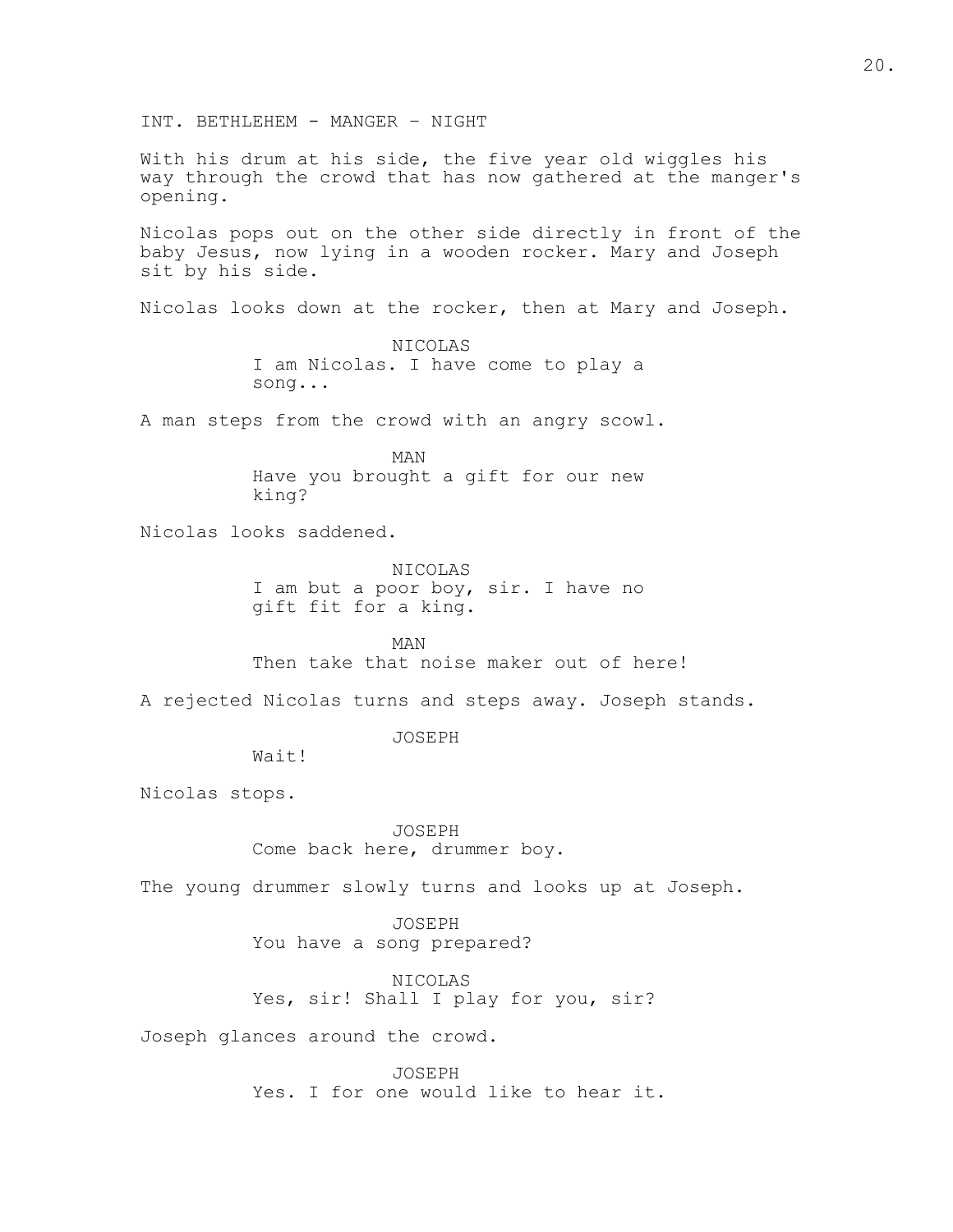Mary leans forward and smiles.

MARY Please Nicolas, play for my son.

The man steps back into the crowd. Joseph re-seats himself. Nicolas adjusts the drum to his waist and pulls two sticks from his pocket. He starts a soft cadence.

As Nicolas plays, music from the song "Little Drummer Boy" fades in and matches his beat. Mary and Joseph, as well as the crowd, smile as the small musician plays from the heart.

Nicolas' eyes focus only on Jesus as he continues to tap out the rhapsody. The newborn king turns and looks back at the boy drummer. A baby smile crosses his face.

Santos and Elizabeth push through the crowd. They look pleased and proud of their son as they watch him tap out a second verse.

The scene fades out as Steve's voice fades in.

STEVE (O.C.) And from that moment on, Jesus and Nicolas were destined to become great friends.

INT. THE CRAWFORD RESIDENCE - NIGHT

Natalie sits on the edge of the sofa and looks at her father. Her voice is totally sincere.

> NATALIE Did they go to Bethlehem school together?

Steve chokes back a smile.

STEVE

No, not exactly. You see, Mary and Joseph actually lived in a town called Nazareth. Not long after Jesus was born, Nicolas' father quit working for King Herod and moved his family there. As a matter of fact, they moved into a house right next door to Jesus.

NATALIE

They were neighbors?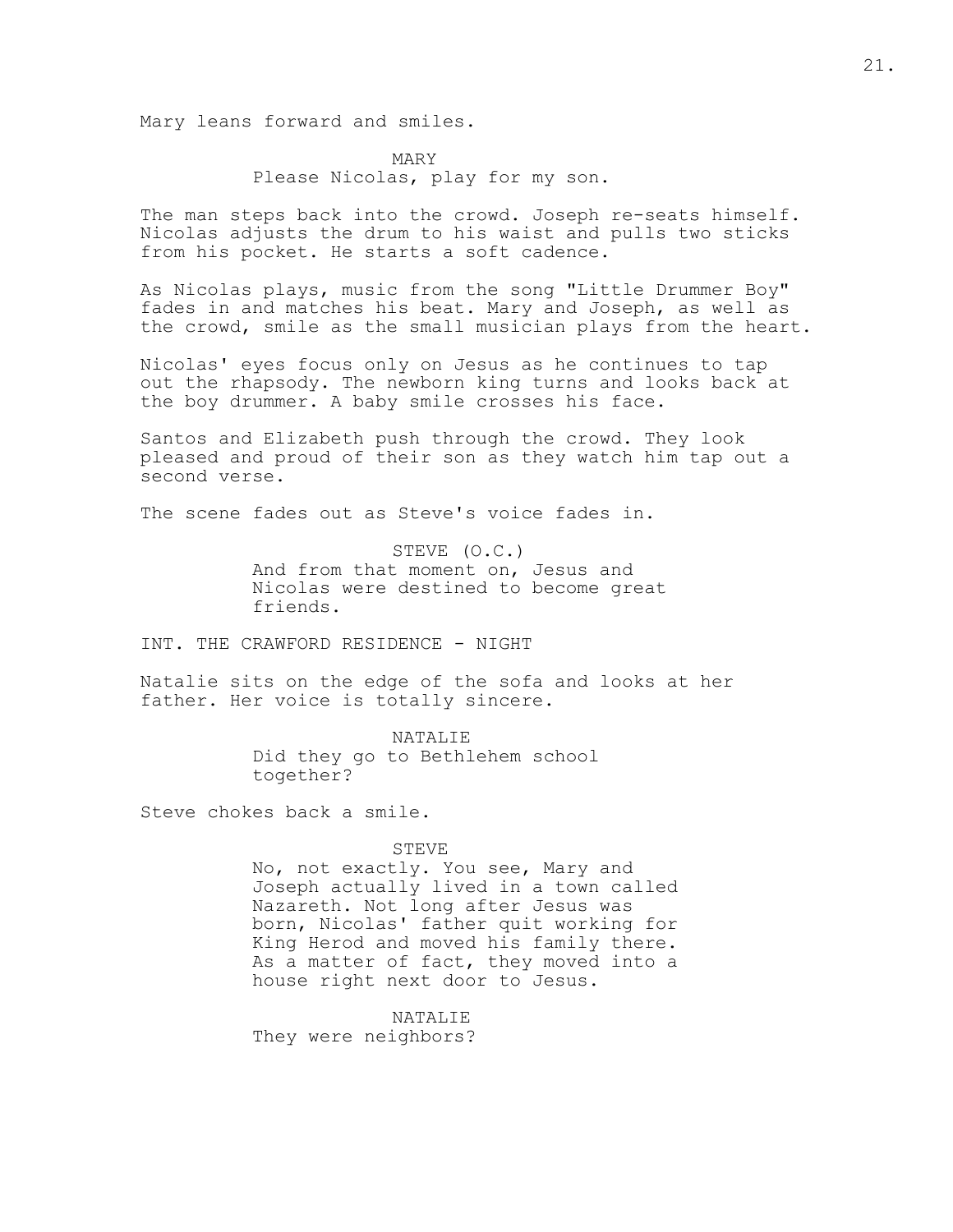STEVE

That's right. Nicolas' father opened up his own toy shop, right behind Jesus' house.

NATALIE A toy shop? Did Jesus and Nicolas work there too?

Steve grins.

#### STEVE

Nicolas did. His father taught him everything he knew about toy making. And Jesus learned woodworking from his father, who was a carpenter. When they were growing up, Jesus would hang out at the toy shop cutting and carving the wood that Nicolas would turn into toys. That's how they became such good friends.

#### NATALIE

But...where is Santa, daddy?

Steve squirms a bit.

## STEVE

Uh, he's coming...

He grabs the encyclopedia and begins to "read" again.

#### STEVE

When Jesus was but twelve years old Mary and Joseph traveled to Jerusalem to celebrate the Passover feast. But when they returned to Nazareth, they discovered Jesus had been left behind...

Steve's voice continues as the picture fades into masculine hands carving a wooden horse.

INT. SANTOS' TOY SHOP - DAY

Nicolas, who's now a handsome seventeen year old, sits on a short stool, carving the finishing touches to the head of what appears to be a rocking horse.

He grabs a wad of rope and attaches it to the "neck" of the horse, creating a "mane." With one finger he pushes it. The horse starts rocking.

The young man sits back, gazes at the sculpture and smiles as the rope mane swings back and forth.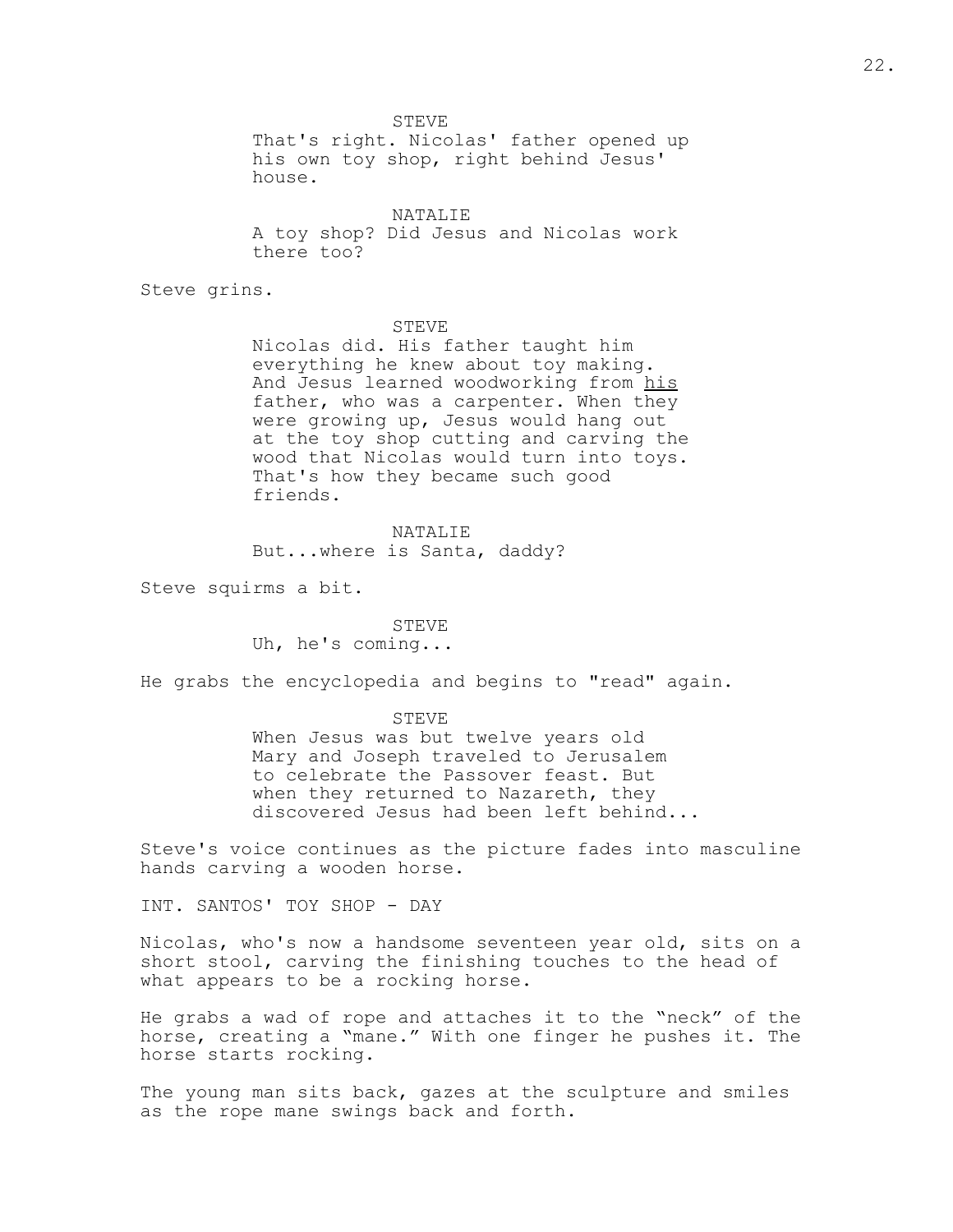The door burst open. Mary, Jesus' mother, steps in with a frantic look. She's obviously upset.

MARY

Nicolas!

The young man bolts to his feet as Mary quickly gazes around the shop.

## NICOLAS

What is it?

MARY Jesus is missing. I was hoping he was here with you.

NICOLAS Missing? For how long?

MARY

He was supposed to return from Jerusalem with my cousin, but he never arrived at her house. He is not with any of our family or friends.

Mary begins to look a bit more frantic.

MARY

Nicolas, you must help me find him!

NICOLAS

Do not worry. I will travel immediately to Jerusalem and begin searching.

Mary hugs Nicolas.

MARY Thank you Nicolas. You are such a precious friend. Joseph and I will follow as soon as he returns.

EXT. A JERUSALEM STREET - DAY

An adolescent JESUS walks straight and steady with a look of determination on his face. Nicolas appears from behind and trots toward him.

NICOLAS

Jesus!

Jesus stops and turns. Nicolas jogs up.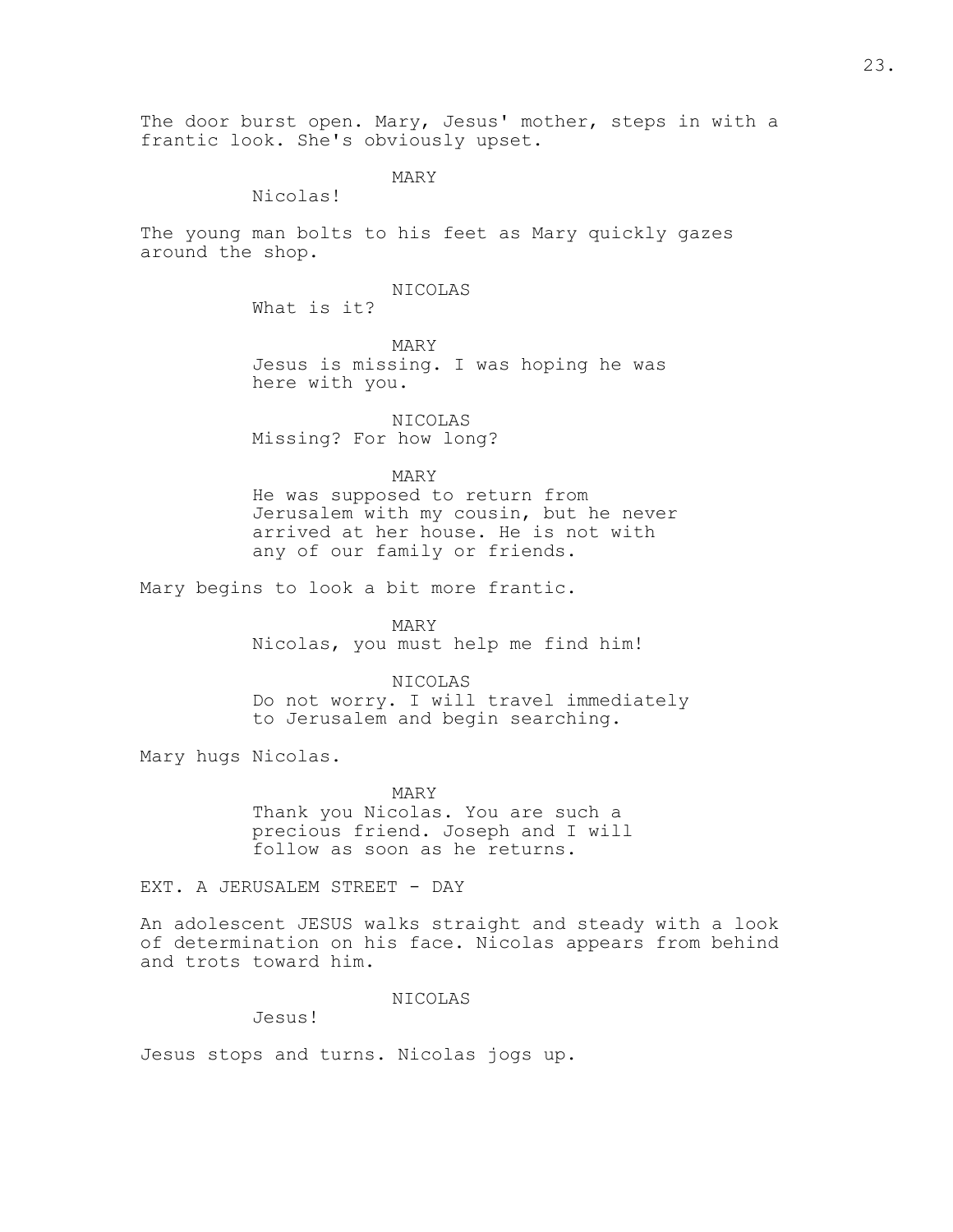NICOLAS Jesus, your parents have been searching for you for three days. They are worried into sorrow.

JESUS I am sorry Nicolas. I meant them no worry. But I must be about my Father's work.

NICOLAS Where have you been?

Jesus looks puzzled at the question.

JESUS Why, in the Temple of course.

NICOLAS I want you to stay right here while I go fetch your mother. She is over at...

JESUS I can not stay here. I must go to the Temple. Now.

NICOLAS Then I will accompany you...

JESUS

No!

Jesus reaches out and touches Nicolas' arm. He speaks gently.

> JESUS Nicolas, you are my closest friend. But this is something I must do without you.

Nicolas looks off with a bit of anguish.

JESUS I hope you will understand. Please, tell my mother where I will be.

He looks back and studies Jesus for a moment.

NICOLAS I suppose the time has come for you to begin fulfilling your destiny.

Jesus smiles.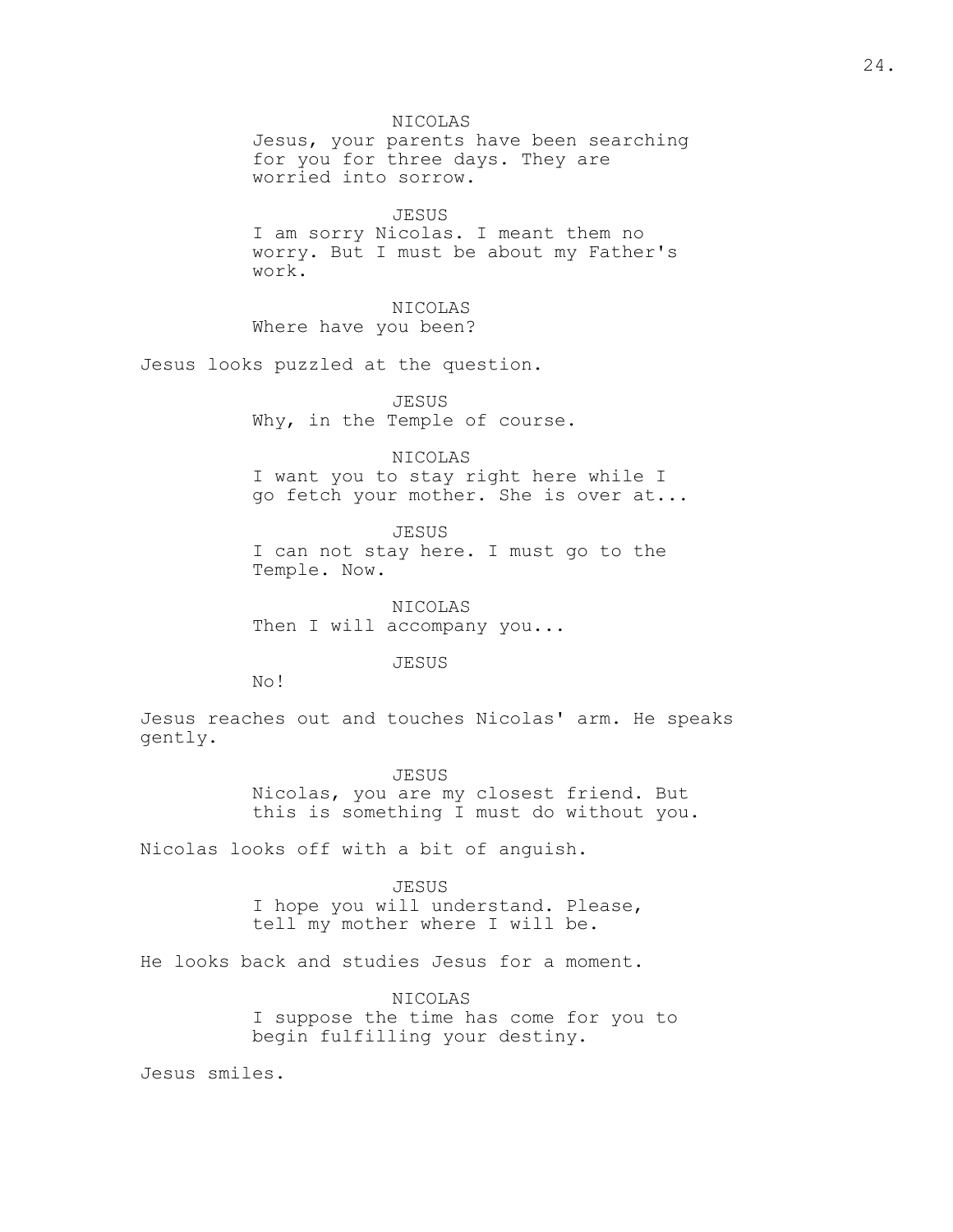JESUS

The time has come for both of us to begin fulfilling our destinies, my friend.

Nicolas reacts bewildered as Jesus turns and trots down the busy street. Steve's voice fades in.

> STEVE (O.C.) Although Nicolas and Jesus remained the best of friends, from that day on, Jesus spent most of his time at the Temple.

MONTAGE OF SHOTS

Nicolas sits at a drafting table, studying drawings.

STEVE (O.C.) Nicolas eventually took over his father's shop and spent most of his time inventing new toys.

Nicolas and Jesus relax in a well landscaped yard.

STEVE (O.C.) But they always made it a point to get together every now and then, staying up into the wee hours of the morning laughing and recounting stories about their young life. Then, one day...

INT. SANTOS' TOY SHOP - DAY

The door opens. Nicolas, now in his early thirties, steps in and walks over to what looks like a little red wagon with wooden spoke wheels. He notices a letter in it's bed.

Nicolas picks up the letter and gazes at it. Immediately, his eyes dart to the bottom. It's signed 'Jesus.' He can hear his friend's voice as he starts to read.

> JESUS(O.C.) Nicolas. The time has come for me travel the country and spread the Good News of God's word. You have been like a brother to me and I will forever treasure our friendship. But I must fulfill my destiny, as you must continue to fulfill yours. We will only see each other one more time before I depart this flesh. Until then, I bid you farewell. Your eternal friend. Jesus.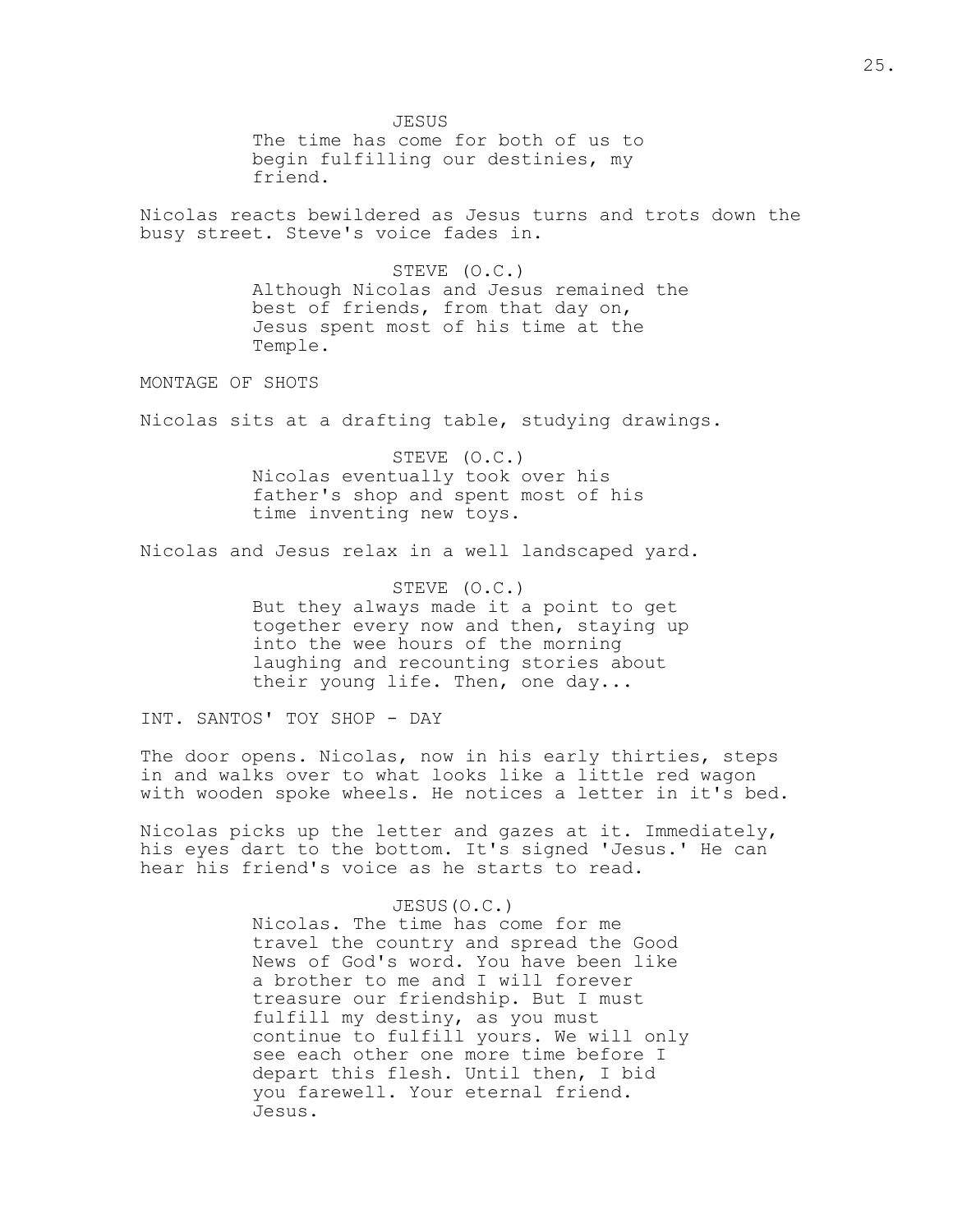Nicolas slowly lowers the letter and stares off into space. Steve's voice fades in.

MONTAGE OF SHOTS

Nicolas is painting the finishing touches to a doll's pretty smile.

> STEVE (O.C.) As the months passed, Nicolas missed his friend more and more. He spent much of his time alone, in the toy shop, focusing all of his efforts on improving his skills.

Nicolas hands the doll to a young girl.

STEVE (O.C.) Soon, he became well known in the land as a fine craftsman and a generous man.

Nicolas is listening to a group of men on a busy street.

STEVE (O.C.) Nicolas kept up with his friend Jesus through the many stories that swept the land, tales of his great wisdom and of the miracles he performed.

A fireplace crackles. It sheds light against the little red wagon. Nicolas is sitting in a corner, gazing at it, lost in thought.

> STEVE (O.C.) But still, Nicolas missed his friendship with Jesus. It had been over three years since he'd seen him. Over three years since he'd found that letter. Then one evening...

INT. SANTOS' TOY SHOP - DAY

A knock at the door. Nicolas walks over and opens it. Jesus' mother, Mary steps in.

> MARY Nicolas, I must speak with you. It is about Jesus.

Nicolas immediately smiles. His voice is full of excitement.

> NICOLAS Is Jesus coming home?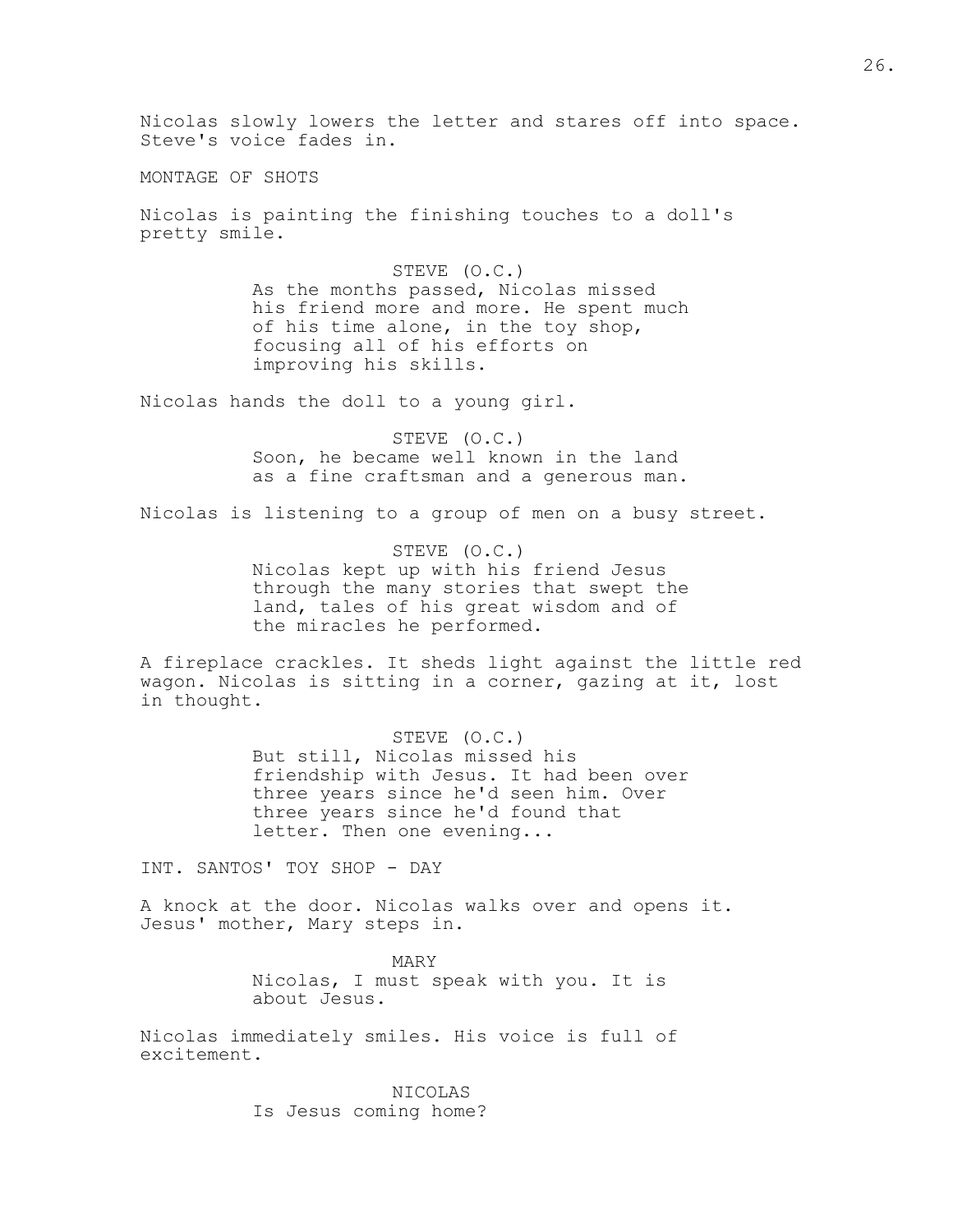Jesus strolls down the crowded street alone.

NICOLAS

Jesus!

Nicolas trots up to him. Jesus seems genuinely surprised.

JESUS Nicolas my old friend. What are you doing in Jerusalem?

NICOLAS Where are you going?

JESUS I'm going to meet my disciples. We are going to dine on the Passover meal...

NICOLAS No! You must come with me. Now!

JESUS I am sorry Nicolas, but I can do no such thing.

## NICOLAS

Jesus, your life is in danger. As we speak there are those that conspire against you. Looking for the right moment to turn you over to the Romans...

JESUS

I know my friend. And it is as it should be.

NICOLAS

Please, Jesus, your parents and I beg you to return to Nazareth where it is safe...

Jesus takes Nicolas by the arm and leads him to a rock ledge. They sit.

> JESUS Nicolas, do you remember I said you would see me in the flesh only one more time?

Nicolas nods his head "yes."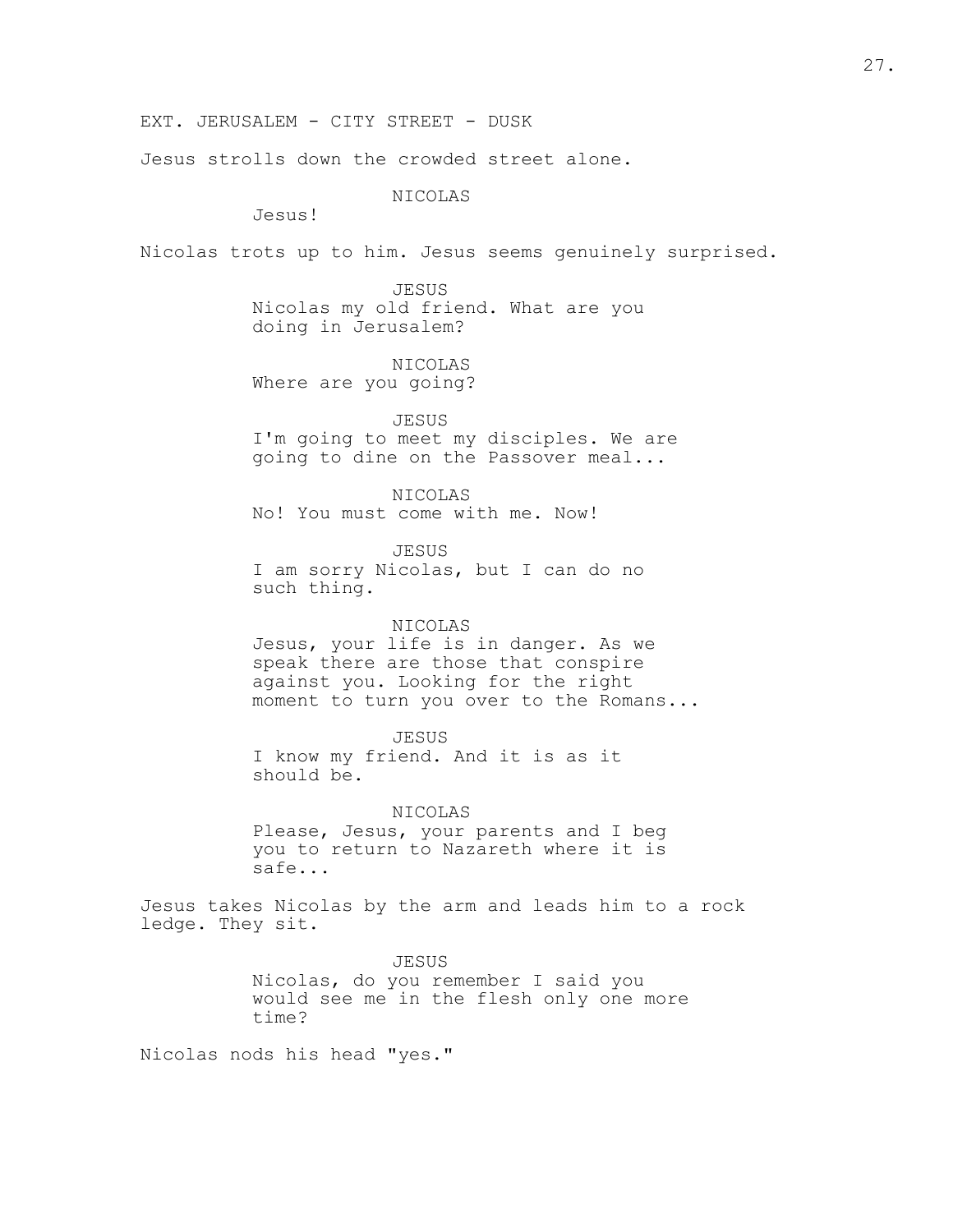JESUS

This is that time. Tomorrow I will fulfill my destiny and will be with our Father in heaven.

## NICOLAS

You mean, you are going to let them take your life. I will not let that happen! I will accompany your every step...

#### JESUS

No Nicolas. Where I go tomorrow, you cannot follow. You must return to Nazareth and continue down your destiny's path, as I must continue down mine.

## NICOLAS

But you will die!

## JESUS

I will not die. In three days I will rise and live in spirit among the people. You must spend your remaining years on this Earth perfecting your craft, as our Father has for you a great mission that will honor us both.

## NICOLAS

I will do anything to honor your memory.

## JESUS How about promising an old friend that you will do as he asks.

Nicolas looks away as a tear falls down his cheek.

NICOLAS

I promise.

Jesus stands.

## JESUS

But now you must hurry back to Nazareth. You must not be in Jerusalem after dark.

## NICOLAS Can I not spend your last remaining hours with you?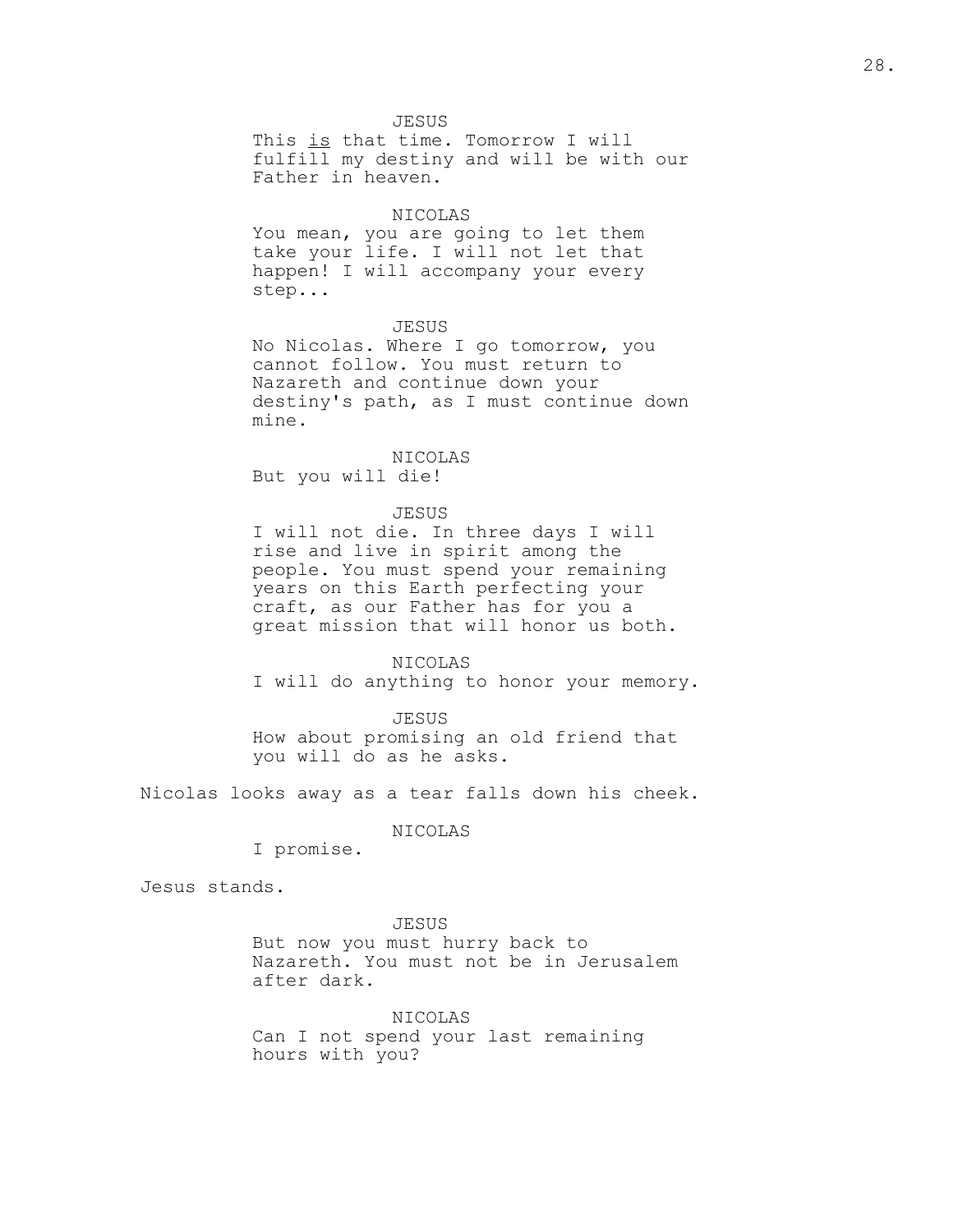JESUS

I am sorry Nicolas. I wish there were another way. But your heart cannot be tainted by what you would see. For now, our paths must part.

Nicolas stands and gives Jesus a big hug, then takes a step backwards. Tears are still falling down his cheek.

> JESUS Please do not grieve. It is not the end, but a glorious new beginning.

Jesus pats Nicolas' shoulders.

JESUS Now go, and do not look back. I promise, we will speak again soon.

Jesus turns and walks away. Steve's voice fades in as Nicolas watches his friend disappear into the crowd.

> STEVE (O.C.) Just as Jesus had asked, Nicolas did go back to Nazareth that evening.

MONTAGE OF SHOTS

Nicolas ages as he toils away in his shop.

## STEVE (O.C.)

He continued honing his skill, the art of toy making, giving away everything he made to the children of Nazareth. Nicolas lived a modest life and never moved the toy store away from that small shop his father built behind their house. Even after his parents passed away, he left the toy shop in his father's name.

Nicolas is on his knees praying.

## STEVE (O.C.)

True to his word, Jesus did speak to Nicolas many times as the years passed, but only through visions and knowledge placed in his heart by the Holy Spirit.

Nicolas is now an old man with a white beard. Moving slowly, he tinkers at his work bench. A small drum and sticks hangs on the wall beside him.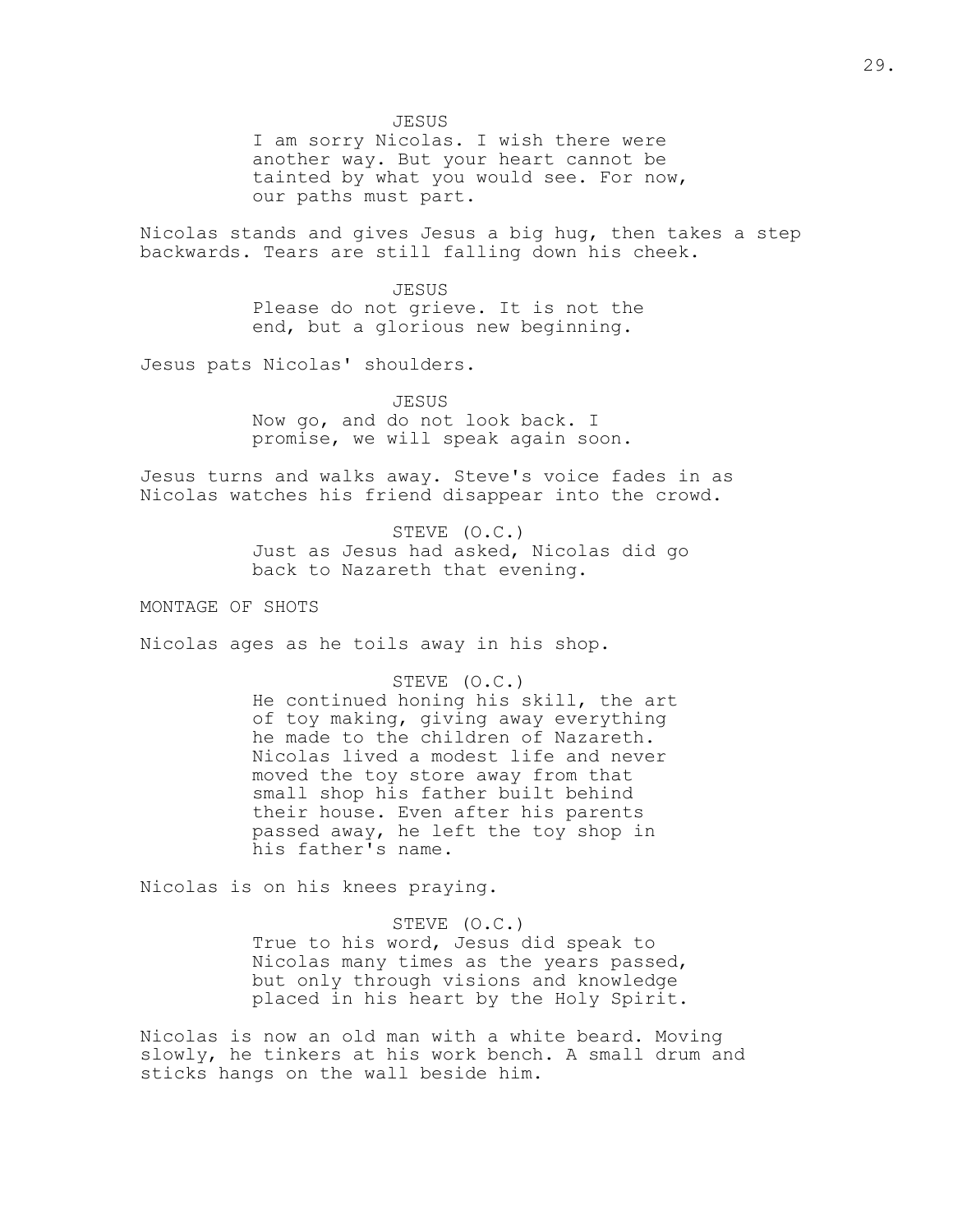STEVE (O.C.) As with all men, Nicolas grew old. Then one day...

INT. SANTOS' TOY SHOP - DAY

A knock at the door.

#### NICOLAS

One moment.

With difficulty, Nicolas stands. He grabs a cane to steady himself and turns toward the door.

NICOLAS

Come in, please.

The door opens. Jesus steps in still looking young. Nicolas drops the cane and has to grab onto the nearby chair to keep from falling. Jesus quickly steps over to help him.

> JESUS I am sorry I startled you my old friend.

NICOLAS 'Old' is right.

Jesus helps ease Nicolas into a chair.

NICOLAS Is it really you?

JESUS Yes Nicolas. It is I, Jesus.

NICOLAS But how can this be? You are in the flesh.

JESUS Our Father has bestowed it.

Jesus pulls up a chair and sits.

JESUS

Nicolas, I am here to make you an offer.

NICOLAS

An 'offer?'

JESUS You once said you would do anything to honor my memory. Do you still feel the same?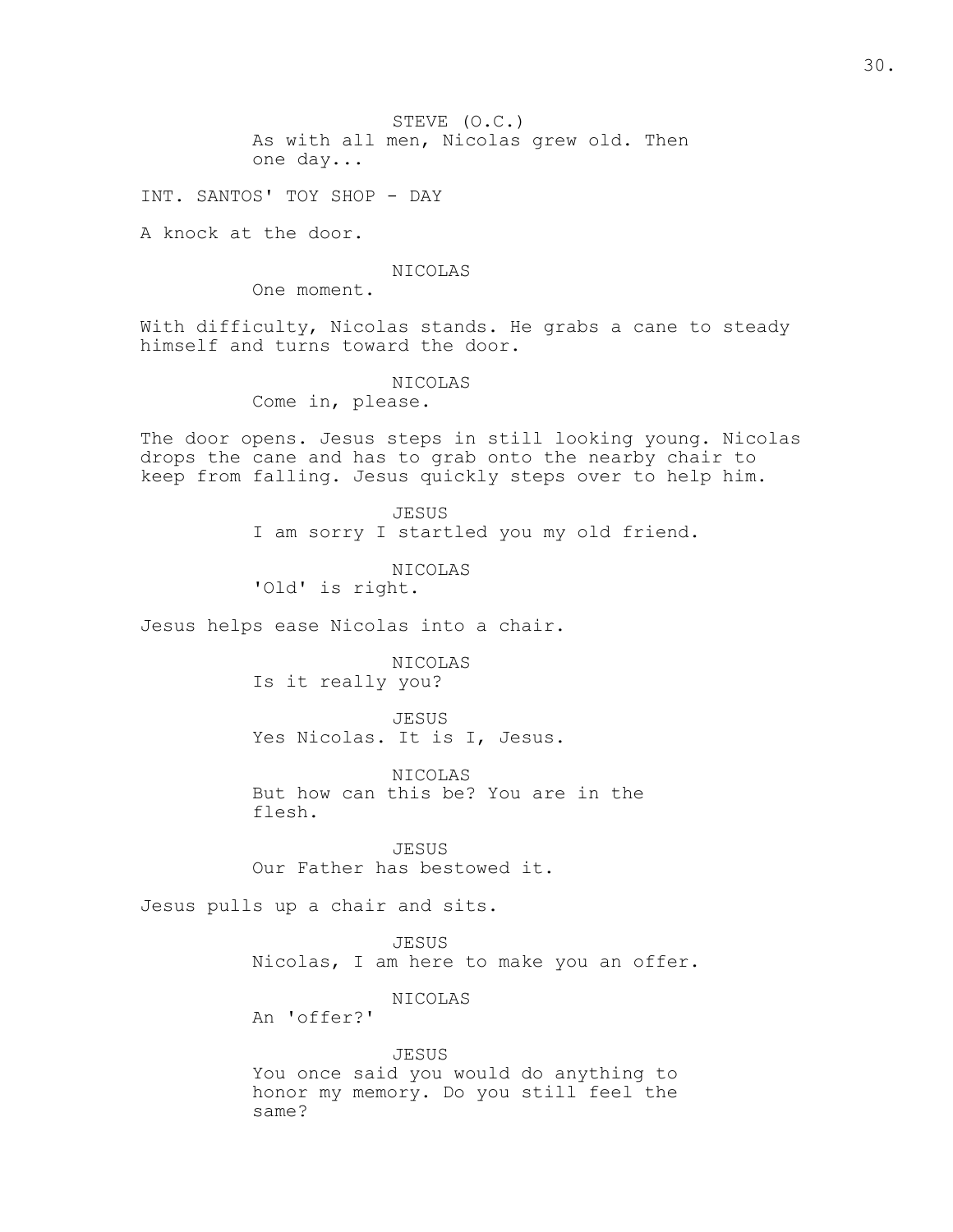NICOLAS

More so than ever. You need only ask and I will gladly do your bidding.

JESUS As I said, this is an offer, something you may choose to do or not.

NICOLAS How can I refuse an offer from God delivered by his only son? I need not hear it to say yes.

Jesus reaches out and touches Nicolas' arm.

## JESUS

Nicolas, you will become immortal, a spirit in human form much the same way I'm appearing to you now. You would live on Earth and be neither human nor spirit, but both. And one night each year, you will perform an enormous task, one that will take an entire year to prepare for. Are you sure you want to blindly accept this offer?

Nicolas looks Jesus in the eyes.

NICOLAS Tell me what to do and I shall do it.

Jesus smiles. He stands, walks behind Nicolas and places his hands on his shoulder.

> JESUS Sleep, my old friend. Sleep.

Nicolas' body slowly relaxes. His arms drop into his lap.

JESUS

Before you take on this great task, you must live another human life, but in a distant time from now. Your first life was to perfect your craft, which you have done admirably. God is well pleased.

The cane falls from Nicolas' hand.

JESUS

Your next life will be a test of your faith and spirit, for your heart must be strong with God to carry out his glorious plan.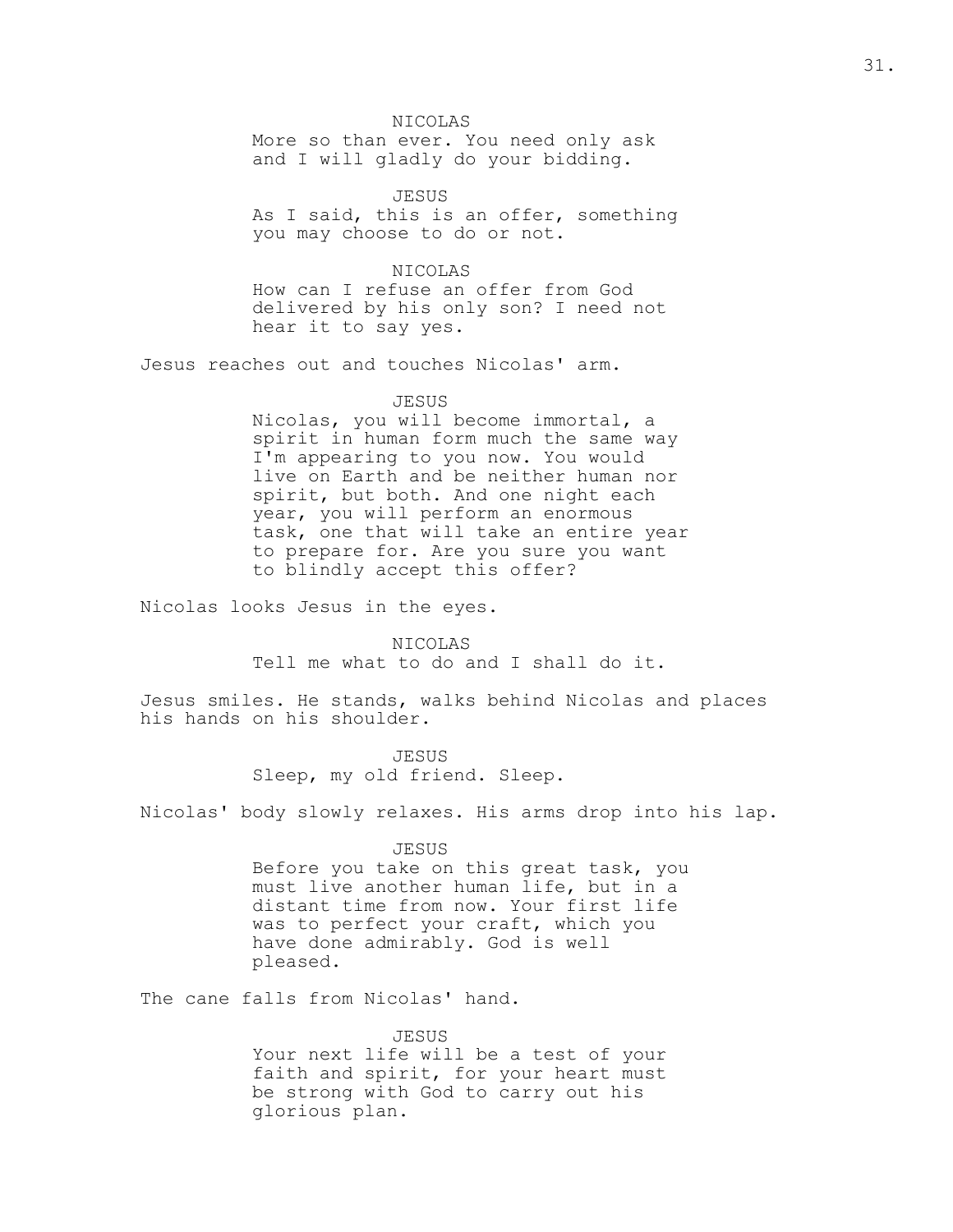Nicolas' eyes slowly close. Jesus kneels beside him.

JESUS But I already know your heart is pure my dear friend. My faith in you is unmoving.

Jesus steps to the front of an old, unconscious Nicolas and gently places his hand on his friend's forehead.

> JESUS Sleep Nicolas, as a new life awaits you.

Jesus' voice echoes as it fades out.

JESUS A new life awaits you...a new life awaits you...

The picture fades to black as an unseen man's voice fades in.

MAN

Nicolas. Nicolas?

INT. ATTORNEY'S OFFICE - DAY

Nicolas, now back in his mid twenties, stares forward with a blank look on his face. Seated across the table is a man, well dressed for the era, who leans in toward him.

> MAN Nicolas? Are you alright?

Nicolas blinks, as if just waking up.

NICOLAS

Yes, I am fine.

He gazes at the man.

NICOLAS Please, indulge me. What year is this?

The man looks confused.

MAN The year? It is the first year of the fourth century, three hundred and one. Why do you ask?

Now, it's Nicolas looking a bit confused. But only a moment passes before he recomposes himself and leans forward.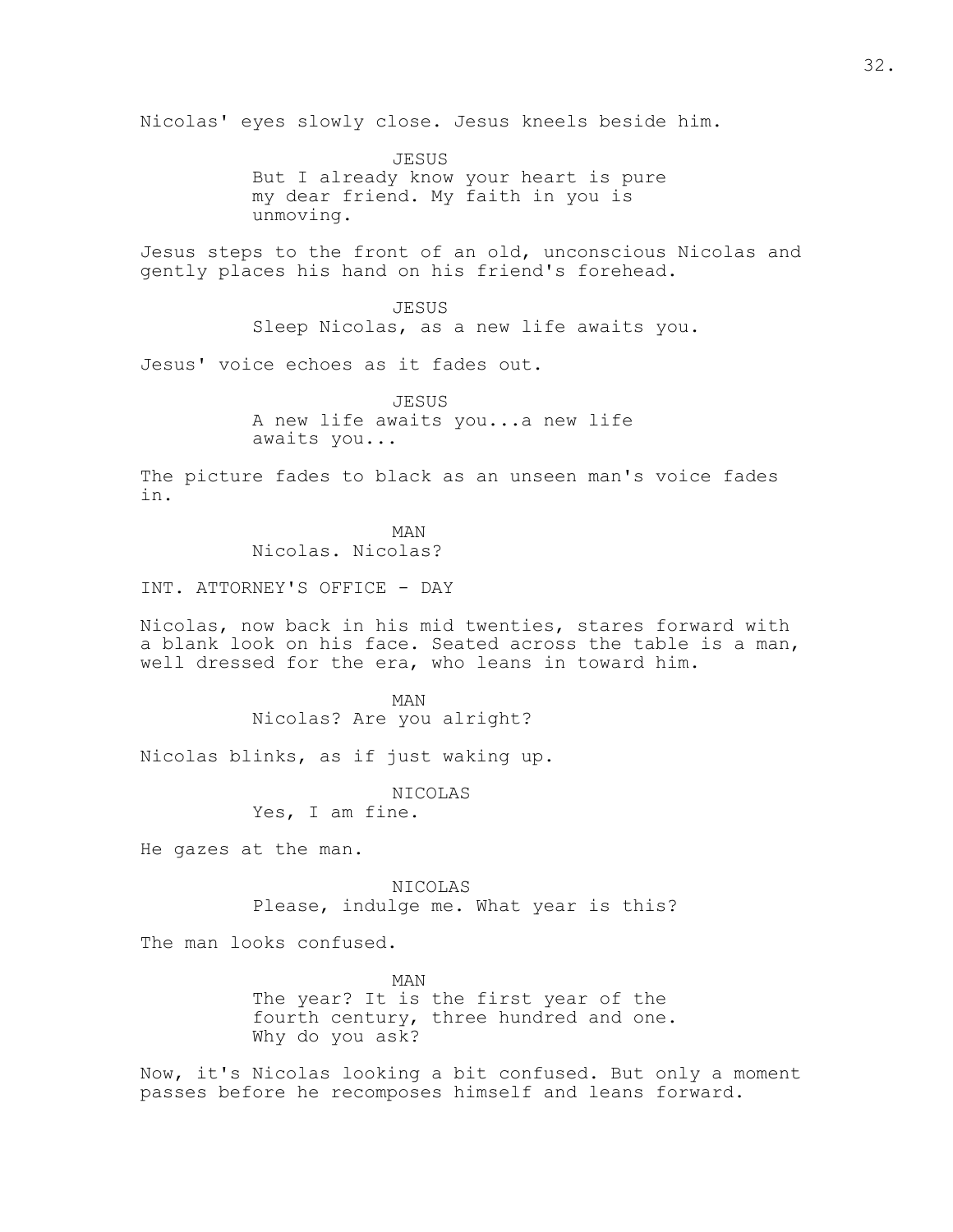NICOLAS Please, forgive me. I must have been lost in a daydream. You were saying? The man picks up a scroll from his desk and hands it to Nicolas. He speaks politely. MAN I said, it appears a new life awaits you. Nicolas reacts slightly. MAN This is title to the remaining portion of the inheritance. The man hands the scroll to Nicolas. MAN Nicolas, I am sorry for your loss. But you are fortunate to have had such generous parents. They planned ahead well. NICOLAS I thank God each and every day for what he has blessed me with. Nicolas rolls up the scroll and tucks it into a red bag. NICOLAS I assure you, the money will be put toward the needy. MAN I am quite sure of that. You have been a generous man to the people of Patara. Nicolas stands and extends his hand. The man follows and they shake. NICOLAS It has been an honor to have been of service and a pleasure knowing you. MAN You are leaving Patara? NICOLAS Yes. I will be moving to Myra within the month, as soon as I finish closing out my business dealings here.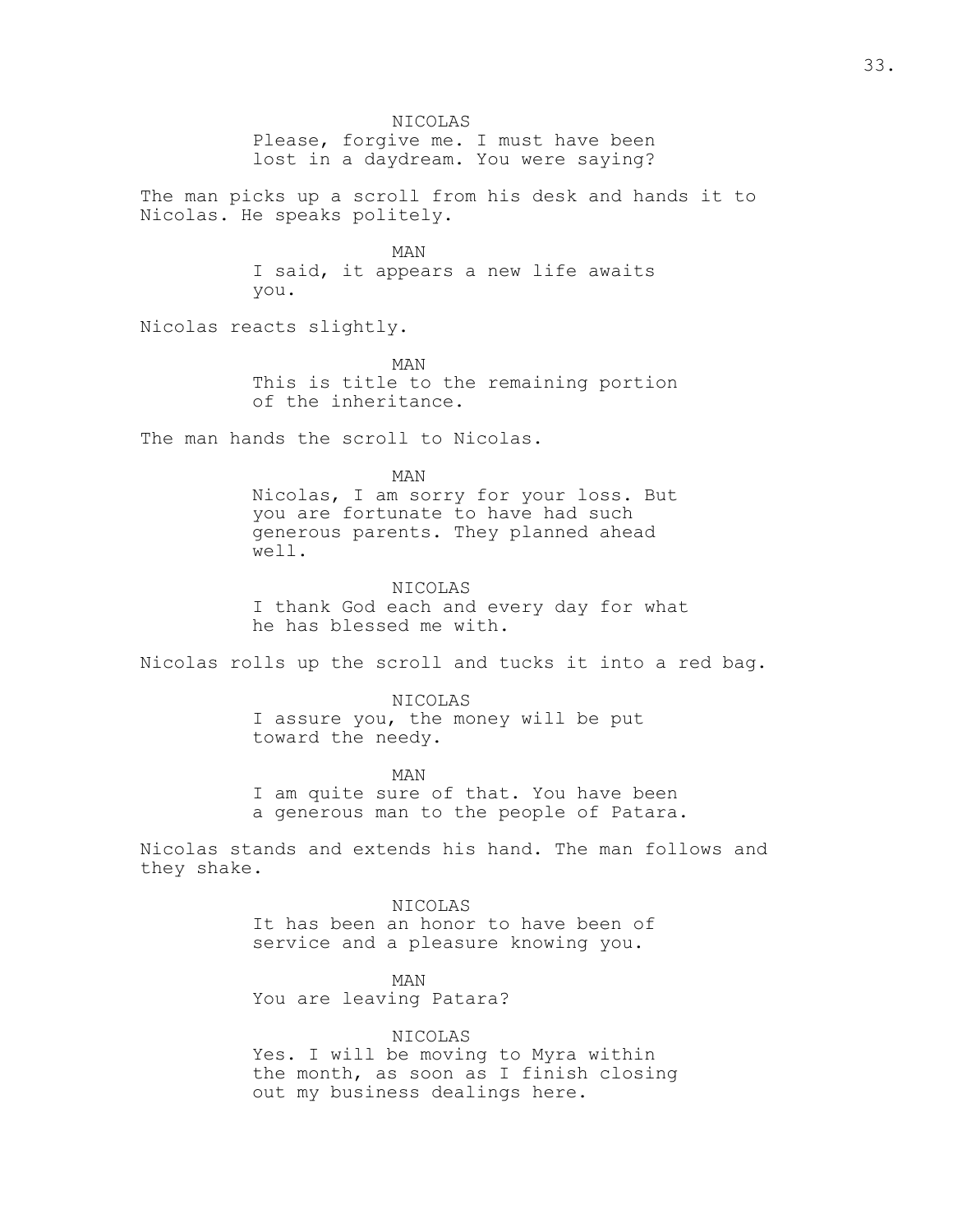MAN

May I wish you all the best. The city of Patara will miss you, Nicolas.

NICOLAS I will miss it here as well.

Nicolas reaches over the table and pats the man's shoulder.

NICOLAS Thank you for your wisdom through the years.

MAN Good bye, Nicolas.

Nicolas drapes the strap of the red bag over his shoulder and heads for the door.

INT. NICOLAS' HOME - DAY

Nicolas steps into a home which is modestly decorated for the time. He pulls the bag's strap from his shoulder and tosses it on the floor.

He walks over to a nearby work bench and gazes at the halffinished wooden projects scattered about the top of it. He shakes his head then steps back to the red bag.

Nicolas removes one of the scrolls and takes a seat. He unrolls it and begins to read. SETH, a man in his early twenties, opens the door and steps in.

> SETH I am sorry I am late Mister Nicolas. My humble apology.

NICOLAS And how many times have you been late my young apprentice?

Seth thinks a moment.

SETH None that I remember, sir.

NICOLAS Then your apology is accepted but certainly not required. Is all well?

The apprentice makes his way to the woodworking area. Nicolas lays the scroll down and follows.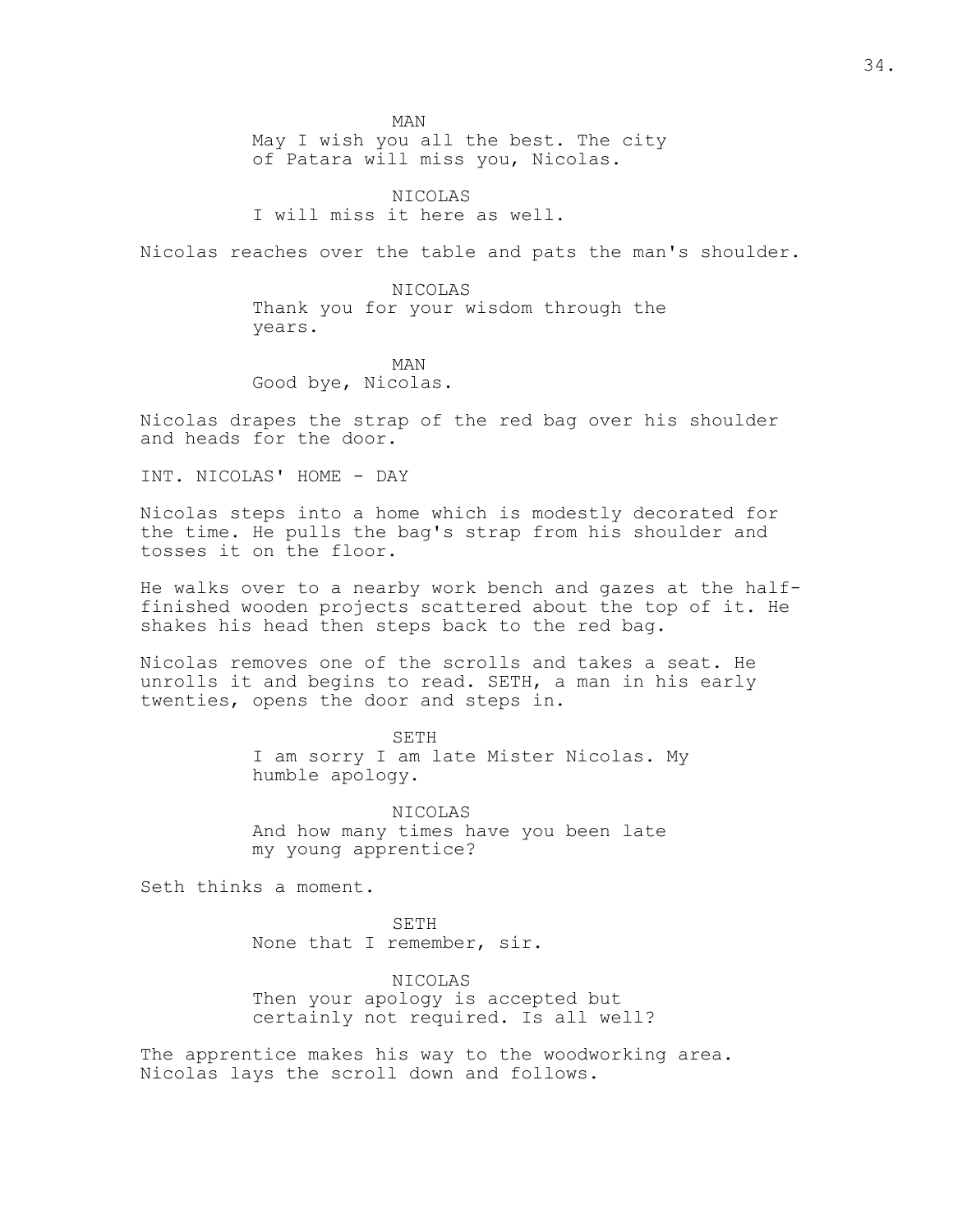SETH

I am afraid not.

## NICOLAS

How so?

SETH You remember my uncle Elijah, the merchant.

# NICOLAS

Yes, we have spoken on a few occasions.

## SETH

Last night men raided his home. They held his family at bay with knives while they took everything of value.

#### NICOLAS

What a terrible tragedy. Was anyone hurt?

## SETH

No. My uncle was not home and I suppose the robbers found no honor in harming three helpless women.

## NICOLAS

Thank God. At least all that was lost can be replaced.

### SETH

It will not be that easy. They looted his daughters dowries of gold. Without dowries, no man will have my cousins.

## NICOLAS

Rest assured, a man of fine stature will come along...

#### SETH

Mister Nicolas, I have heard my cousins talking among themselves. They are considering working in the brothels to make up for the loss! If they do, then what kind of man will have them?

## NICOLAS

Does Elijah know what his daughters are planning?

### SETH

I do not believe so and I know the notion would break his heart.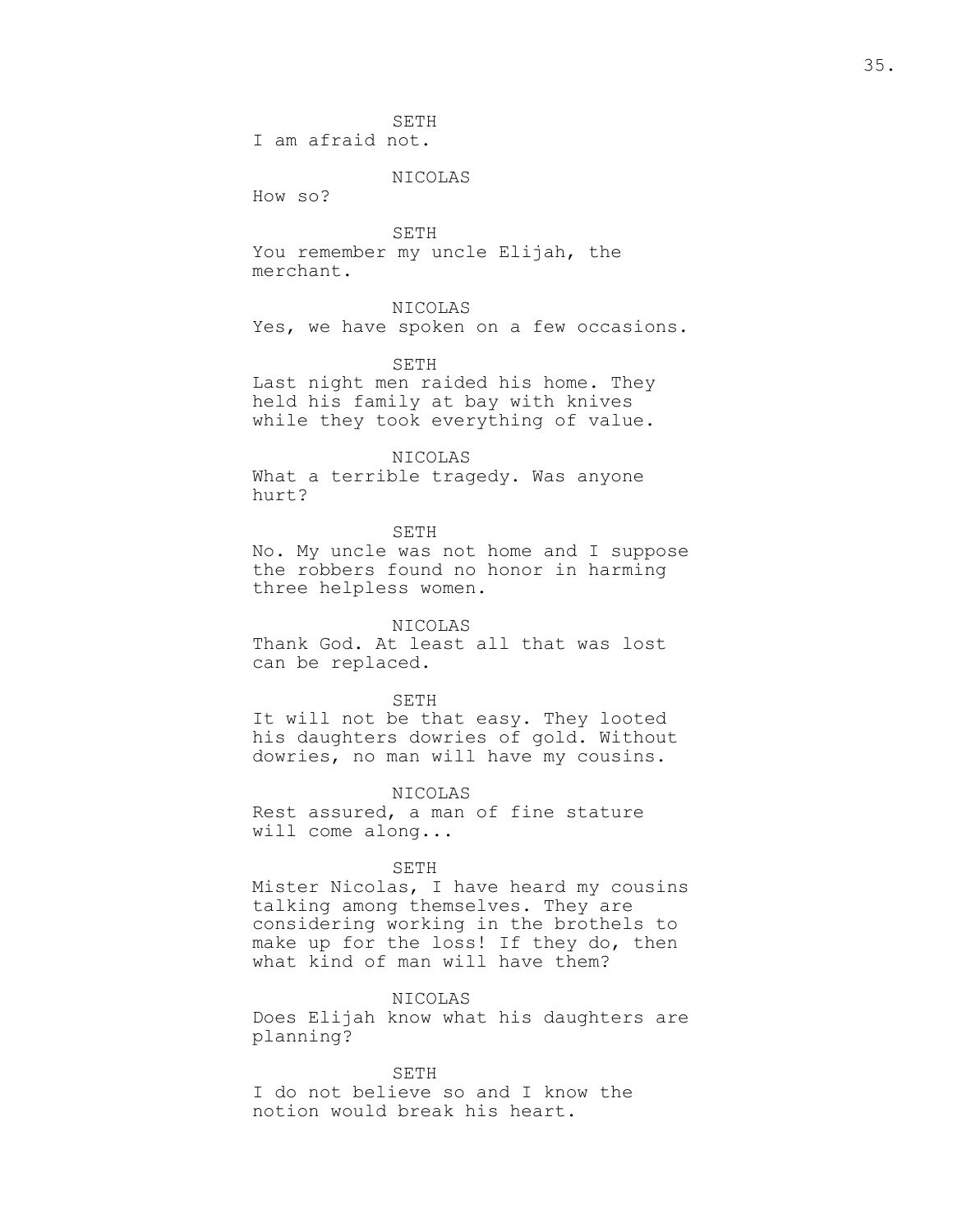Seth picks up a tool and starts carving away on a piece of wood.

SETH

I am sorry Mister Nicolas. Our misery need not be spread like some local gossip.

Nicolas steps closer to his apprentice.

NICOLAS Seth, your burden is my burden. You are like family to me.

Seth stops carving and looks at Nicolas.

SETH

My poor uncle, only a year ago he lost my aunt to illness and now he has been stricken penniless.

#### NICOLAS

Tell your uncle to pray and not worry. God will replenish the dowries.

SETH

I am afraid my uncle has lost his faith. I heard him cursing God for what happened.

#### NICOLAS

That is the worst news of all. A man's worth should not be judged by how much gold he has. Perhaps I should speak to your uncle...

### SETH

No, please Mister Nicolas, say nothing to him. He is a proud man and would be angry with me if he knew I had spoken of this.

Nicolas turns away from Seth's gaze and ponders. After a moment he turns back toward his apprentice.

> NICOLAS Do not fret my young friend, all will be as it should. God will provide.

Seth returns to his carving.

SETH I hope so, sir.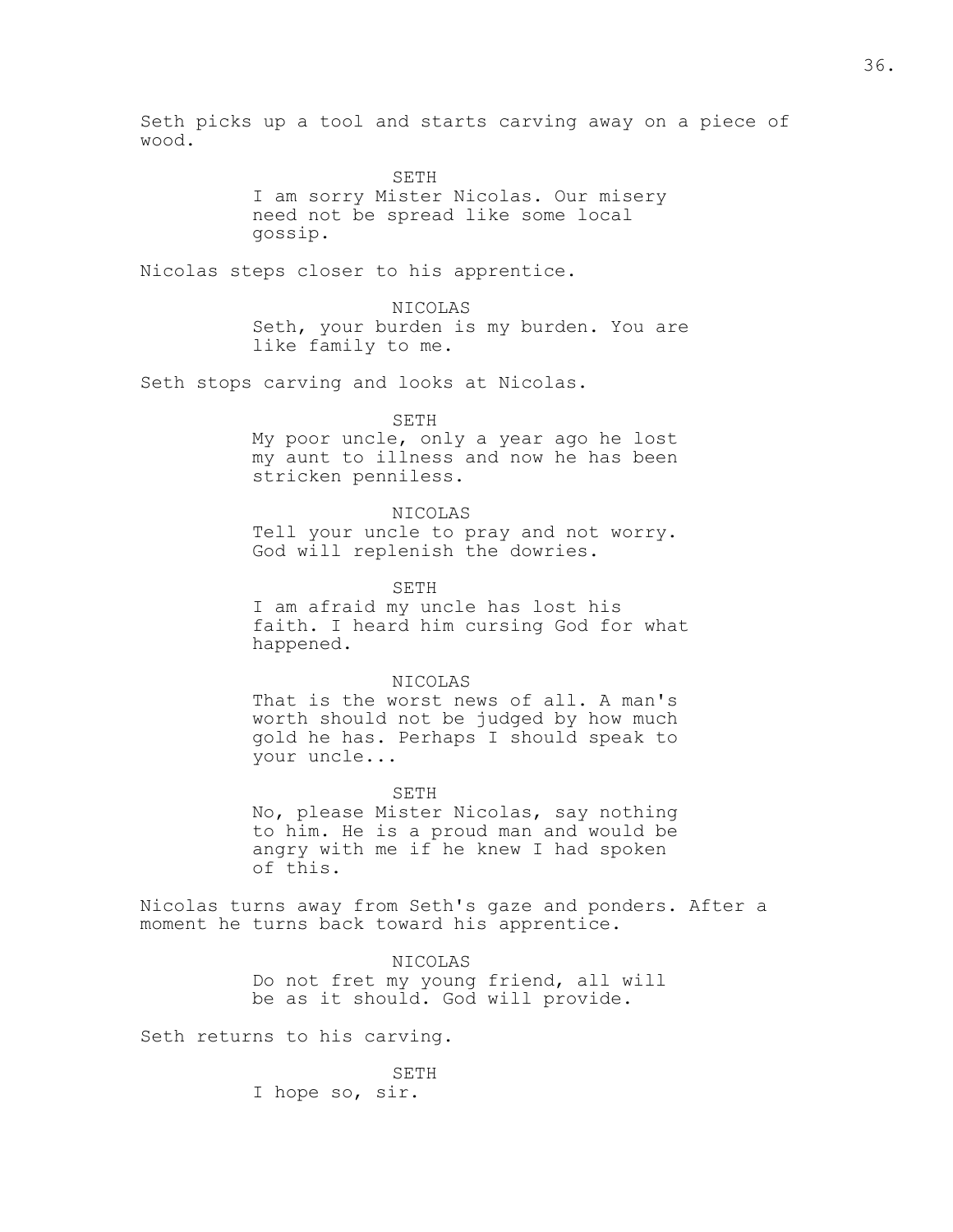Nicolas joins Seth at the work bench. His tone has changed to more instructional than sympathetic.

> NICOLAS Now, let us begin. There is still much to teach you and my time here is running short. But before I leave Patara, I must instruct you on the art of polishing.

He picks up a cloth.

NICOLAS The choice of cloth is crucial for the desired finish...

The mentor continues his demonstration while the apprentice watches carefully.

EXT. OUTSIDE ELIJAH'S HOME - NIGHT

Nicolas hides in the shadows behind a building, gawking at the lighted window in the house across the street. He holds a full, palm-sized coin bag.

He glances around. Then quickly crosses the street. He approaches the home with stealth, then assumes a normal pace as he walks toward the lit window.

Without looking at his target, Nicolas casually tosses the coin bag through the window's opening as he strolls past. After a few more steps, he breaks into a sprint.

Within seconds, Nicolas vanishes into the shadows.

INT. NICOLAS' HOME - DAY

Nicolas is at his work bench when Seth steps in. His assistant is smiling ear to ear.

> SETH Good morning Mister Nicolas!

NICOLAS Good morning Mister Seth. How are you this morning?

SETH I could not be better. But my jubilation pales in comparison to my uncle's.

Nicolas lays down his tools.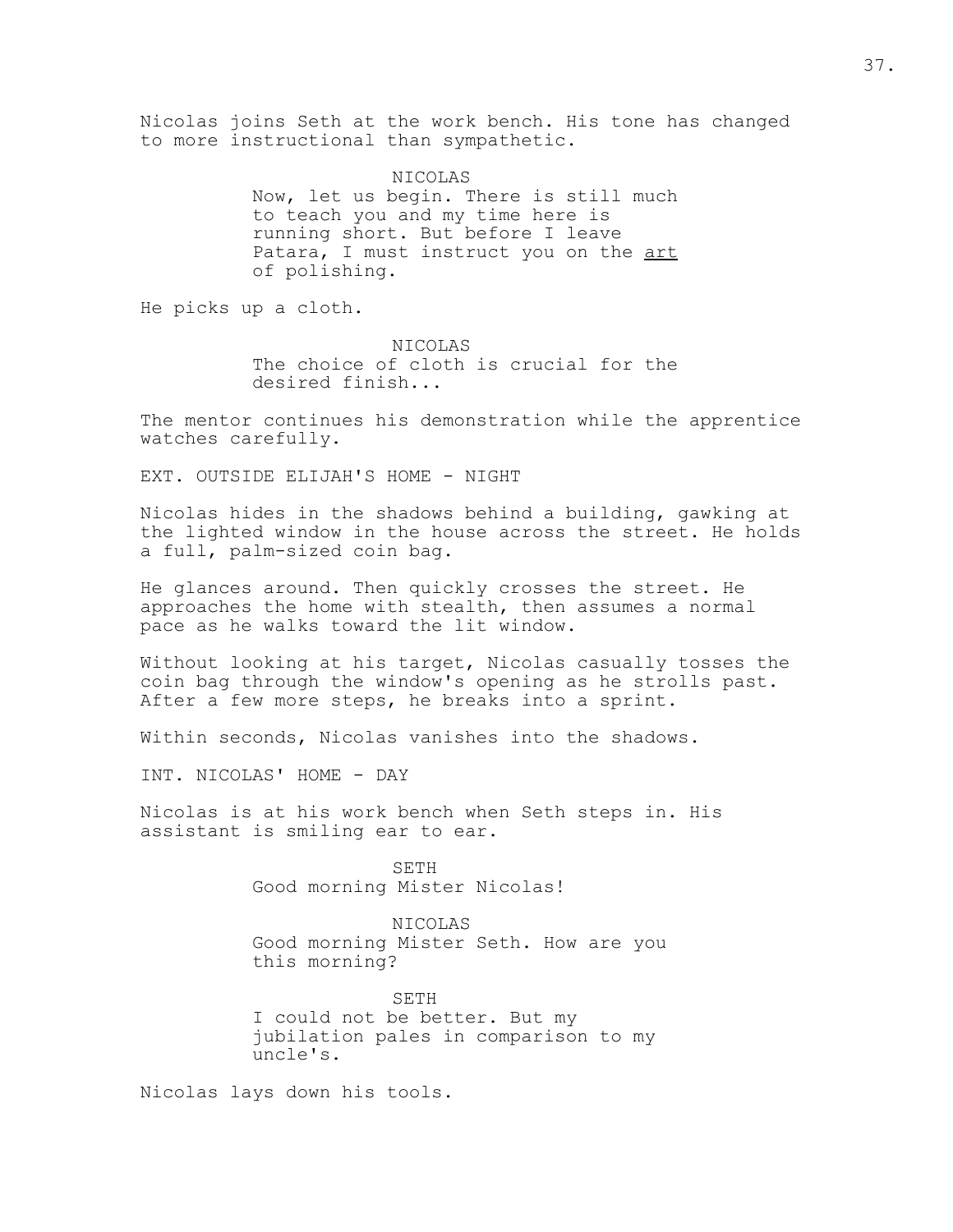NICOLAS

Jubilation? I assumed your uncle was still suffering from his loss?

SETH A miracle has happened. For the past two mornings my uncle has found a coin purse filled with gold, inside his house!

A quick and slight expression of joy rushes past Nicolas' face. His tone is slightly coy.

NICOLAS

Indeed?

## SETH

It appears as if someone tossed the bag through the window. My uncle has questioned our family and friends but no one has yet claimed to be the generous donor.

### NICOLAS

How peculiar.

### SETH

At first, my uncle thought it might be fools gold and that someone was playing a evil trick. But today he has found out, it is indeed real gold!

#### NICOLAS

How very fortunate.

Seth steps to an apron hanging on the wall and begins to slip it over his head.

> SETH You were right Mister Nicolas. We can find no other explanation. The gold must be a blessing from God.

Nicolas turns his back to Seth trying to hide his gigantic smile.

EXT. OUTSIDE ELIJAH'S HOME - NIGHT

Again Nicolas hides the shadows, his eyes fixed on the flickering fire light coming from the window across the street. He holds another full, palm-sized coin bag.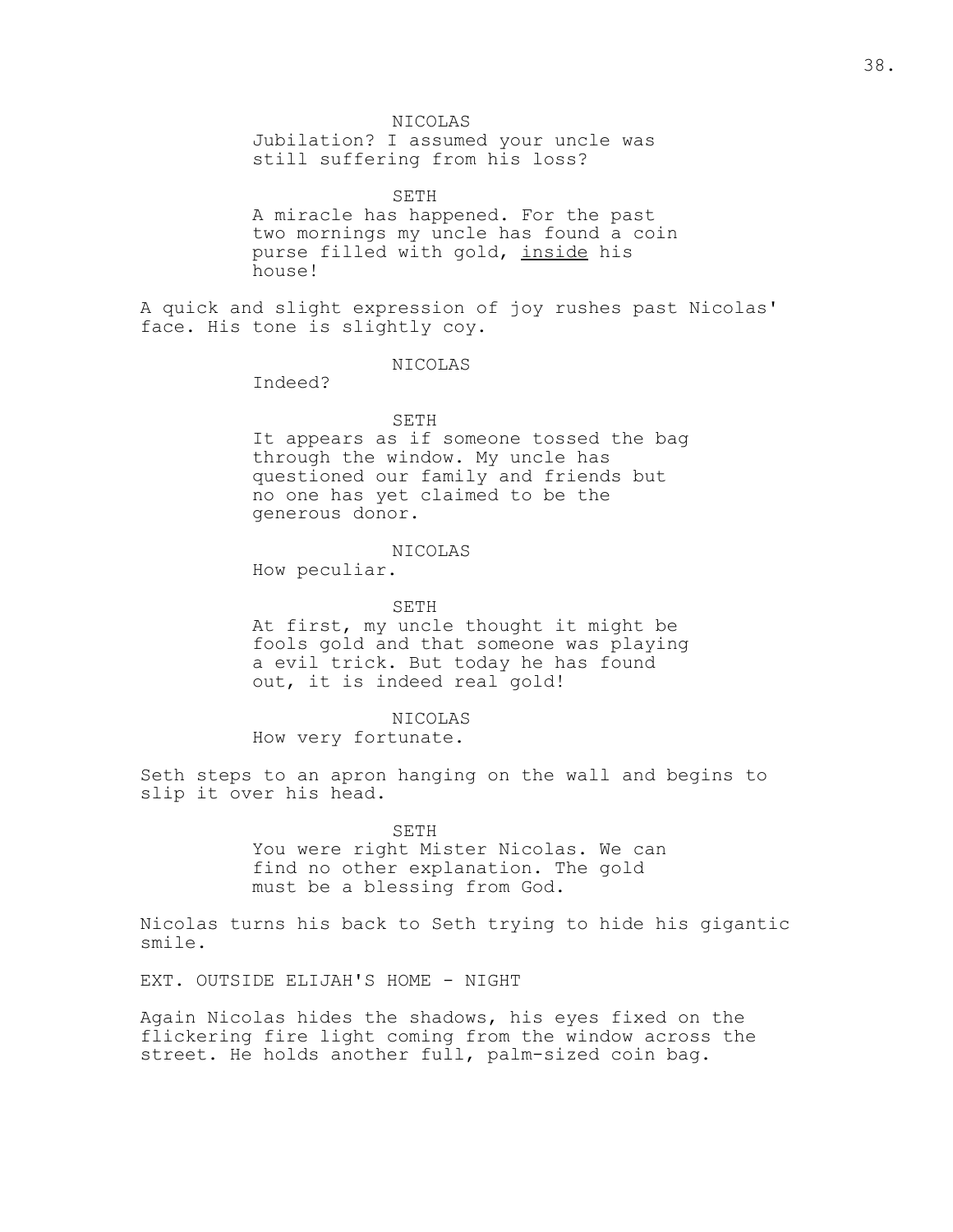He trots toward the home then slows to a normal pace. He moves the bag from one hand to the other as he approaches his target.

Nicolas strolls beside the window and cocks his arm. A door behind him opens. He wheels around, still holding the bag of gold in the air.

Facing him is ELIJAH, Seth's uncle, a handsome man in his forties. He looks at Nicolas with total surprise.

## ELIJAH

Nicolas?

With his eyes fixed on Elijah, Nicolas tosses the bag through the window.

INT. ELIJAH'S HOME - NIGHT

Near the window several stockings hang from the mantel of a lighted fireplace. The bag of gold arcs through the window and lands directly into one of the stockings.

EXT. OUTSIDE ELIJAH'S HOME - NIGHT

Nicolas smiles and shrugs his shoulders. He wheels around and sprints away. Elijah takes off after him.

> ELIJAH Nicolas, I know it is you. Please, stop!

Nicolas slows then stops. Elijah trots up. He's a bit out of breath.

> ELIJAH You make it difficult for an old man to thank you.

NICOLAS You are not 'old.'

ELIJAH Why do you grace me with such a blessing?

NICOLAS Because you needed it.

ELIJAH But why did you hide and not let us know that it was you giving so graciously?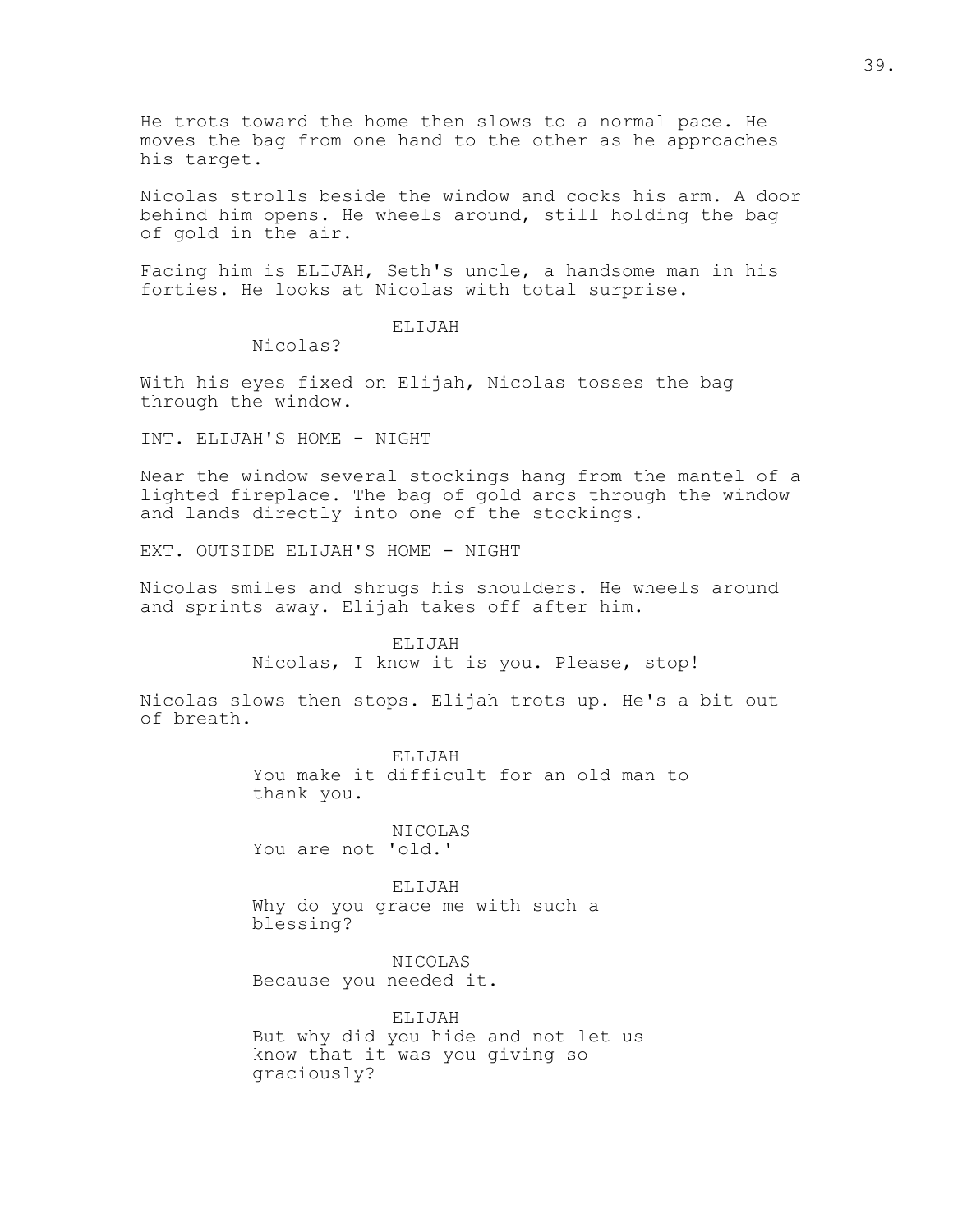NICOLAS Because it is good to give and have only God know about it.

Elijah cocks his head and looks at Nicolas with puzzlement.

NICOLAS Please, I beg you. Promise you will tell no one of this until I leave Patara.

ELIJAH

You need not beg me. I give you my word.

As Nicolas turns, Elijah grabs his arm.

ELIJAH God bless you for this wonderful gift, Nicolas. You are a Saint among men.

Nicolas smiles.

NICOLAS Good night Elijah.

He trots into the darkness. Elijah speaks under his breath.

ELIJAH Good night, Nicolas.

EXT. PORT OF PATARA - DAY.

Nicolas strolls down the street toward the harbor. With both hands, he holds the end of a large, red sack. It's draped over his shoulder and resting against his back.

Seth, trots up from behind him holding a coin bag exactly like the ones Nicolas tossed through Elijah's window.

> SETH Mister Nicolas! Mister Nicolas!

Nicolas stops and turns around. He drops his bag to the ground as Seth jogs up.

NICOLAS

Seth.

Seth holds out the completely full bag.

SETH Mister Nicolas, You left this on the workbench. I was afraid thieves may...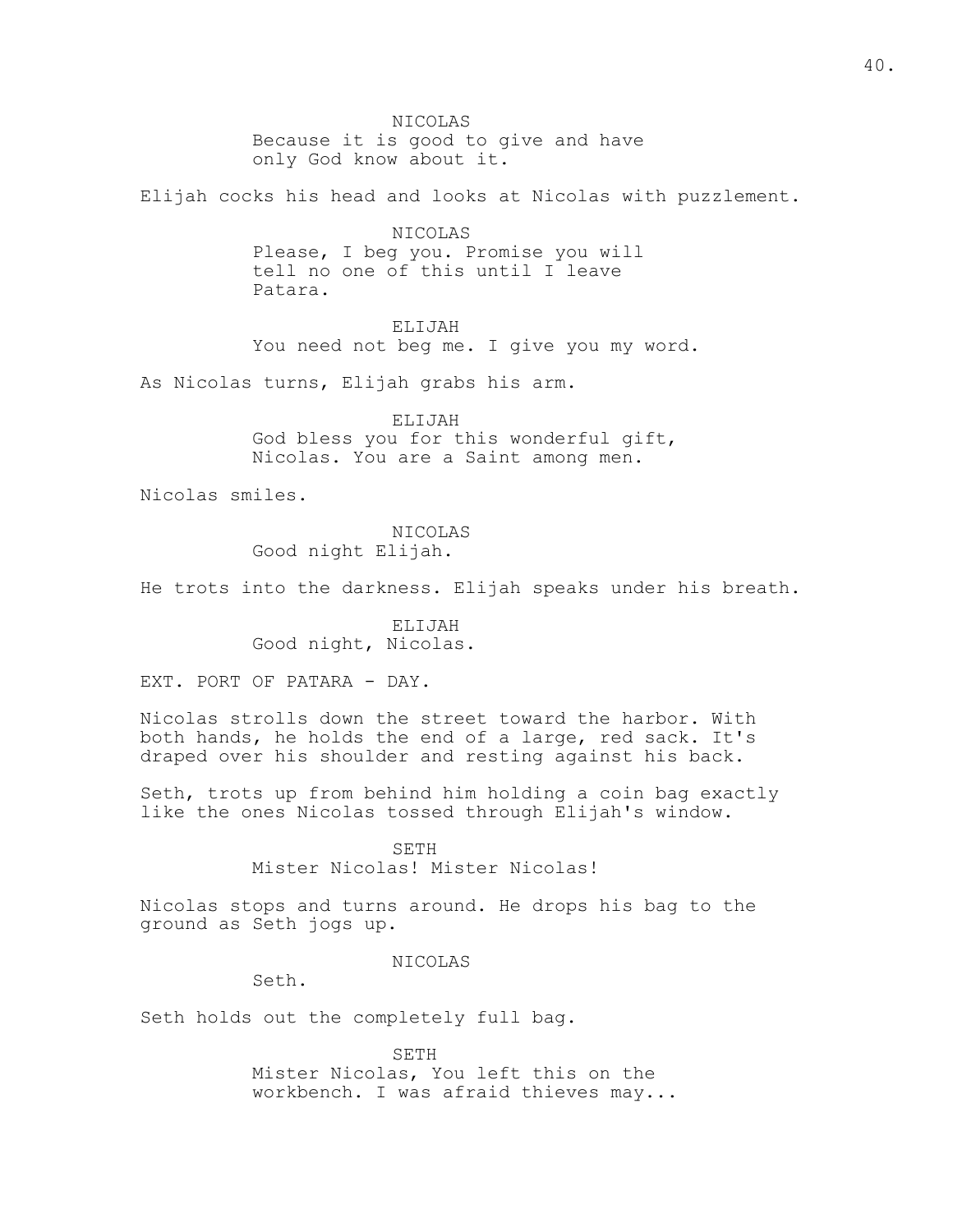#### NICOLAS

I left it for you, Seth. I left it all for you. My home, my tools, whatever is left behind, I give to you.

SETH

But Mister Nicolas, why?

Nicolas pats Seth on the shoulder and smiles.

NICOLAS

Because it is time for me to leave and time for you to become the outstanding craftsman I know you to be.

SETH Mister Nicolas I can not accept your generous offer, I am undeserving...

NICOLAS You are very deserving, Seth. Please, I want you to have them.

Nicolas grabs the top of his red bag and turns back toward the harbor. Seth quickly steps around his mentor and blocks his path.

> SETH Mister Nicolas, I know it was you that threw the gold bags into my uncle's window.

Nicolas stops in mid-stride and sits the bag back down.

NICOLAS Is this what your uncle told you?

SETH No sir, my uncle still claims it was a miracle from God.

Seth looks at the bag in his hand.

SETH But I can not overlook the fact that the bags he received and the bag you gave me, are identical.

Nicolas smiles.

NICOLAS You see? Your eye for detail is remarkable. I told you that you will make an outstanding craftsman.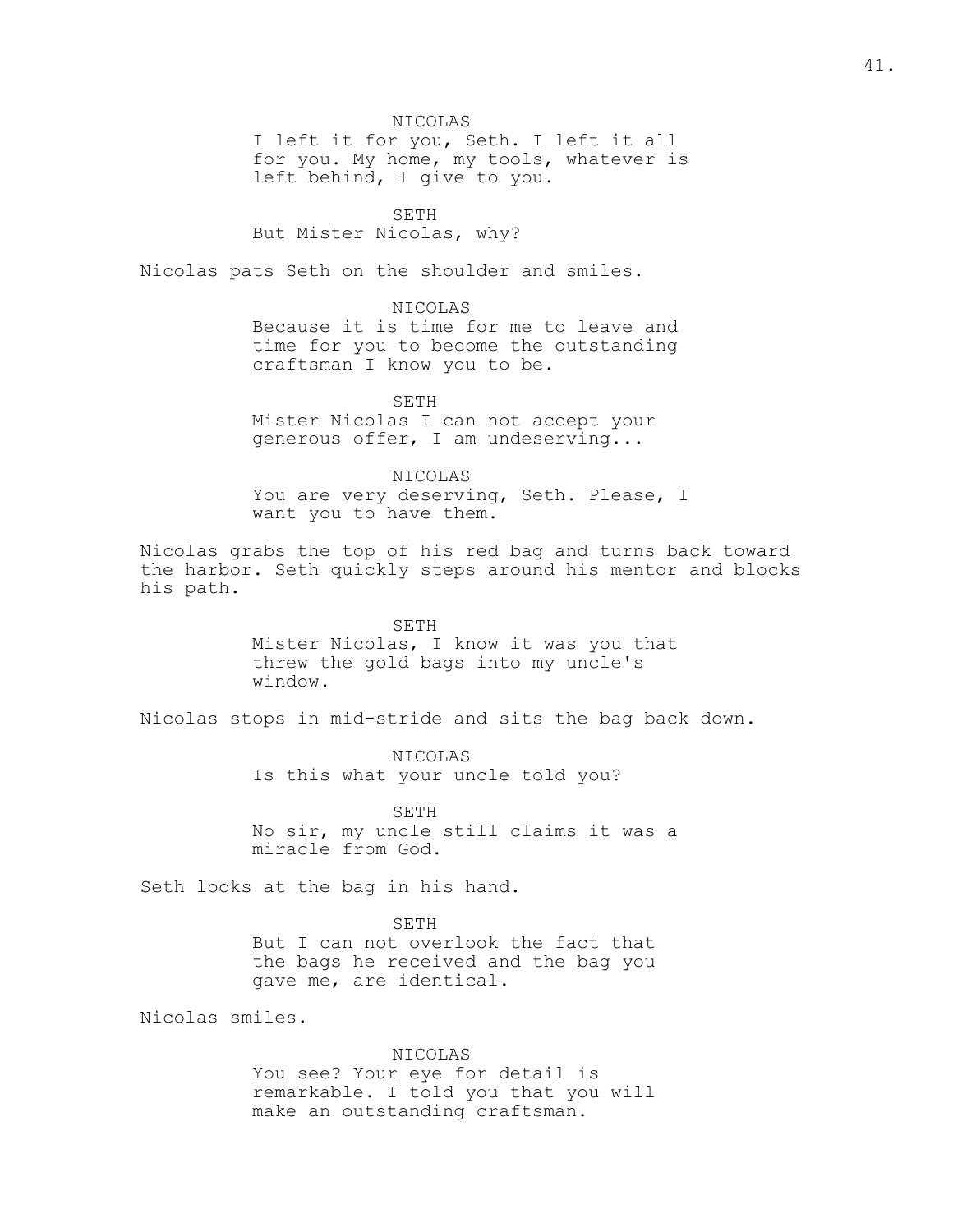Seth hugs Nicolas.

NICOLAS Always remember Seth, it was a gift from God. I merely delivered it.

SETH Thank you Mister Nicolas. You are the kindest, most generous man I have ever known. I will miss you.

NICOLAS I will miss you too, Seth. I promise to visit whenever possible.

Nicolas pats Seth on the back. He again grabs his red bag and heaves it over his shoulder. The apprentice watches as his mentor continues on his journey toward the harbor.

EXT. THE SEA - NIGHT

Rain is pouring down. Illuminated by the flashes of lightning, a sailboat sways violently against the choppy sea. Huge waves pound its side.

The Captain hangs onto the ship's wheel trying to keep from being pushed overboard by the massive waves. Several crewmen on the deck below are wrangling a sail.

The First Officer fights the wind and surf as he makes his way up a flight of stairs to the bridge of the ship. The Captain has to yell to be heard over the noise of the storm.

> CAPTAIN We must get the sails down!

FIRST OFFICER The main is hung on the rigging, Captain.

CAPTAIN We must get it down now or she'll tear apart.

The First Officer fights his way back down the stairs and yells at several of the crewmen.

> FIRST OFFICER Hold tight to that yardarm, men.

The crew grabs hold of a pole attached to the sail's mast while the First Officer climbs the tall structure. He reaches the top and begins to saw the sail with a knife.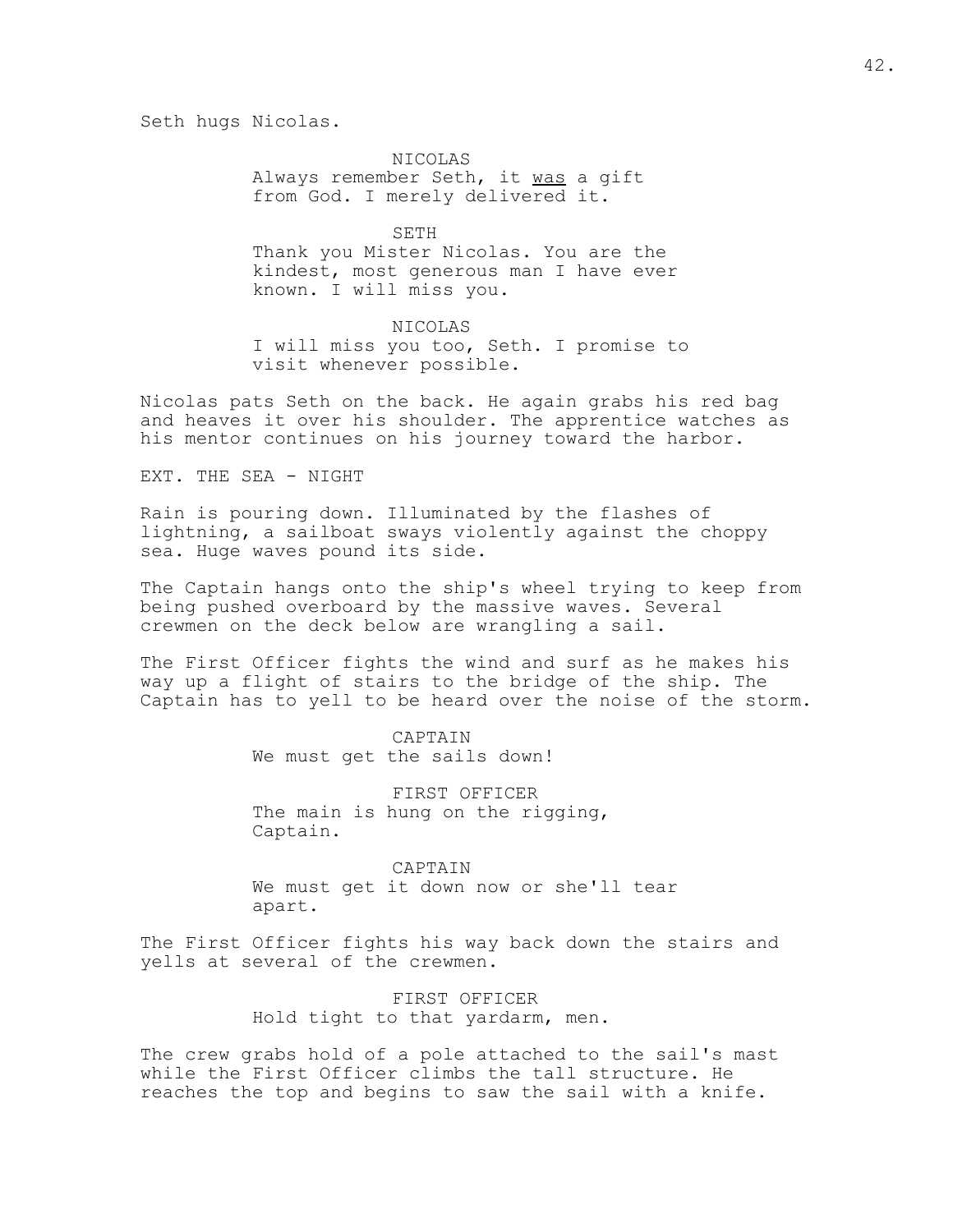A door swings open. Nicolas steps on deck. He hangs on as a giant wave pushes the boat to its side.

Atop the mast, a gust of wind pushes the First Officer away from the sail, causing the rope that ties him to the mast to fray against a piece of metal. Nicolas notices.

The First Officer pulls himself back to the sail. The rope securing him again pulls against the piece of metal and frays, then breaks in two. The officer begins to fall.

From Nicolas' point of view, the entire world goes into ultra slow motion. The drops of rain, the crew, everything seems suspended in time including the falling First Officer.

He sprints toward the officer, pushing his way through the crewmen that now resemble flexible statues. He carefully positions himself under the falling man.

A moment later the First Officer hovers only feet above the deck. Nicolas grabs him, turns him upright and guides his feet to a safe landing. Time resumes.

The First Officer finds himself next to Nicolas with a look of sincere puzzlement.

> FIRST OFFICER You caught me?

NICOLAS I only broke your fall.

FIRST OFFICER No! You caught me! How can you accomplish such a feat?

EXT. PORT OF MYRA - SUNSET

The sail boat approaches the harbor. Nicolas stands on the bow gazing ahead at the city beyond. The Captain steps up.

> CAPTAIN We will be in the Port of Myra in a few minutes. I will have your things sent to the Inn.

NICOLAS Thank you, sir.

CAPTAIN Nicolas, I am in debt to you for saving my officer. He is still praising your name.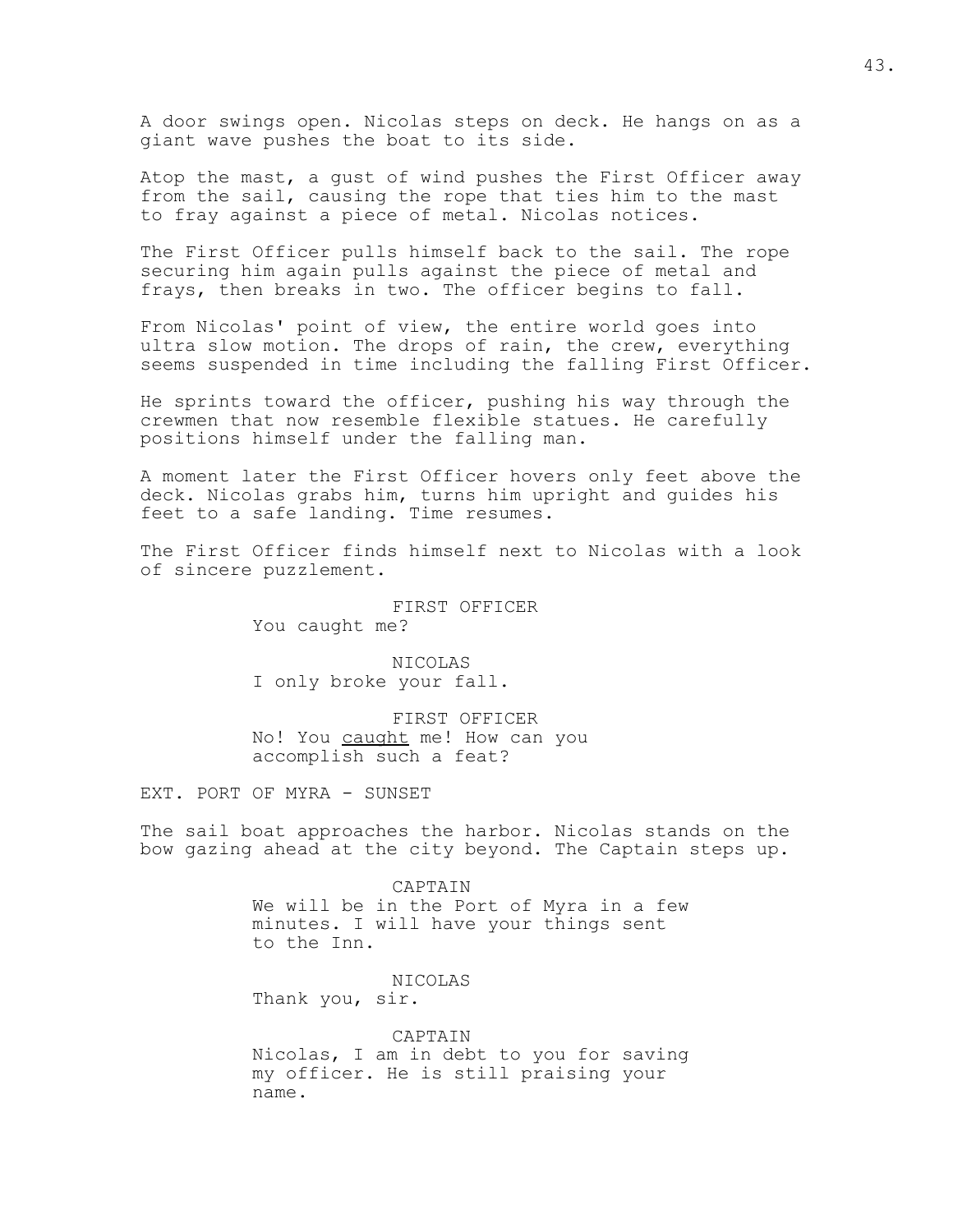I only broke his fall...

CAPTAIN Nicolas, I do not know how, but I too saw what you did. In an instant, you caught him like one catches a bag of flour.

NICOLAS It was simply a trick of light, caused by the lightening. I merely guided him down.

The Captain pulls out a pipe and chuckles.

CAPTAIN I know a trick of the eye when I see it.

The old sailor clenches the pipe between his teeth.

CAPTAIN No. The story of your miraculous deed will spread among sailors like wildfire.

NICOLAS I would rather it not. I did nothing.

The Captain smiles and pats Nicolas on the arm.

CAPTAIN I am afraid it is too late. The die is already cast.

EXT. STREETS OF MYRA – SUNSET

Nicolas navigates through the many carts littering the busy street. He stops and chats with some of the vendors as he makes his way toward an Inn.

INT. INN - SUNSET

A bell rings as Nicolas steps into a modest boarding house. He sits down his red bag as an elderly lady walks in from another room.

> LADY Be needing a room?

> > NICOLAS

Yes.

LADY For how long?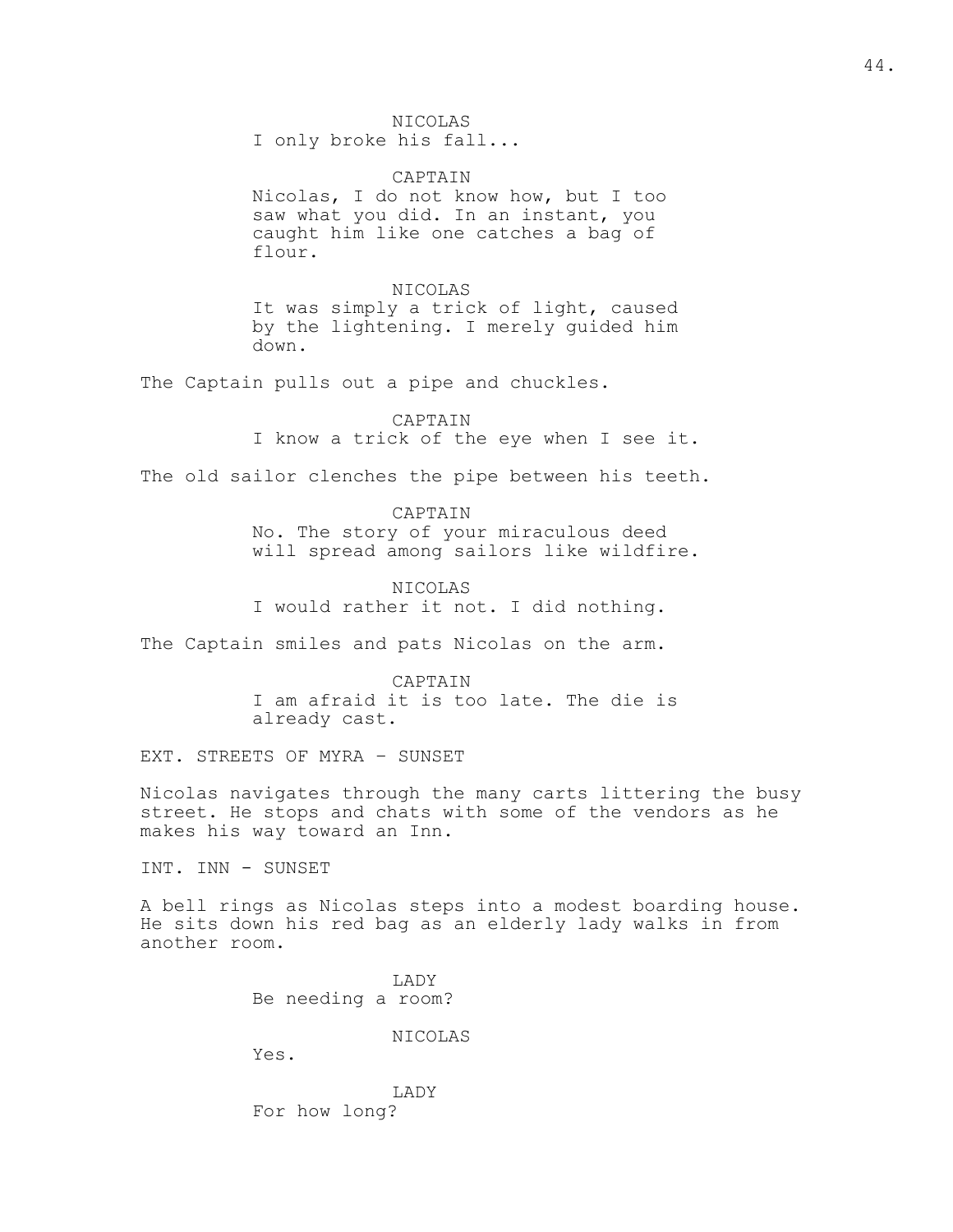NICOLAS

I am not sure. I will be searching for permanent housing in Myra soon.

LADY Got a nice room upstairs I could rent for a week.

NICOLAS That will be acceptable.

LADY

Follow me.

The lady walks over to the nearby stair. Nicolas grabs his red bag, slings it over his shoulder and follows.

EXT. STREETS OF MYRA – MORNING

Nicolas steps out of the Inn and glances down the street. Few people are about, except the vendors who are busy setting up their carts.

Nicolas looks at the giant cathedral taking a prominent position at the end of the street. He walks toward it.

INT. MYRA CATHEDRAL - MORNING

Nicolas steps into the large room, kneels at the door and performs the sign of the cross. He heads toward the single isle separating the many rows of benches.

He walks up to the bench closest to the pulpit and kneels in front of it. He interlaces his fingers, bows his head and prays.

From a side entrance, a nun, ROSELIA, a pretty woman in her early 20's, walks in with more candles. She gazes at Nicolas while quietly replacing the spent candles.

Nicolas finishes his prayer and looks up at the array of candles decorating the pulpit. Through the light, he notices the nun and smiles. She returns the gesture.

> ROSELIA Good morning, sir.

NICOLAS Good morning, sister.

ROSELIA Welcome to our place of worship. I am Sister Roselia.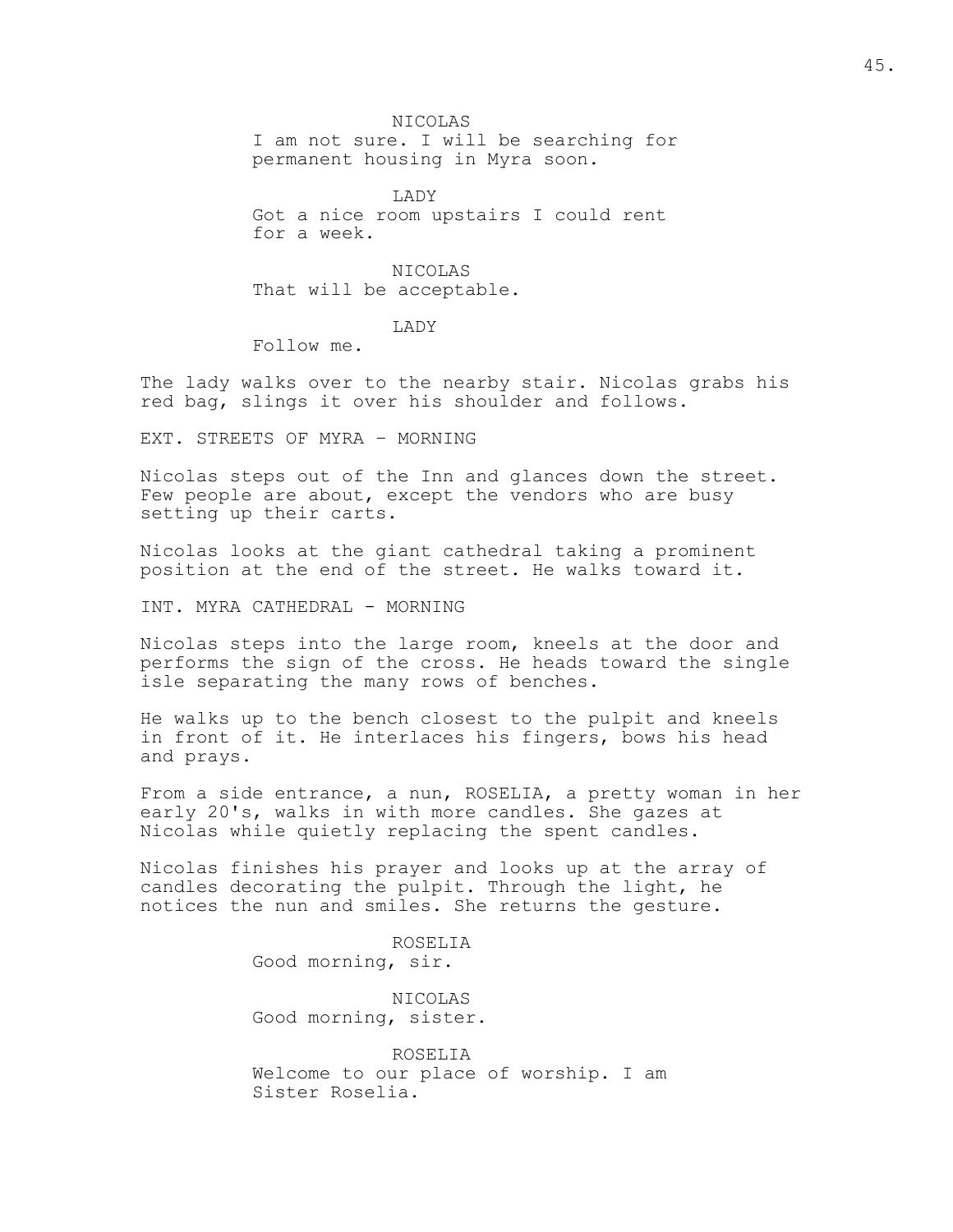NICOLAS Pleased to make your acquaintance. I am Nicolas.

Roselia drops a candle. A surprised look covers her face as she takes a couple of steps backward.

> ROSELIA Nicolas! You are Nicolas?

NICOLAS Yes, Nicolas of Patara. Does my name cause you discomfort?

Roselia recomposes herself and steps from behind the candles.

> ROSELIA No. You are the fulfillment of God's promise. You are the answer we have been praying for.

> > NICOLAS

I do not understand...

A priest, JEREMIAH, a balding man in his sixties steps in. He walks rather hurriedly toward Roselia.

> JEREMIAH Sister, I heard a noise. Are you alright?

## ROSELIA

Yes, Father.

Jeremiah slows as he notices Nicolas. Roselia motions toward him.

> ROSELIA Father, this is Nicolas.

The Priest smiles and gazes at Nicolas as he walks toward him with an extended hand.

> JEREMIAH I am Father Jeremiah.

NICOLAS Nicolas of Patara.

The priest motions to one of the benches.

JEREMIAH Please, let us get off our feet.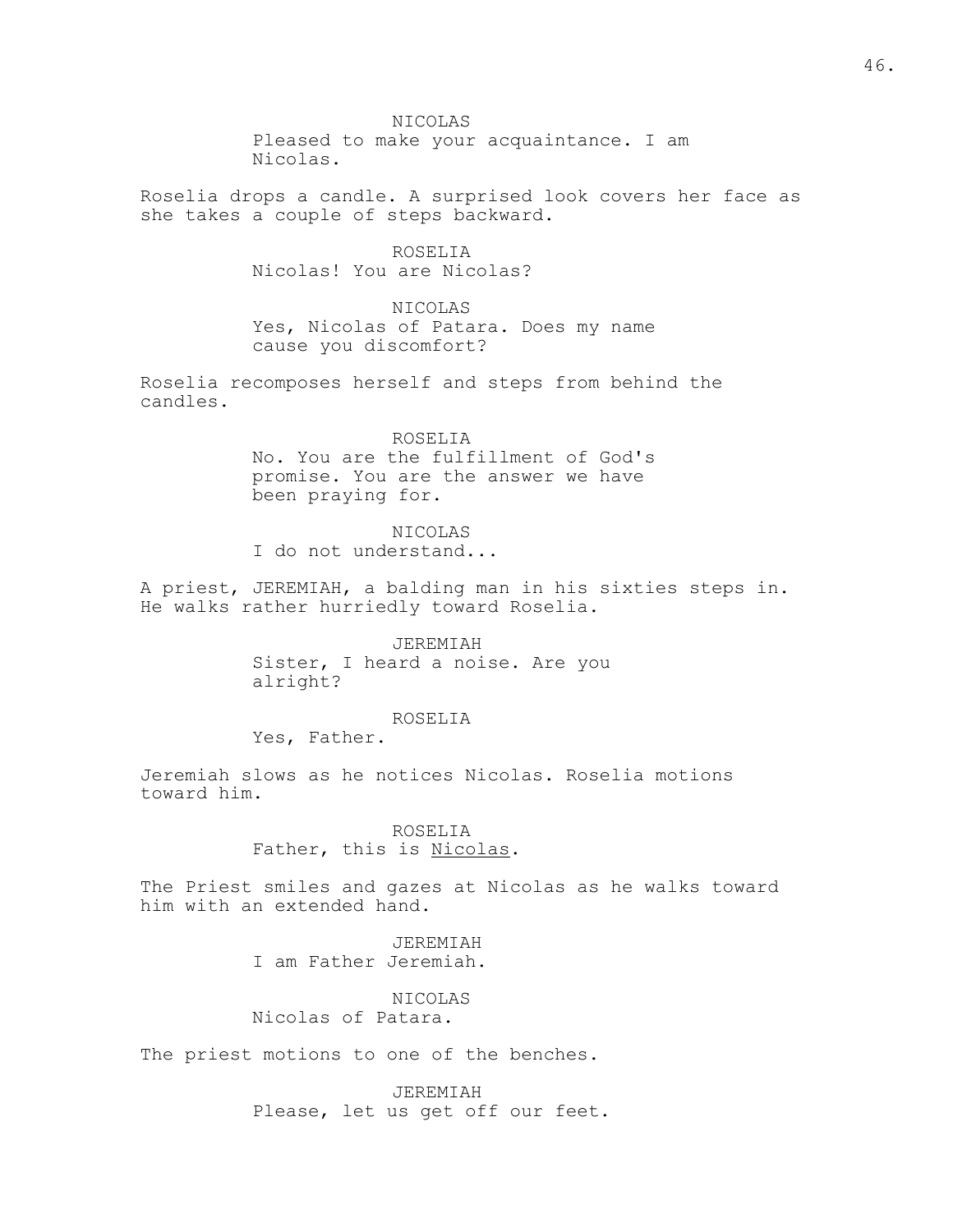The men take a seat as Roselia quietly leaves the room. Jeremiah looks in silence at Nicolas for a few moments as if carefully selecting his next words.

JEREMIAH

I can think of no other way of saying this, Nicolas. You must become Bishop of Myra.

Nicolas looks truly shocked.

NICOLAS

Bishop? But I am not worthy to become a Bishop! I am but a toy maker.

JEREMIAH You are a man of God are you not?

NICOLAS

Yes, I am.

JEREMIAH

Then, Nicholas, you shall be Bishop of Myra.

NICOLAS Why would you believe this?

### JEREMIAH

The former Bishop passed away last spring. We have been praying for many months for a replacement. Over the past weeks I and several other Bishops have had the same dream. A vision that Myra's next Bishop would appear here, this very morning. And his name would be 'Nicolas.'

Nicolas looks off for a moment before fixing his gaze back on the Priest.

#### NICOLAS

Father, I have no doubt that you and others have had this dream. But are you sure it is God's will?

JEREMIAH Nicolas, I have been a man of faith my entire life. I know when it is God speaking to me.

The Bishop pauses a moment and shifts position. Then looks at Nicolas.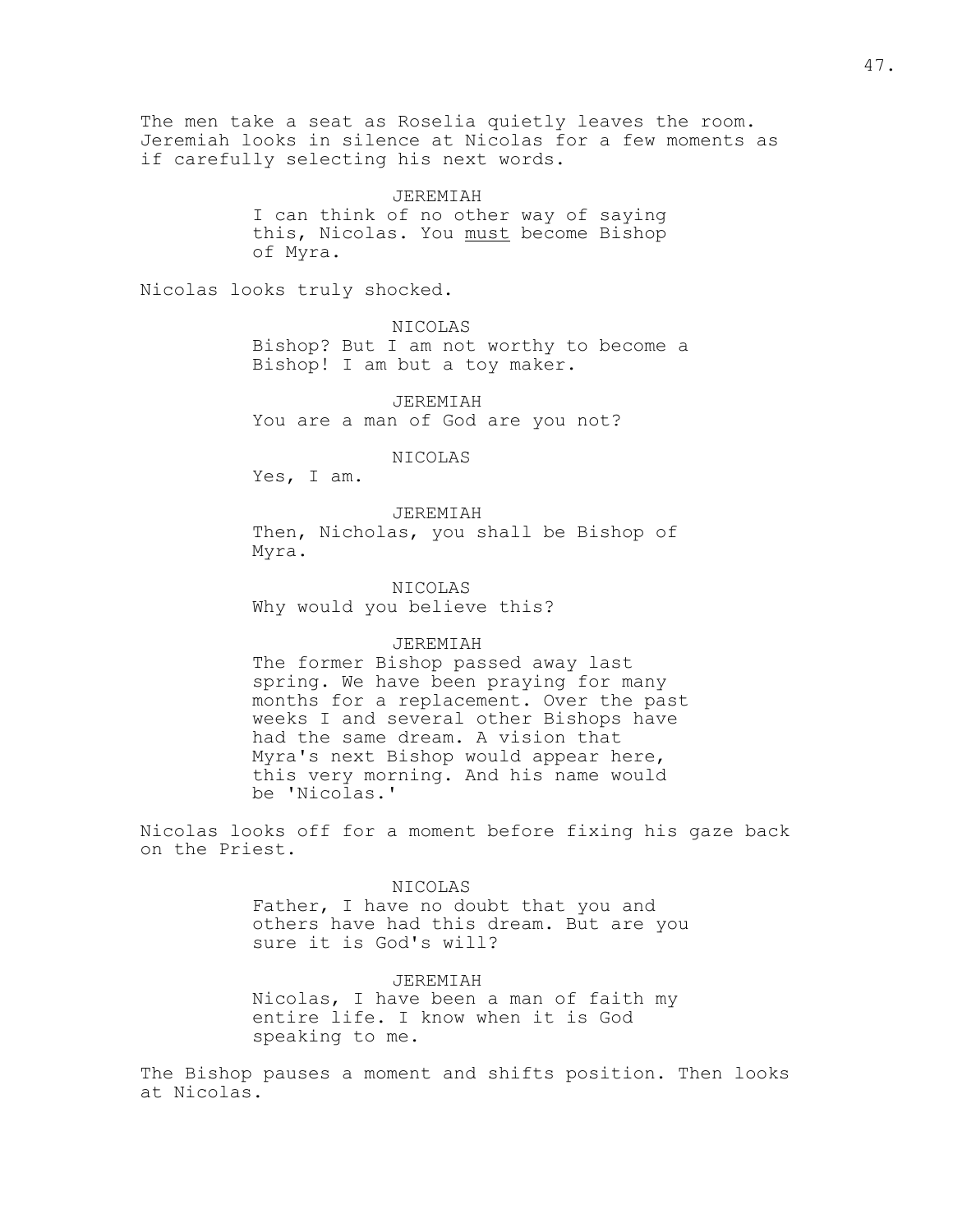## JEREMIAH Tell me, what brought you to Myra?

Nicolas' expression changes to puzzlement.

## NICOLAS

I am not sure. I awoke one morning to the notion of moving here.

The priest gives Nicolas an "I told you so look" and grins.

## NICOLAS

But Father, the Church will never allow someone as young and inexperienced as I to become Bishop.

## JEREMIAH

Normally, that would be true. But the Church is aware of our shared visions and have granted us the right to choose our own Bishop. Which I hope will be you.

Jeremiah stands. Nicolas follows.

### JEREMIAH

Nicolas, I know God has lead you to us, but the choice is still yours. He will not force it upon you, he is simply making you an offer.

Nicolas glances off as if trying to remember something.

NICOLAS

An offer...

Jeremiah pats Nicolas on the shoulder.

JEREMIAH Pray about it Nicolas. Ask God for guidance.

Nicolas regains his gaze on Jeremiah.

NICOLAS I will, Father. Thank you.

The Priest heads for the door.

JEREMIAH We will still be here.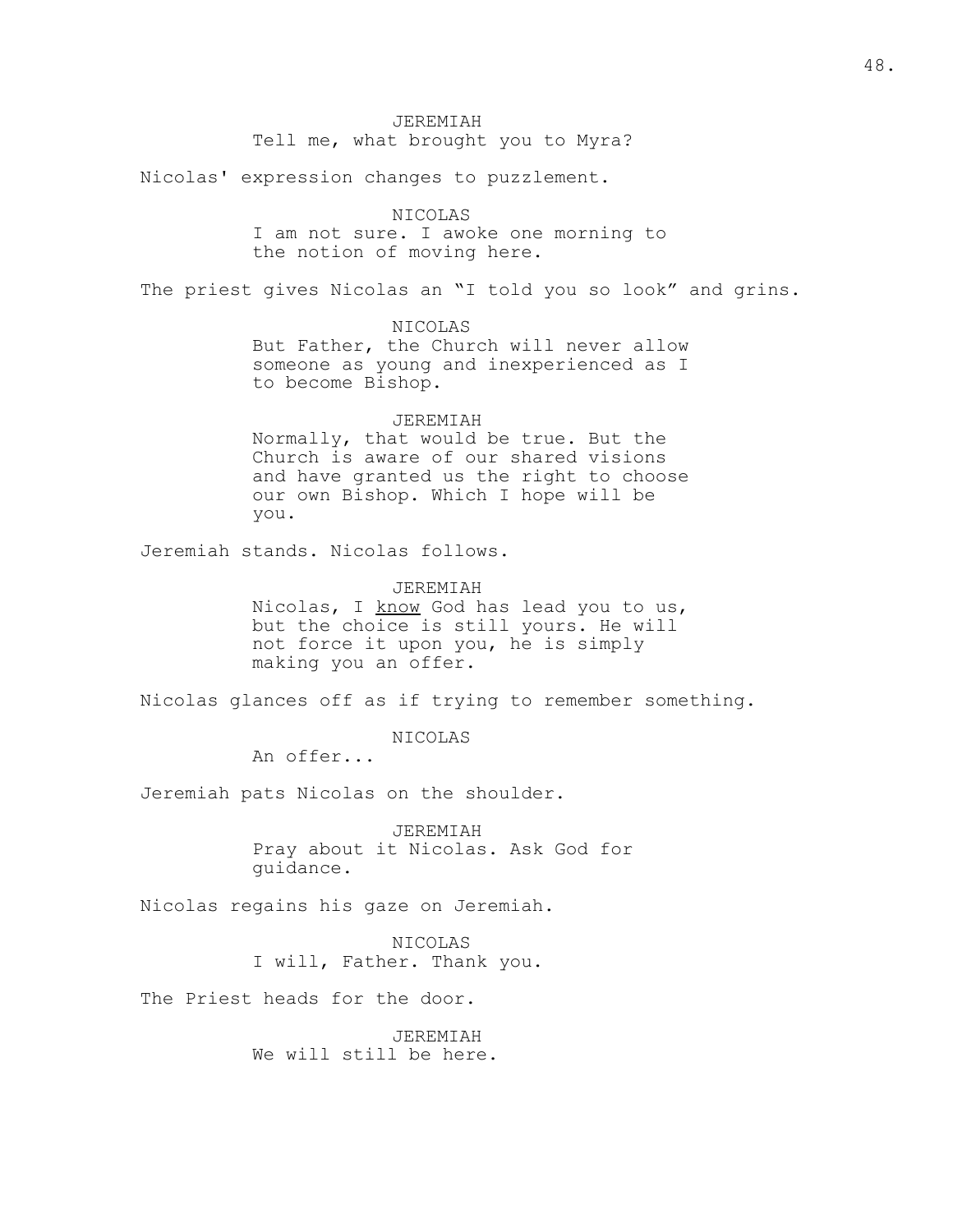EXT. COTTAGE NEXT TO THE CATHEDRAL - THAT NIGHT

Lightning and thunder fills the sky. A man runs through the rain down a watery street. He trots up to the cottage door and knocks. It's Nicolas.

He stands back and waits. No one responds. This time he pounds the door with his fist. Again he steps back and waits.

A moment later a commotion is heard from the other side. The door opens. Jeremiah gazes at Nicolas with sleepy eyes.

JEREMIAH

Nicolas?

NICOLAS Father. I have decided. I will accept the offer to become Bishop of Myra.

Jeremiah smiles, then tugs on Nicolas' shoulder.

JEREMIAH

Please, come in.

The men disappear into the cottage. Steve's voice fades in.

MONTAGE OF SHOTS

INT. CATHEDRAL – DAY

A group of people stand around Nicolas at a candle lit pulpit. One drapes a bright red robe with white trim over his shoulders.

> STEVE (O.C.) The very next day, the people of Myra named Nicolas as their new Bishop.

EXT. CITY OF MYRA - DAY

A crowd is gathered around Nicolas. He motions to someone unseen. One by one men step into the crowd carrying bags of grain. They cheer while Nicolas quietly walks away.

> STEVE (O.C.) And it wasn't long before Nicolas became known as a holy man, a man of compassion, always seeing to the needs of the people. Never once, did Nicolas ask for anything in return, not even thanks.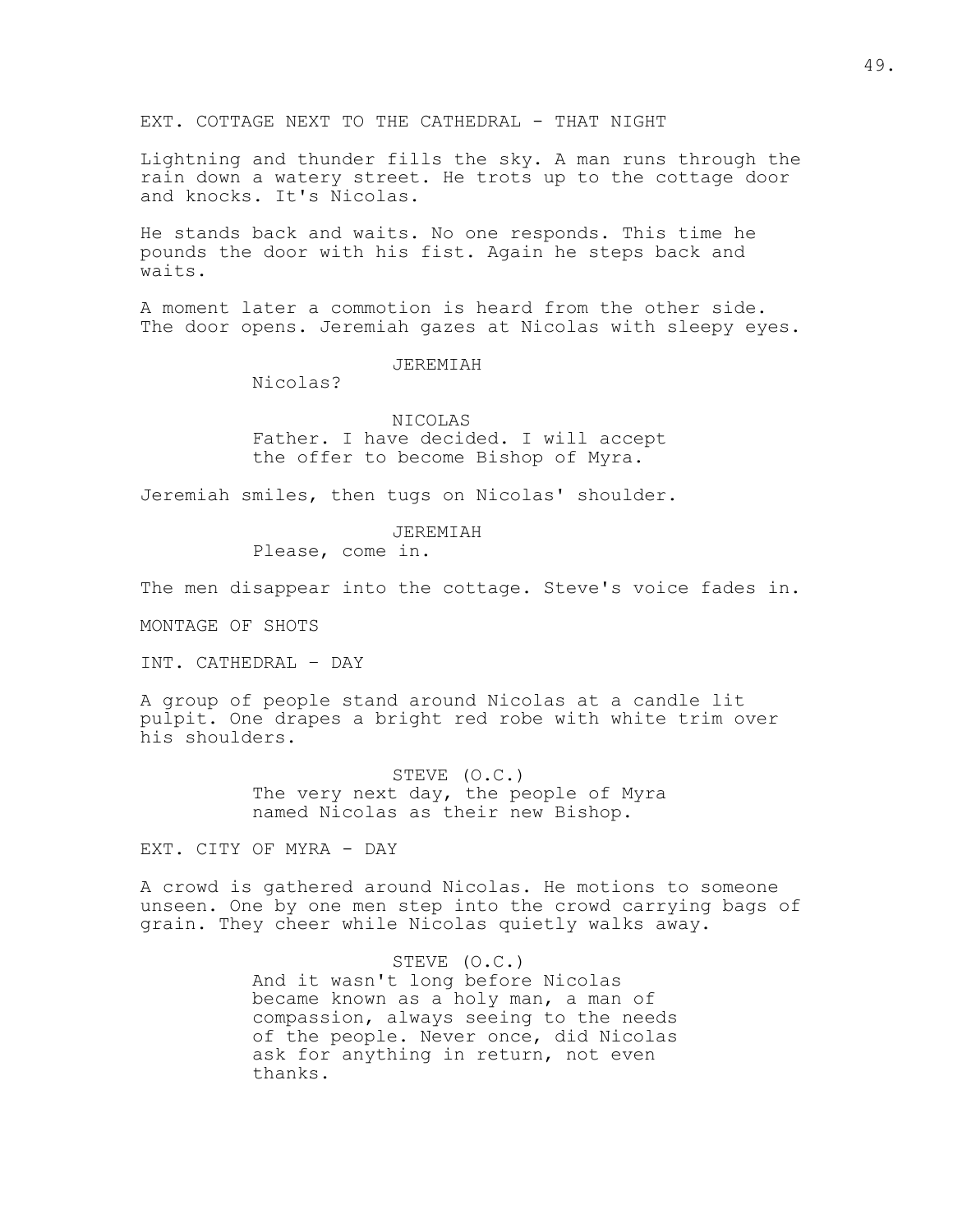INT. FARM COTTAGE - NIGHT

Several children sit on the floor in a circle. A much older Nicolas kneels in the center, handing out gifts he retrieves from a small, red bag.

#### STEVE (O.C.)

But it was Nicolas' generosity to the children that became known throughout the land. Often, Nicolas would spend days traveling the country, giving away toys or candy to the children.

EXT. FARM COTTAGE – SAME NIGHT

With his empty red bag over his shoulder Nicolas walks away from the farm house. He glances over his shoulder and smiles.

> STEVE (O.C.) His kindness touched their hearts and taught them what a wonderful blessing giving is.

INT. NICOLAS' HOME - NIGHT

Nicolas is now very old. His long white beard drapes across his chest as he lays in bed reading. A tattered red bag hangs on the wall behind him.

### STEVE (O.C.)

For nearly eighty years Nicolas of Myra faithfully served his people and had become the most beloved Bishop the world had ever known. He'd devoted his entire life to God and the teachings of Christ, never knowing that Jesus had once been his childhood friend.

Nicolas slowly closes his eyes.

STEVE (O.C.) And as with his first mortal life, Nicolas grew old. Then, one night, while in his sleep, the angles came.

The book falls to the floor.

INT. THE LIGHT - DAY

Nicolas quickly opens his eyes with a slight head jerk and a gasp of air. He takes a moment to regain his composure then slowly looks around him with a puzzled look.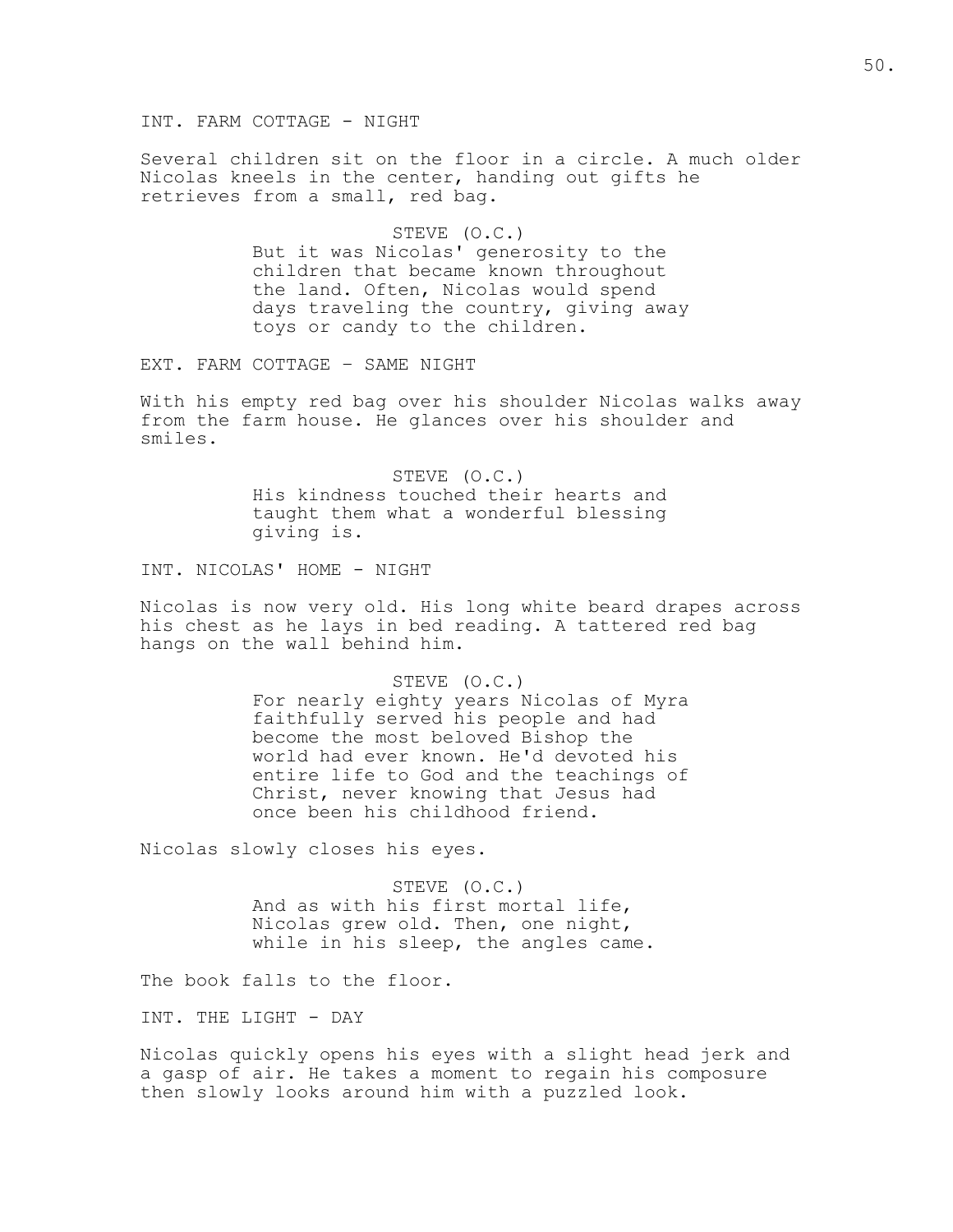He's surrounded by a white, dense fog which is brightly illuminated above and below. It's as if he's standing in a cloud with a huge shaft of light piercing through it.

The fog dissipates in an area around Nicolas but remains above and below. In the distant clearing, a human form appears, walking toward him.

The form gets closer and becomes recognizable. It's Jesus. He holds out his arms and smiles as he approaches.

> JESUS Hello, Nicolas. Welcome to the Light.

> > NICOLAS

Jesus?

Nicolas takes a step toward Jesus then stops. He touches his temple and smiles. Images of his life as the first Nicolas, the little drummer boy, flash through his mind.

> NICOLAS I...remember...I remember it all...God's 'offer.'

Jesus steps up and takes Nicolas by the shoulders.

JESUS Yes, my old friend, and you have been remarkable. Our Father could not be more pleased.

Nicolas glances around.

NICOLAS This is Heaven?

Jesus chuckles and takes a step back.

JESUS No. This is the Light, the roadway from Earth to Heaven. But we are not going to Heaven. Not yet.

Jesus waves his arms and the fog completely clears.

JESUS Today, we will use it to travel from one place on Earth to another.

The men are floating high above the Earth. They're encapsulated in a giant shaft of light that extends from the Earth's surface into the infinity of space.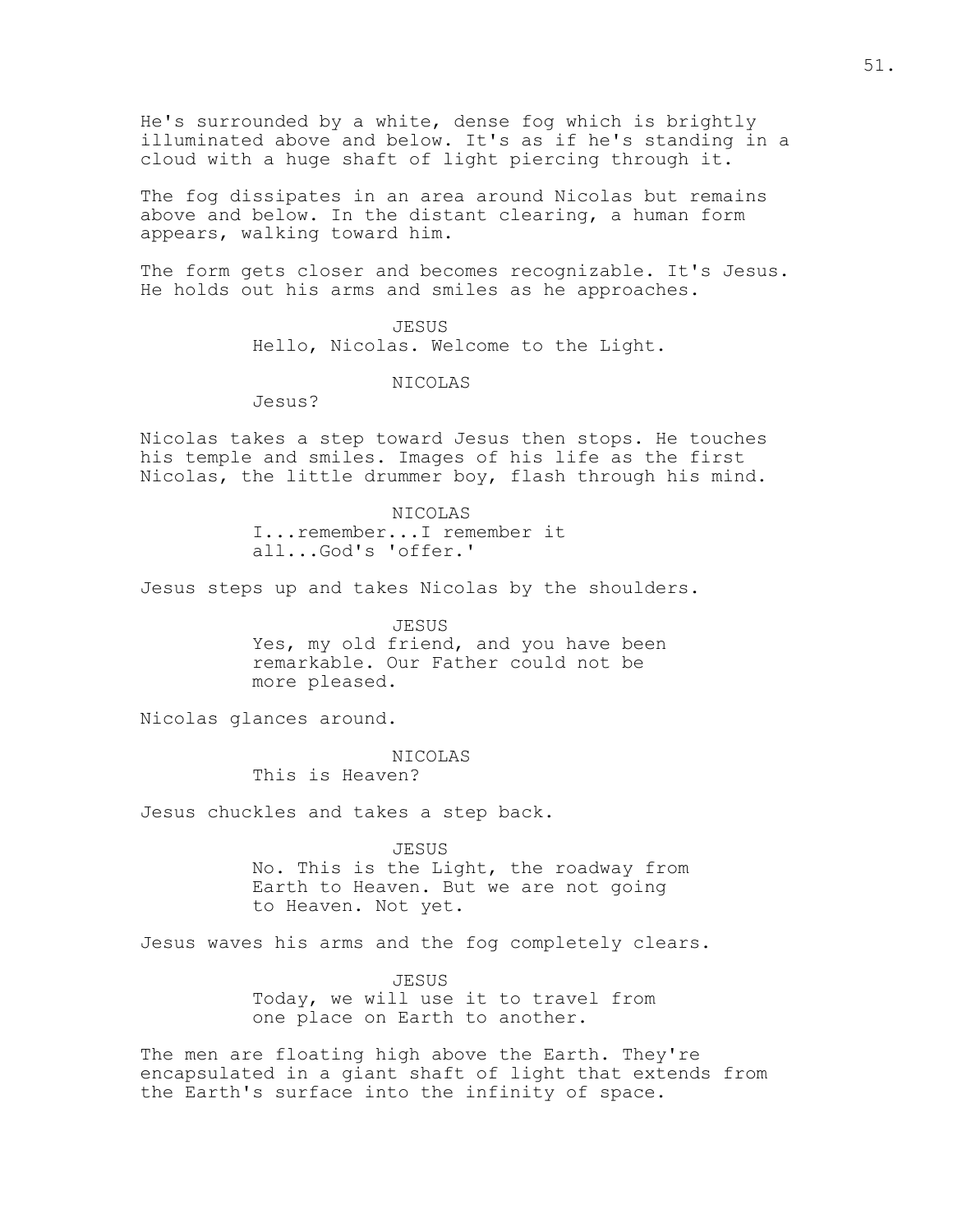JESUS

Today, you begin fulfilling your destiny.

Nicolas looks down. He can see the shaft of light quickly moving across the Black Sea and away from his Turkish home on the Mediterranean.

JESUS

Today, you will take charge of a kingdom our Father has created for you at the top of the world. A kingdom no other human will ever see. Save one.

The shaft of light is now moving over Finland and headed toward the Arctic.

#### JESUS

There, for the next thousand years, you will teach generations of apprentices the art of toy making, until they too, become master craftsmen. Master toy makers.

### NICOLAS

Generations? But you said only one other human would ever see this kingdom.

#### JESUS

Nicolas, since the dawn of mankind our Father has had helpers living among humans on Earth. Although their existence has remained hidden to most, through them, God has performed countless miracles.

## NICOLAS

You mean Angels?

#### JESUS

Not exactly. They are known as Elves. Living spirits endowed with special abilities, much the way you are now.

#### NICOLAS

You mean, Elves are real?

Jesus smiles.

## JESUS

Quite real my friend. The chosen ones are already gathered at your kingdom and await your arrival.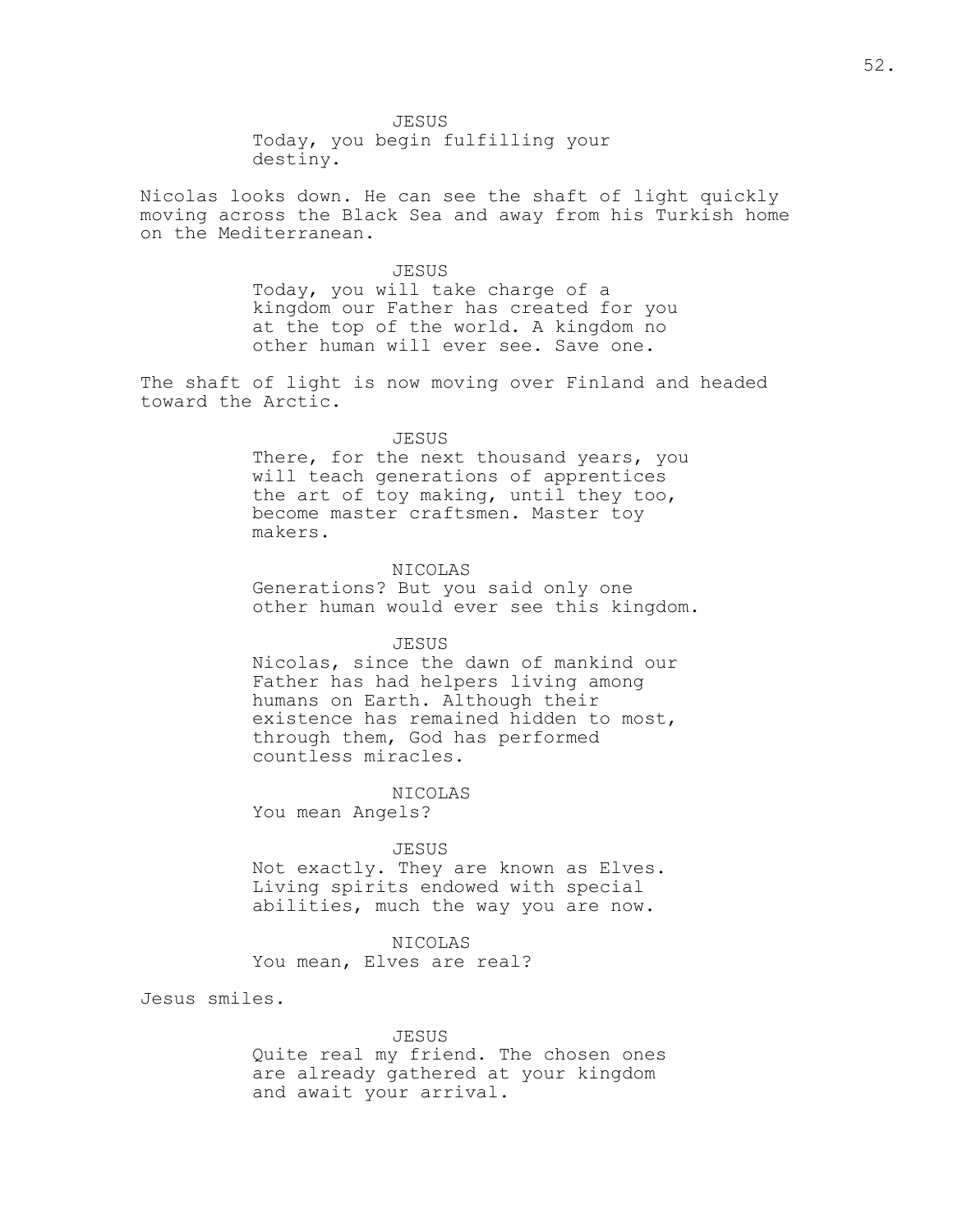The shaft of light is now directly over the North Pole.

JESUS The Elves are extremely intelligent, but they lack creativity. They need guidance and leadership to bring out their best.

Jesus steps directly in front of Nicolas and locks eyes with him.

#### JESUS

I know you will teach them well Nicolas, for in a thousand years you will begin the great task for which you have been destined for since the first time you played your drum for me.

Nicolas looks puzzled as the men begin to descend toward the icy polar cap.

## NICOLAS

Great task?

## JESUS

One night each year, you will gather all the toys the Elves make and deliver them to each and every worthy child on Earth that celebrates my birth.

#### NICOLAS

Worthy? How am I to judge if they are 'worthy?'

### JESUS

Throughout the year you will keep a list of all the world's children. You will be able to see them when they are sleeping. You will know when they are awake. And you will know if they have been bad or good...

## NICOLAS

I will go mad, for goodness sake!

Jesus chuckles.

### JESUS

No, you will not, my old friend. Just remember, no toys to the children that are naughty, only to the ones that are nice.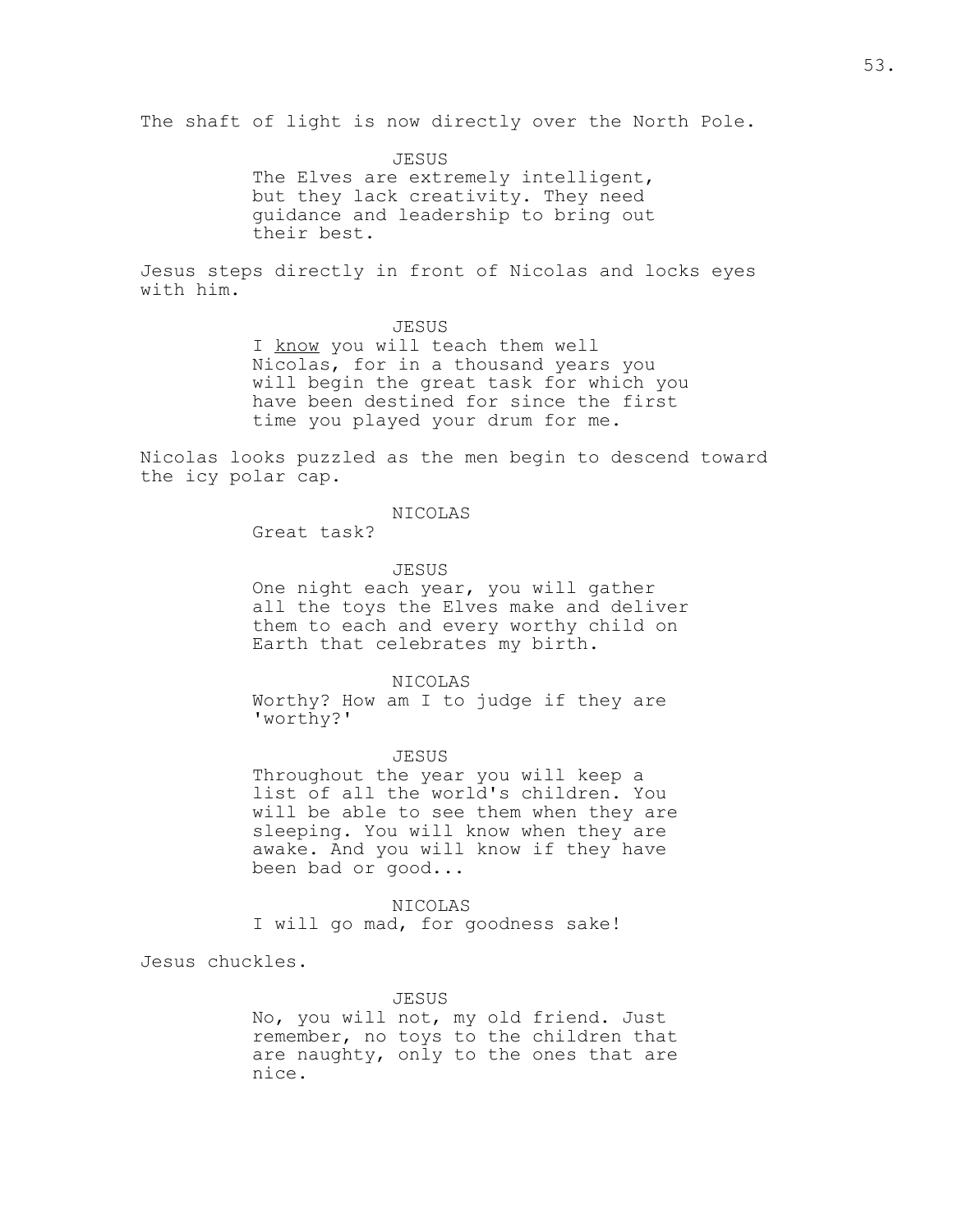The shaft of light gently eases the men to the snow-ladened surface then moves off. Nicolas looks up into a crystal clear, night sky filled with brilliant stars.

> NICOLAS I have never seen the sky so magnificent.

JESUS And you will see many more like it, my friend.

As Jesus leads them across the frozen tundra, Nicolas notices they're not sinking into the snow. They're walking on top of it and leaving no footprints at all.

They step up to a huge ice boulder. Jesus passes his hand in front of it and a portion of the ice instantly melts, revealing a lit chamber inside. Jesus and Nicolas step in.

INT. ICE ELEVATOR - NIGHT

A door closes behind Nicolas in this three-sided enclosure. Aside from its odd triangular shape, the interior resembles a modern elevator without buttons.

The men sway in unison as the elevator begins to move. Nicolas tugs the white hair on his chin.

> NICOLAS Around the world in one night. How will I ever accomplish such a feat?

JESUS You will be able to transcend human time, this I know. But our Father has not yet revealed the exact method you will use.

Nicolas looks off and ponders.

JESUS

There is much the Elves need to learn before we concern ourselves with the delivery method. God will provide when the time comes.

Nicolas nods his head in agreement.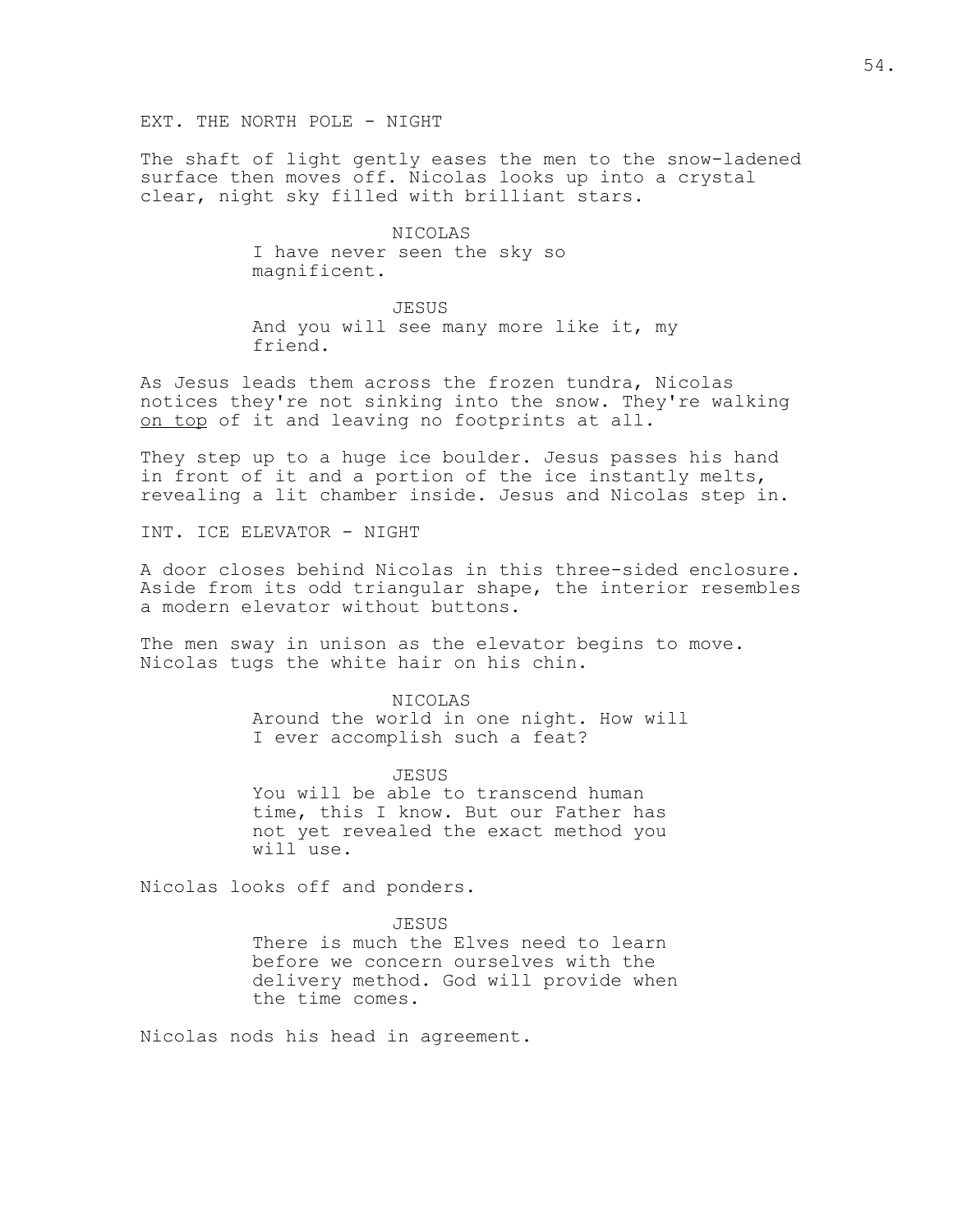#### JESUS

Right now you must focus on the task at hand, teaching the Elves. For soon, you will become a symbol to those that cannot yet fully understand the significance of my life, the young children. Your yearly visits will show them the virtue of giving and compassion. Even after they have grow older, you will always remain dear to their hearts.

Jesus pats Nicolas on the shoulder.

### JESUS

From this moment on, our destinies will forever be linked that one night a year, Nicolas. For many that know you, will be reminded of me.

A pleasant CHIME is heard. The door opens.

INT. SANTA'S WORKSHOP - FOYER - NIGHT

Jesus and Nicolas step into a large area adorned with all types of eclectic art. A number of tiny sofas and chairs are neatly arranged.

The domed ceiling stretches all the way back to the surface. Nicolas looks up at the cluster of bright stars shining through the glass ceiling high above him.

> JESUS Welcome to your new home, Nicolas.

Nicolas slowly looks around. He catches his reflection in a nearby mirror and grimaces.

> NICOLAS This is where I now live?

JESUS This is only the entrance. We will take a tour of this vast kingdom later. But first, it is time to meet your apprentices. Are you ready?

NICOLAS Yes, and I promise, I will not let you down.

Jesus smiles as Nicolas bends slightly backward and looks again at his reflection in the mirror.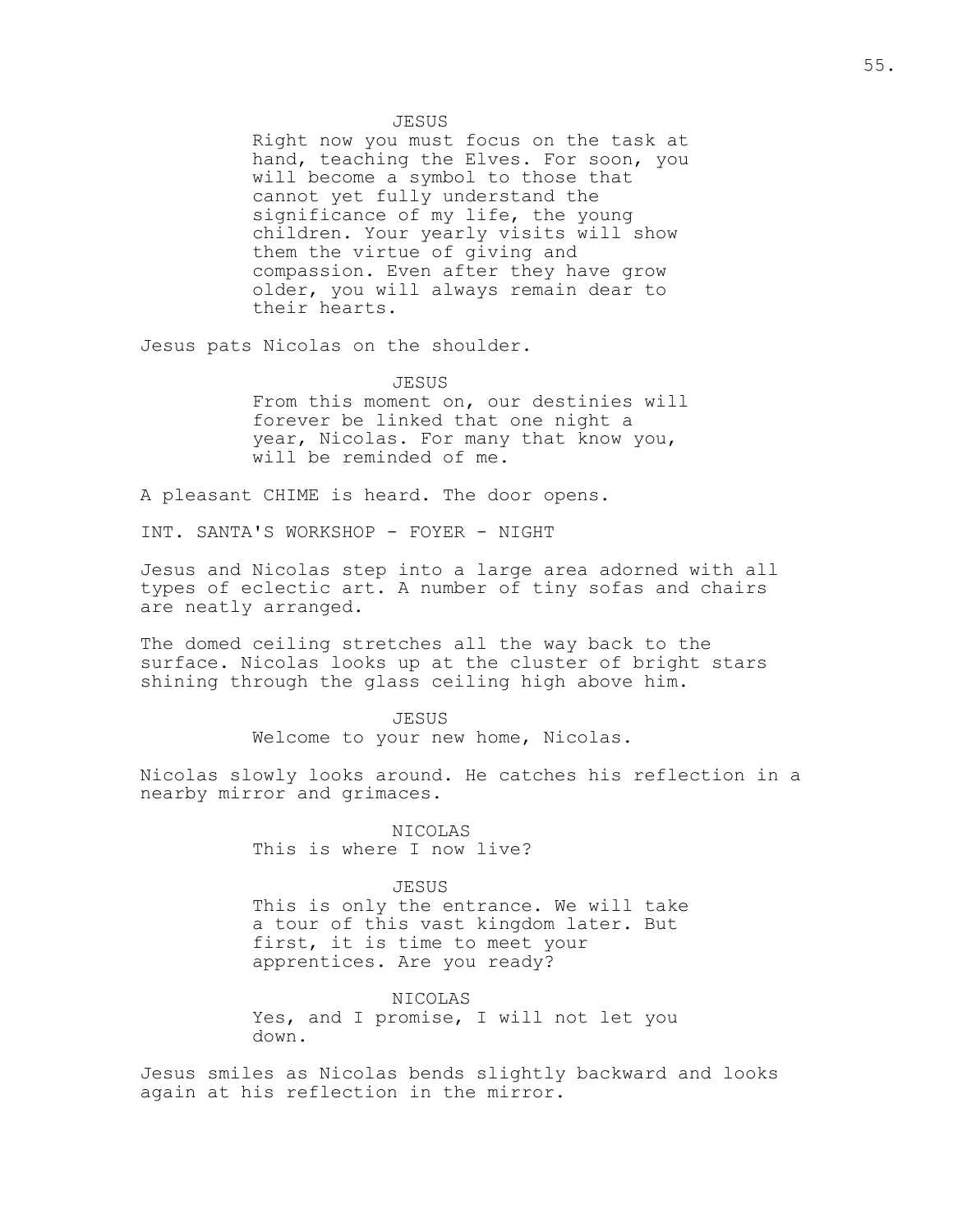JESUS

Please, ask.

NICOLAS You...you are still looking as you did when you were young. I still look...

Nicolas gives a quick glance at the mirror.

NICOLAS

...old.

JESUS Because that is how you remember yourself.

Jesus steps closer to his friend.

JESUS

Nicolas, all you need do is imagine it and you can appear as you did at any age.

Nicolas closes his eyes. Within a second he morphs into the handsome, clean-shaved man he was at thirty years old. He bends back, gazes at himself in the mirror and smiles.

> JESUS Personally I like the mid-fifties, white beard look, myself.

Nicolas looks at Jesus with surprise.

NICOLAS You must be joking.

JESUS And come to think of it, I would like to see you heavier, perhaps with a pot belly...

NICOLAS Jesus, I would look old...and...'jolly.'

JESUS Precisely, my friend. A man children would trust.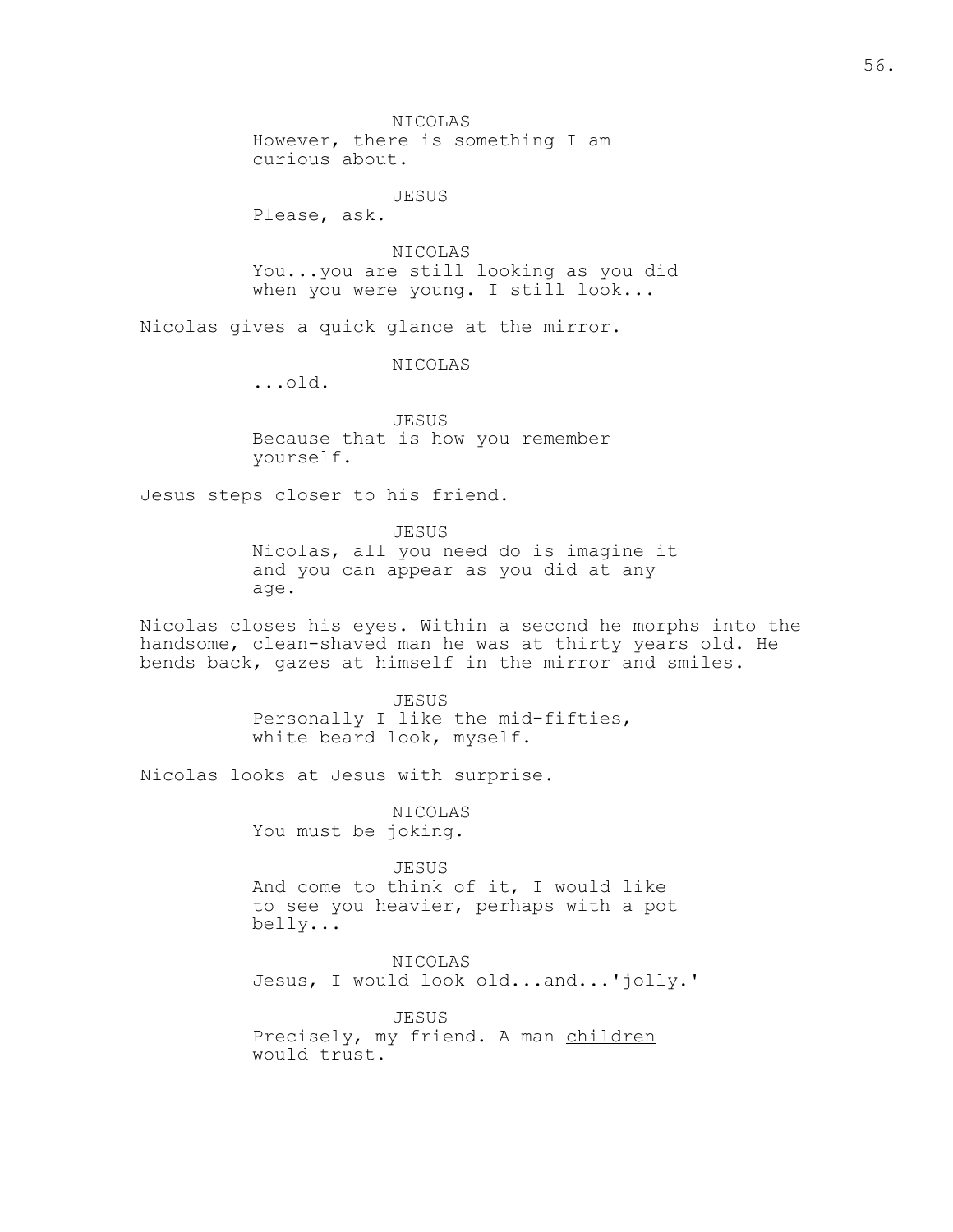Nicolas looks back at the mirror. Within seconds he grows a long white beard as his face morphs back to the way he looked in his middle age. Jesus looks on.

> JESUS That is better. But I still would like to see the pot belly and perhaps some rosy cheeks...

Nicolas gazes at Jesus with a blank look.

NICOLAS I will work on that later.

INT. SANTA'S WORKSHOP - NIGHT

A balcony protrudes below the peak of the vaulted ceiling at one end of an enormous room. A door opens on the balcony and Jesus steps out. He walks to the railing and looks out.

Several feet below are workstations, each operated by a small, childlike, human-looking being with pointed ears. They're Elves, and are totally absorbed in their work.

Jesus leans over the rail and speaks loudly.

JESUS Spirits of Elf, here me!

Simultaneously all the Elves stop what they're doing and look toward Jesus. The room quiets.

JESUS

Your mentor has arrived. Today, you will begin the work God planned even before time itself was created. The selfless labor of you and your generations to follow, will bring joy to the people of Earth and to our Father in Heaven. Blessed spirits of Elf, I now give you the man that will guide you through this marvelous journey. Your teacher, Nicolas.

Nicolas steps out onto the balcony wearing his bishop hat and robe. Still with the "mid-fifties white beard look" but slim. The Elves begin to clap and cheer. Nicolas waves.

Little by little a chanting grows louder among the Elves' claps and cheers. "Santa Claus," "Santa Claus," gets louder and louder until all the Elves are chanting it.

Nicolas steps to Jesus. He nearly screams to be heard over the chanting.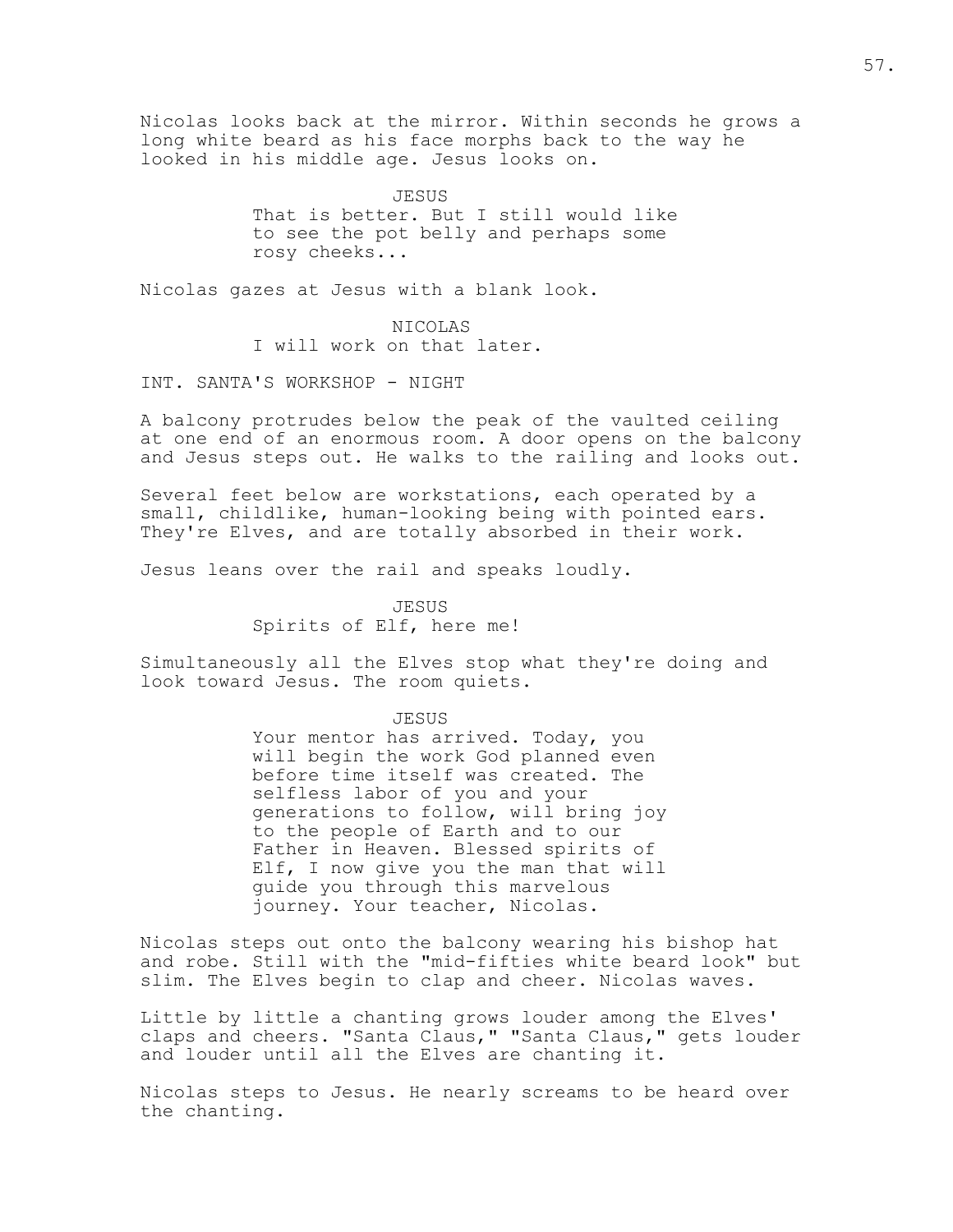NICOLAS What are they saying?

JESUS They are saying 'Saint Nicolas' in their native tongue.

Nicolas looks agitated.

NICOLAS Tell them to stop! I am no Saint!

Jesus pats Nicolas on the shoulder.

JESUS

You will be.

INT. SANTA'S WORKSHOP - DAY

Montage of shots. Scenes of Nicolas teaching the Elves, following Steve's narration.

## STEVE (O.C.)

Hidden away under the North Pole, Nicolas spent every day for the next thousand years teaching the Elves all he knew about toy making. During this time, stories of Bishop Nicolas' good deeds and generosity began to spread throughout Europe. Soon, churches were being named after him and sure enough, just as Jesus had predicted, the Church officially recognized him as a true Saint. Although he was honored by the title, Saint Nicolas never really thought of himself as a 'Saint.' He remained a selfless and tireless mentor, passing on two lifetimes of experience as a craftsman to the Elves. He thought of them as his family and loved each and every one. And the Elves loved Nicolas, listening and learning from their teacher, handing that knowledge on to the next generation. Before long the Elves had become excellent craftsman and Nicolas realized he had a warehouse full of toys. Then one morning...

INT. SANTA'S WORKSHOP - FOYER - DAY

Several Elves are sprawled out on the sofas. Nicolas steps in with a steaming cup and yawns. One of the Elves, PETE, stands.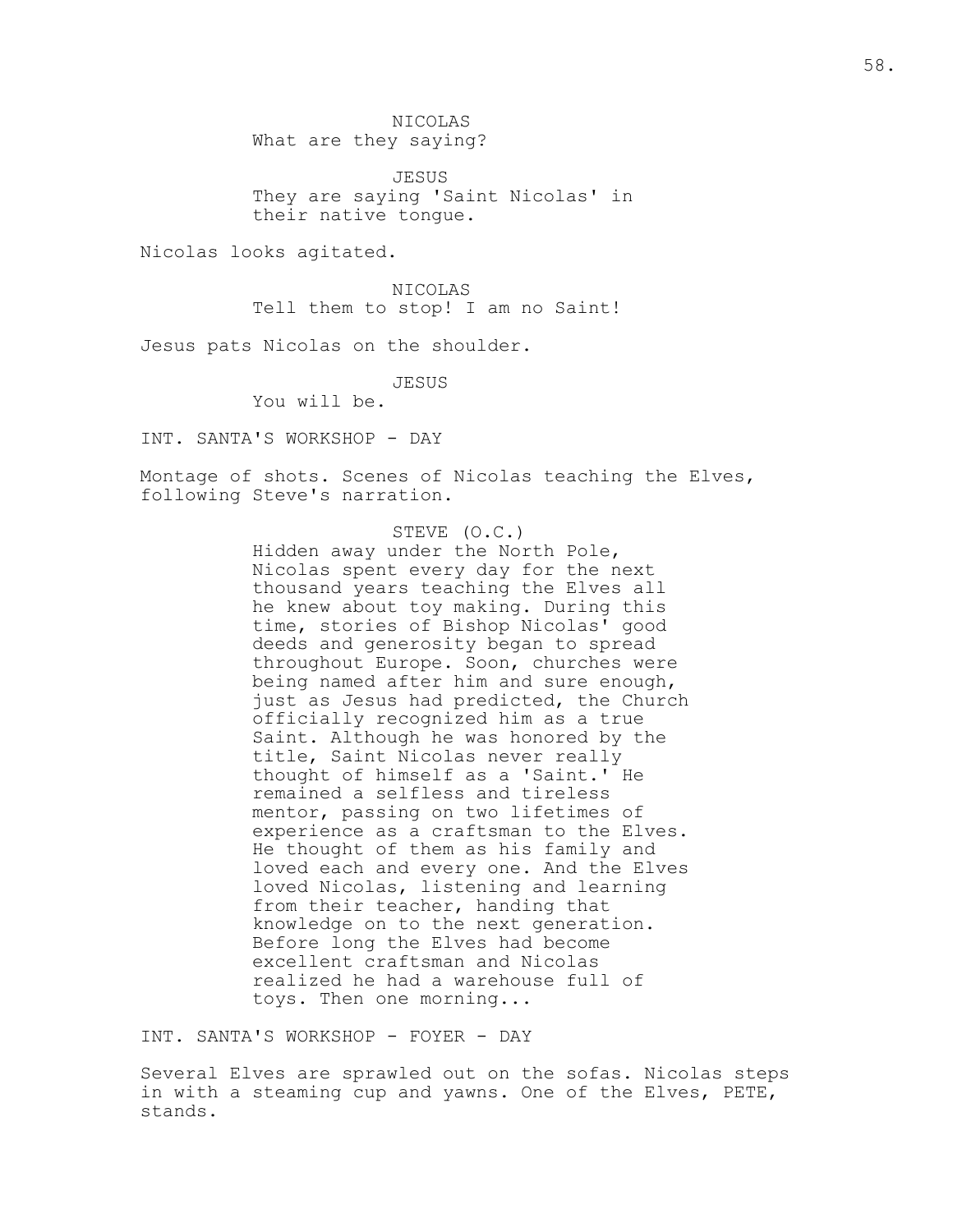PETE Rough night, sir?

Nicolas looks up at the sunlight shining through the glass ceiling high above him and squints.

## NICOLAS

Could not sleep for some reason. Kept tossing and turning.

### PETE

You should have called me, sir. I know of a liquid sleeping aid guaranteed to assure you a full nights rest.

Nicolas smiles at the tiny person as he takes a seat on the only full-size chair.

> NICOLAS Thank you Pete. I will remember that next time.

> > PETE

It is an Earth drink called 'wine.'

Nicolas nearly spits his drink out snapping his head toward Pete.

> NICOLAS Wine? You have not been drinking wine have you?

> > PETE

Oh yes, it is very tasty. And if you drink many a glass full, it will put you right to sleep.

Nicolas chuckles.

NICOLAS I see toy making is not all I must teach you. Perhaps Elves do not get intoxicated...

Nicolas gazes at Pete and glances around the room at the other Elves. They all simultaneously shrug their shoulders.

> NICOLAS We will cover this another day. Until then, I suggest you not drink too many 'glass fulls.' In excess, it can be harmful...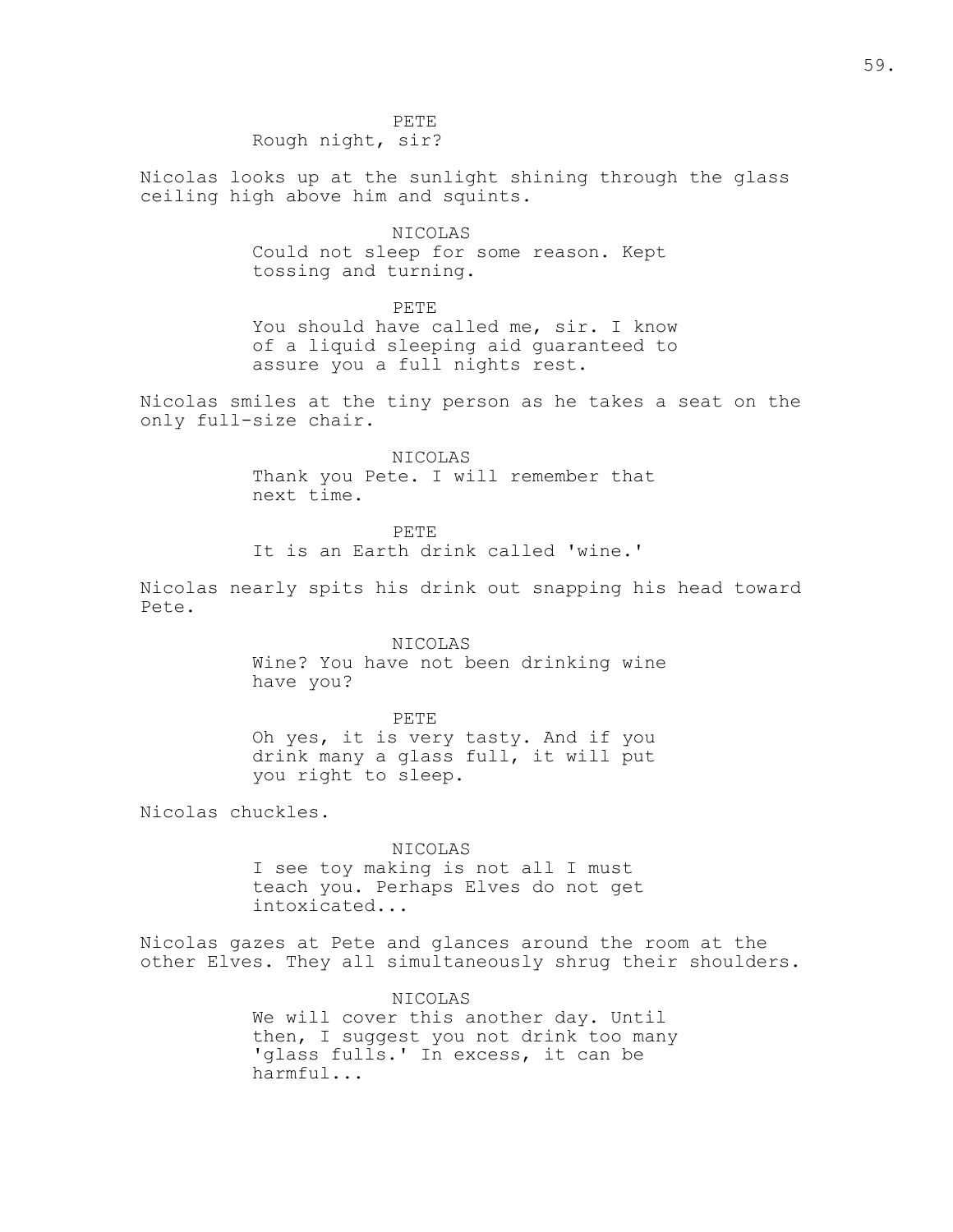A CHIME rings. All heads turn toward the elevator door. It opens and Jesus steps out. Everyone stands and Nicolas steps to his visitor.

> NICOLAS Jesus! How good to see you!

JESUS Nicolas, my old friend!

The men embrace with pats on the back.

NICOLAS It has been what, a hundred or so years since your last visit?

JESUS As always, it has been too long. But today's visit brings with it a very special meaning.

Jesus gazes at Nicolas as if expecting an answer.

JESUS Do you not remember what today is?

Nicolas looks puzzled.

NICOLAS

Tuesday?

Jesus joins the Elves in laugher.

JESUS Yes, I believe it is Tuesday. But it is also the last day of the thousand year training.

A look of instant recognition covers Nicolas. The Elves clap and cheer.

> NICOLAS You are right!

JESUS Tomorrow, we make preparations to deliver the toys.

NICOLAS Still in one night?

JESUS Still in one night.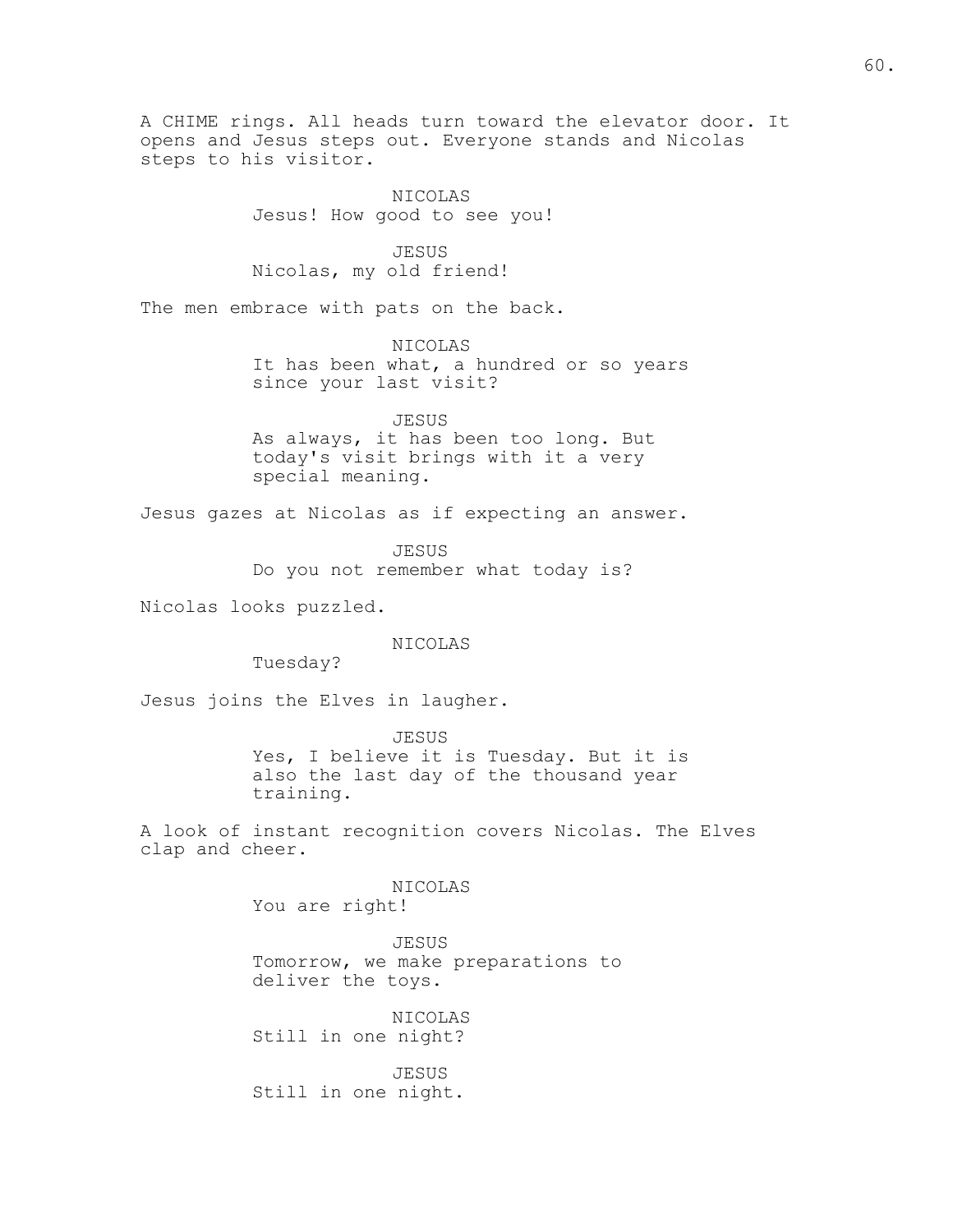# NICOLAS Has God yet devised a method?

Jesus gives Nicolas a coy smile.

INT. SANTA'S WORKSHOP - STABLE - DAY

Jesus and a large number of Elves circle a beautiful, white stallion. Nicolas strolls around the animal, scrutinizing and examining it.

# NICOLAS

What a beautiful steed.

**JESUS** His name is Amerigo. He too is a living spirit with special abilities.

One of the Elves steps out of the circle and up to Nicolas.

ELF

He can fly.

The Elf quickly steps back into the circle. Nicolas continues his examination as Jesus walks beside him.

> JESUS This is how you will deliver the gifts in one night.

Nicolas stops his examination and gazes at Jesus.

NICOLAS But I do not understand. Even with the gift of flight, I still do not see how I will deliver all the gifts in one night.

Jesus places his hand on Nicolas' shoulder.

#### JESUS

Nicolas, on that night, once you have left this kingdom, you will alter the flow of time. After each delivery, time will reset itself to the moment of your arrival. Although no one will realize it has happened, not one second will pass on Earth until after the last gift is delivered.

The stallion whinnies and shakes his head "yes."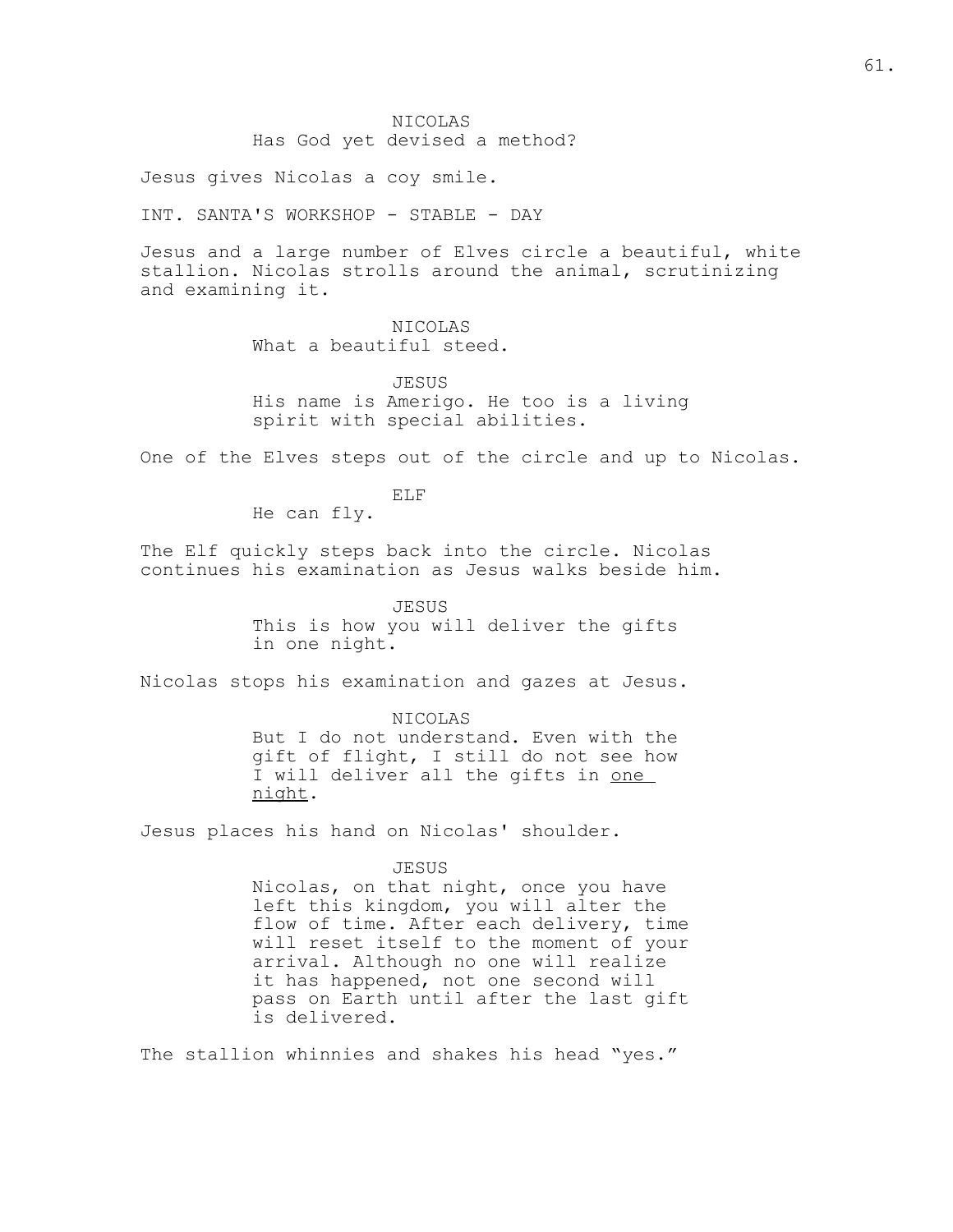JESUS

To the world, your work will be accomplished in the blink of an eye. But to you and your assistants, it will seem as if only the night has passed.

NICOLAS I am in awe of God's wisdom.

JESUS Each year, your deliveries will begin with the good Dutch children of the Netherlands.

EXT. SAIL BOAT - THE NETHERLANDS - DAY

Nicolas stands on the bow gazing toward the shore and holding a golden staff. He wears his traditional red bishop robe and hat. Jesus' voice continues to narrate.

> JESUS You will arrive by boat before mounting your steed and making your deliveries, which will forever become a tradition in their country.

Beside Nicolas, the boat Captain takes a puff from his pipe. Behind him, Amerigo is tied to the deck. The stallion snorts and whinnies.

> CAPTAIN Your horse is nervous.

NICOLAS Amerigo is not nervous, just anxious to

begin his mission.

The Captain takes another draw from his pipe then turns to Nicolas and narrows his eyes.

> CAPTAIN And what mission might that be, sir?

## NICOLAS

We are delivering gifts to all the children of the world who celebrate Christmas.

CAPTAIN Why might ye be doing that?

NICOLAS Why, to honor the birth of Jesus, of course.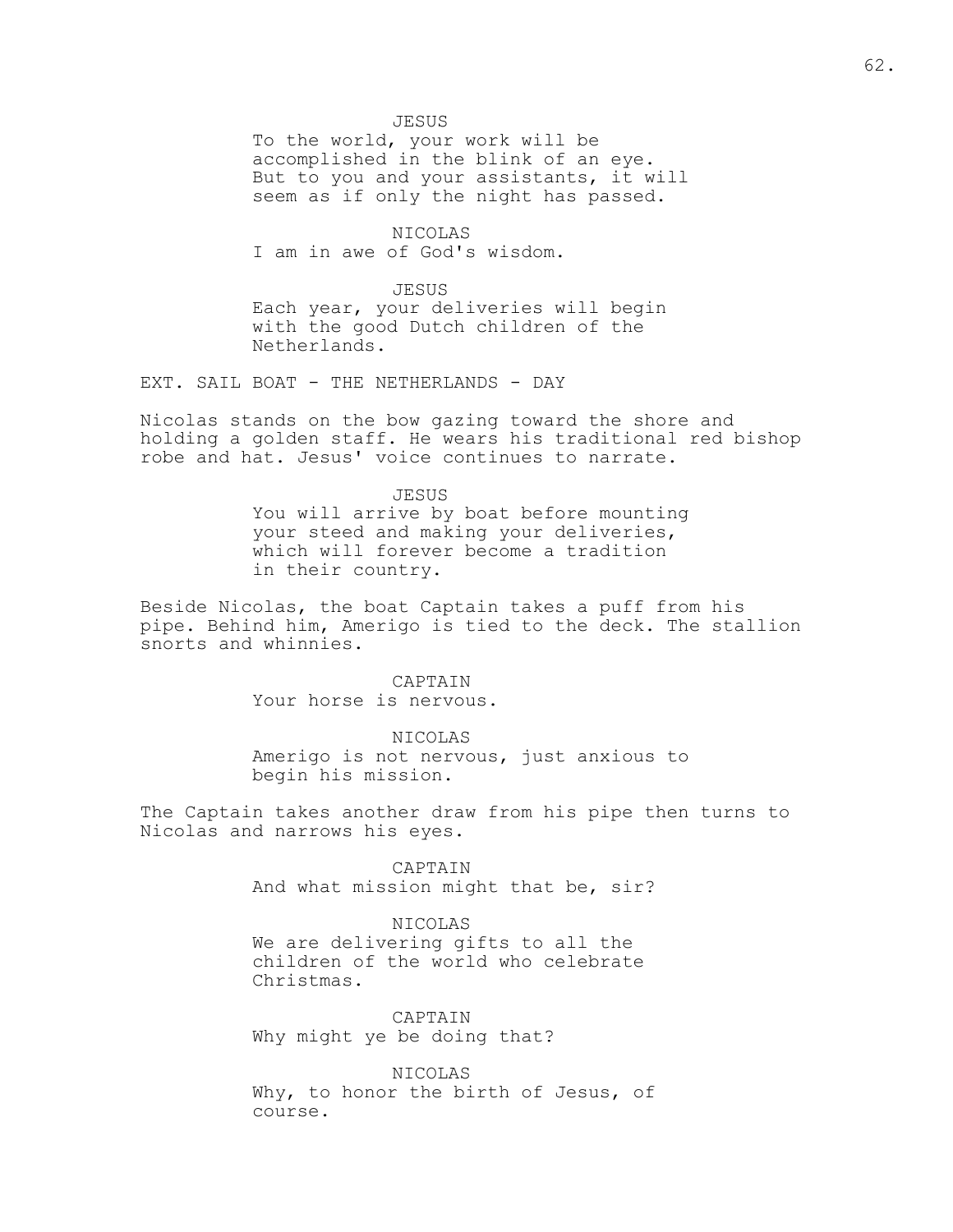The Captain points with his pipe toward the two, huge red bags near the stallion.

> CAPTAIN You tell me all them gifts are in them sacks?

NICOLAS Amazing, is it not? All the gifts fit into those two bags. And I will deliver them all in one night.

CAPTAIN And how might you do that?

NICOLAS Amerigo can fly and I have the ability to...

Pete the Elf walks up. Nicolas immediately turns his attention to him.

> PETE Everything is ready, sir.

NICOLAS Excellent. Good work, Pete.

The Captain takes a draw from his pipe as he narrows his eyes and looks at Nicolas as if he's nuts.

> CAPTAIN What be your name again?

NICOLAS I am Nicolas.

PETE Saint Nicolas!

The Captain chuckles.

## CAPTAIN

Sinterklass?

A puzzled Nicolas looks down at Pete, who responds with a quick, authoritative tone.

> PETE That means 'Saint Nicolas' in the Dutch language.

Nicolas shakes his head in recognition. The Captain continues to laugh.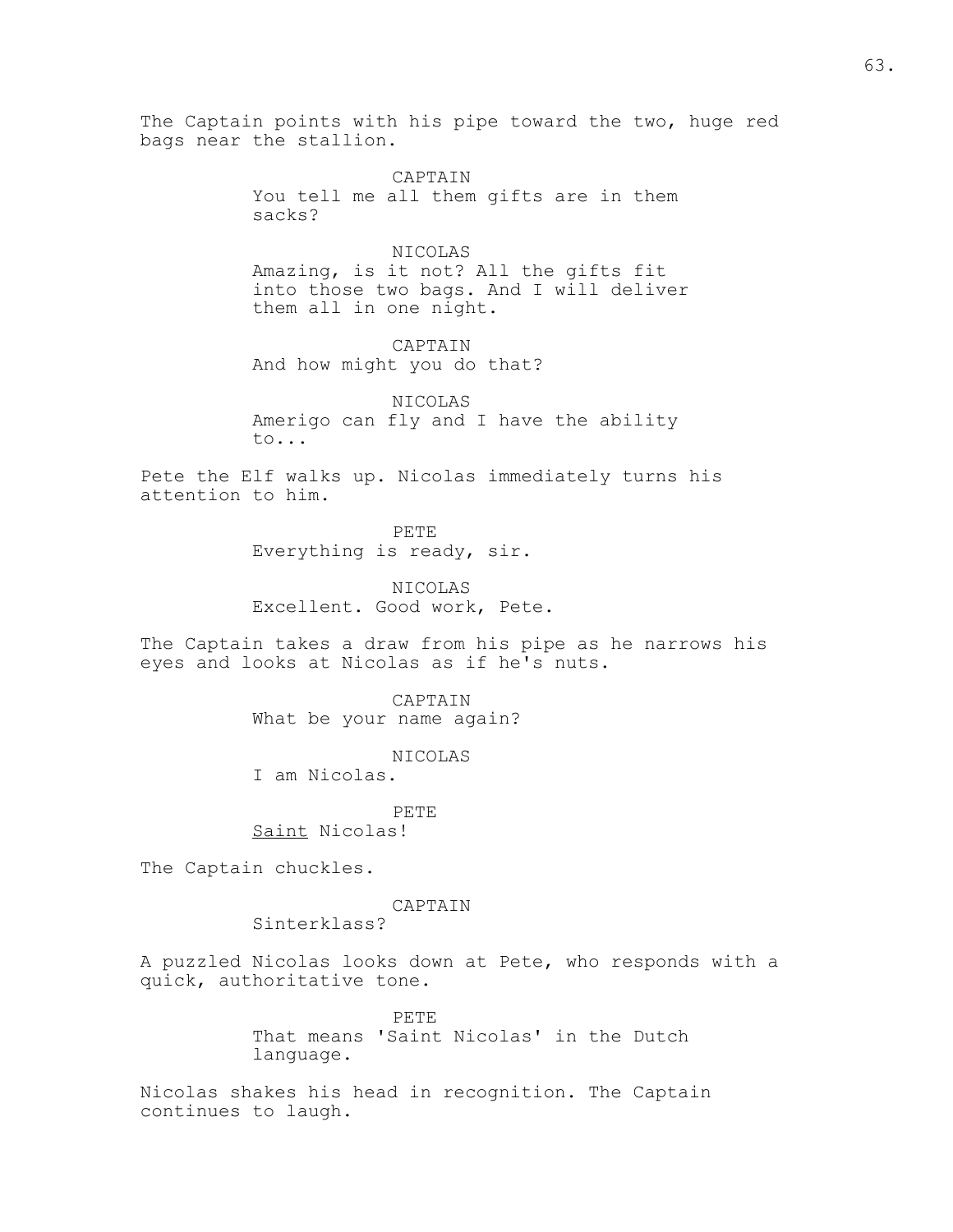CAPTAIN The patron saint of sailors? You can not be Sinterklass. He is myth and legend. You are an old man. Flesh and bone.

NICOLAS But...I am Nicolas. I was once Bishop of Myra. Now, I am a mission from God.

The Captain bends down to Pete's eye level.

CAPTAIN

If he is Sinterklass, who might you be?

PETE

I am Pete, the head Elf. I make sure the chimneys are safe for the Santa.

CAPTAIN

A chimney sweep eh? Then we should start calling ye 'Zwarte Pieten.'

The Captain laughs. Pete quickly glances up at Nicolas with a dead pan face.

> PETE That means 'Black Peter.'

Nicolas nods in confused acknowledgment.

CAPTAIN

Lot of soot in those chimneys.

The Captain taps his pipe on the side of the boat, knocking the ashes out.

> CAPTAIN Tell me, why might ye be cleaning the chimneys if you are only leaving gifts?

> PETE Because that is how the Santa will make his deliveries. Down the chimney.

The Captain blows through his empty pipe.

CAPTAIN So Sinterklass here goes down the chimneys with those bags full of gifts eh? Where might ye get them?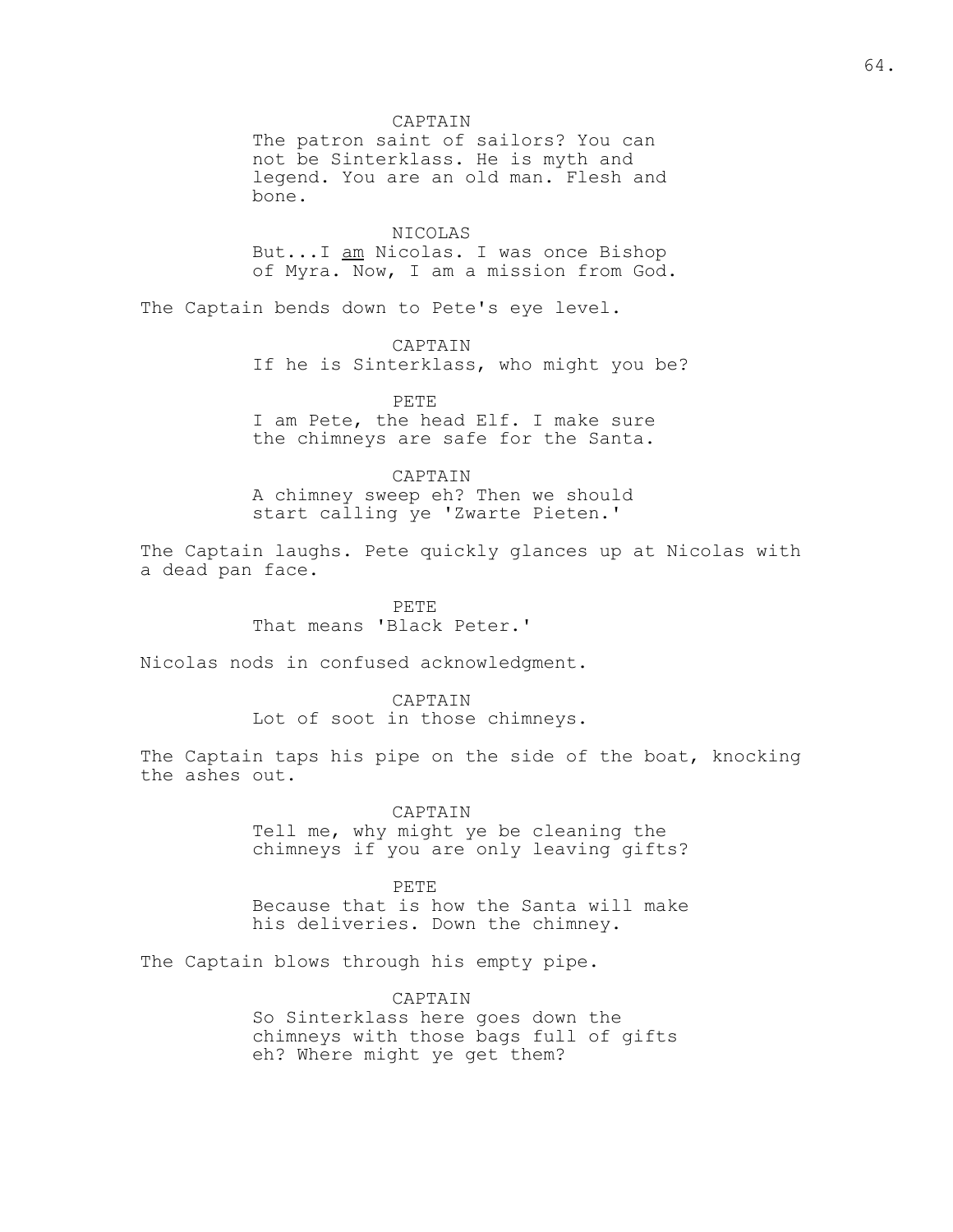PETE We make them. At the Santa's workshop, under the North Pole.

Nicolas smiles and nods his head in innocent agreement. The Captain gazes at them for a moment then burst into laughter.

> CAPTAIN Under the North Pole! What a story!

PETE But it is true...

CAPTAIN I would be an idiot to believe such nonsense. Although it is a good story, one worth retelling.

After the Captain's laughter subsides he narrows his eyes and gazes at Nicolas.

## CAPTAIN

I know who you really are. I have heard of you before. You be them actors from Spain. From the Catholic church.

## PETE

Look, Captain...

Nicolas taps Pete's shoe with his.

#### NICOLAS

You may choose to believe whatever you wish. But we have told you the truth.

The Captain chuckles.

#### CAPTAIN

I knew it! You are them actors from Spain!

He pats Nicolas on the shoulder.

#### CAPTAIN

And you are very good actors, just as I have heard. Especially the little one. Had me going.

### NICOLAS

I would appreciate it if you would not tell the children that we are 'actors.' It would spoil the ceremony.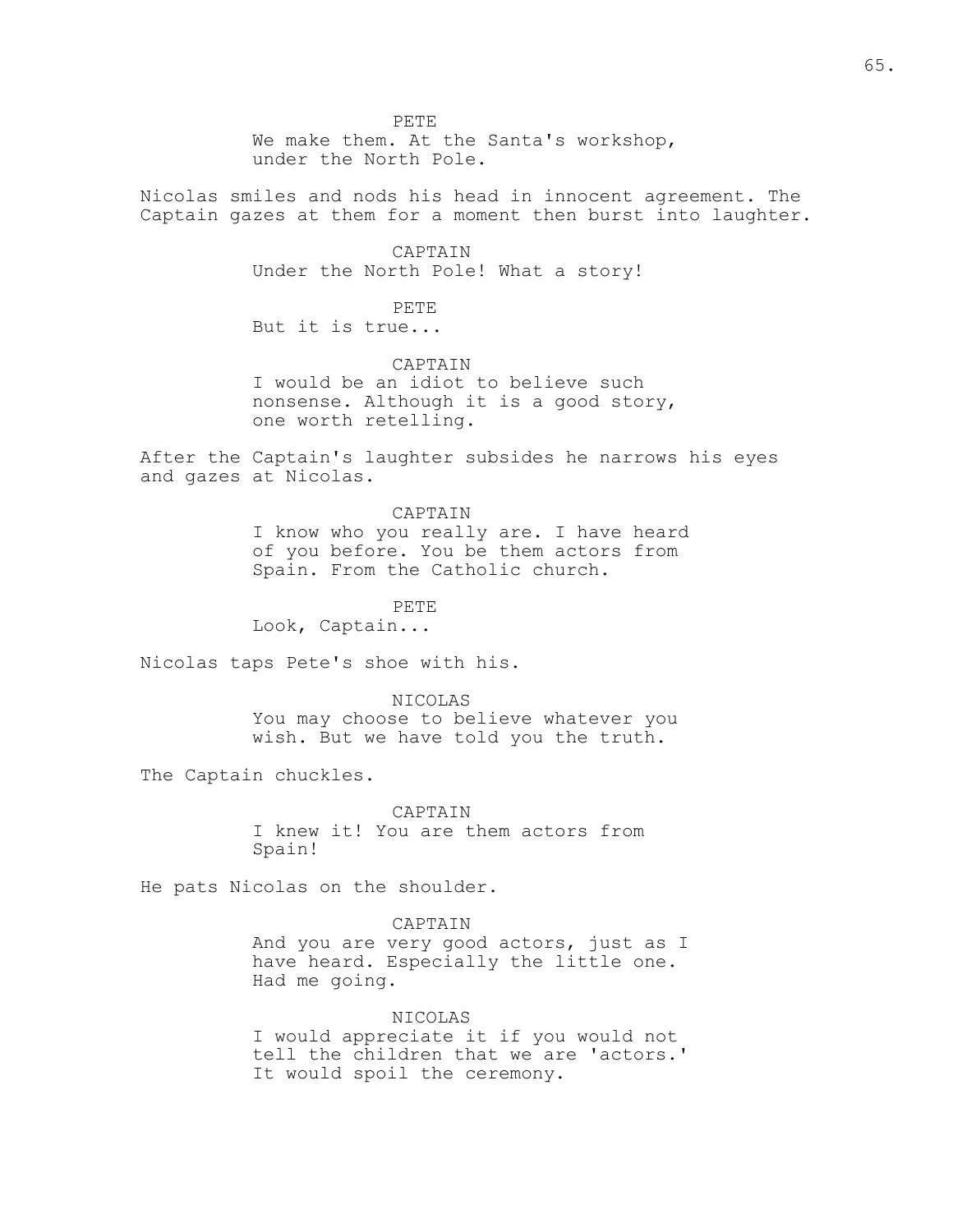CAPTAIN

Mum to the children it is 'Sinterklass.' You have my word on it. Now, get your things together. We will be unloading within the hour.

The Captain walks away laughing and shaking his head.

CAPTAIN 'Sinterklass,' 'flying schimmel,' 'Zwarte Pieten'...yep, had me going.

After the Captain is out of earshot, Pete gazes up at Nicolas.

> PETE Why did we not try to convince him of our real purpose, sir?

> > NICOLAS

We spoke the truth, Pete. And I felt his disbelief will actually be for the greater good.

PETE

How so?

### NICOLAS

It may be best not to reveal our frigid location, least someone might perish trying to find it.

#### PETE

But Spain? What if someone searches for the workshop in Spain?

NICOLAS At least it will be warmer.

EXT. PORT IN THE NETHERLANDS - DAY

Sailors tie off the boat with large ropes while others lower a ramp in the ship's hull to the dock.

In the cargo hold, Nicolas sits atop Amerigo on a sparsely adorned, leather saddle. The red toy bags hang across the stallion's rump, resting against each of his hind legs.

The ramp makes contact with the dock. Immediately Amerigo trots toward it with Nicolas barely hanging on. Sailors jump aside as the stallion leaps from the boat.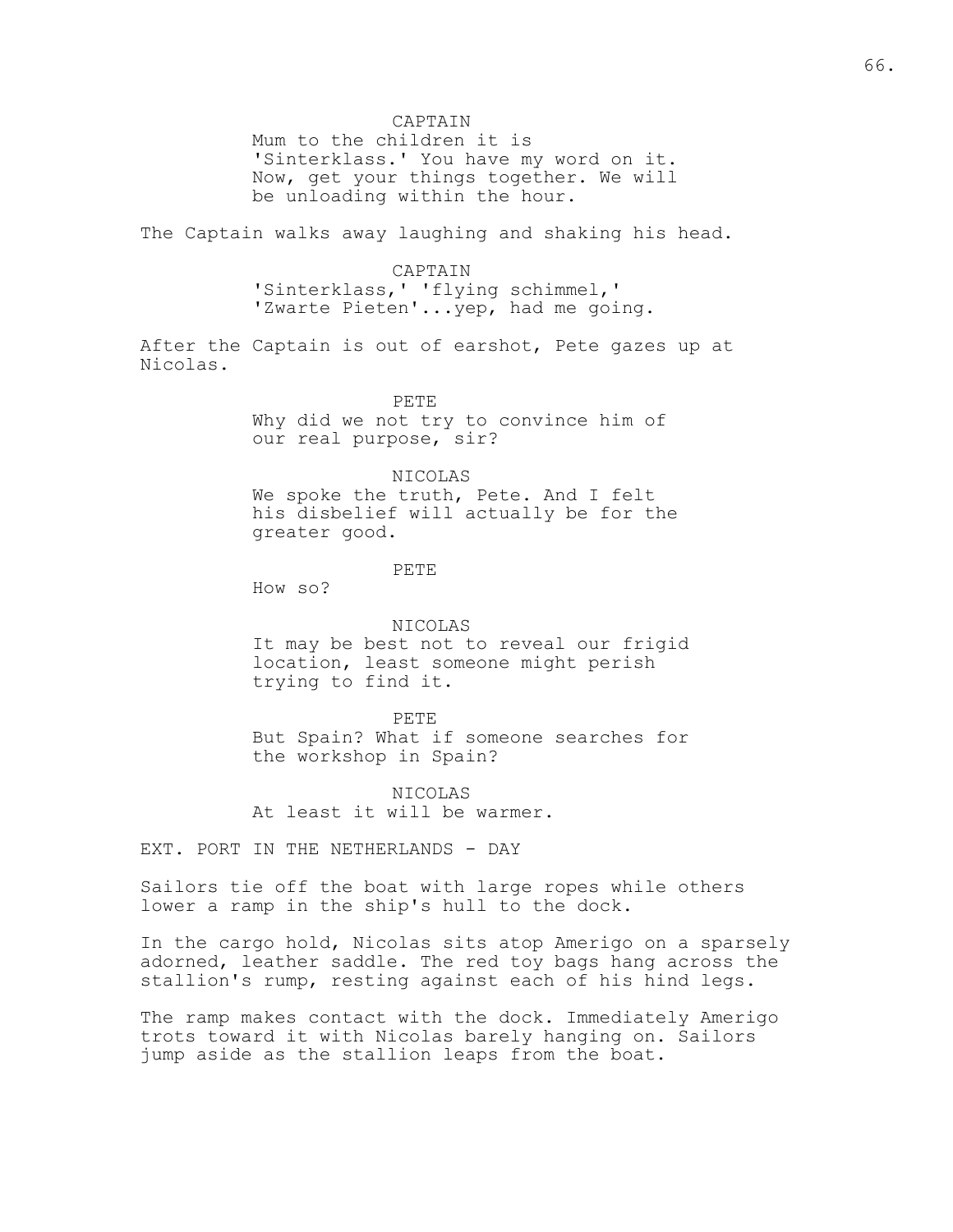Amerigo slowly floats across the ramp and hovers several feet above the dock. Nicolas re-positions himself, grabs the reins and gives them a tug.

#### NICOLAS

Amerigo. Down.

The sailors stop what they're doing and watch in awe as the stallion slowly descends.

On the bow, the Captain also gawks in disbelief as he steps forward for a better view.

### CAPTAIN

Sinterklass?

Nicolas guides Amerigo to a gentle landing some distance from the boat. Pete rides up on a gray donkey.

> PETE Are you alright, sir?

## NICOLAS

Yes. But it appears I have yet to master riding a flying horse.

Pete looks over his shoulder and sees the sailors still staring.

PETE

I think we should get going, if you want to keep them believing we are actors from Spain.

Nicolas and Pete ride off toward the town as Steve's voice fades in.

## STEVE (O.C.)

After a thousand years of preparation, Nicolas finally began the journey he had spent two lifetimes preparing for. With each passing year word spreads further of the Saint's annual appearance. And before long, every country in the world had its own tale about Nicolas and his helpers.

MONTAGE OF SHOTS

Nicolas and Pete are standing on a street corner handing out gifts to the group of children surrounding them.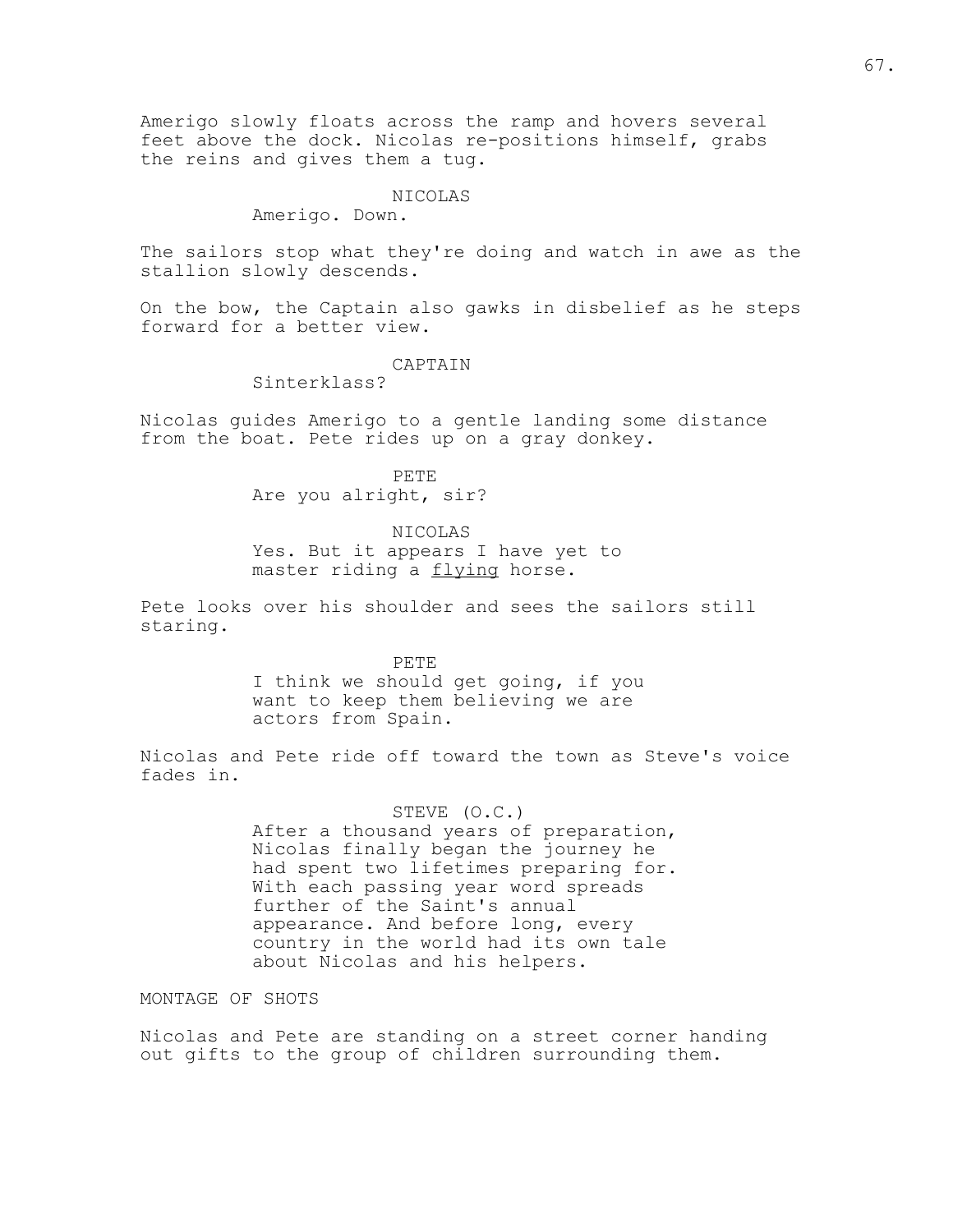STEVE (O.C.) In Germany, he became known as Kris Kringle or Belsnickle, meaning 'Nicolas in Furs.' In England he's known as 'Father Christmas.'

Nicolas stands by a Christmas tree inside a French style home. He munches a cookie and takes a drink from a glass of milk.

### STEVE (O.C.)

In France, children know him as 'Pere Noel,' leaving drinks and desserts for the busy traveler to snack on.

Two children stuff carrots inside a pair of shoes next to a fireplace, then run away laughing.

> STEVE (O.C.) Other children would place their shoes next to the fireplace, filling them with carrots and hay for Amerigo and Pete's gray donkey, Mistletoe.

With mouths agape and all eyes fixed on the story teller, a man sits in front of a large group of children, telling them an obviously gripping story.

> STEVE (O.C.) Over the next five hundred years almost every culture in the world had written a song or story about the generosity of Saint Nicolas. And then, one night...

EXT. SKIES ABOVE NORWAY - DUSK

Nicolas and Pete are riding their equine side by side, flying just above the tree tops through the occasional low cloud. Nicolas looks at Pete and smiles.

> NICOLAS Good job as usual, Pete.

# PETE

Thanks boss.

NICOLAS Another successful delivery. Not a house left unvisited, not a toy left in the bag.

Pete glances at the small, square protrusion sticking out of the red bag.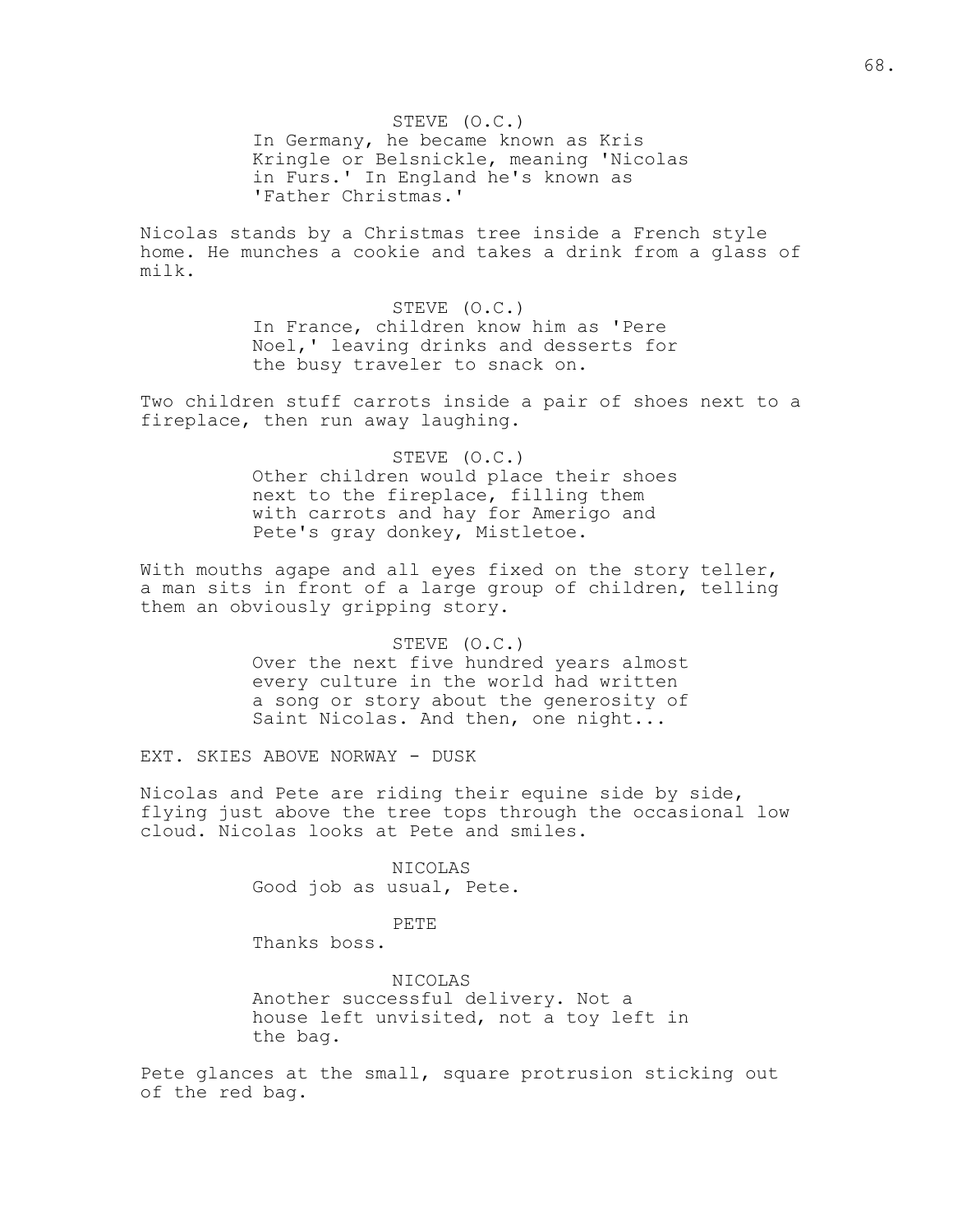PETE Uh, sir. I think there's still one gift left.

Nicolas reaches down and fingers the outside of the bag's protrusion. He wrinkles his brow.

> NICOLAS You are right. But I am sure we have visited every child on the list.

Nicolas ponders a moment.

NICOLAS It is possible the the wrapping department miscounted.

Pete rolls his eyes and looks away with a frustrated face.

PETE

Again.

Nicolas smiles.

NICOLAS

Do not fret about it my faithful assistant. Let us enjoy the beauty of the night. Perhaps take the scenic route over the lovely shores of Finnmark.

PETE Sir, I was hoping to get home as soon as possible. Mistletoe and I are a bit fatigued.

The brown donkey snorts and slowly shakes his head "yes."

NICOLAS Of course, Pete.

Nicolas turns his gaze to Mistletoe.

NICOLAS I am sorry you are feeling poorly Mistletoe.

Again Mistletoe snorts. Nicolas looks at Amerigo.

NICOLAS How about you, Amerigo?

The stallion whinnies.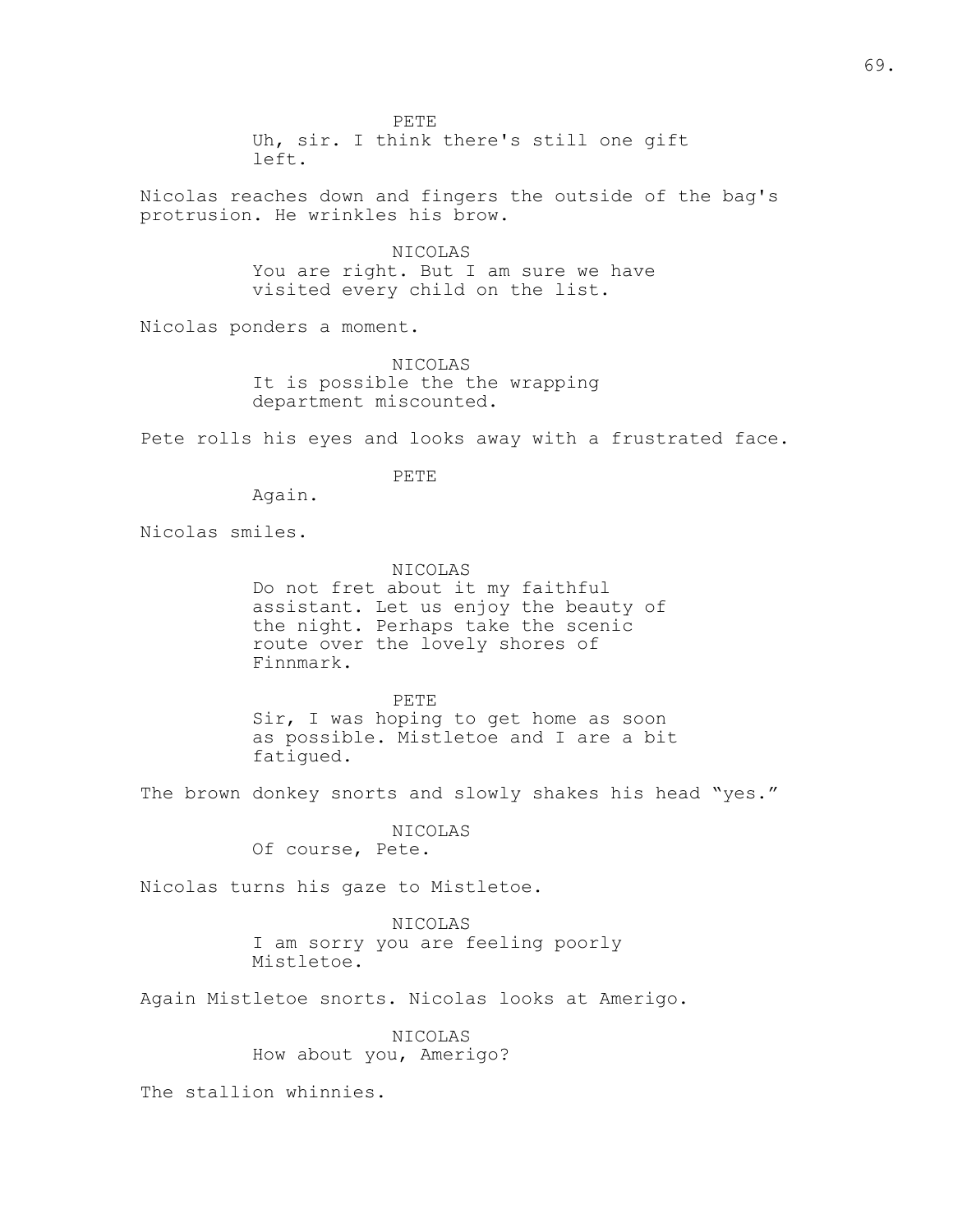NICOLAS

Ah. It sounds like you are feeling much like myself. A bit frisky.

Nicolas turns back toward Pete.

NICOLAS Please, take the quickest route home. Amerigo and I will not be far behind.

PETE Are you sure, sir?

Nicolas pulls Amerigo's reins and begins a banking turn away from Pete.

> NICOLAS I will see you soon, my friend. Enjoy your rest.

Pete shouts as Nicolas flies away.

PETE

Be safe, boss.

Nicolas waves his hand over his shoulder as he and Amerigo disappear into the clouds.

EXT. SKIES ABOVE FINNMARK – DUSK

Nicolas and his stallion fly only a few feet above a dense forest of snow-covered treetops. The sun peeps over the horizon and illuminates Nicolas' smiling face.

> NICOLAS What a beautiful sight to behold. How could anyone not marvel at God's creation?

Nicolas passes over several clearings in the forest revealing reindeer and other animals grazing in a small area spared by the snowfall.

He pulls the reins. Amerigo banks, turning the sunshine to their broadside. The stallion whinnies as he straightens his turn. Nicolas shrugs his shoulders.

> NICOLAS I do not know. I simply felt drawn to go this way.

Amerigo whinnies again.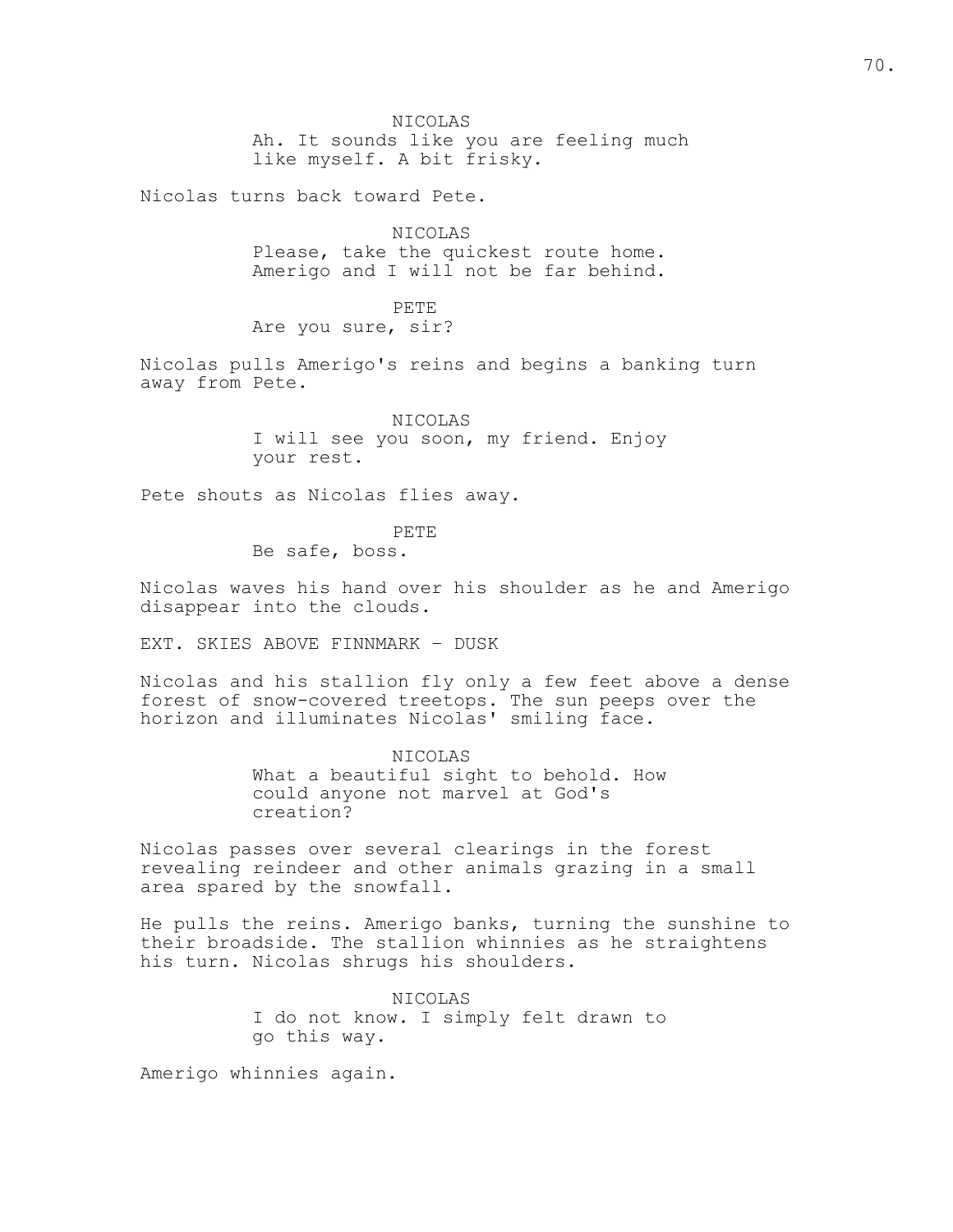I know, I do not want Pete to worry either. But...

A look of recognition comes over Nicolas' face as he surveys the ground.

> NICOLAS Look Amerigo, there is a house we did not visit.

The saint and stallion fly over a small cottage with smoke billowing from the chimney. A stable stands close by.

> NICOLAS That is why we still have a gift left.

He pats his stallion on the neck.

NICOLAS Alright my friend, take us down.

The cottage door opens. A woman steps out and makes her way toward the stable.

Nicolas' jaw slightly drops. He stares at her as if in a trance and cranes his head to keep her in view as Amerigo circles the cabin's rooftop.

Unaware of the flying stallion overhead, the woman disappears into the stable. Amerigo and his rider descend to the cottage's roof and make a soft landing.

EXT. CABIN'S ROOFTOP – MOMENTS LATER

Nicolas dismounts and reaches into the red bag. The stable door opens. The woman steps out. The Saint peeks over the saddle and again, locks his eyes on her image.

Still unaware of her new roof-top house guest, the woman closes the stable door and makes her way toward the cabin.

Nicolas, frozen in a trance watching the woman's every move, absentmindedly takes a step backwards. He looses his footing and begins to slide down the roof.

With his hand still in the red bag and it still attached to Amerigo, Nicolas drags the stallion down with him.

The woman stops, looks up toward the noise but sees nothing, as Nicolas and Amerigo are nearly to the ground.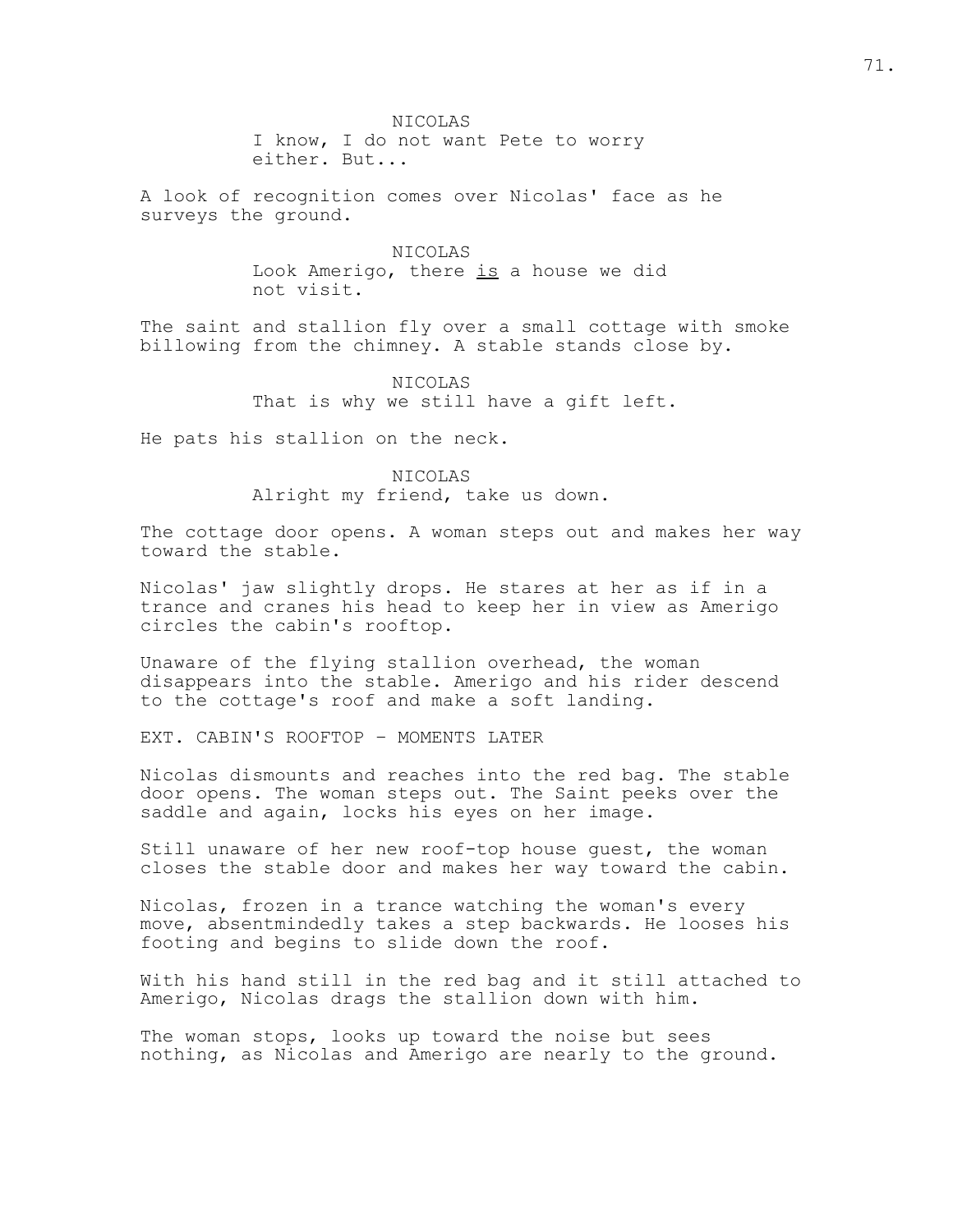On the other side of the cottage, Nicolas falls in a large snowbank. A second later, Amerigo lands only a few feet away.

The woman hears the THUD of falling bodies and rushes to the other side of the cottage.

EXT. SIDE OF COTTAGE – SECONDS LATER

Nicolas sits up and crawls toward his stallion, still laying on his side.

> NICOLAS Amerigo! Amerigo, are you hurt?

Amerigo snorts and slightly moves his front leg. Nicolas re-positions himself and gently lifts the trembling appendage. He gazes at it for a moment.

#### NICOLAS

Have mercy.

The woman rounds the corner and comes to an abrupt stop. She looks up and sees the skid marks in the snow covered roof leading directly to the fallen strangers.

She gazes at Nicolas tending to his injured steed some 30 feet away.

> NICOLAS It appears your leg is broken, my friend.

Nicolas is still examining his stallion's leg as the woman, CLARA, a very attractive lady in her mid 40's, runs toward him as fast as she can through the snow-covered tundra.

Nicolas hears her, turns and watches her approach. They never take their gaze off each other as she kneels down beside him.

> CLARA Did you just fall off the roof?

NICOLAS I am terribly sorry. This is all my fault.

Nicolas gazes back at Amerigo's leg.

NICOLAS I am afraid my steed's leg is broken, all because of my clumsiness.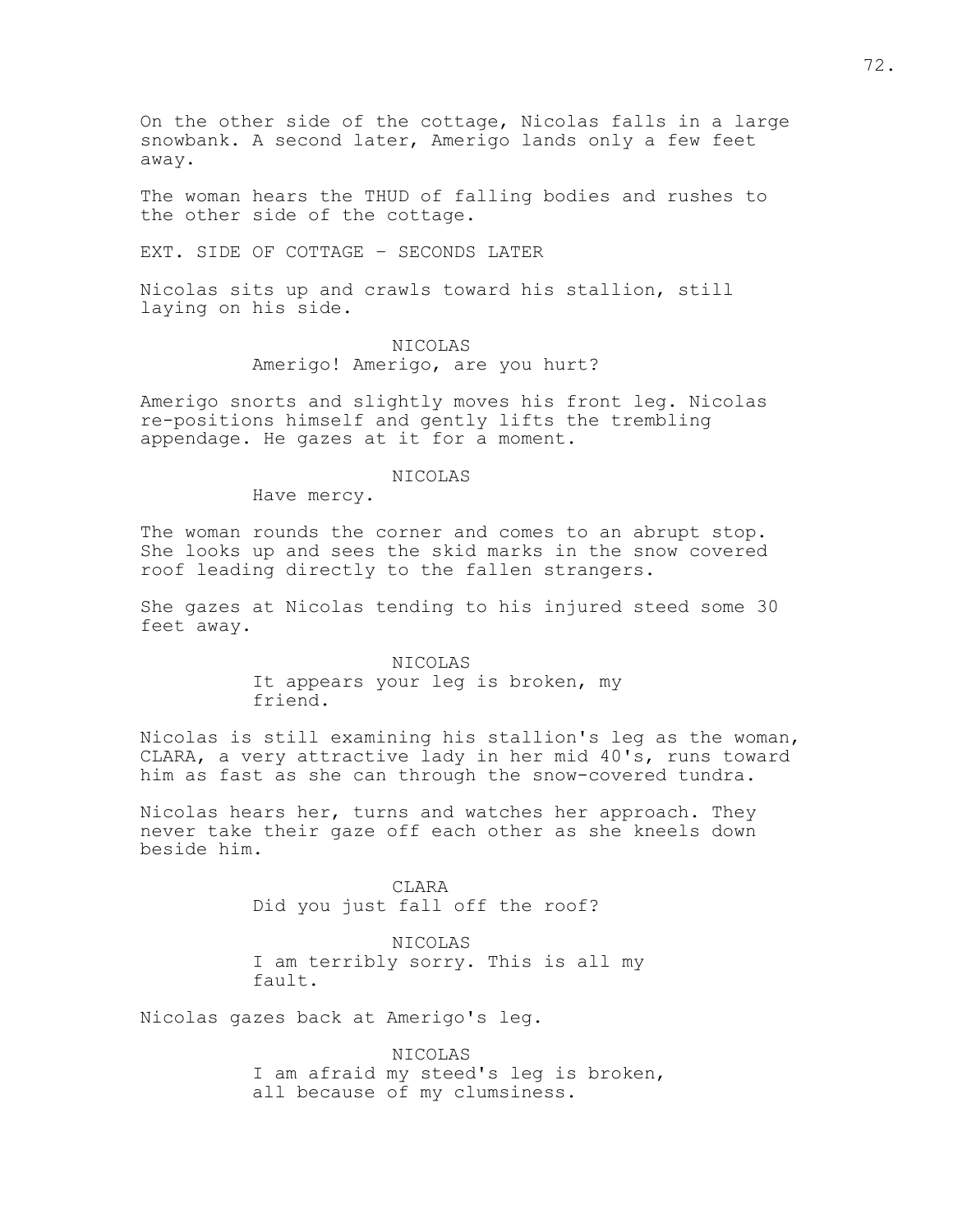Clara scoots Nicolas out of the way and repositions herself for a better look at Amerigo's injury. She pulls the scarf from her neck and wraps it around the stallion's leg.

> NICOLAS I am no healer, but I do not think a scarf will set a broken leg...

CLARA What is your horse's name?

NICOLAS Actually, he is a stallion. His name is Amerigo.

Clara grasps the leg over the scarf with both hands. She leans toward the stallion's head.

> CLARA Hello, Amerigo. I can fix this if you'll let me.

Amerigo snorts and whinnies "yes."

CLARA Good. Now hold on, this may hurt a little bit.

Clara closes her eyes and squeezes. The stallion stiffens but remains silent. Nicolas' eyes widen as he watches her hands, the scarf and finally the leg, begin to glow.

> NICOLAS How are you doing this...

Clara puffs her lips.

CLARA Shh. I've got to concentrate.

A moment passes. The glowing subsides and Amerigo takes a deep breath. Clara releases her hands. The scarf remains in place, almost as if molded to the stallion's leg.

She sits back on her knees and too, takes a deep breath. Then opens her eyes, turns to Nicolas and smiles.

> CLARA His leg should be healed by morning.

Nicolas holds out his hand.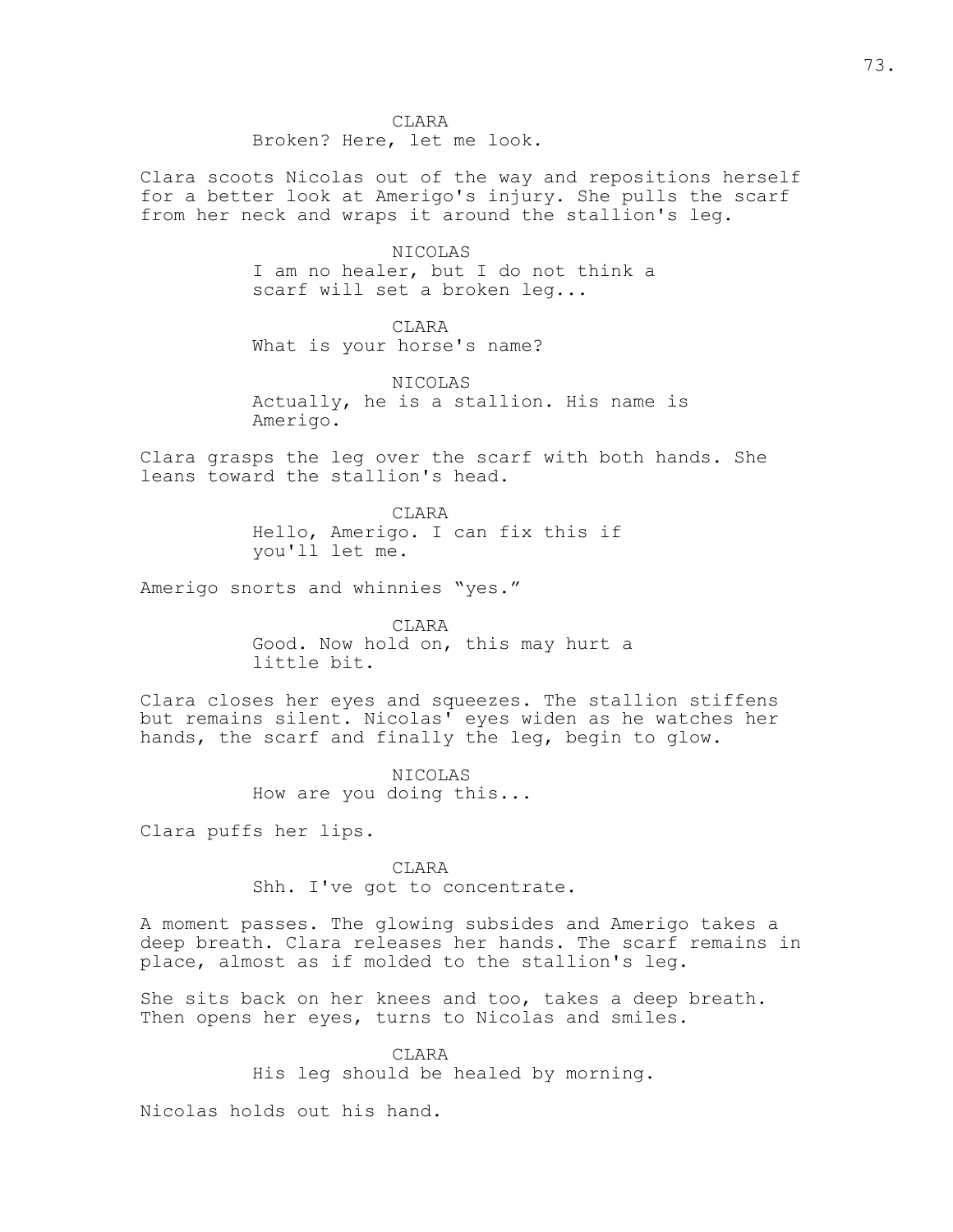NICOLAS

Thank you....

CLARA My name is Clara.

She daintily shakes his hand.

NICOLAS

I am Nicolas.

CLARA

Pleased to meet you.

Nicolas gazes in wonderment at the hand that shook Clara's.

NICOLAS Your hand, it is so warm...

Clara ignores Nicolas' comment and gazes toward the stable.

CLARA We need to get Amerigo to the stables.

She leans over and looks at the stallion.

CLARA Do you think you can make it?

Amerigo whinnies.

CLARA Alright, here we go.

Clara and Nicolas move to the other side of the fallen stallion. The Saint, taking a position near the saddle, Clara near the neck. Both kneel and grab on.

> CLARA Don't put too much pressure on it at first. Ready? On three. One...two...three.

Amerigo wiggles then hobbles to his feet. He swaggers a moment before regaining his balance.

> CLARA Good. Here we go. Gently, now.

Clara and Nicolas lead the limping stallion toward the barn helping him maintain his balance along the way. Night is about to set in and it begins to snow.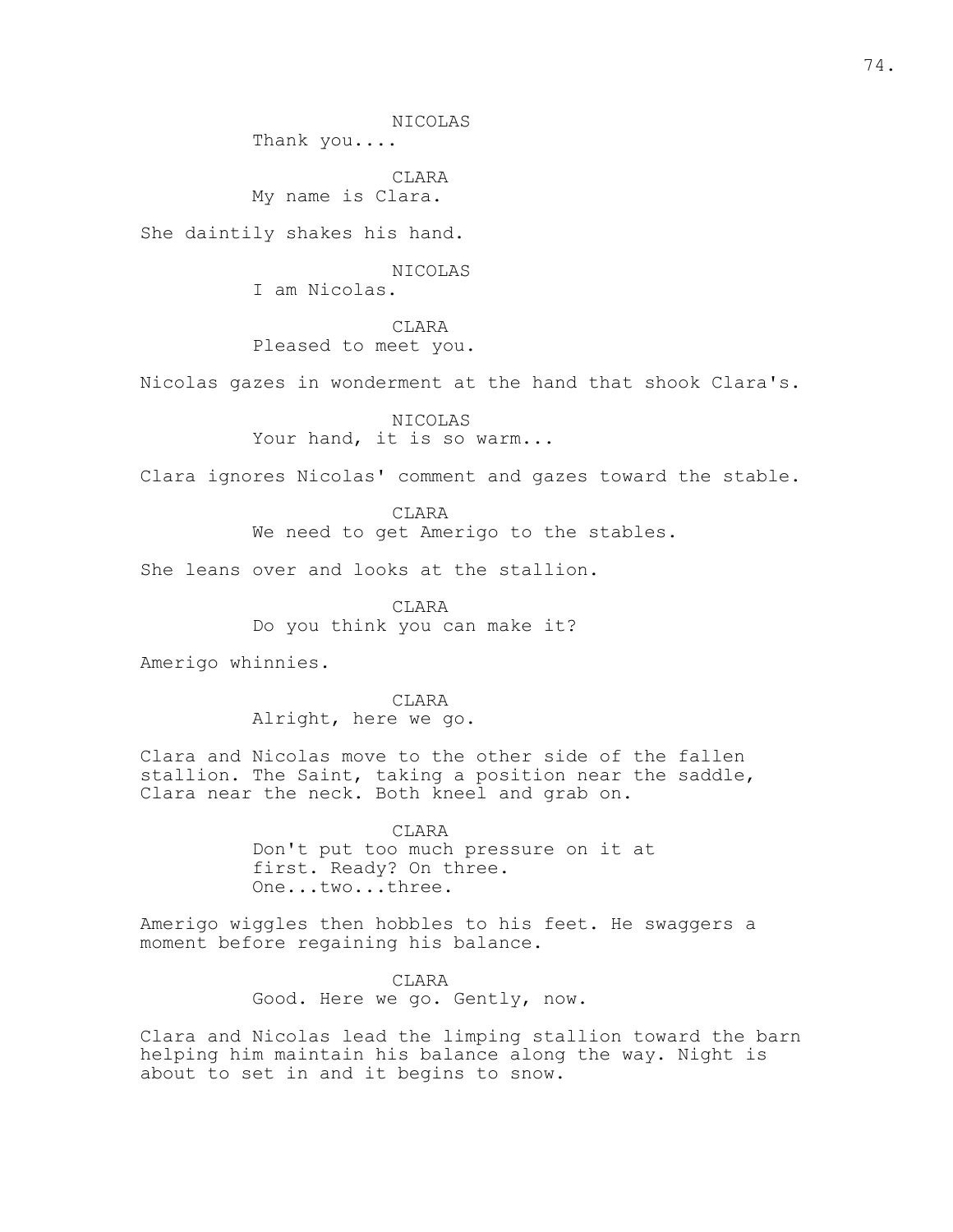INT. STABLE - DUSK

Nicolas opens the door. Clara leads Amerigo to just inside the large structure and hands the reins to Nicolas.

> **CLARA** I'll get some light going.

She heads toward a nearby tack room.

CLARA The lantern should still be warm, I was just in here...

NICOLAS

Yes, I know.

Clara pauses for a second and gazes at a smiling Nicolas before disappearing into the tack room. Her disembodied voice is heard.

> CLARA So, you were watching me?

Clara emerges from the tack room with the lantern. She gazes Nicolas with a puzzled face.

> NICOLAS I saw the lantern light go out just before Amerigo and I fell from your roof...

CLARA Wait, wait, wait. You both fell? From the roof?

Now it's Nicolas who looks puzzled.

NICOLAS

Why...yes.

CLARA Would you mind telling me how your stallion ended up on my roof?

NICOLAS Amerigo simply landed. He has become very sure footed on pointy surfaces...

CLARA Wait, wait, wait. He jumped from the ground to the roof with you on him?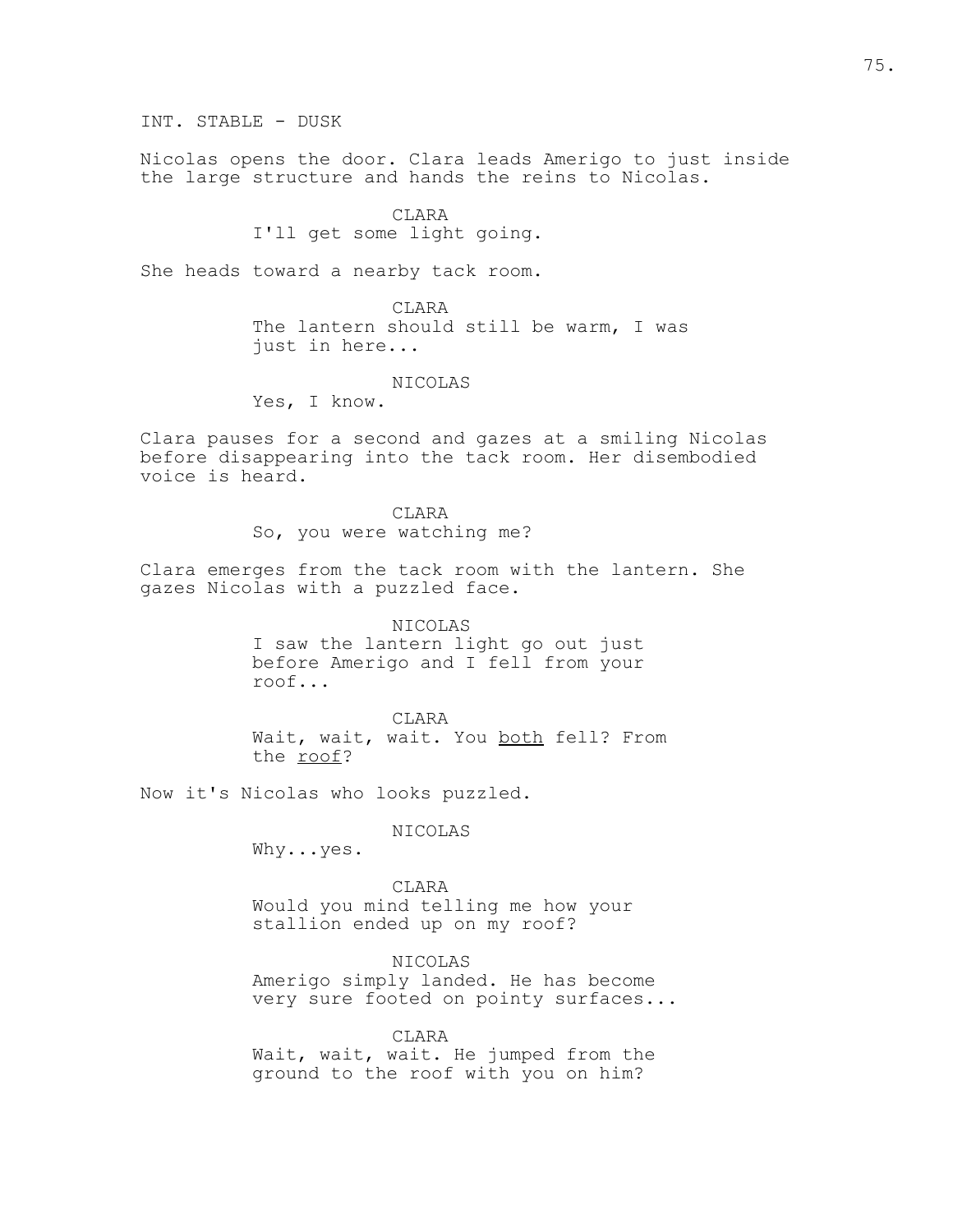NICOLAS

No, we dropped from the sky. God has given my trusted steed the gift of flight.

Clara stares at Nicolas for a moment and responds with a slightly sarcastic tone.

#### CLARA

Right.

Nicolas follows Clara back to where Amerigo has been patiently standing. She kneels with the lantern and examines the stallion's injured leg.

> CLARA Alright, I'll bite. Why did you and Amerigo decided to land on my roof?

NICOLAS To deliver you a gift.

Nicolas slips his hand into the red bag hanging from Amerigo's side. He retrieves a small box wrapped with red and green paper.

Clara slowly turns her attention toward Nicolas, who's holding the colorful box out to her. She stands, accepts the gift and carefully removes the wrapping.

Pulling off the last bit of wrapping reveals a Music Box. Clara smiles as she glances at Nicolas and lifts the lid.

Inside is a miniature representation of Clara's cabin, stable and the surrounding area. The song "Jingle Bells" plays.

> NICOLAS Merry Christmas, my dear.

Clara goes slack-jawed with disbelief. She smiles and stares in wonderment as the music plays on.

> NICOLAS I hope you like it.

CLARA How??? Where???

NICOLAS It was made specifically for you in my workshop.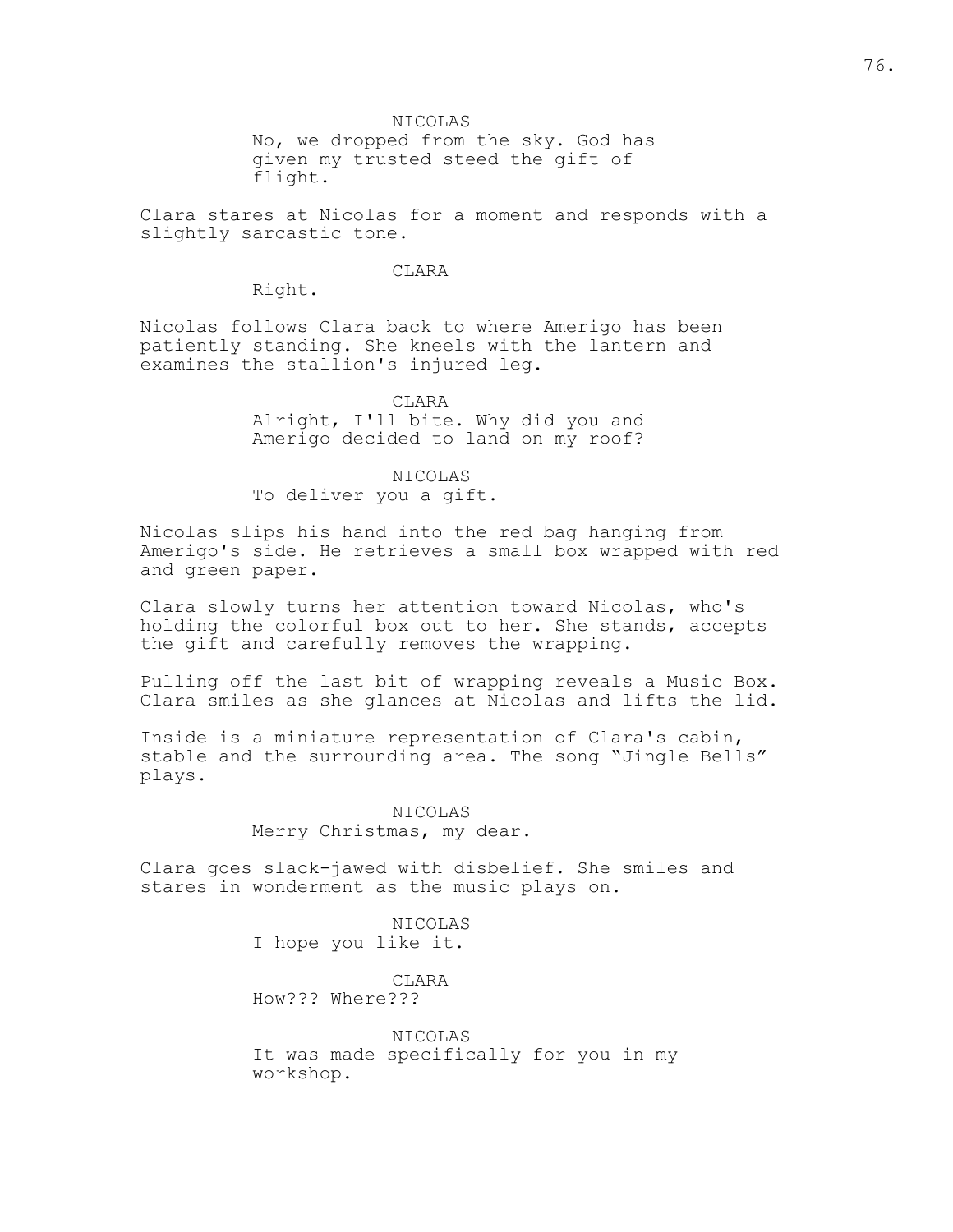For a moment, Clara gazes with admiration at the Music Box. Then closes the lid and locks eyes with Nicolas.

> **CLARA** Who...who are you?

NICOLAS I am Nicolas. Some may call me 'Saint' Nicolas...

CLARA

Wait, wait, wait. You're saying you're 'Saint Nicolas,' 'Kris Kringle,' 'Sinterklass,' that guy?

NICOLAS I am also known by those names.

Clara looks at Nicolas a moment and ponders.

CLARA I don't know how you did it, but...thank you, 'Saint' Nicolas. It's...it's simply beautiful.

Nicolas returns the smile. Clara carefully sits the Music Box on a nearby ledge and again bends down. She gently lifts Amerigo's injured leg with her fingertips.

**CLARA** 

Feeling better?

Amerigo whinnies "yes."

**CLARA** Try putting a little more pressure on it.

The stallion slowly extends his hoof to the ground. He applies pressure and whinnies "yes."

CLARA

Good.

Clara stands and hangs the lantern on the post holding up the ledge. The light now illuminates a good portion of the stable's interior.

A wide isle runs down the building's length with a brightly colored sleigh parked at the end. The isle is flanked with eight individual stalls, four on each side.

Clara gazes towards the stalls and calls out.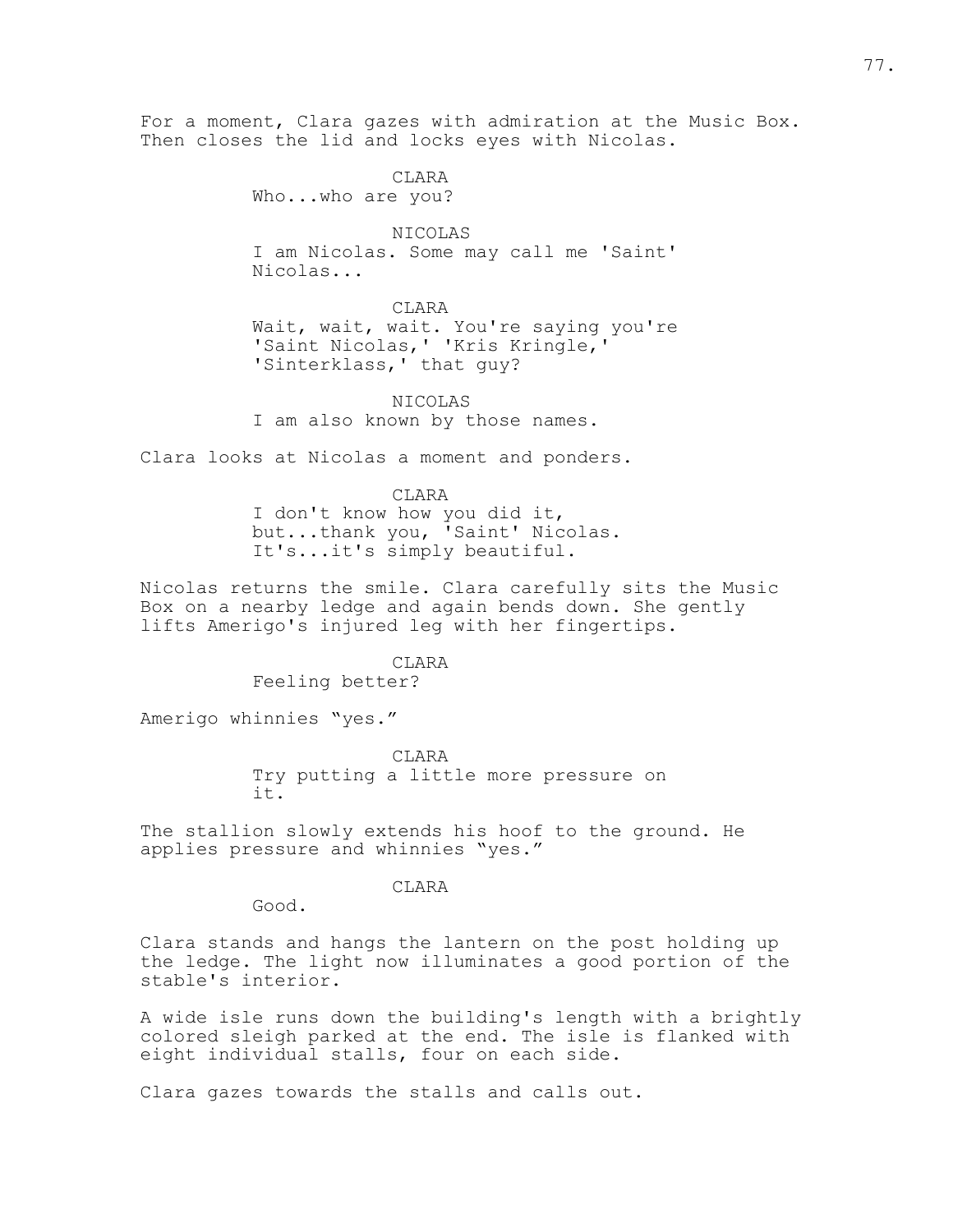CLARA Gentlemen! Your attention please.

In near perfect unison eight, horned reindeer heads peek over their stalls.

> CLARA We have an injured guest and I'm going to need your help.

Nicolas gazes at them in awe.

**CLARA** Nicolas and Amerigo, I'd like you to meet my friends.

Clara points at each stall.

CLARA This is Dasher, Dancer, Prancer, and Vixen. Over here is Comet, Cupid, Donder and Blitzen.

She addresses the group.

CLARA

Gentlemen, this is Nicolas and his steed Amerigo, who, as you can see, is injured. I'm going to need a volunteer to give up their stall...

Before Clara can finish her sentence every stall door opens and all eight reindeer step out. Clara smiles.

> CLARA You're all very gracious, but I only need one.

She turns to the closest stall. Dasher's.

**CLARA** Thank you, Dasher.

Clara leads Amerigo into Dasher's stall.

**CLARA** Amerigo, I promise, in no time you'll feel good as new.

She turns to Nicolas and points to a bag of oats in the corner.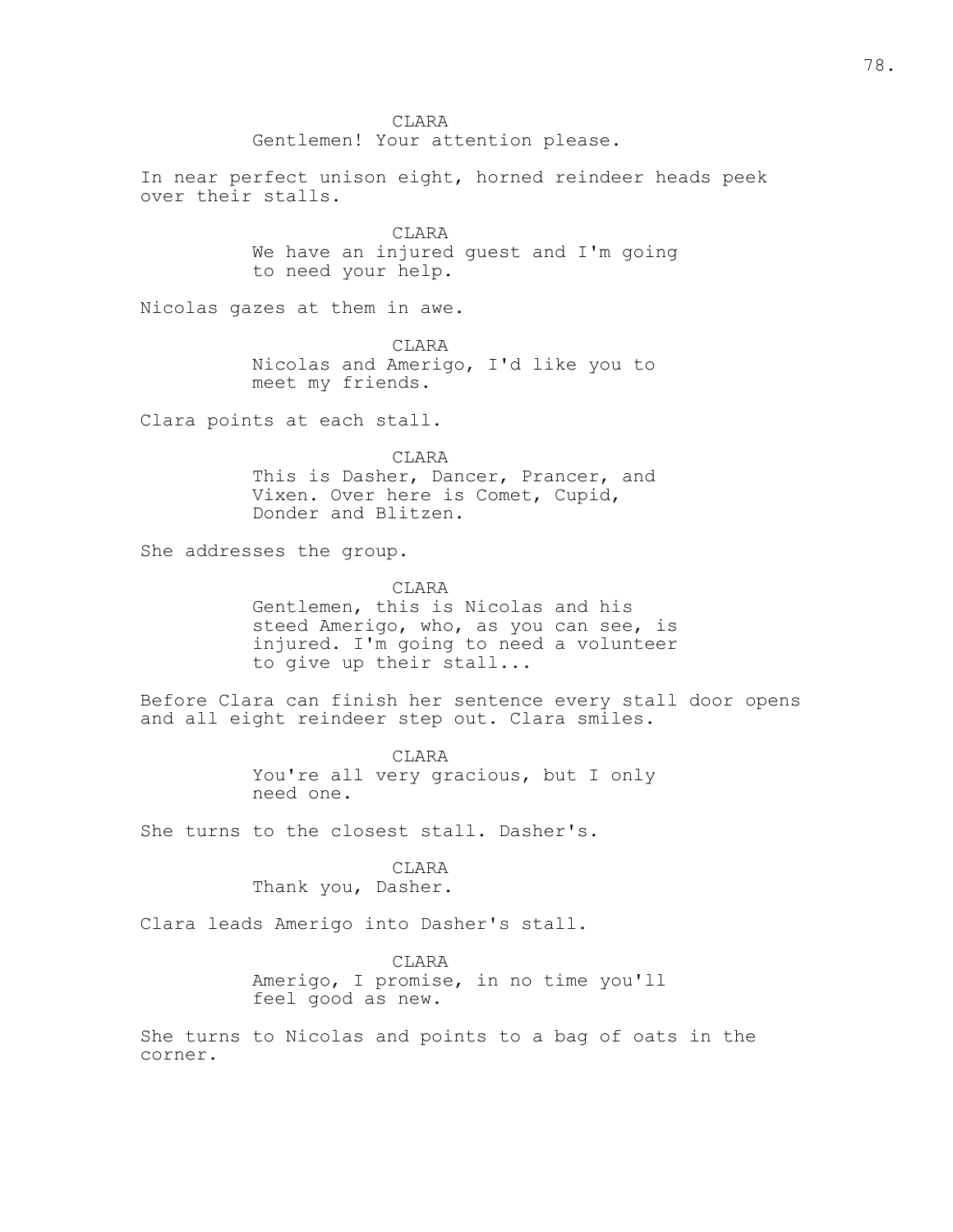Nicolas, would you mind fetching a scoop of oats?

#### NICOLAS

Certainly.

Dasher follows the Saint, curiously watching his every move. Nicolas kneels down and pulls out a scoop full of oats from the bag. He looks eye to eye at the reindeer.

### NICOLAS

It is very kind of you to share your quarters, my new little friend.

Dasher shakes his head up and down. Nicolas stands, takes the oats to the stall and passes the scoop to Clara.

### CLARA

Thank you.

She pours the oats into a hanging feeder and gazes at Amerigo.

CLARA

Just in case you get hungry. And there's plenty of fresh water in the trough.

Amerigo whinnies "yes."

CLARA I'll be back in the morning to check on you again.

NICOLAS The morning? Oh no. I can not be gone until morning. Pete will worry himself to death.

### CLARA

Pete?

### NICOLAS

My assistant. He was riding with us earlier tonight. I told him I would only be an hour or so behind him.

CLARA

Nicolas, Amerigo is in no shape to travel right now. He'll need all night just to heal enough to travel by morning.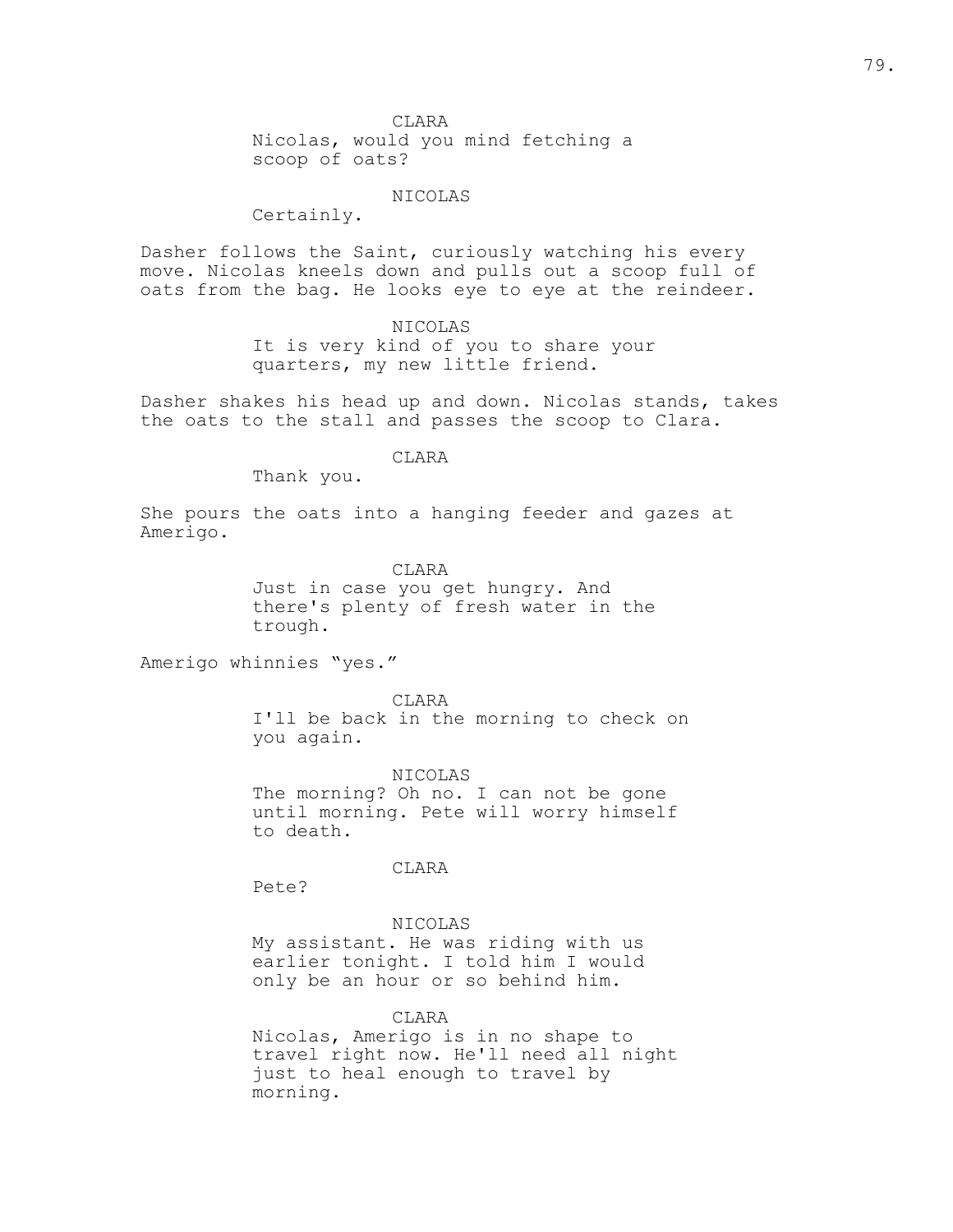Clara steps out of the stall and closes the half-door.

CLARA I'm sorry if your assistant will worry, but it's only for a few hours.

NICOLAS Perhaps. It seems at the moment my options are limited.

Clara grabs the music box and holds it fondly.

**CLARA** Please, you brought me such a beautiful gift, allow me to return the gesture and offer you a bowl of fresh stew.

Nicolas looks at Amerigo and ponders.

NICOLAS I should really stay here...

CLARA

It's pretty tasty.

Nicolas steps up to the stall where Amerigo has turned around and now faces him. The Saint rubs the stallion's neck.

> NICOLAS Will you will be alright, my friend?

Again, Amerigo whinnies and shakes his head "yes." Nicolas looks at Clara and smiles.

> NICOLAS Thank you Clara. I must admit a bowl of stew does sound quite appetizing.

CLARA My boys will be here if he needs anything.

Nicolas gives Amerigo one last neck rub then joins Clara. They head for the stable doors.

> CLARA You know, it's possible your assistant went on to bed and isn't waiting up for you.

Nicolas ponders.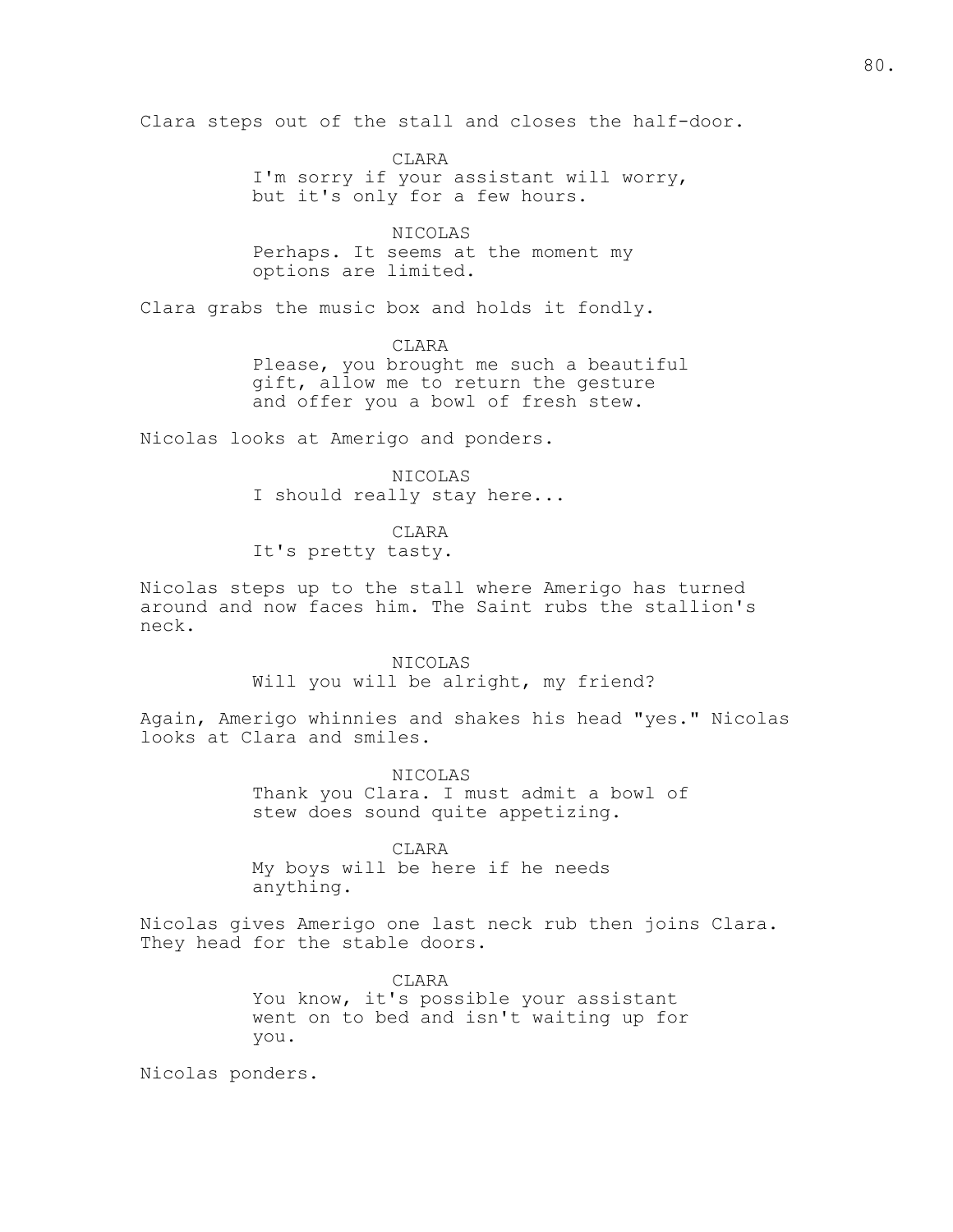NICOLAS He did say he was fatigued. Maybe I am worrying over nothing.

INT. SANTA'S WORKSHOP - NIGHT

Pete stands on the balcony overlooking the workshop. Below, a crowd of Elves are gathered, all gawking and discussing the paper work each has in their hands.

> PETE Listen up everybody!

The room begins to quiet.

PETE Do all of you have your grid map?

The crowd collectively shake their head "yes."

PETE

Red Squadron, you will begin in the Santa's last known position, located in Alpha Sector. Upon arrival, you will execute the maneuver Pete One, a crisscross pattern covering precisely ten square miles. Upon completion of said maneuver you will return to base.

Several Elves standing close are all wearing red uniforms. They collectively acknowledge Pete's orders.

PETE

White Squadron. You are to pick up where Red Squadron left off in Alpha Sector, then move into Beta Sector as per your sealed orders. Blue Squadron. Your orders are to...

A voice from behind Pete whispers his name. He turns around and sees Jesus, just out of the crowd's view, motioning to him from across the room. Pete turns back to the crowd.

> PETE Blue Squadron. Please open your sealed orders now. I will return in a moment.

Below, a group of Elves tear open envelopes sealed with a wax seal emblem that reads: SC \* NP.

Pete turns and heads toward Jesus as he speaks.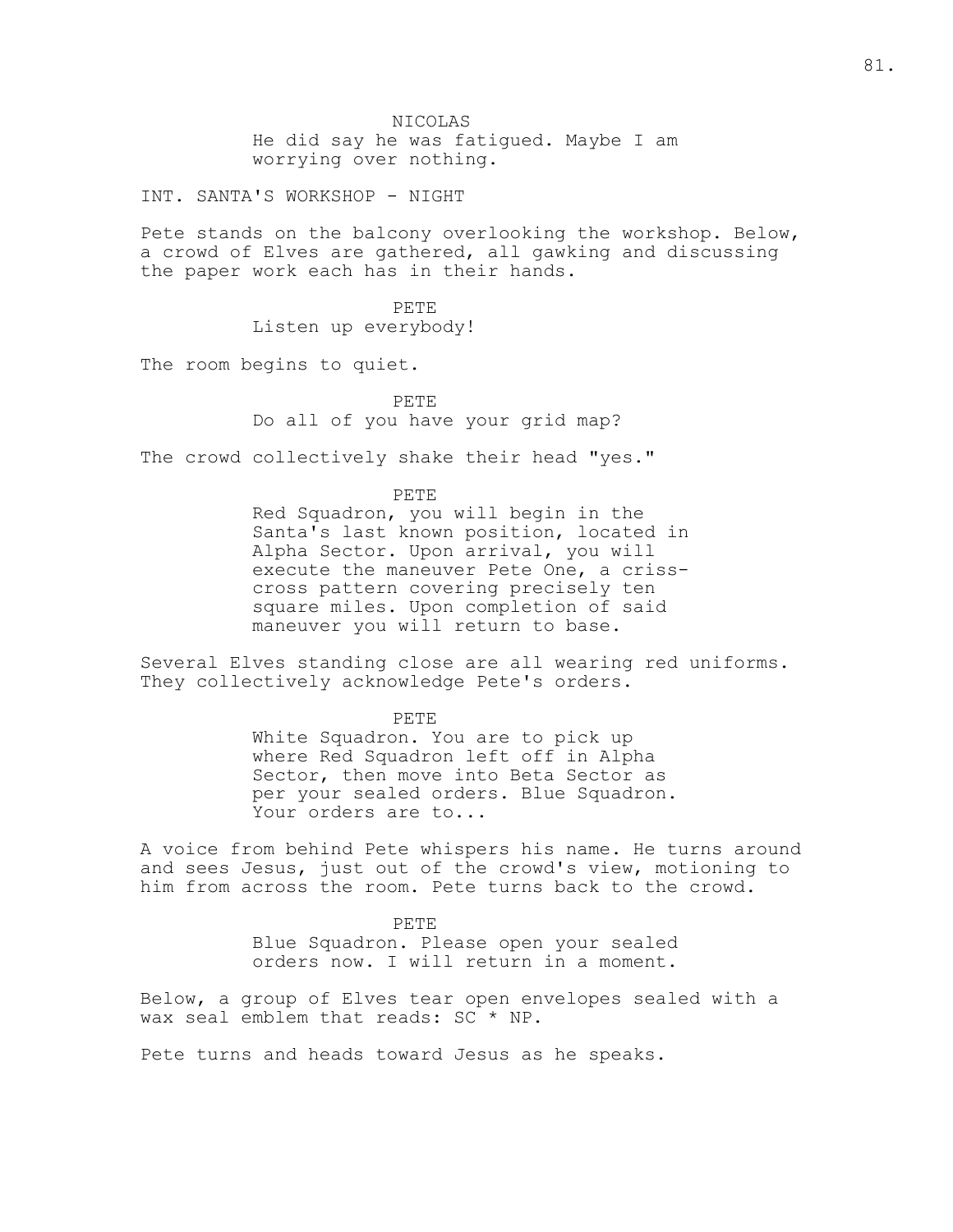PETE Sir, with all due respect, I am really busy here. The Santa is overdue. I must conclude he is missing and possibly injured... JESUS He's fine, Pete. PETE Begging your pardon, sir... **JESUS** Pete. Trust me. He's fine. He'll be back tomorrow. PETE Are you sure, sir? Jesus shoots Pete an "are you kidding me?" look. Pete reacts as if he had just remembered something. PETE Oh. Yes, of course you are right. He takes a deep breath. PETE Whew! What a relief. I thought we had lost him. Jesus kneels down to Pete's eye level and smiles. JESUS No Pete, there is no loss tonight. Only gain. As a matter of fact, Nicolas is doing quite well right about now. INT. CLARA'S COTTAGE - NIGHT Nicolas and Clara are sitting at a wooden dining table, a steaming bowl in front of each. Nicolas lowers a spoon from his mouth, looks at Clara and smiles. NICOLAS Absolutely delicious.

> CLARA My own recipe.

NICOLAS I can say with all honesty, this is the best stew I have ever tasted.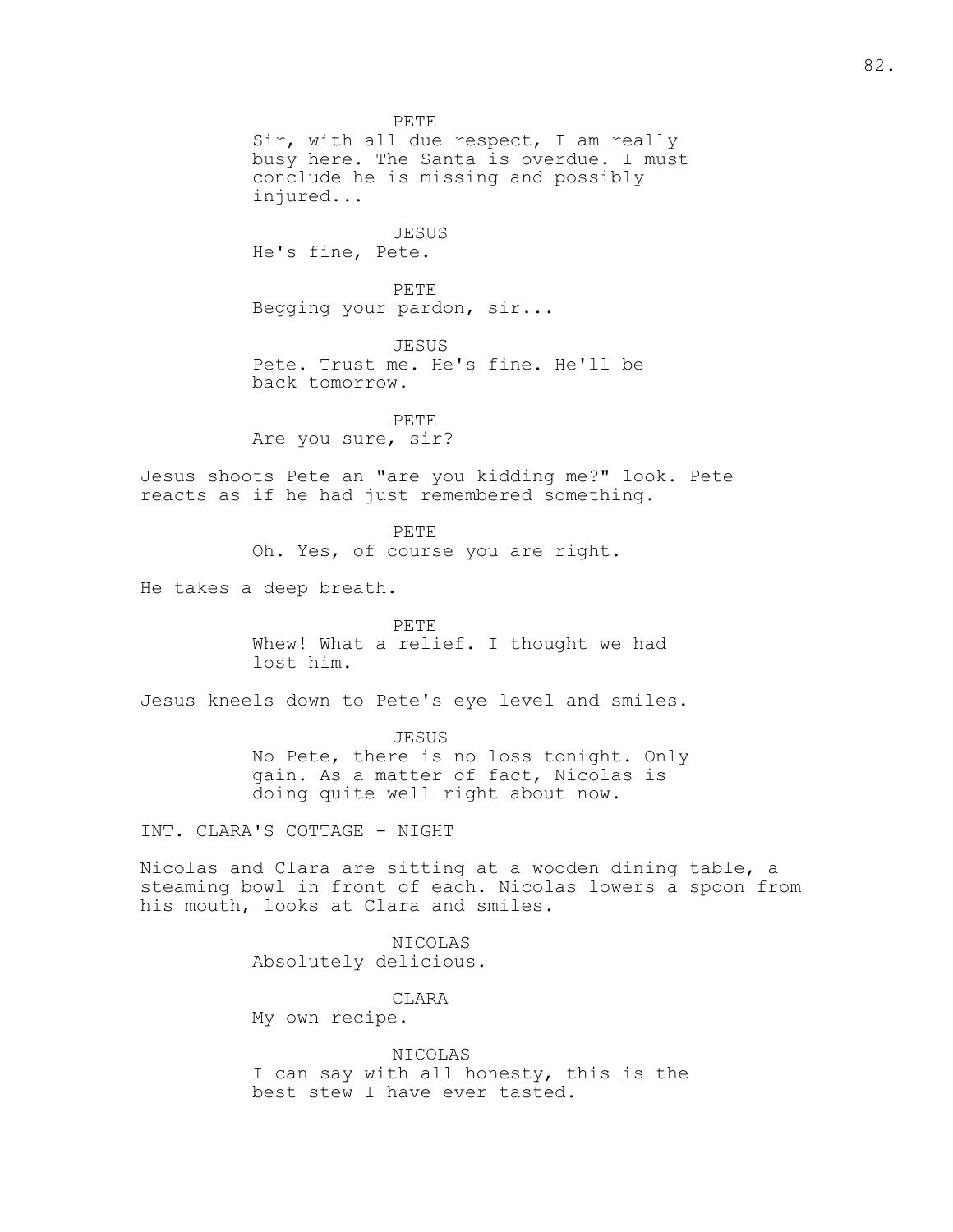Thank you.

Each take another spoonful. Clara sits her spoon down and gazes at the Music Box sitting nearby.

#### CLARA

So, tell me, how did you make that Music Box so detailed? You must have lived in the area before.

### NICOLAS

I have flown over your country many times, but never in this particular area. As I mentioned, the Music Box was made in my workshop by my assistants, the Elves.

#### CLARA

You really believe you're the Saint Nicolas?

Nicolas seems shocked by her question.

### NICOLAS

Clara, you said earlier you had heard of me. Why are you so surprised?

#### CLARA

Because I heard of 'Saint Nicolas' when I was a child. He's nothing more than a myth, a legend, a story you tell little children.

### NICOLAS

But, here I am. I am not a myth, a legend, or a story. I am telling you the truth. Only your faith will allow you to believe.

#### CLARA

Nicolas, I have no doubt you're a sweet, wonderful man. But it's hard for me to believe you're the real Saint Nicolas.

#### NICOLAS

As it is hard for me to believe you can heal a broken leg overnight. Yet, I entrusted my injured steed to your care without question.

Clara's smiles.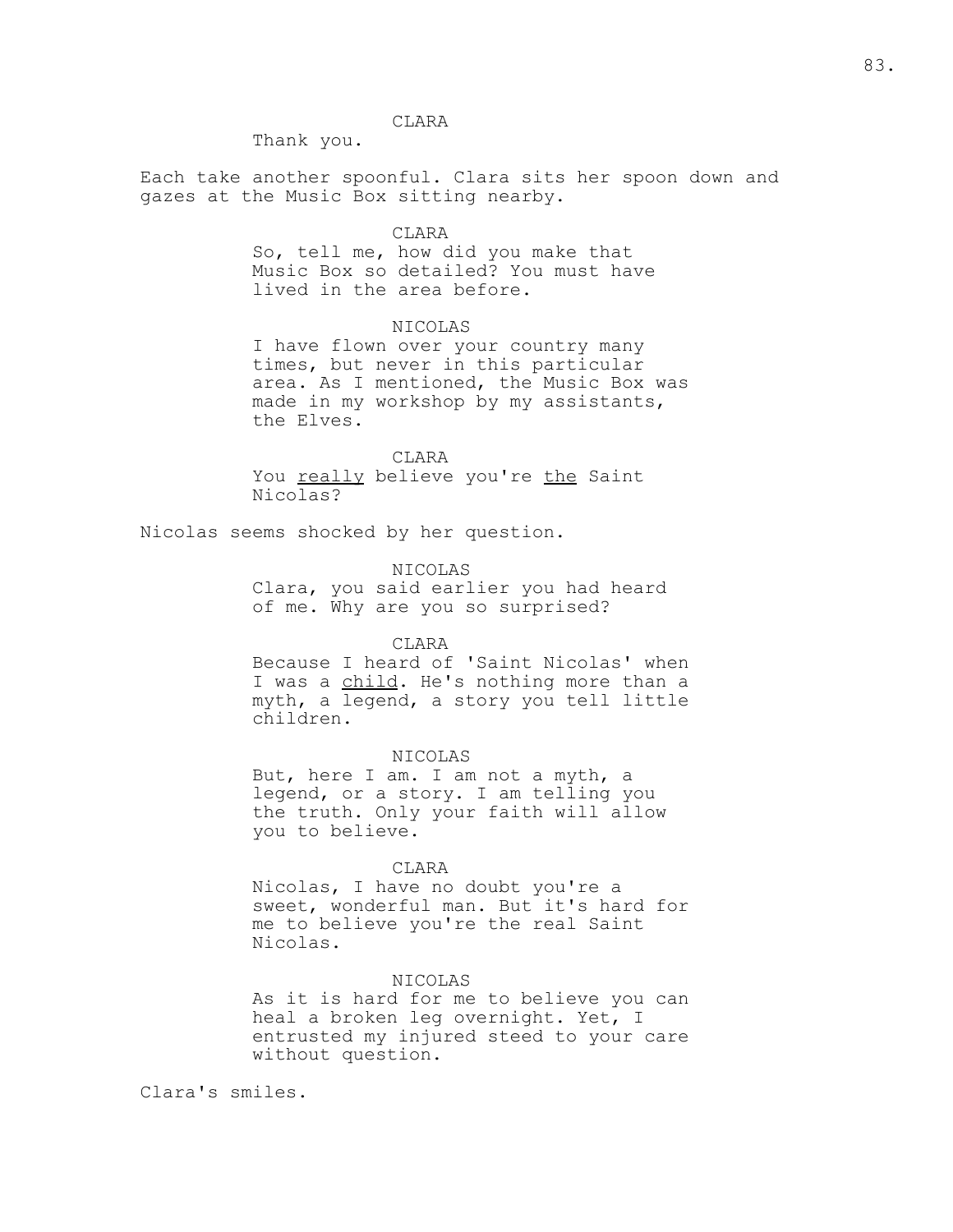Point taken.

Her eyes dart to the Music Box.

CLARA

Whoever you are, thank you again for the beautiful gift. I never received a present from Saint Nicolas before.

Nicolas ponders.

NICOLAS

I wondered why I did not remember delivering gifts to your home, although you said you had heard of me as a child.

CLARA I heard of Saint Nicolas from my friends. You see, I was raised in an orphanage that didn't celebrate Christmas.

NICOLAS That would explain it.

CLARA But even so, I haven't believed in such tales in a long time.

NICOLAS Did your parents pass away?

This question seems to sting Clara. She gazes off.

CLARA I don't know anything about my parents and I never asked.

An awkward silence fill the room a moment before Nicolas leans in and speaks softly.

> NICOLAS Clara, why do you live here, in this desolate area, alone?

CLARA I'm hiding from a maniac.

NICOLAS

Who?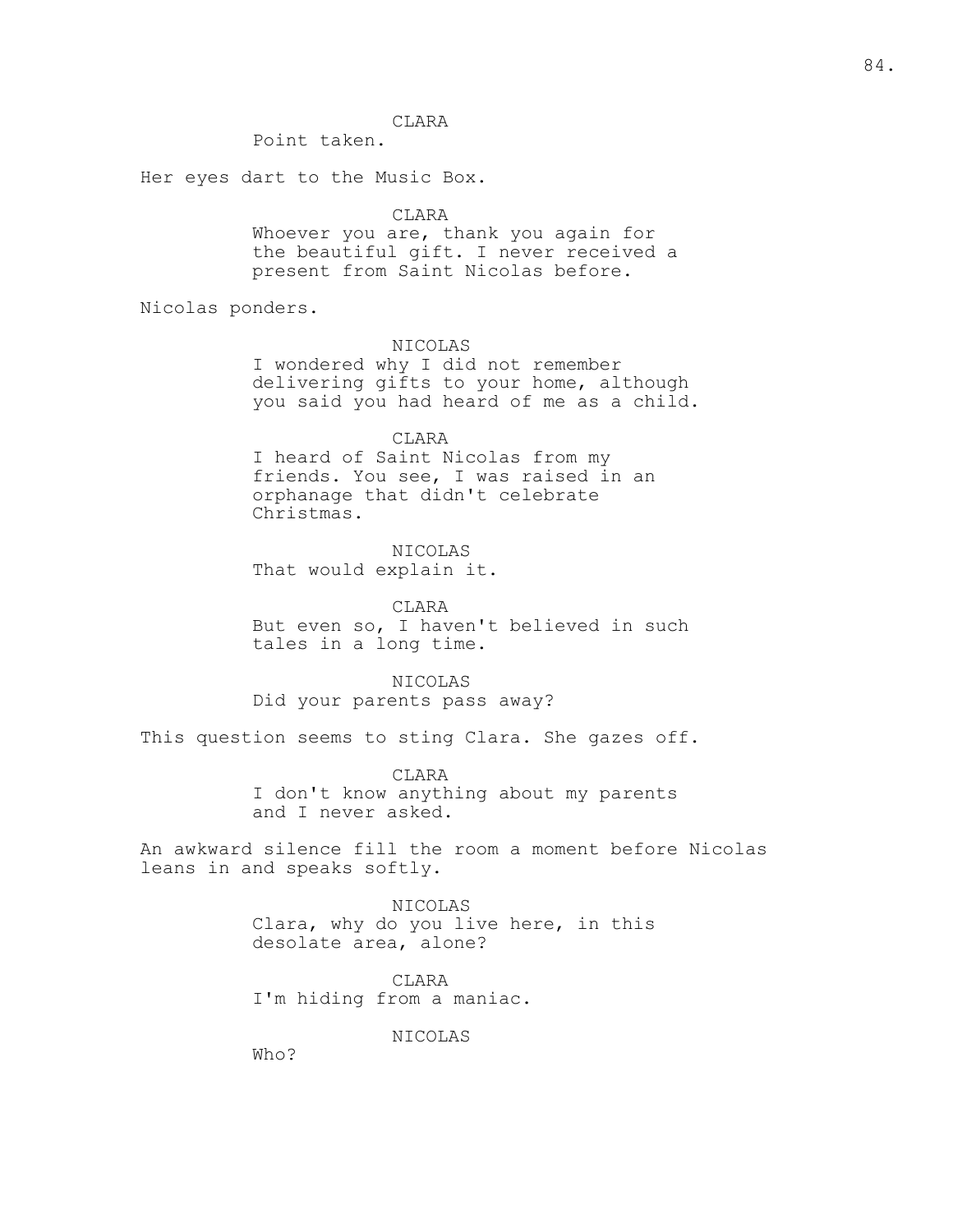His name is Odin and he's a very dangerous man.

Clara gazes at Nicolas for a moment and takes a breath.

#### CLARA

About ten years ago, I had been shopping in the little village I lived close to. On my way home I saw a man malled in the streets by a bucking horse. I ran over to him and laid my hands on his wounds. Within minutes he was healed enough to stand. He was very grateful.

### NICOLAS

I can imagine.

#### CLARA

As I walked away I noticed that an old man had been watching me. A somewhat ghastly looking gray-bearded man with a staff, a tattered wide-brim hat and a dusty traveling coat. He stepped in front of me and blocked my path.

### NICOLAS

Indeed.

#### CLARA

He looked at me with one eye and said 'I am Odin. Come with me.' I told him I would do no such thing and walked away.

#### NICOLAS

What did he do?

#### CLARA

He followed in behind me saying if I would show somebody he called 'Valkyries' how to heal his soldiers, he would win this, 'Battle of Ragnarök.' I told him to leave me alone, that my healing powers were a gift from God and couldn't be taught. Luckily, right at that time, a carriage came by and I hopped in. As I was being whisked away he stared at me and said that when the time was right, he would find me.

#### NICOLAS

My goodness.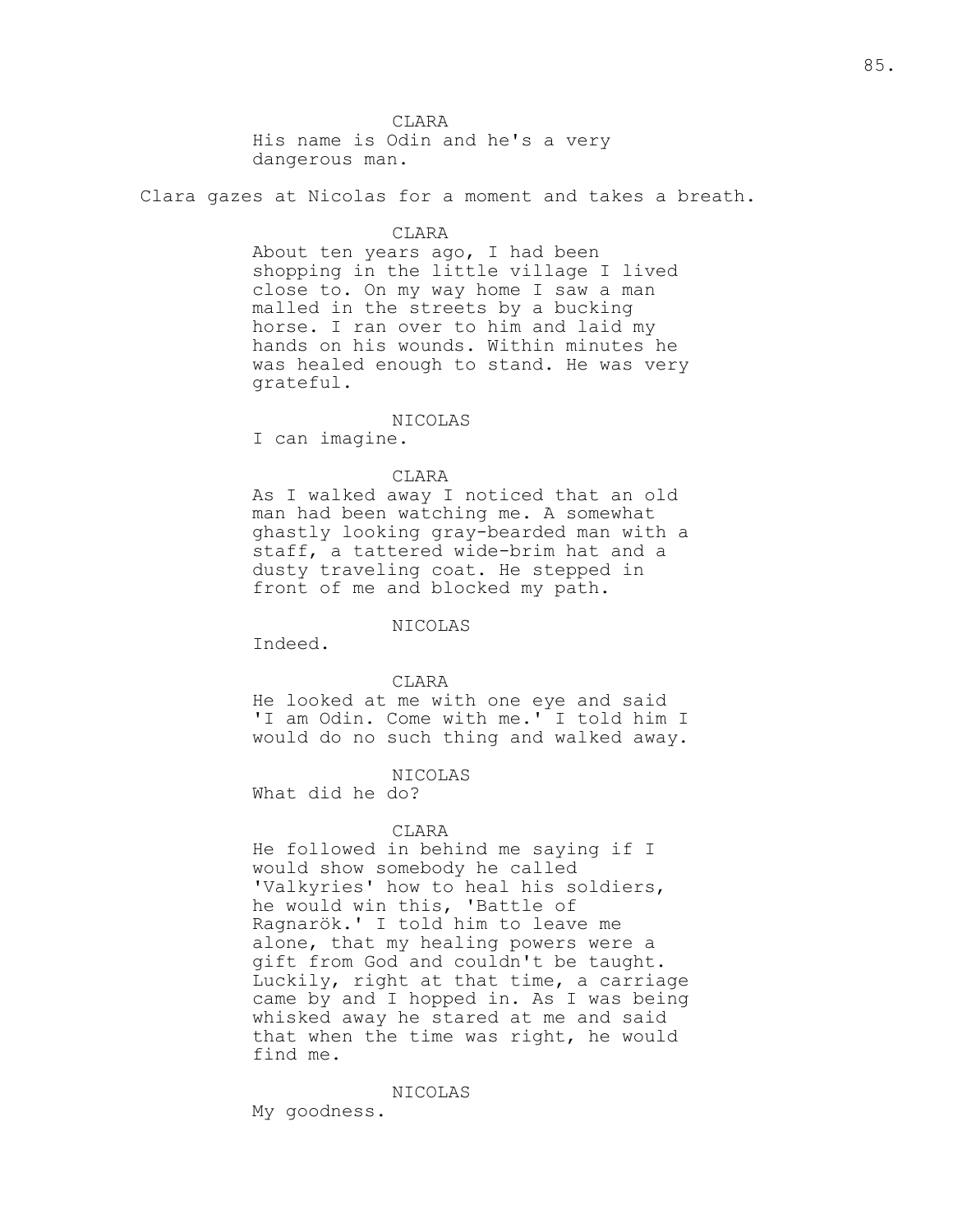I thought he was just insane. But then I started seeing him everywhere. Outside my home, in the village, wherever I went, there he was, just staring at me.

NICOLAS Did you tell the authorities?

### CLARA

He'd disappear before they got there, but there would always be these two Ravens flying in circles where he had been standing.

### NICOLAS

Ravens?

#### CLARA

Charcoal black. Before long, his constant appearance scared me into moving. But no matter where I lived Odin would show up and tell me that running was pointless. When he needed me, he'd just come and take me.

### NICOLAS

Mercy.

#### CLARA

Then I heard about this place and bought it. Without telling a soul, I left everything behind and moved here.

NICOLAS I assume this 'Odin' fellow has yet to discover the location of your new abode?

#### CLARA

So far, no. Although I get spooked every time I see a Raven.

### NICOLAS

I can imagine.

Nicolas repositions himself as he ponders. The light of the fireplace shines off his eyes.

> NICOLAS Clara. I know a place where Odin would never find you.

Clara looks interested.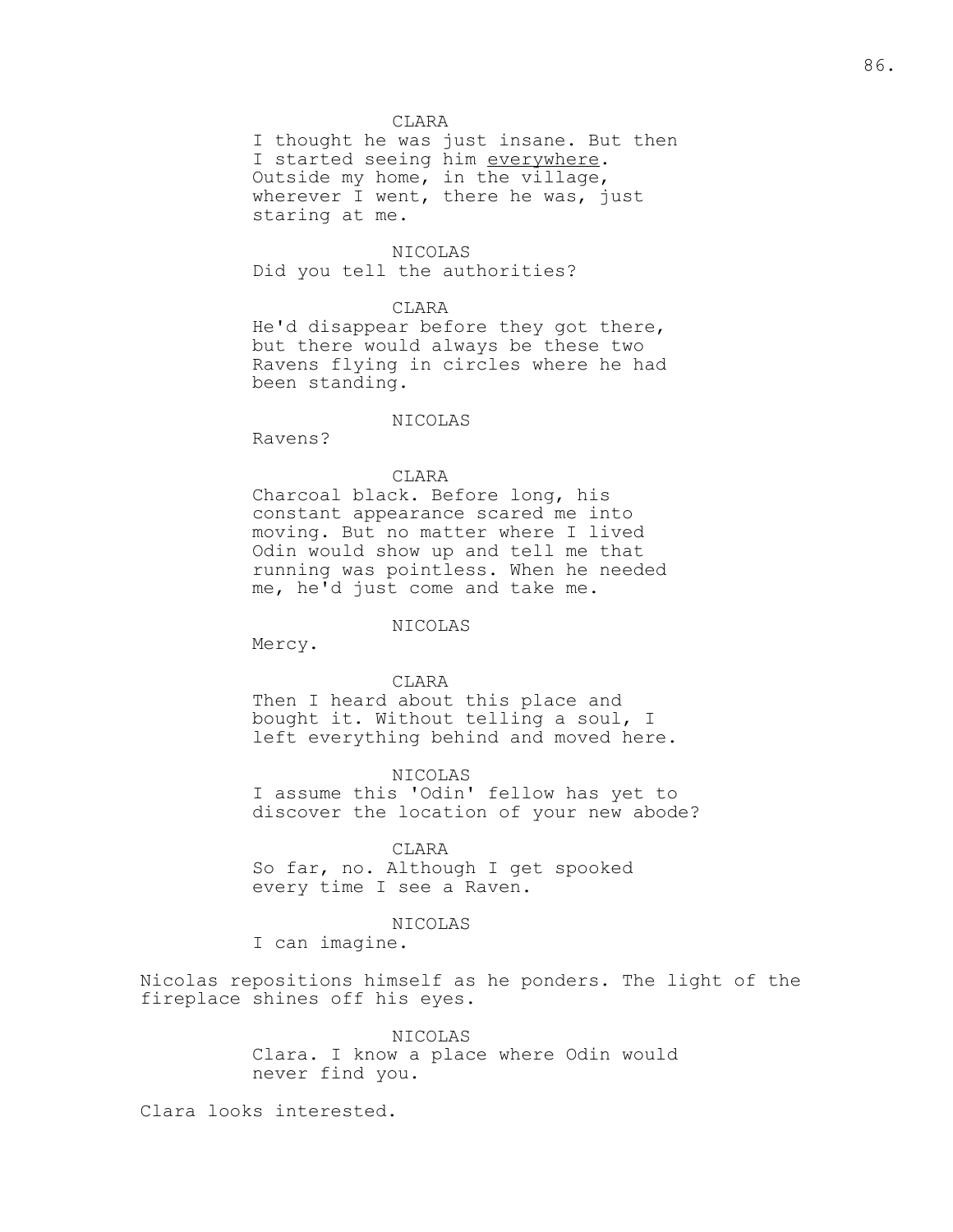Where?

NICOLAS My workshop, at the North Pole.

CLARA

The North Pole? I don't even know where the 'North Pole' is.

### NICOLAS

It is under the ice at the top of the world and very cold. Too cold for Odin to look for you there.

### CLARA

Why do you have a workshop where it's so cold?

#### NICOLAS

It's a long story that I will be happy to tell you sometime. But for now, please believe me, at my workshop, you would be forever warm and safe from Odin.

### CLARA

So...I would come and stay at your place. Which is, underground. At the North Pole.

### NICOLAS

Of course, you would have your own private accommodations and could stay as long as you wish.

Nicolas glances around the cabin.

### NICOLAS

But I am afraid that we will not be able to take along too many of your belongings.

## CLARA

The only belongings I would want to take are the reindeer.

Clara's eyes focus on the Music Box.

### CLARA

And your wonderful gift, of course.

Nicolas smiles and gazes into Clara's eyes for a moment before his face returns to a more serious expression.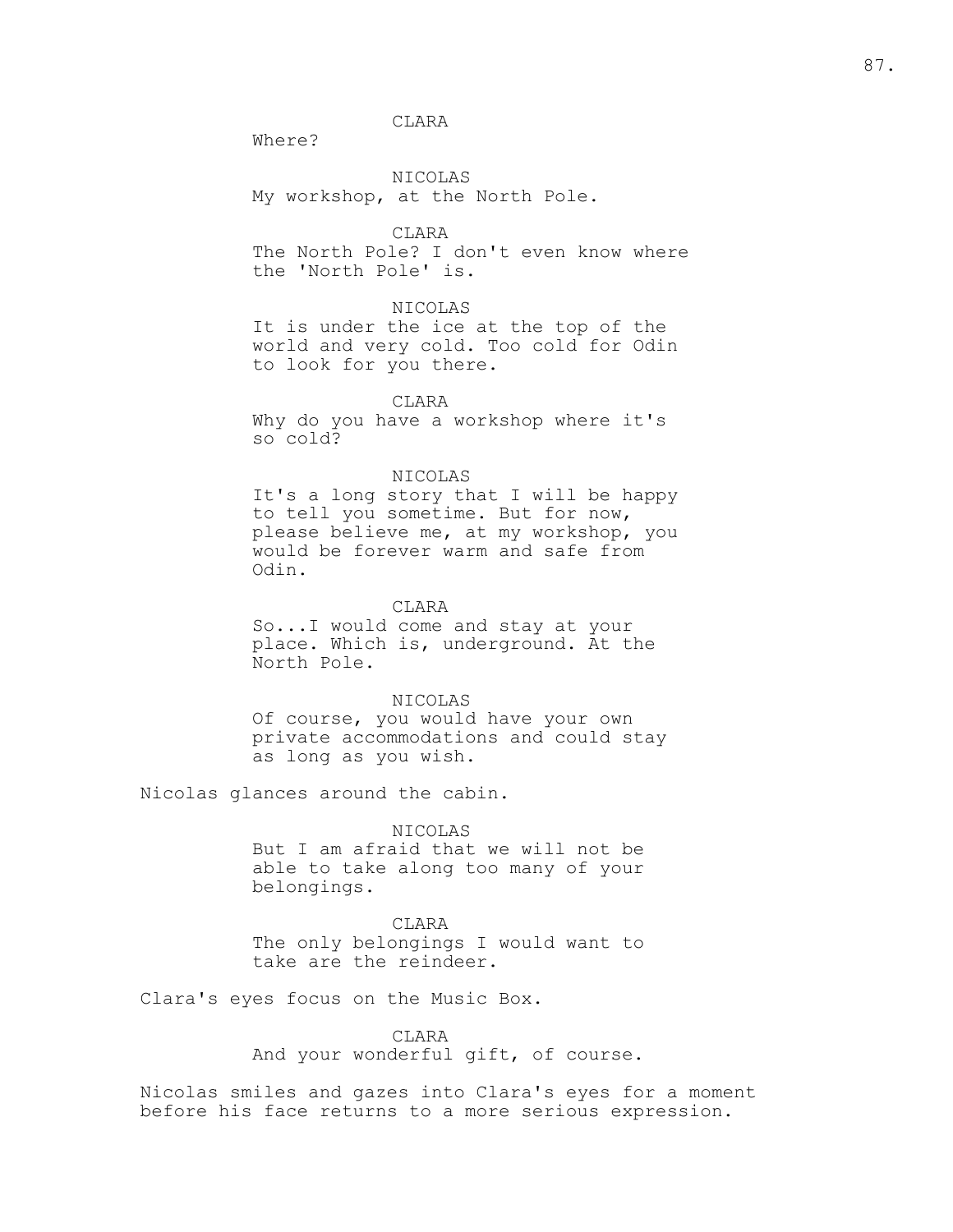### NICOLAS

The reindeer? I meant to ask, how did you come by the reindeer?

#### CLARA

They came with the place. But they've been my constant companions for ten years. I'm sorry to hang that kind of burden on your gift, but I can't just leave them here.

### NICOLAS

It is no burden. Of course they too are welcome to stay at my workshop. There is plenty of space.

Nicolas ponders.

### NICOLAS

It is transporting them there that seems to pose a challenge. As strong as Amerigo is, I do not think he can haul you, me and eight reindeer.

CLARA

He doesn't have to. The reindeer can walk if there's a path to the top of the world.

NICOLAS

I do not know, but if there is, I'm sure God will show us the way.

Clara gazes at the Music Box for a second then smiles at Nicolas.

#### CLARA

I suppose I'll have to move the Music Box down a notch. That is the sweetest gift anyone has ever offered. But I need to sleep on it before I say 'yes.'

### NICOLAS

Of course. You must be tired.

Nicolas stands.

NICOLAS I should let you turn in.

Clara also stands. Nicolas smiles and gazes into her eyes.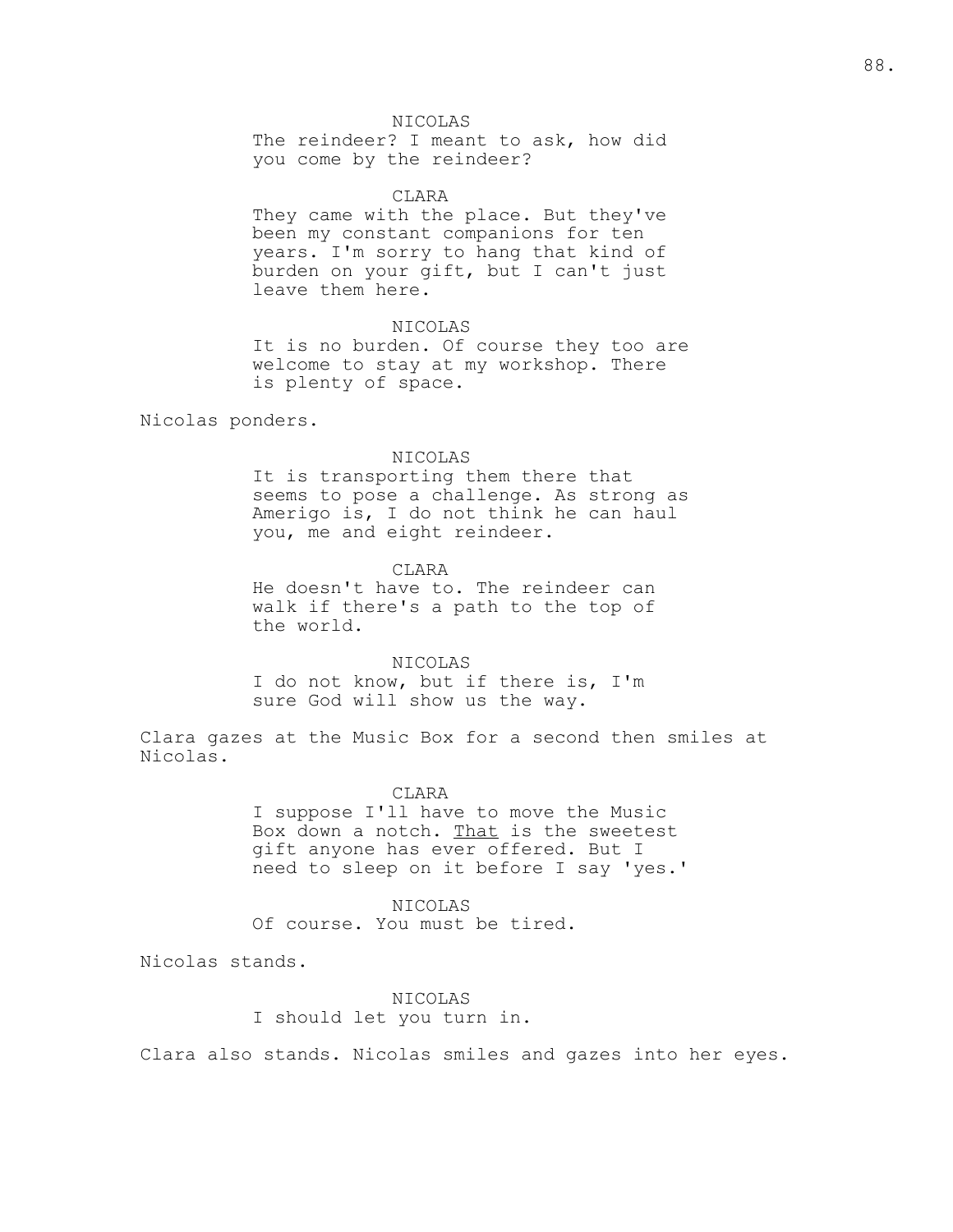NICOLAS Thank you for such a pleasant evening. I do so enjoy your company, Clara. And thank you for the delicious stew. Clara returns the smile. **CLARA** You're welcome. Nicolas grabs a lit lantern and heads for the door. NICOLAS If you will excuse me, I am off to your stable to check on Amerigo and get some rest. CLARA Goodnight, Nicolas. Sweet dreams. NICOLAS Goodnight Clara. Nicolas reaches for the door. CLARA Oh, wait. She grabs a nearby quilt. CLARA I know there's blankets in the bunk room... And hands it to Nicolas. **CLARA** ...but here's an extra in case you get cold. Nicolas takes the blanket and smiles. NICOLAS Thank you, Clara. But believe me, I am well used to the cold. INT. STABLE - DAWN The shadow of a woman is cast in the bright morning sunlight that pierces the stable's open doors.

Clara steps in and makes her way toward Nicolas who's brushing down Amerigo.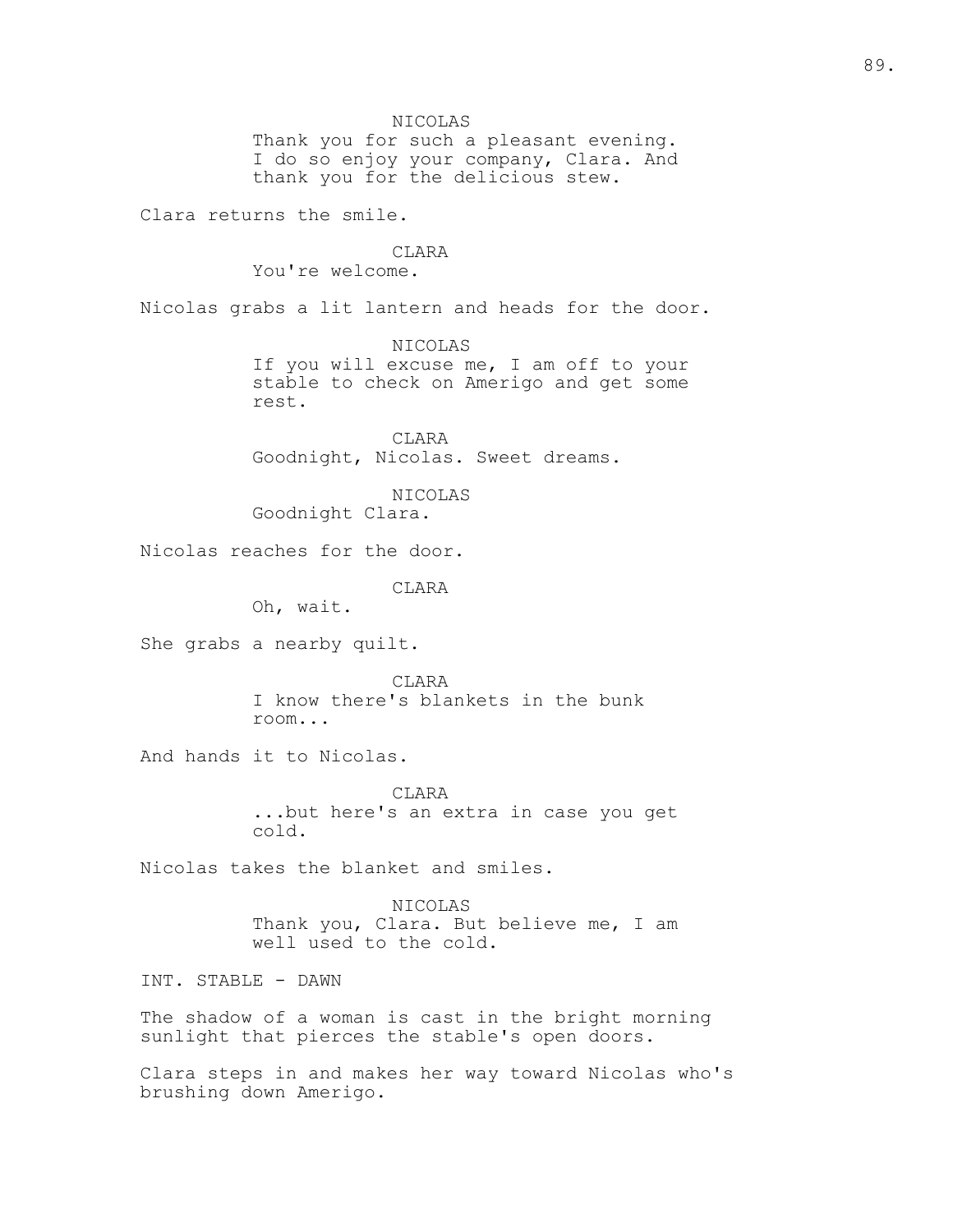Sleep well?

NICOLAS Very well, thank you. Your bunk room was quite comfortable.

Clara strokes the stallion's neck.

CLARA How are you doing, Amerigo?

Amerigo shakes his head "yes" and whinnies. Clara kneels down for a better view of his leg.

> CLARA Looks like he's almost healed.

Nicolas gazes at Clara.

### NICOLAS

Thanks to you.

Clara smiles and begins removing his scarf "bandage." She cast her gaze at Nicolas.

> CLARA Would you like some breakfast?

NICOLAS Thank you, Clara. That would be marvelous.

CLARA Let me make sure this is healing properly.

Clara returns to removing the bandage as Nicolas' eyes wonder to the sleigh. He gives Amerigo another good neck rub and steps toward it.

#### NICOLAS

Did this sleigh also 'come with the place?'

CLARA Yes, it did. It looks like the reindeer were meant to pull it, but apparently the previous owner never used it. Neither have I.

NICOLAS Who was the previous owner?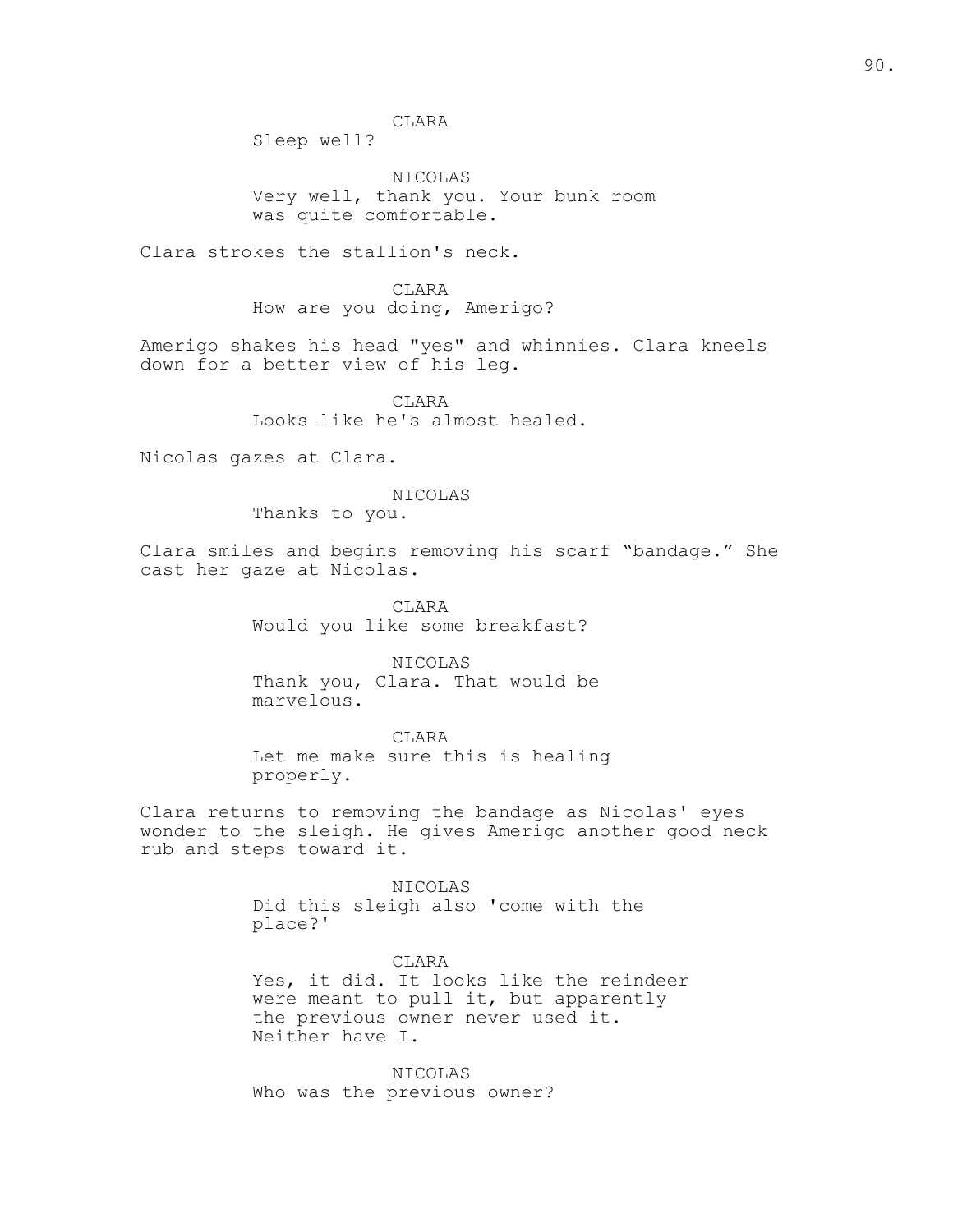Clara takes the scarf bandage off and looks at Nicolas.

#### CLARA

You know, I never met him. I bought the place through an escrow agent. But I hear he was a strange man. He claimed Angels delivered the reindeer. Supposedly, they told him how to build the stable and sleigh, which apparently, he did.

#### NICOLAS

Angels with gifts of reindeer? How peculiar.

### CLARA

He claimed the angles told him he was to be their caretaker until 'the one' arrived. Said the reindeer were a gift from God and could fly.

Clara examines Amerigo's leg.

#### CLARA

The agent told me that on his death bed, the old man grabbed him by his shirt and said he had to tell him something that he must pass on to the new owner. To make the reindeer fly, just call out the word 'on' before each of their names.

### NICOLAS

Very strange.

#### CLARA

Then, the old fellow died. But the agent kept his word and did pass on this 'secret incantation' to me.

NICOLAS Have you ever used this 'incantation?'

Clara giggles as she stands.

### **CLARA**

Of course not.

She glances at Amerigo and rubs his neck.

CLARA Good as new Amerigo.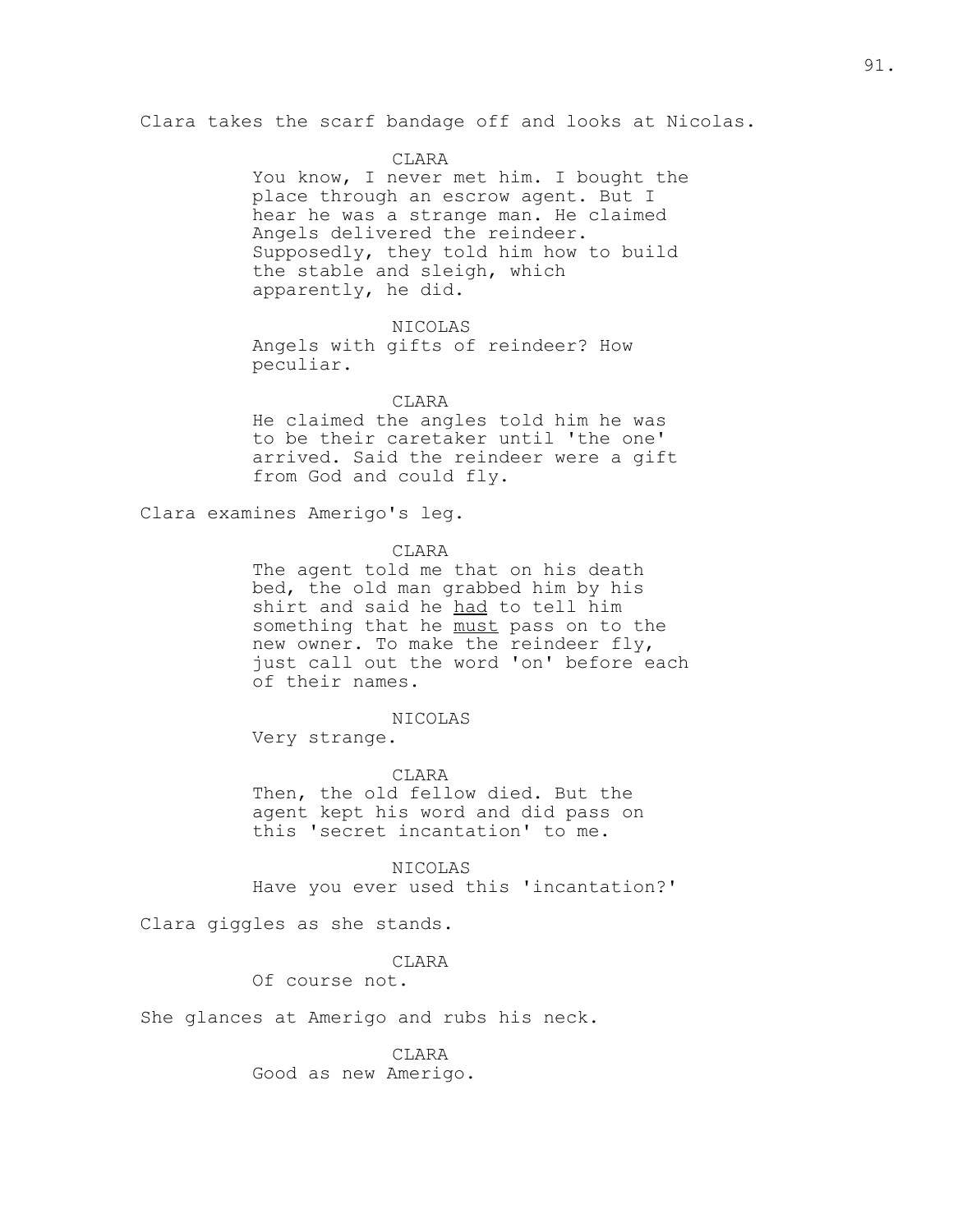The stallion whinnies and shakes his head. Clara regains her gazes on Nicolas.

**CLARA** 

I thought the old man was drinking way too much of his home made whiskey. But you know, I have always wanted to hook the boys up and take a ride...

Her eyes widen.

CLARA

Hey, maybe we should try it out right now.

Nicolas looks a bit confused.

NICOLAS Before breakfast?

Clara's voice fills with enthusiasm.

CLARA

It's a beautiful morning, there's a fresh pack of snow and I've always wanted to try this.

She gazes around the stable at the reindeer.

**CLARA** Hey guys, want to go for a run?

The reindeer all snort and shake their head "yes." Clara disappears into the tack room. Her unseen voice is heard.

> CLARA From what I can tell it's not all that hard to hook up.

She returns with an arm full of leather harnesses and dumps them on the ground. Then grins at Nicolas.

> CLARA If you know how, that is.

INT. STABLE – A FEW MINUTES LATER.

All of the reindeer have been harnessed to the sleigh, which stands poised near the open stable doors. Nicolas is bent down, making adjustments to the lead reindeer.

The Saint stands and gazes longingly at Clara, who is securing the reins to the sleigh's bench seat.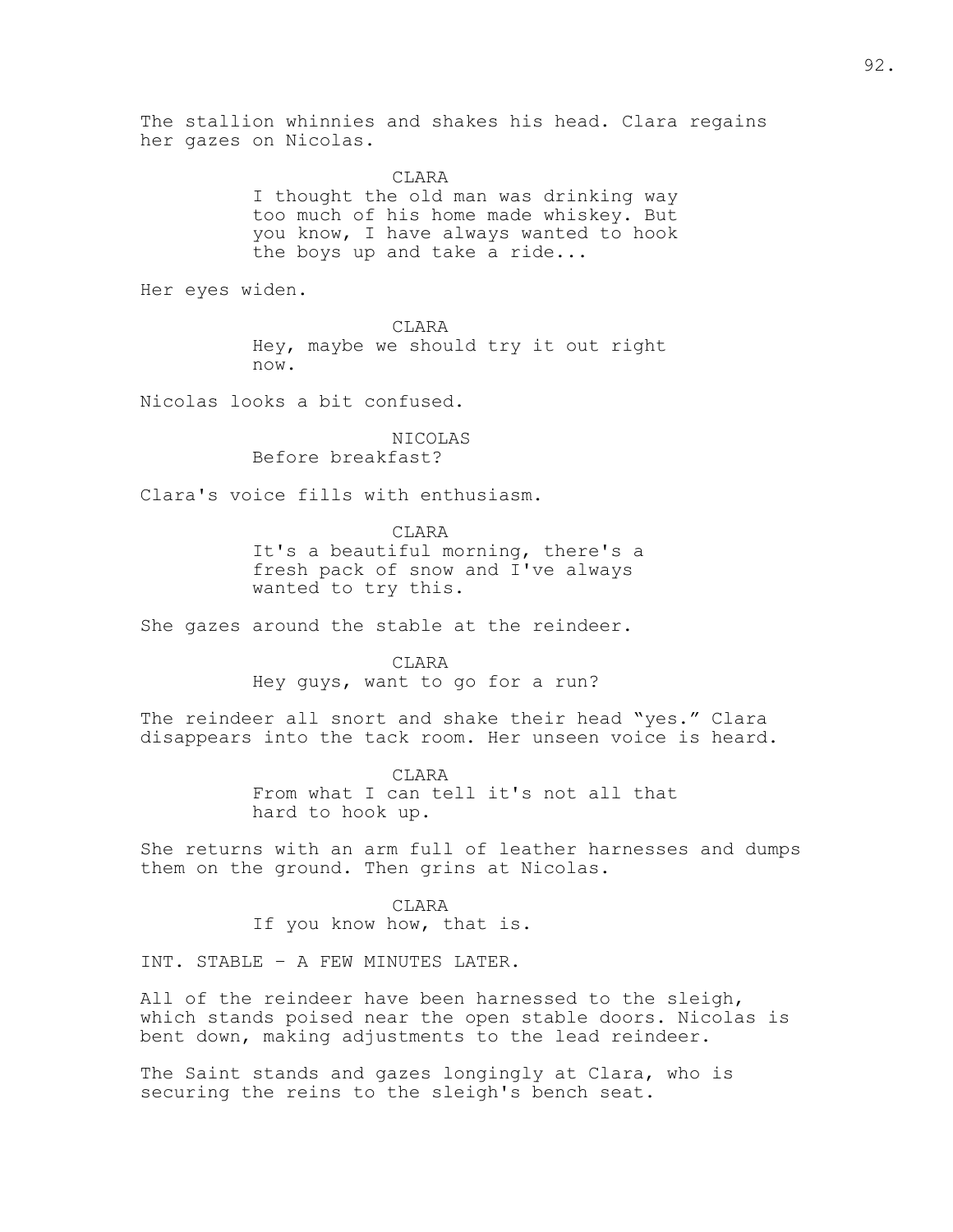NICOLAS

I must say, the morning sun only accentuates your beauty, Clara.

Clara turns and slowly strolls toward Nicolas.

CLARA Thank you Nicolas. And I must say, I see a quite handsome face underneath that white beard.

Nicolas looks a little embarrassed.

NICOLAS I suppose I could shave it off...

Clara steps up to Nicolas and gazes into his eyes. She reaches out and gently strokes his face over his long white whiskers.

> CLARA No, I like you like this. It's not the man's face that matters, it's what's in his heart that counts. And I have a feeling your heart is...

Clara's eyes widen as they are drawn over Nicolas' shoulder through the open barn doors and into the sky beyond. In the distance, two large black Ravens flies across her view.

> CLARA Oh no. Don't tell me...

Nicolas appears puzzled as Clara's face goes blank.

NICOLAS What is it Clara?

He looks over his shoulder. On the horizon, headed toward the stable, are two Ravens circling a horse and rider. A panic-stricken look comes over Clara's face.

> CLARA We've got to get out of here. Now!

She locks eyes with Nicolas.

CLARA Okay, you've got yourself a renter. Saddle up Amerigo and let's go.

Clara runs back to the sleigh and frantically makes adjustments while Nicolas lags behind.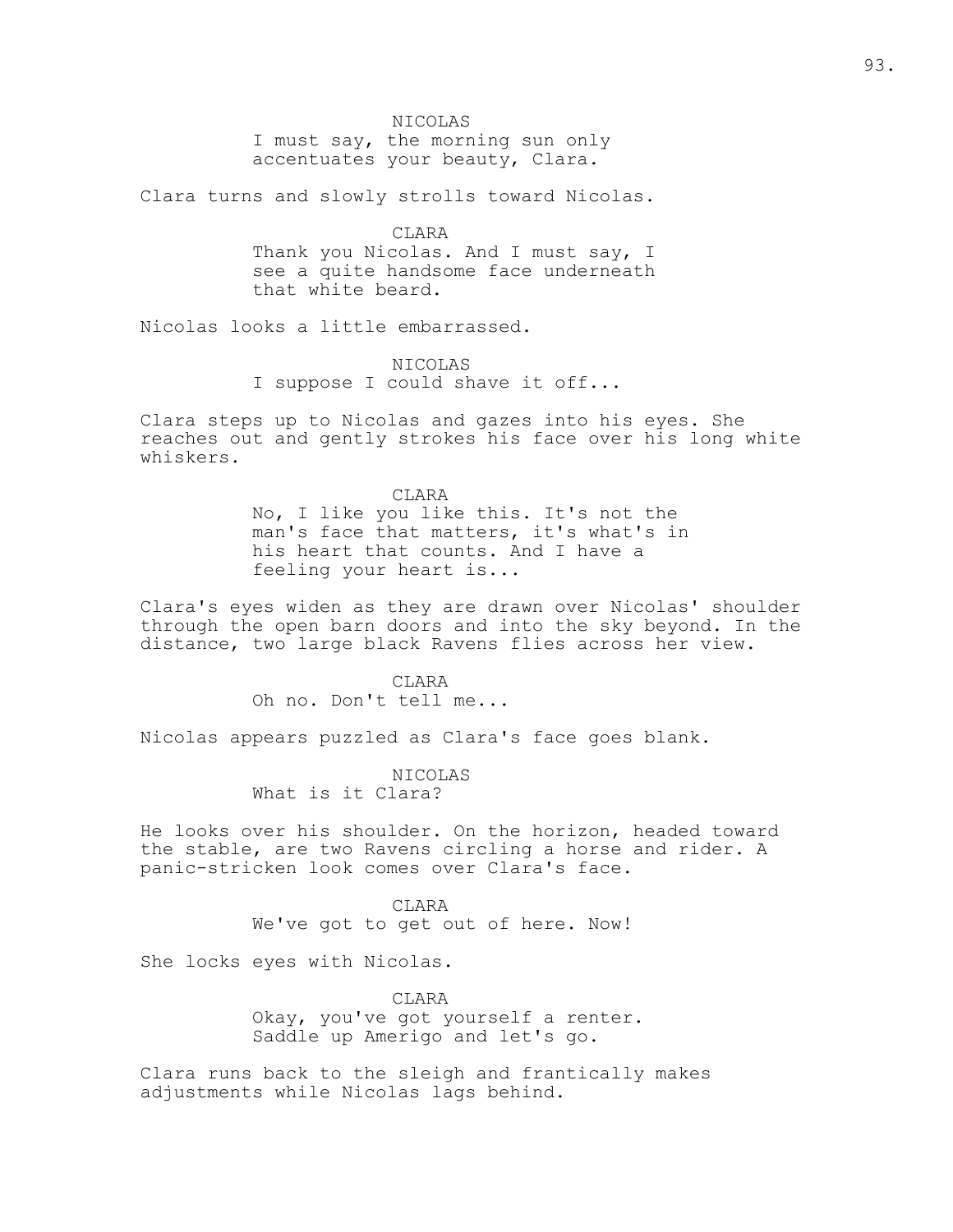NICOLAS Clara, I am not going to charge you rent. This is a gift...

CLARA Whatever! Just come on. We've got to hurry!

Nicolas makes his way to Clara and stands next to the sleigh.

NICOLAS

Maybe I should talk to this fellow, discuss it man to...

She stops and snaps her head toward him.

CLARA Nicolas! There's no 'discussion' with Odin! You can't talk or reason with him. He thinks he's a God! And he's here for one reason. To take me with him. So if you really meant what you said then please, let's go now!

Nicolas gazes into Clara's eyes only for a moment then heads toward Amerigo's saddle. Clara lightly snaps the reins.

> **CLARA** Okay boys, tighten it up a little.

The straps tighten and the sleigh moves forward a bit, positioning Clara directly beneath a rafter.

> CLARA Nicolas, could you make sure the straps in the front are...

Just as Nicolas grabs for the saddle Clara quickly stands and accidentally knocks her head against the rafter. She slumps back down to the sleigh's bench seat.

NICOLAS

Clara!

Nicolas climbs into the sleigh and leans over an unconscious Clara. He adjust her to a more comfortable position and strokes the side of her face.

> NICOLAS Clara, can you hear me?

She continues to lay unconscious.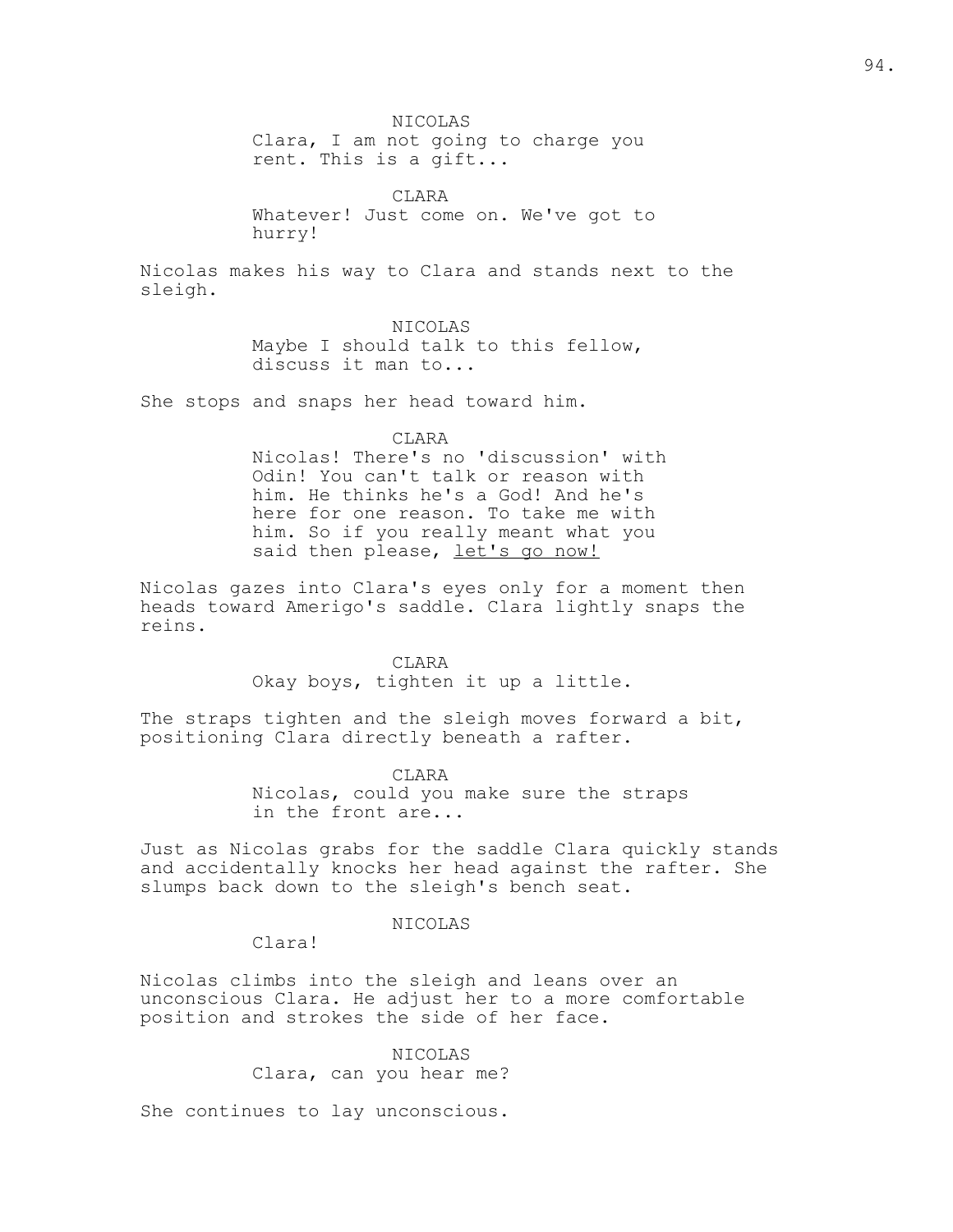### NICOLAS Clara, it is Nicolas.

Nicolas looks out the open stable doors and sees the two black ravens closing in. Followed closely by a white, eight-legged stallion and rider.

### NICOLAS

We must go.

Nicolas jumps out of the sleigh, grabs Amerigo's saddle and his staff. He gazes at his stallion as he tosses the items into the back of the sleigh.

> NICOLAS Are you able to travel?

Amerigo whinnies and shakes his head "yes."

### NICOLAS Then let us make haste.

Nicolas climbs back into the sleigh. He glances at Clara then looks forward and sees the intruder nearly upon them. He grabs the reins and gives them a snap.

#### NICOLAS

Onward boys!

The harnesses tighten. The reindeer move in unison, pulling the sleigh toward the open doors of the stable.

EXT. OUTSIDE CLARA'S STABLE - MORNING

Odin rides up just as the reindeer bolt through the open doors at a gallop. Snow sprays the air as the sleigh turns away from the stable, with Amerigo following close behind.

Odin is a thin, gray-bearded old man with one eye. His leathery face is mostly hidden by a huge, broad-rimmed hat. He wears a dirty, pale-blue, leather trench coat.

He watches as the sleigh turns toward a clearing in the trees and vanish over the horizon. He smiles, snaps his reins and gives chase.

EXT. PATH THROUGH FOREST – MORNING

The reindeer pull the sleigh briskly up and down the hills of the mountain path. Nicolas does a double take as he sees Clara regaining consciousness.

NICOLAS

Clara!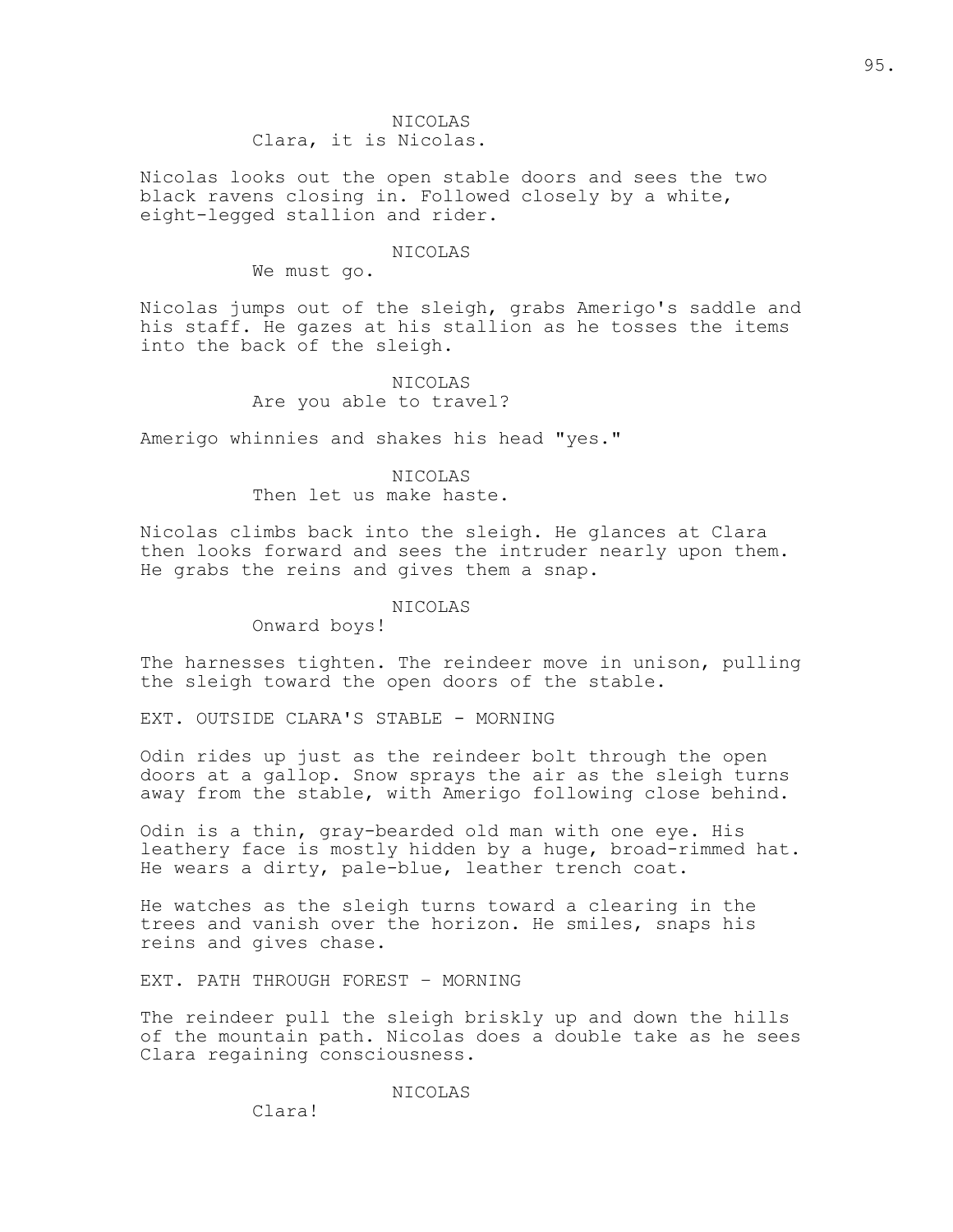Clara slowly sits up.

CLARA

Where are we?

# NICOLAS

Are you hurt?

CLARA Nothing more than a bruised noggin.

She looks around.

CLARA So, it looks like we're going to take that ride after all. Where's Odin?

NICOLAS I left him at the stable. Maybe he'll leave and we can return later for your belongings...

Then locks her gaze behind the sleigh.

CLARA I don't think so.

Nicolas glances over his shoulder and catches a glimpse of Odin far behind but approaching quickly. He gives the reins a snap and yells.

> NICOLAS Faster boys, faster!

The reindeer quicken their pace. But the huge gallops of Odin's eight-legged stallion continues to close the gap between him and the sleigh.

Amerigo, galloping directly behind the sleigh, leaps up and takes to the sky. Clara watches slacked-jawed as the stallion glides over and in front of the sleigh.

CLARA

He can fly!

### NICOLAS

Told you.

Amerigo flies ahead putting more distance between him and the sleigh with each gallop.

Clara gawks at Nicolas.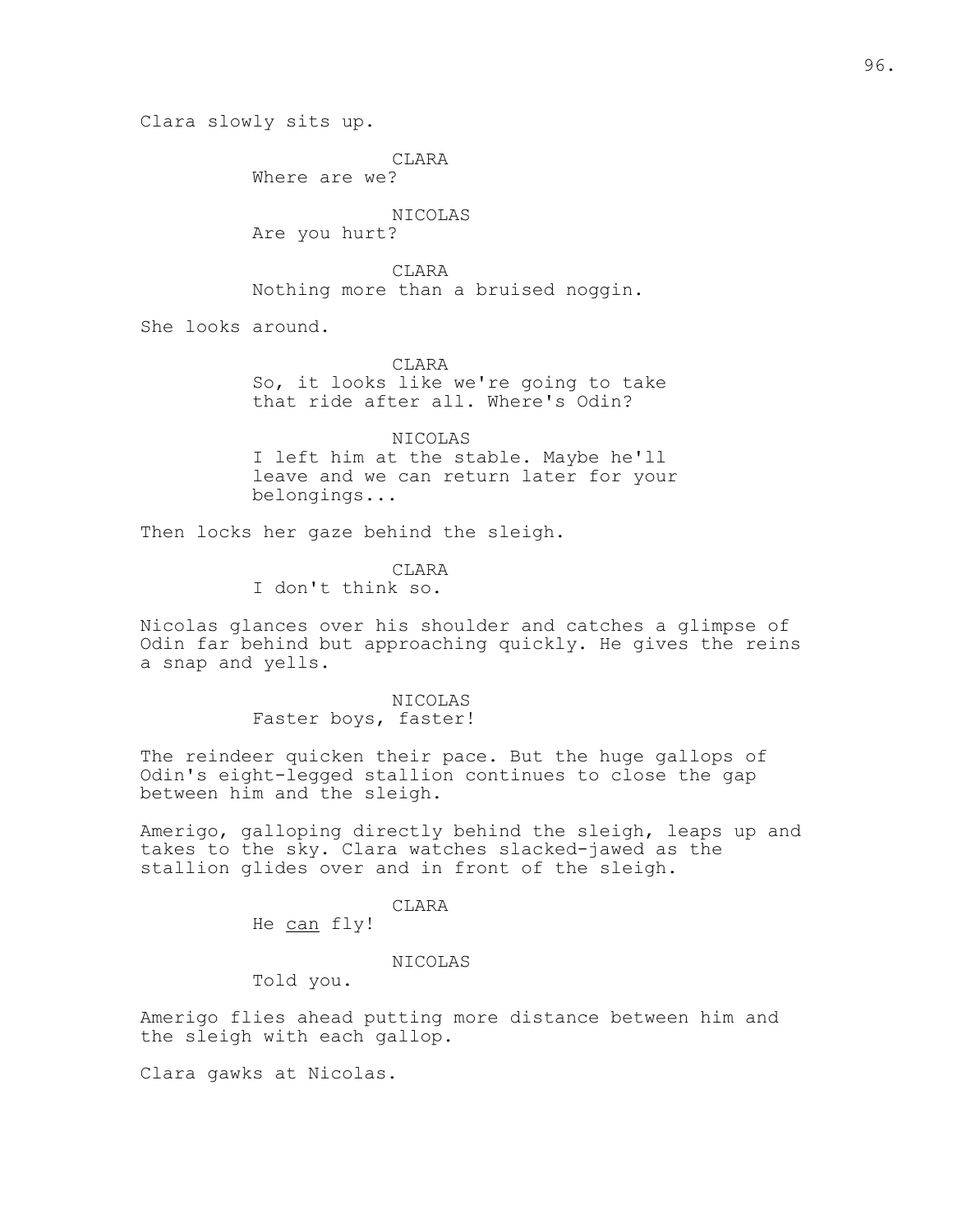Then...you really are Saint Nicolas, aren't you?

NICOLAS I have been telling you that as well.

Nicolas gazes forward as Amerigo disappears into the sky.

NICOLAS He must sense danger ahead.

CLARA Do you remember what direction we went when we left?

### NICOLAS

No. Why?

CLARA One way leads down the mountain, the other leads to the edge of the mountain. As in, 'cliff.'

Odin is now only a few hundred feet behind them. Ahead, Amerigo flies back toward the sleigh.

The stallion hovers over the racing reindeer and faces Nicolas. He begins to whinny and shake his head "no."

CLARA

Okay, now I know which way we're going.

Clara looks behind her and sees that Odin has nearly caught up with the sleigh. She gazes forward as she speaks.

CLARA

So Clara, what's it going to be? Falling off a cliff or life with Odin?

Nicolas gawks at the pursuer, toward the cliff now only a few hundred feet away then at Amerigo, still shaking his head "no." He turns back to Clara and smiles.

> NICOLAS I believe it will be neither. God has already given us the answer.

Nicolas faces forward, snaps the reins and yells.

NICOLAS On Dancer. On Dasher. On Prancer. On Vixen...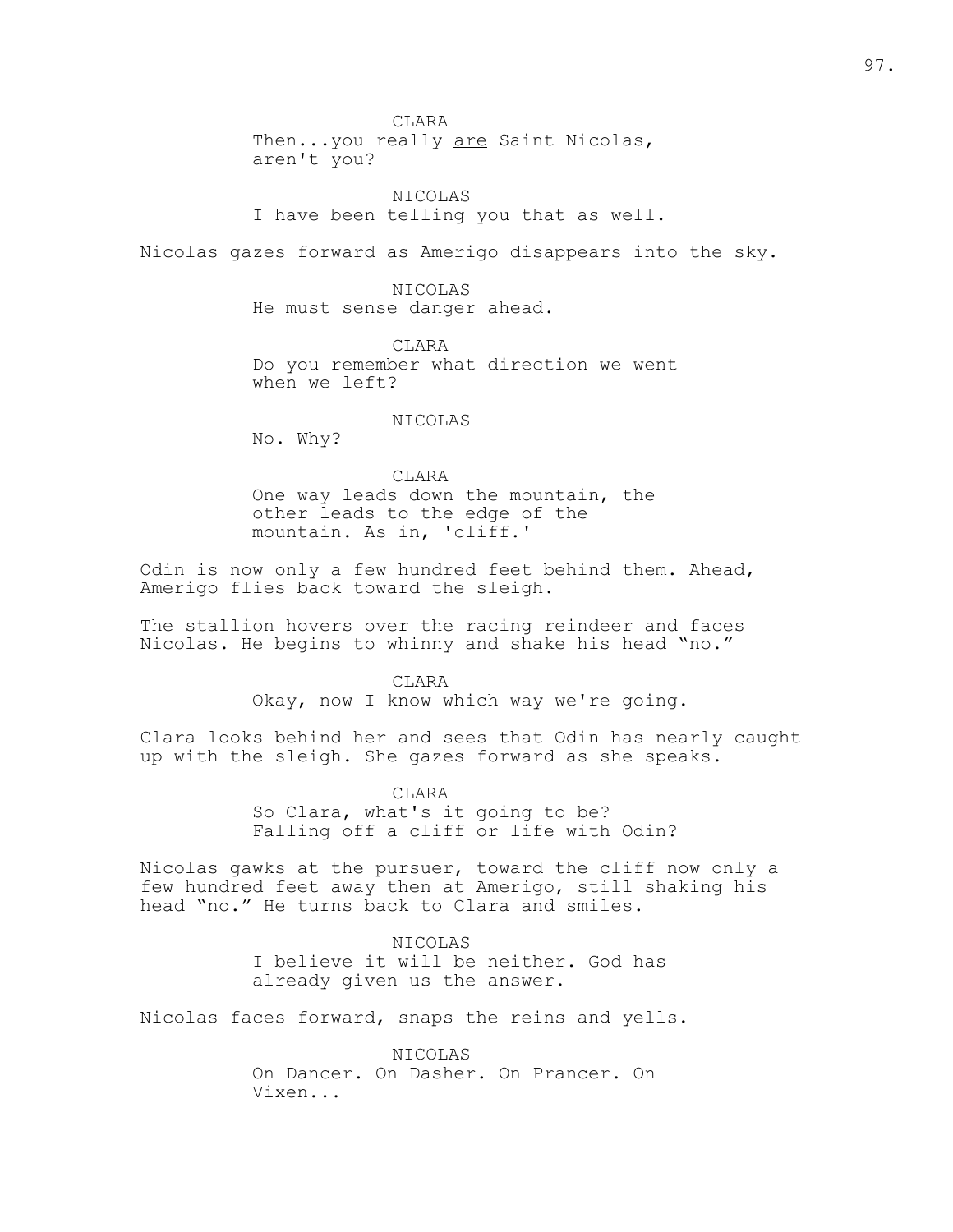One by one the reindeer start snorting as their name is called. Each sparkle with a golden aura of light. Clara gazes in disbelief. The cliff is now fast approaching.

> NICOLAS On Comet. On Cupid. On Donder. On Blitzen.

As with the first four, the reindeer react with fits and snorts as their name is called. A golden aura of sparkling light now surrounds the entire team.

The sleigh reaches the mountain cliff. Two by two the reindeer leap off the edge and fly into the air, pulling the sleigh with it.

Nicolas and Clara look behind them and see Odin's eight legged-stallion skidding to a halt at the edge of the gorge. Odin glares at them as he gets smaller and smaller.

Amerigo flies up beside the sleigh and matches its speed. Nicolas and Clara smile and gaze at each other in amazement as they disappear into the clouds.

EXT. SLEIGH - SKY – MORNING

Clara leans back in the bench seat and props up her feet on the front of the sleigh. She gazes forward at the reindeer galloping through the sky.

> CLARA This is incredible! I'm going to the top of the world in a sleigh pulled by flying reindeer.

She gazes at Nicolas with wonderment.

CLARA Did I say incredible? I mean...well...double incredible! Or, what comes after incredible?

She leans forward and directs her comment to the reindeer.

CLARA Why didn't you guys tell me about this before?

NICOLAS You did not ask properly.

Clara laughs then gazes at Nicolas and smiles.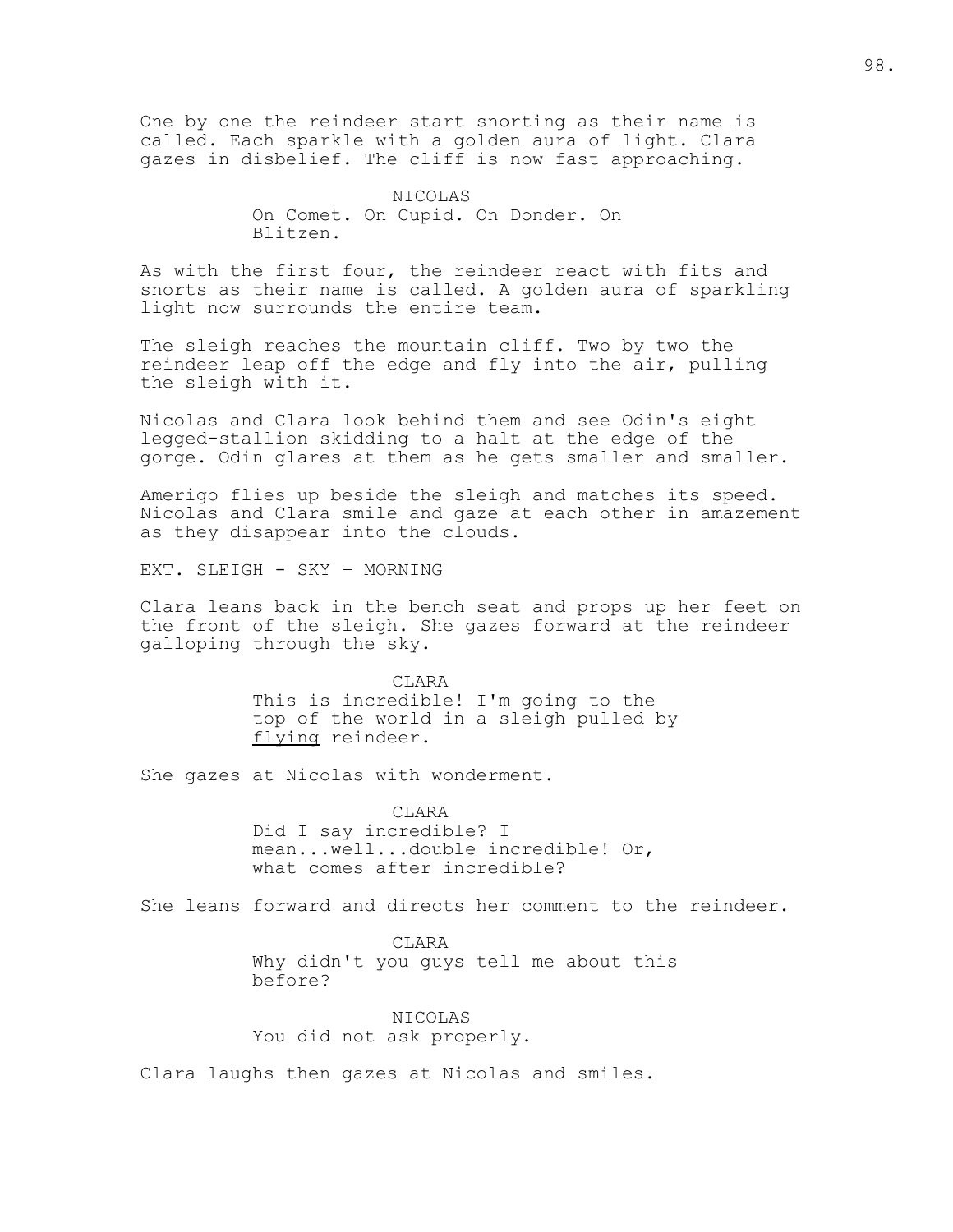No. It's because you are 'the one.'

Nicolas returns the smile.

NICOLAS I am so glad that you are safe.

Clara mimics his voice.

CLARA And I 'am' so glad you saved me.

She giggles. Nicolas looks a bit perplexed.

NICOLAS I have been meaning to ask you. What dialect of English are you speaking?

The sleigh slowly disappears over the horizon as Clara's giggle fades out and Steve's voice fades in.

> STEVE (O.C.) As always, true to his word, Nicolas built beautiful living quarters for Clara and fancy stables for her reindeer.

MONTAGE OF SHOTS

Clara, with her sleeves rolled up, carefully paints a wooden, toy horse.

> STEVE (O.C.) She began helping the Elves in the workshop with everything from toy construction to packaging.

Clara is in the workshop surrounded by Elves, all tugging at her apron. She says something to one, then frantically turns, smiles and speaks to another.

> STEVE (O.C.) Before long, she came to love the Elves as a mother would her children. Healing them when they were sick and seeing to their every needs.

Nicolas steps in and smiles longingly at her. She looks over the Elves and returns the smile.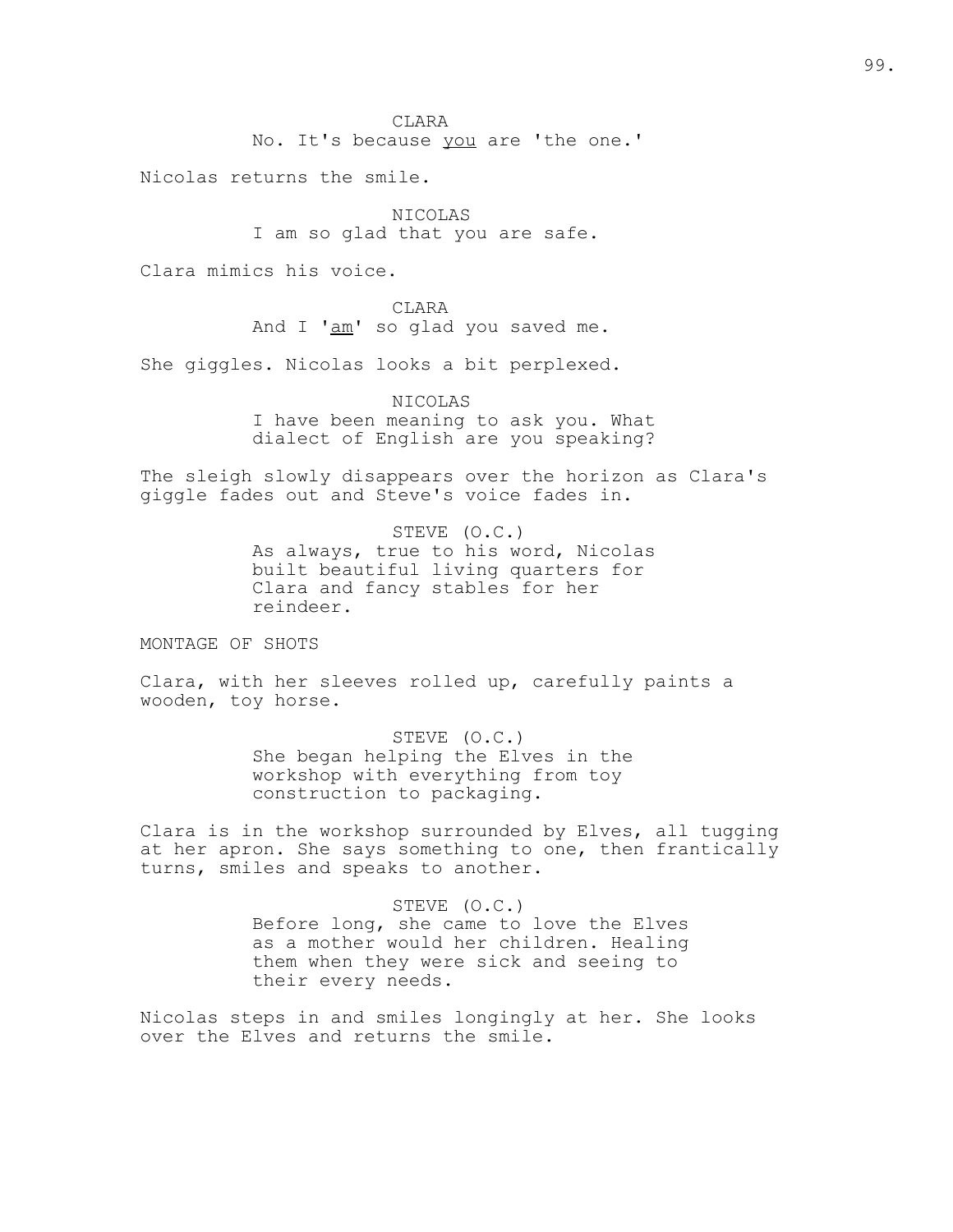STEVE (O.C.) As the months passed into years, Clara and Nicolas fell deeply in love. She knew Nicolas wanted to marry her and she wanted to marry him.

Clara is in the reindeer's stable standing by a stall labeled "Blitzen." She looks lost in thought as she strokes the reindeer's head poking over the stall's half-door.

#### STEVE (O.C.)

But Clara felt unworthy to be Nicolas' wife. She realized he would never age as she grew older. Someday she would be with God in Heaven, leaving Nicolas behind on Earth, alone and without her. Clara just couldn't bear the pain of hurting someone she loved so dearly.

Clara and Nicolas sit at the dining table eating and laughing.

> STEVE (O.C.) But she never told Nicolas of her fear and told him she would have to 'think about it' when Nicolas hinted at marriage. Then one night...

INT. CLARA'S QUARTERS – NIGHT

Clara sits in a rocking chair next to a crackling fireplace. A roll of yarn lays in her lap. The CLANKING of needles is heard as she knits a sweater.

Then, a knock at the door. Clara stops knitting and leans forward.

### CLARA

Come in.

The door opens and Jesus steps in. Clara looks puzzled.

CLARA May...I...be of assistance?

Jesus steps up to her, smiles and extends his hands.

JESUS Hello Clara. I am Jesus, Nicolas' friend.

Clara drops the sweater and needles and stares slacked jawed. She extends her hand for a shake.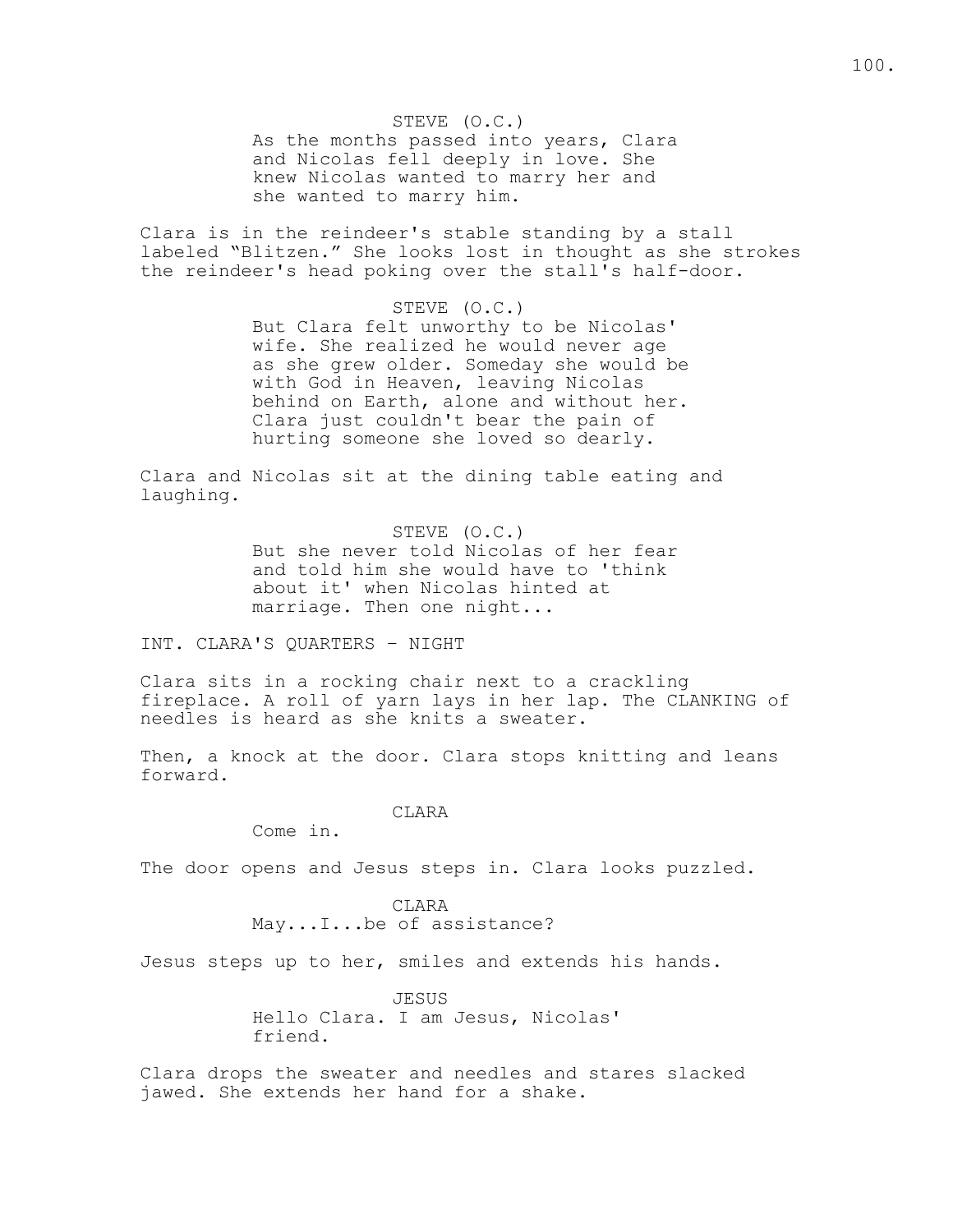JESUS I am so very pleased to meet you in person, finally.

CLARA You are the Jesus...I mean...Jesus Christ?

JESUS Yes, that is correct.

Clara tosses the knit work to the floor and lifts herself from the rocking chair. She nervously gazes at the cluttered surroundings.

> CLARA Oh...I'm...so sorry. I wasn't expecting...

She uses her foot to scoot away the pile of yarn in front of Jesus and begins to awkwardly fall to her knees. She looks away.

> CLARA You know, I was raised Jewish. I don't even know how to address you. Sir?...Lord?...

Jesus kneels

JESUS How about friend?

He stands her up.

JESUS Because there is something I must tell you, as a friend.

Clara gazes into Jesus' eyes.

JESUS Clara, you are hesitant to accepted Nicolas' proposal for matrimony.

She breaks her gaze and steps away.

JESUS You need not worry about mortality...

CLARA But it's not fair to Nicolas! He would have to watch his wife grow old and die. He's immortal and...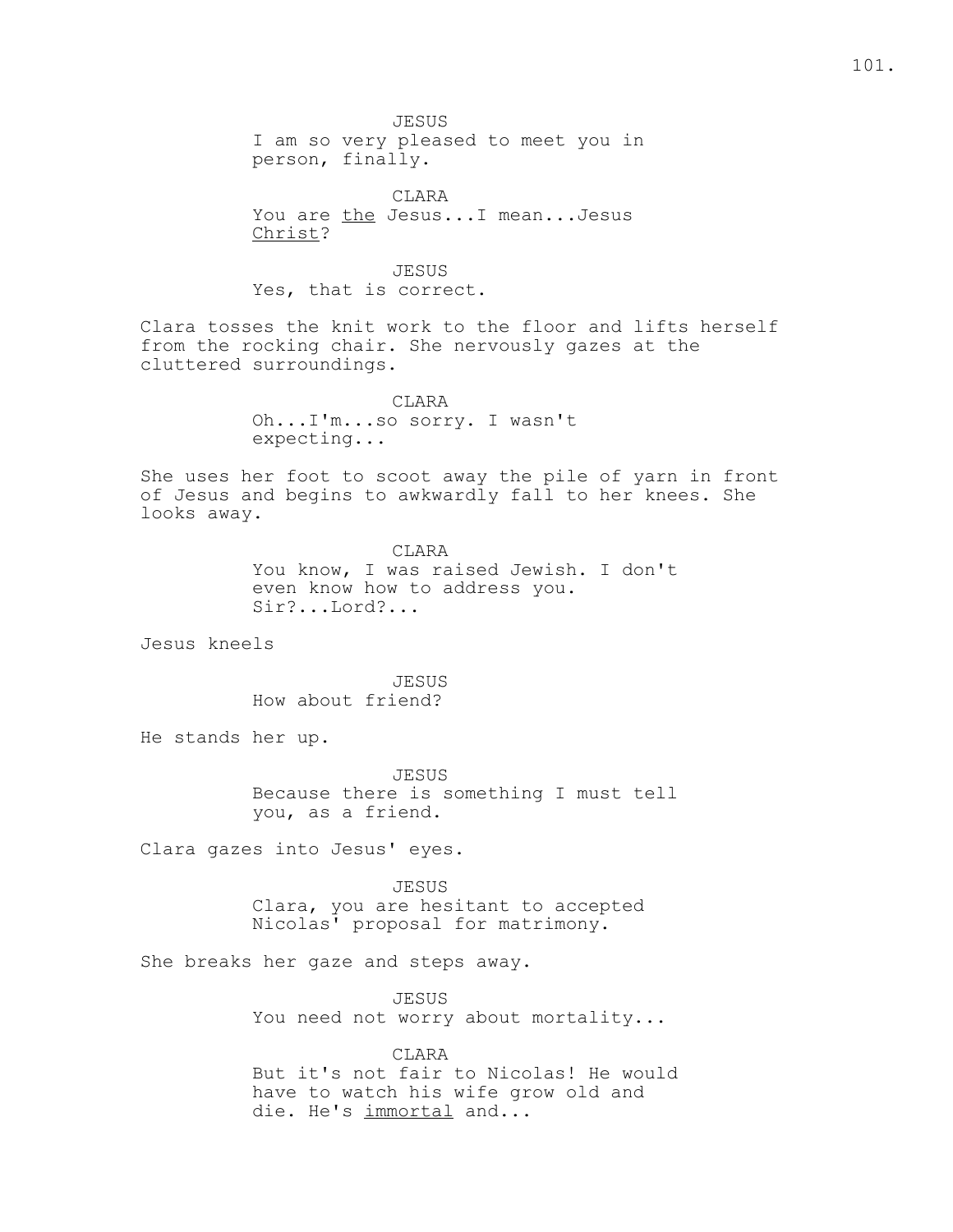JESUS

So are you.

Clara wheels around and again, locks her eyes with Jesus.

CLARA

What?

JESUS Even when you were very ill, you have never used your healing powers on yourself. Have you?

CLARA

No, I haven't.

JESUS That is all you have to do to become immortal, Clara.

Jesus steps toward Clara.

JESUS

Clara, God is very pleased that you have used your gift to help others through the years. But it was always meant for you, for this time. To allow you to become Nicolas' wife and stand by his side for eternity, if that is what you wish. That would also please God.

Like a child, Clara gazes into Jesus eyes.

CLARA

How?

JESUS By simply using your gift and believing. But of course, it is your choice.

Clara looks at Jesus a moment then smiles. She crosses her arms and places each hand to the opposite shoulder. Jesus steps back as Clara closes her eyes.

The same glow that illuminated Amerigo's injured leg forms a ring above Clara's head. It begins to spread toward her feet, finally engulfing her entire body.

A moment later, the glow fades. Clara takes a deep breath and opens her eyes. Jesus smiles.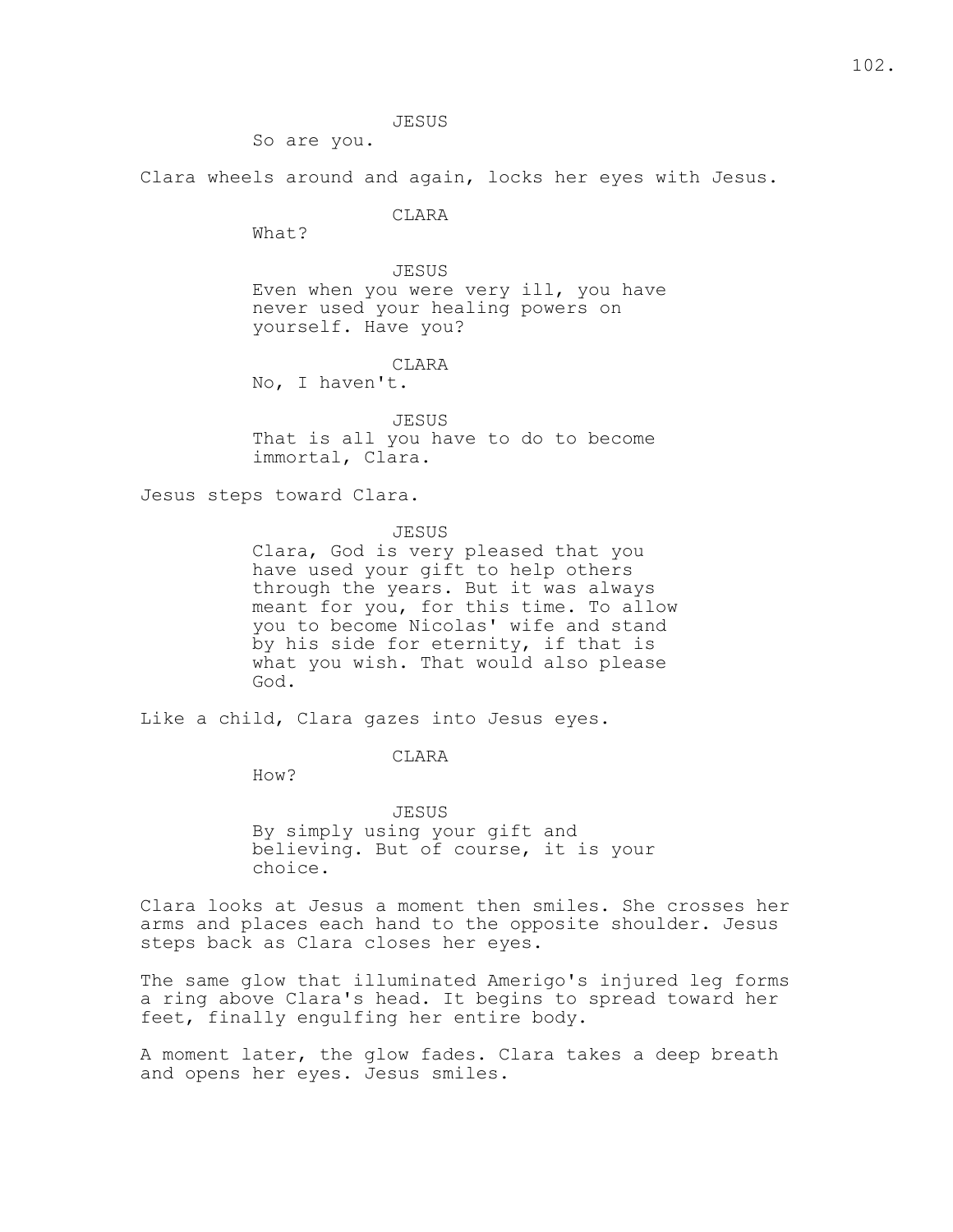JESUS May I be the first to congratulate the bride?

Clara jumps toward Jesus and gives him a big hug.

CLARA Thank you. Thank you, Jesus. And please, thank God for answering my

prayers.

JESUS

You already have.

A MONTAGE OF SHOTS

Clara and Nicolas sit at the dining table talking.

STEVE (O.C.) That night Clara told Nicolas that she no longer needed to 'think about it.' If Nicolas proposed, the answer would be 'yes.'

Nicolas is on one knee offering the Music Box to Clara.

STEVE (O.C.) Nicolas even went back to Clara's cabin and retrieved the Music Box as a gift of engagement.

Jesus stands in front of Nicolas, Clara on one side, Pete on the other. Behind them, a huge crowd of Elves look on. Some are crying.

> STEVE (O.C.) Soon, Clara and Nicolas were married by Jesus himself, with Pete serving as the Best Man. Their love for each other only grew stronger and stronger as the years passed.

Clara sits at a desk surrounded by hundreds of letters. Some are placed in neat stacks, the rest are scattered about.

> STEVE (O.C.) Clara took charge of sorting through the millions of letters Nicolas receives from children all over the world each year.

Nicolas sits at a drafting table. Several hand-drawn sketches lay on the floor beside him.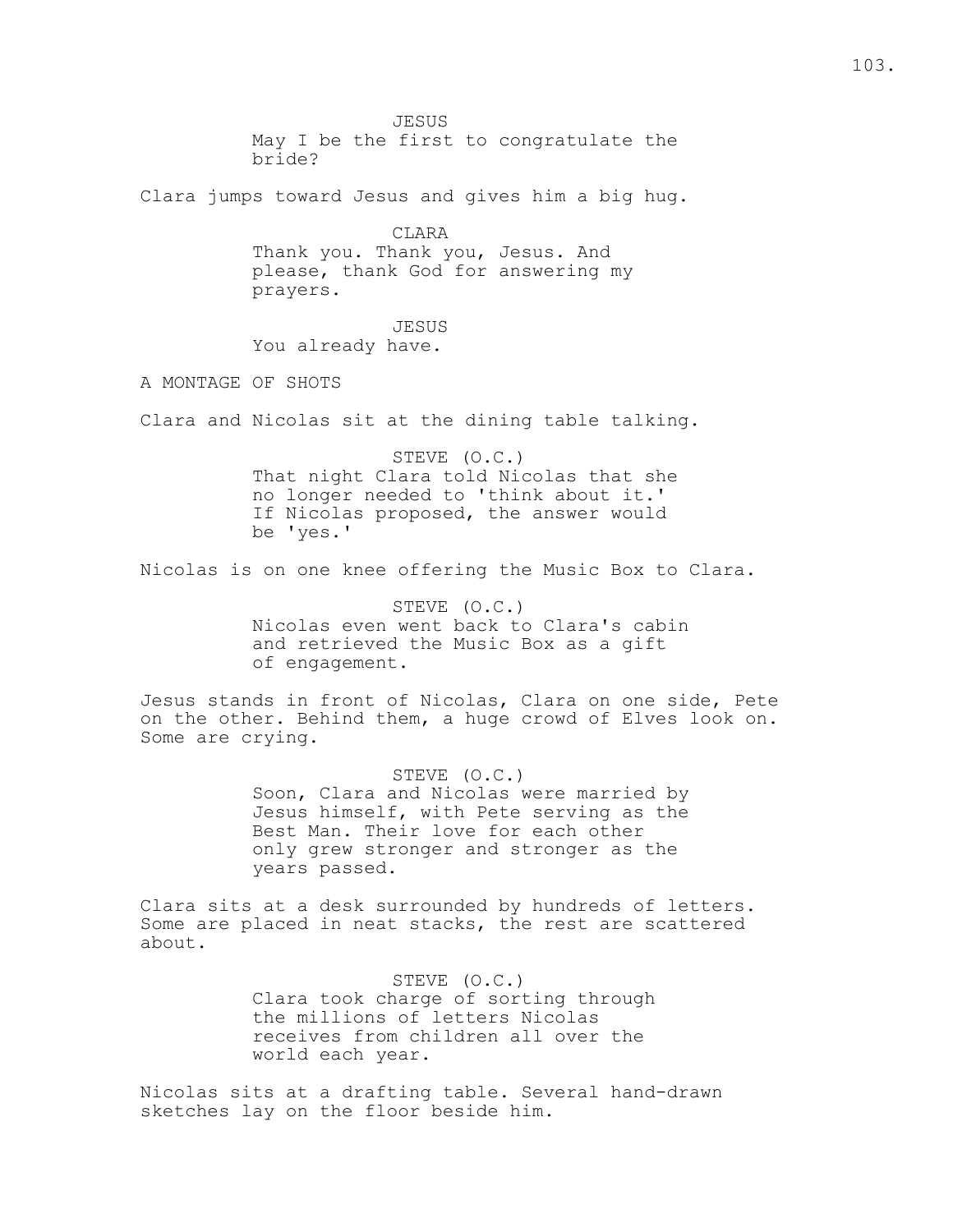STEVE (O.C.) Nicolas kept designing new and better toys, always trying to outdo whatever he had done the previous season.

Nicolas steps into a workshop filled to the brim with toys. Pete walks up and shrugs his shoulders.

> STEVE (O.C.) And the workshop kept growing, and growing, and growing.

Nicolas sits atop Amerigo with two large red bags draped down the stallion's flanks. Pete rides up on Mistletoe. They talk.

> STEVE (O.C.) To keep up with the demand, Nicolas devised a system where he and Amerigo along with Pete and Mistletoe, would deliver the toys to some countries on the sixth of December.

A quick shot of Nicolas, the reindeer and sleigh.

STEVE (O.C.) On December 24th, Christmas Eve, he would use the reindeer and sleigh to deliver the toys to the rest of the world.

A shot of Nicolas climbing into a chimney.

STEVE (O.C.) On that night, Nicolas would deliver his gifts in the same way as he did the bags of gold to the merchant's daughters, without being seen.

Nicolas laying gifts near a fireplace.

STEVE (O.C.) For years he managed to keep his true identity a mystery, until one night...

INT. BRITISH TENANT HOUSE - NIGHT

An unseen clock ticks. The view slowly pans across its face which reads ten o'clock precisely. The view zooms in on a calendar noting the day as December 24th.

Standing beside the calendar is a small, gray mouse standing perfectly still.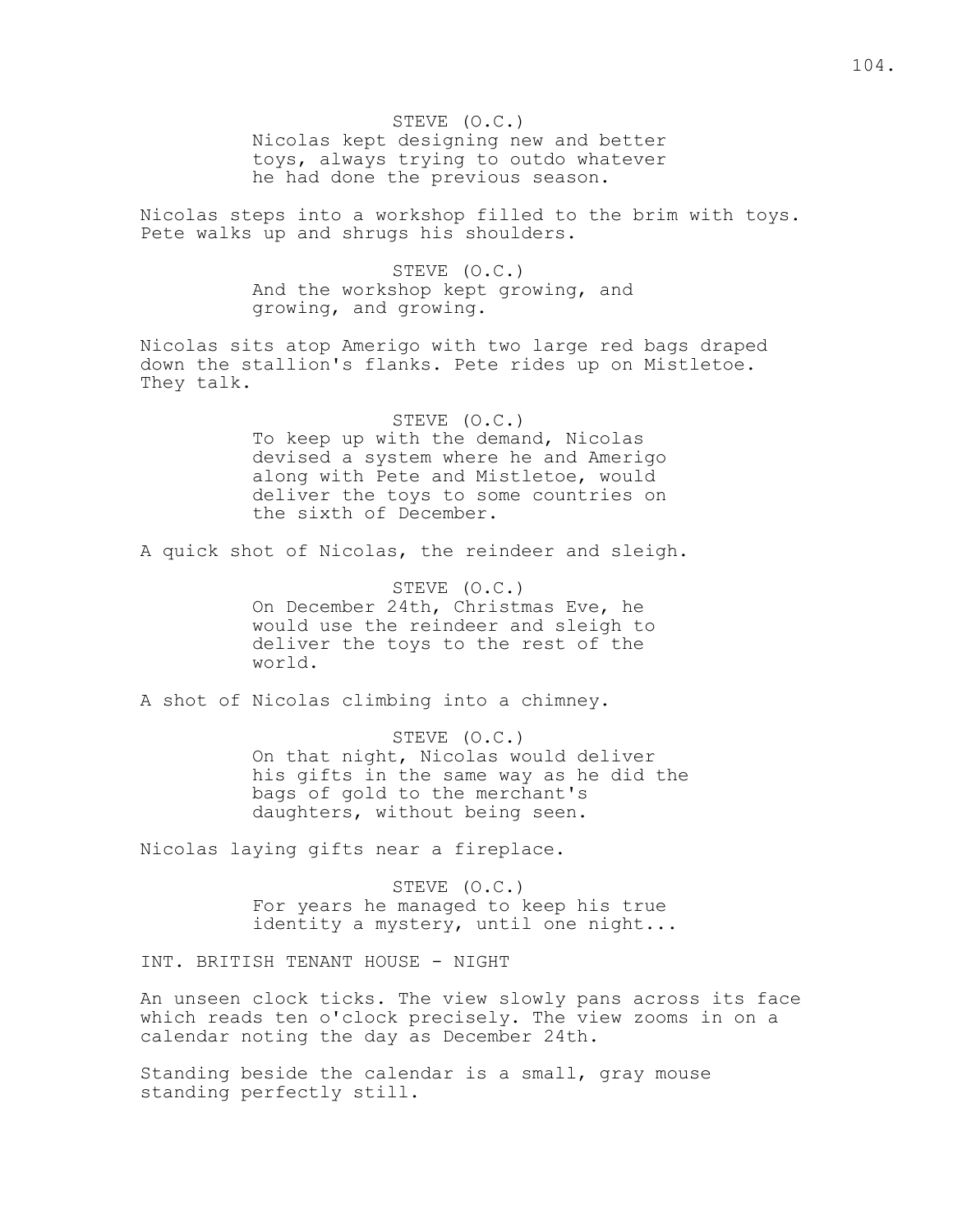The view continues to pan across the room to a fireplace crackling with activity. Several stockings are hung on the mantle. The view moves to two children, fast asleep.

In the corner of the room, a young man, CLEMENT CLARK MOORE, sits at a table with a quill pen in hand. A candle illuminates a single piece of paper that reads:

A POEM FOR MY LOVING CHILDREN.

Moore stares at the paper a moment, sits the pen down on the table and rubs his eyes. He grabs a sleeping cap, puts it on and blows out the candle.

He steps over to the children, bends down and gently kisses each. Then pulls back the cover of a nearby bed and crawls in. The CRACKLING of the fireplace is all that's heard.

Then, a loud BANG. Moore throws back the cover and springs to his feet. His wife, with handkerchief wrapped around her head, sits up.

WIFE

What was that noise?

MOORE

I don't know.

Moore rushes to the window. He parts the curtains, throws open the shutters and peers outside. The full moon brightly illuminates the white snow, making visibility easy.

From his second floor window, Moore can see the sleigh and reindeer on a rooftop several houses down. He watches in amazement as Nicolas pops up from a chimney.

The man turns to his wife.

**MOORE** You won't believe this.

The wife has already laid back down and pulled the covers over her head.

> WIFE Unless it's Saint Nicolas himself, I'm not interested.

MOORE I think it is.

Her reply is sarcastic.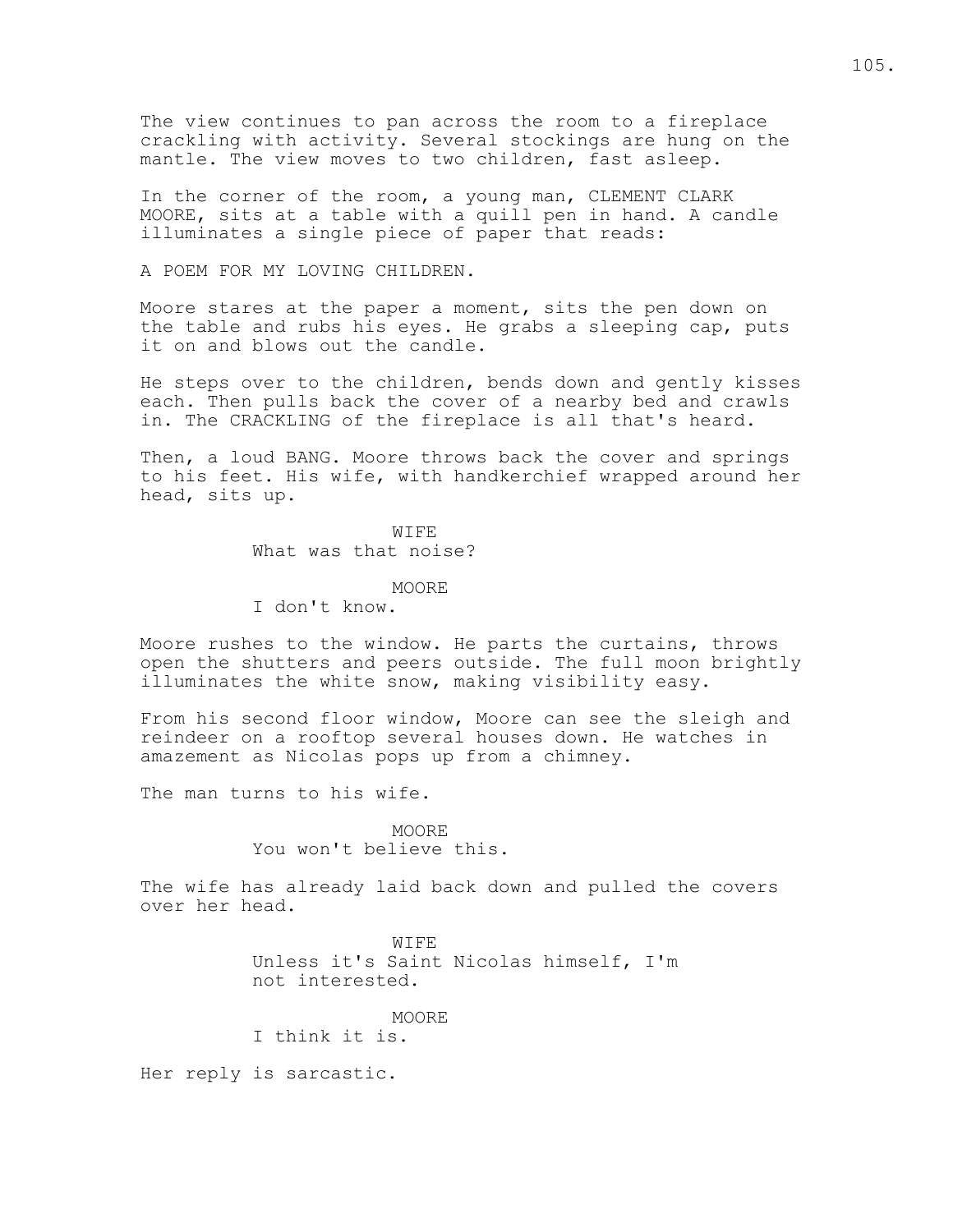### WIFE Good night, dear.

Moore sits on the edge of the window. He leans his head outside and hears Nicolas calling out the reindeer's name in the distance.

He watches as the reindeer and sleigh take to the sky with Nicolas at the reins. They fly directly over him and disappear over his roof.

Moore sticks his head further out the window, trying to keep Nicolas in his view. Suddenly, he hears a CLATTERING sound from inside. His wife and kids continues to sleep.

Moore quickly pulls his head in, stands and wheels around. The fireplace extinguishes and enlarges. A much fatter Nicolas wearing his traditional "Santa" suit drops down.

Nicolas steps in and dusts the soot off his pants. He spots Moore, puffs his lips and gives him the "quiet sign" while pointing to the children.

A dumbfounded Moore shakes his head "yes."

Nicolas slings the huge red bag from his back to the floor. As he kneels down, a lit pipe appears, clenched between his teeth.

But the smoke doesn't dissipate into the room. Instead, it gathers and circles just above the red "Santa" cap Nicolas wears.

He reaches into the bag and pulls out a wrapped gift. He gazes at it. Then with a huge ear-to-ear grin, winks at Moore.

Nicolas chuckles to himself as he reaches in the bag and pulls out three more gifts. He stands and places one in each one of the stockings.

After the last stocking is carefully stuffed, Nicolas faces the man and quietly chuckles again. His now, quite-round belly jiggles from the laughter.

Moore too begins to laugh but quickly slaps his hand against his mouth. He glances to his wife and kids. They still remain fast asleep.

Nicolas waves goodbye, grabs his red bag and slings it over his shoulder. He takes a couple of puffs from his pipe as he steps backward into the fireplace.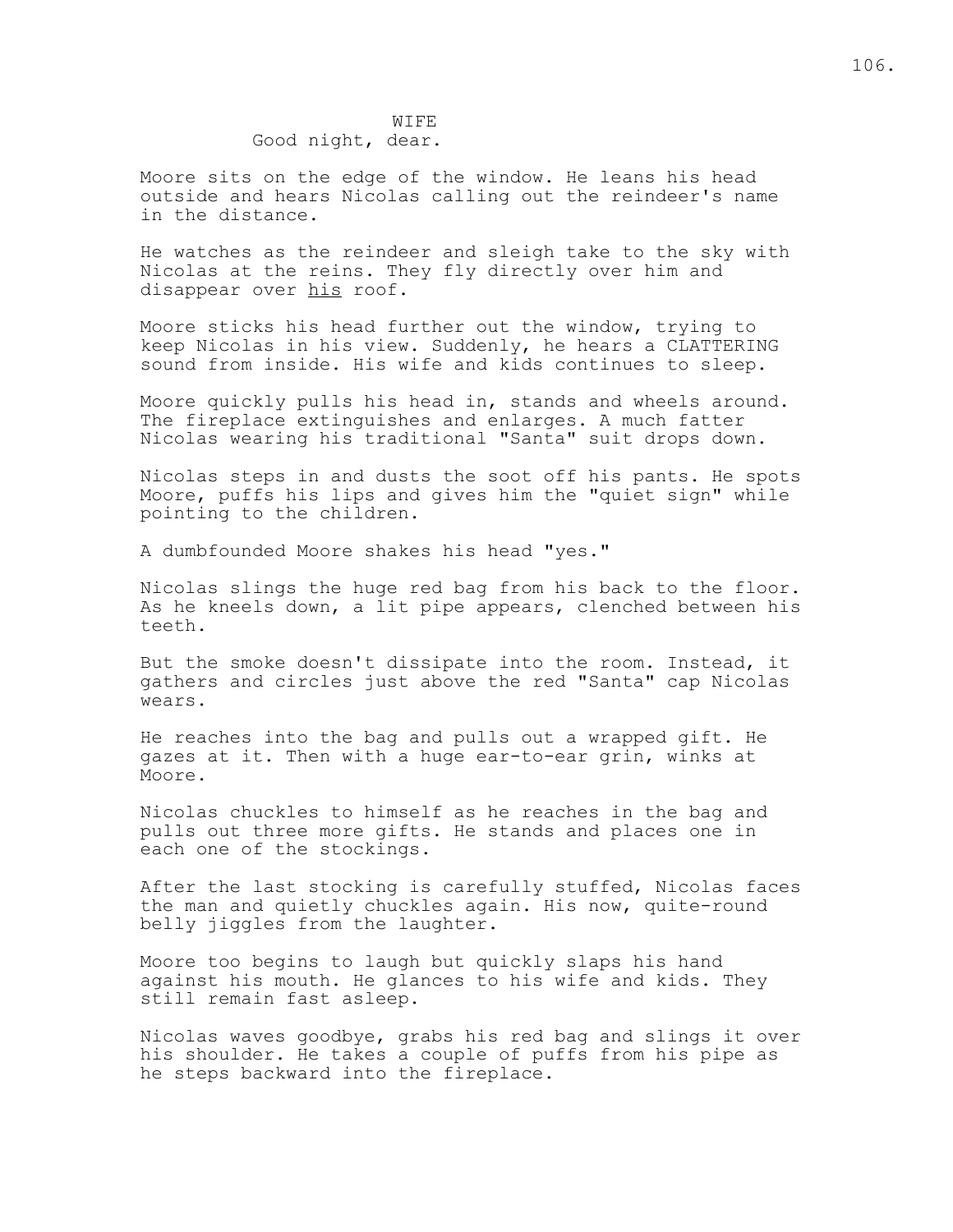The Saint glances up the chimney then places his index finger beside his nose. He looks at Moore, nods and smiles.

A second later, Nicolas disappears up the chimney. The fireplace returns to its normal size and the CRACKLING of the logs return.

Moore turns toward the window but in an instant, finds himself again sitting at his table with a quill pen in hand.

The clock ticks. Moore snaps his head and gawks at the time. It reads ten o'clock precisely.

He wrinkles his brow shakes his head slightly, as if trying to remember something.

Suddenly his eyes widen. He jumps up from the table and runs toward the door.

EXT. BRITISH TENANT HOUSE - NIGHT

The door flies open. Moore rushes onto the landing and dashes down the stairs. He runs several feet away from the house and looks up.

On the roof, he can see Nicolas placing the bag in the back of the sleigh and take the drivers seat. Nicolas snaps the reins and whistles. The sleigh launches.

> NICOLAS That's it for this season boys. Good job!

Nicolas notices Moore watching him and pulls the reins. The sleigh flies directly over the wide-eyed observer. "Santa" leans out and shouts.

#### NICOLAS

Merry Christmas!

The sleigh bolts down the center of the street. Nicolas seems "intoxicated" with joy as he looks both ways and yells at the houses.

#### NICOLAS

Merry Christmas! Merry Christmas!

Lights can be seen illuminating some of the windows. With sleeping gowns and frayed hair, many of the residents poke their head out with candles in hand, gawking.

When the sleigh reaches the end of the street, it takes off like a jet. The bright moonlight silhouettes the image of Santa and his sleigh against a star-lit sky.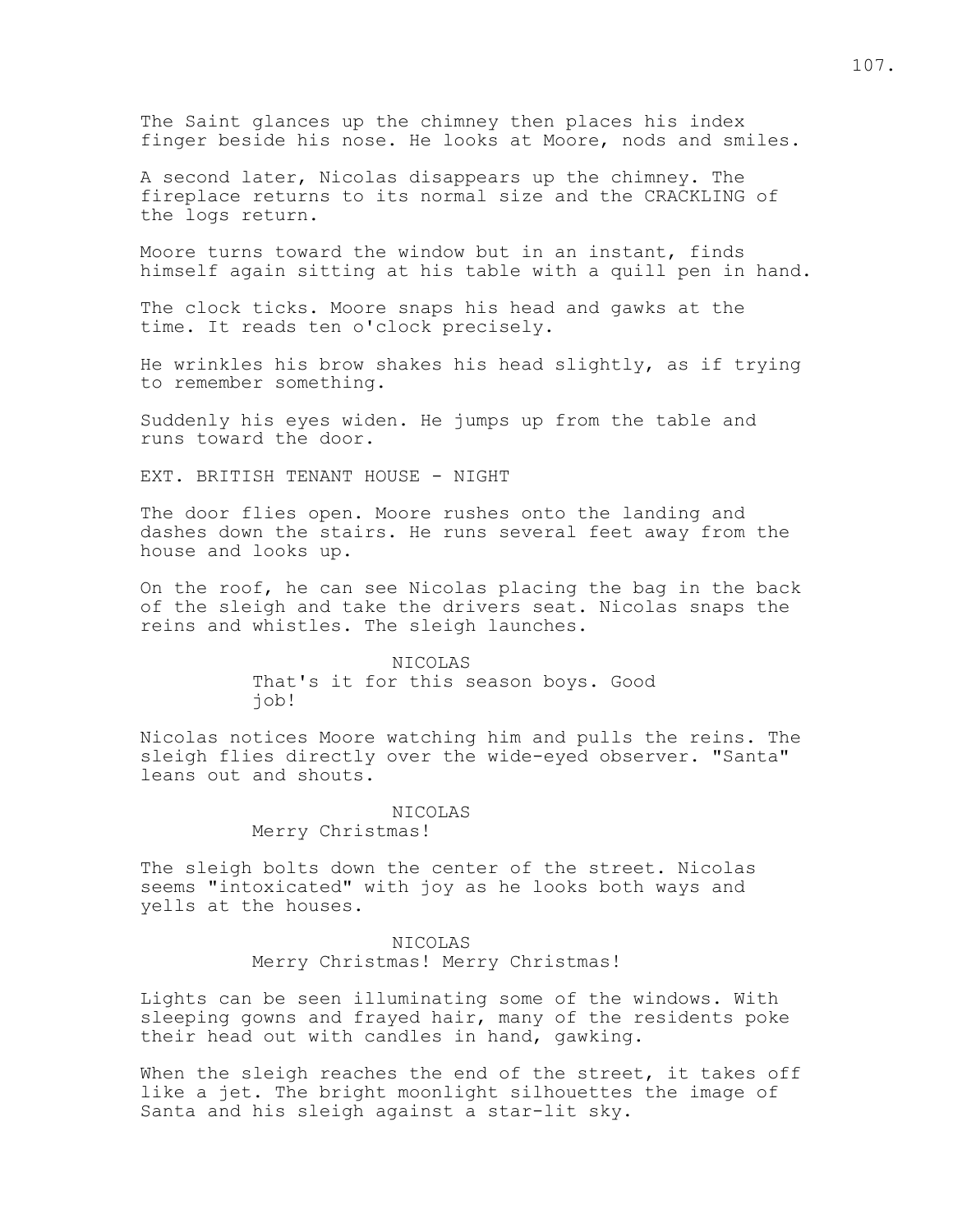DISSOLVE TO:

INT. SANTA'S WORKSHOP

The image of an old book. On its pages, nothing but handwritten text. Nicolas' voice is heard.

> NICOLAS Merry Christmas to all. And to all, a good night.

A hand closes the book.

NICOLAS What do you think?

Nicolas sits at a drafting table with the book in front of him. Blueprints and notes are scattered about the rest of the desktop.

He looks up at Clara, her hand draped on his shoulder. She appears a bit perplexed.

> **CLARA** Did you really buzz those houses at the end?

NICOLAS Of course not. He made that part up. But it does give it a 'punchy' ending, doesn't it?

Clara smiles and pats Nicolas' shoulder.

CLARA It's very nice, dear. Now it just needs some illustrations to go along with it.

Nicolas' face lights up.

NICOLAS I agree! What a brilliant idea!

INT. NEW YORK CITY - TENANT HOUSE - NIGHT

A lantern sits on the corner of a drafting table. A handsome young man, THOMAS NAST, leans over and brushes the finishing touches to a very detailed illustration.

An inscription at the bottom reads: BY THOMAS NAST

Nast dips the pen into the inkwell and slowly moves his hand toward the paper. Then, a loud KNOCK at the door which startles him. He drops the pen. Ink smears the drawing.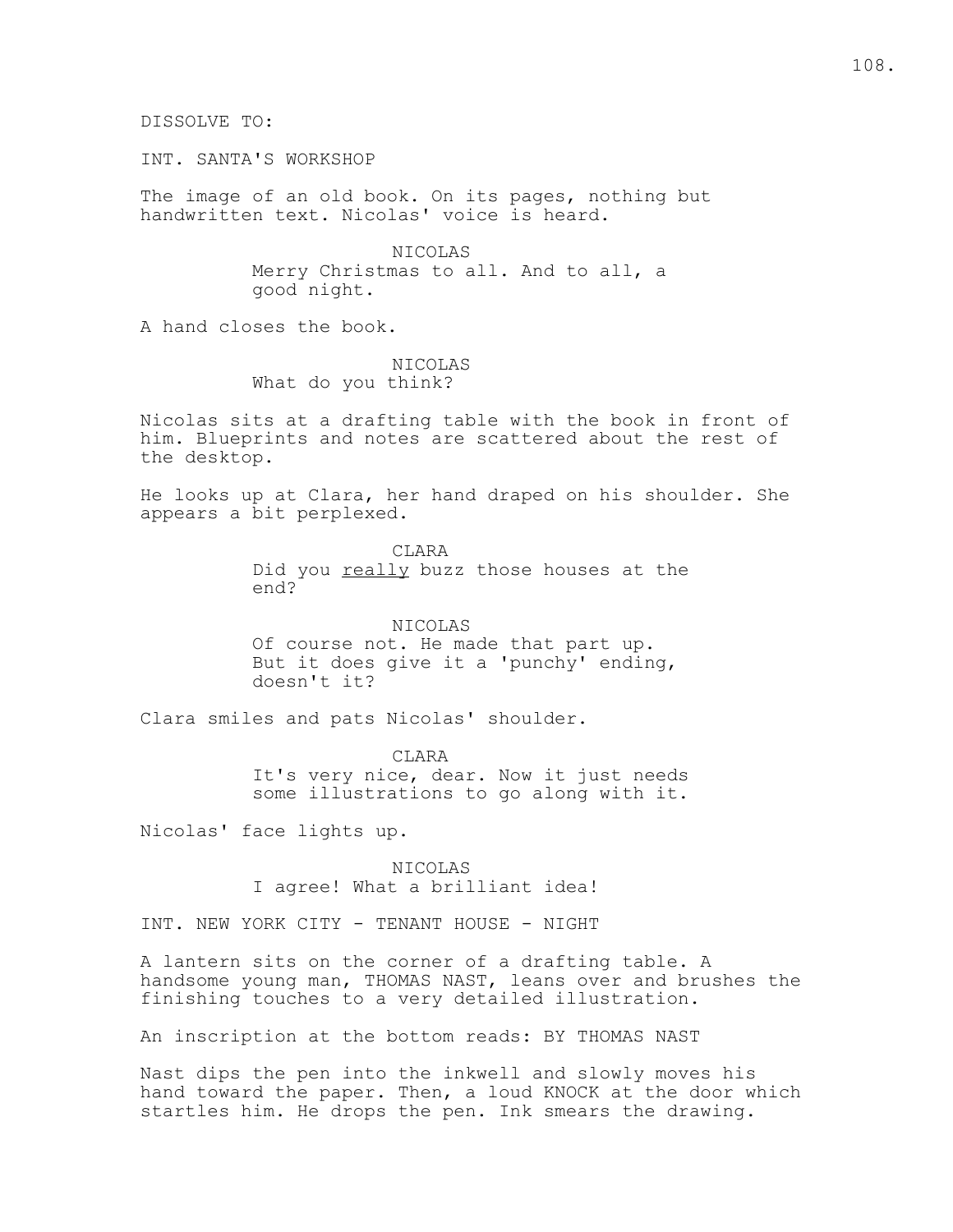Another KNOCK. Nast grimaces. Another KNOCK, this time louder. He cranes his head and yells at the door.

> NAST Go away! You have already ruined three weeks of my work!

A second later, yet another loud KNOCK. Nast stands and marches to the door. He grabs the knob and throws it open.

Standing just outside is Nicolas, looking exactly like the "Coca-Cola" version of Santa Claus. Pete stands beside him holding what appears to be a file, topped with a bow.

> NAST Is this a joke? Old man, you just ruined...

NICOLAS Nothing. Your work is as it was before my arrival. I'm sorry if I startled you, Thomas.

NAST How do you know my name?

Nicolas and Pete look at each other and begin to chuckle.

NAST What is so funny?

NICOLAS We've been delivering gifts to you since you were born. This is my assistant Pete, and I am Nicolas of Myra.

# PETE

Saint Nicolas.

NICOLAS Among many other monikers.

# NAST

The Saint Nicolas? That is preposterous.

NICOLAS

Remember that new box of crayons and drawing pad you got for Christmas when you were ten years old?

Nast looks startled.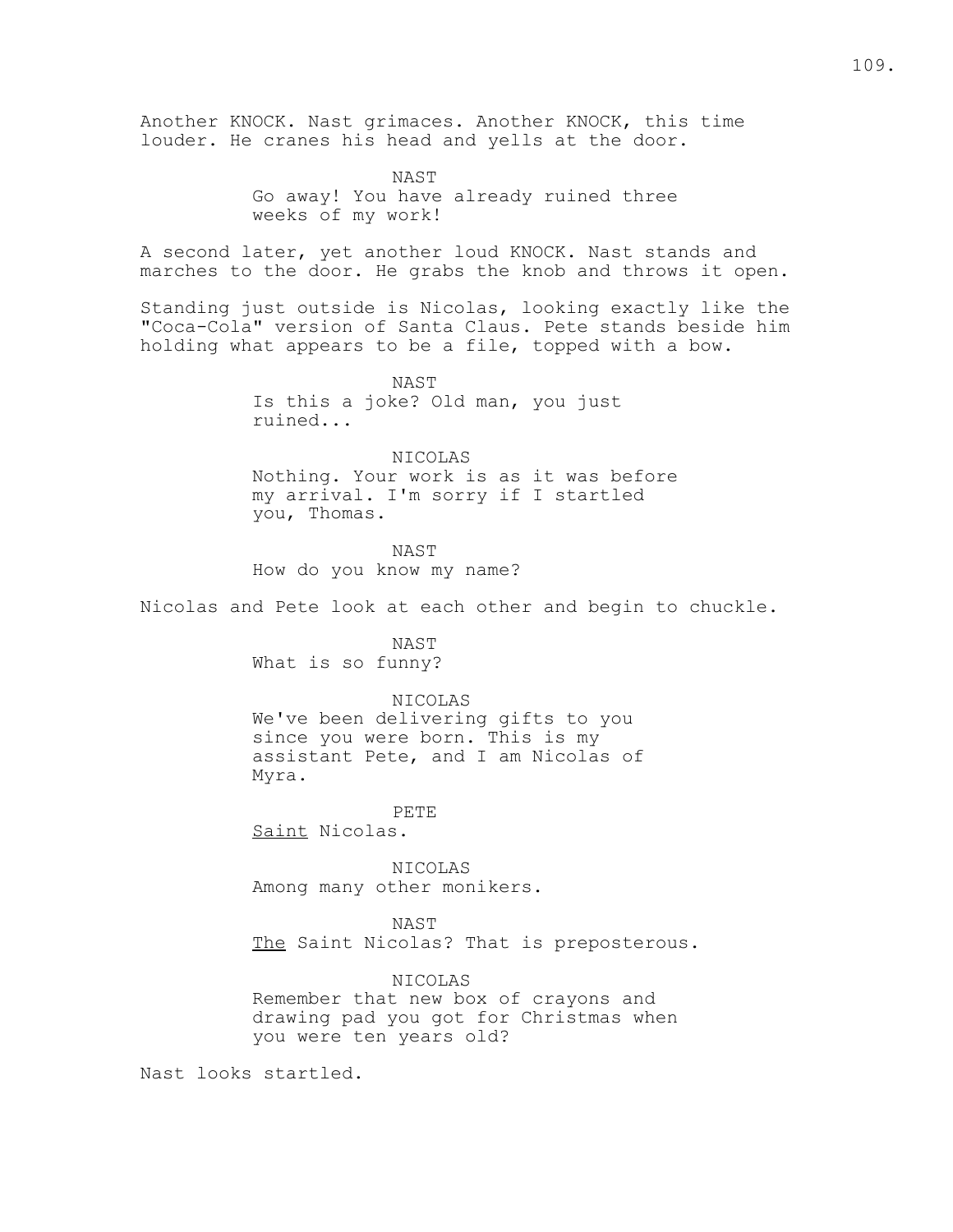NAST

How did you know about that? No one knew where they came from.

NICOLAS That's because I gave them to you. You needed your artistic abilities nurtured.

Nast begins to scrutinize Nicolas.

NAST

How could you...

NICOLAS

Listen, Thomas, I have an assignment for you. I feel it's time for the world to know the truth about me and I want you to tell them.

Nicolas glances at Pete, who hands Nast the file.

PETE

In this dossier are some basic facts about the operation. Description of the workforce, toy distribution, children demographics from the letters we receive and the general area of the workshop at the North Pole. I regret to inform you we cannot confirm nor deny the workshop's exact location.

Pete smiles.

PETE

You will also find some snappy illustrations plus a 'behind the scenes' look at our operation...

Nicolas reaches out and touches Pete's arm.

NICOLAS

Above all Thomas, please, pay particular attention to the illustrations. The ones people have been drawing of me are ghastly.

Nicolas glances at Pete. He nods. They take a step back. Santa looks up, then back to Nast. He touches the side of his nose and smiles.

> NICOLAS Spread the word, Thomas. See you at Christmas.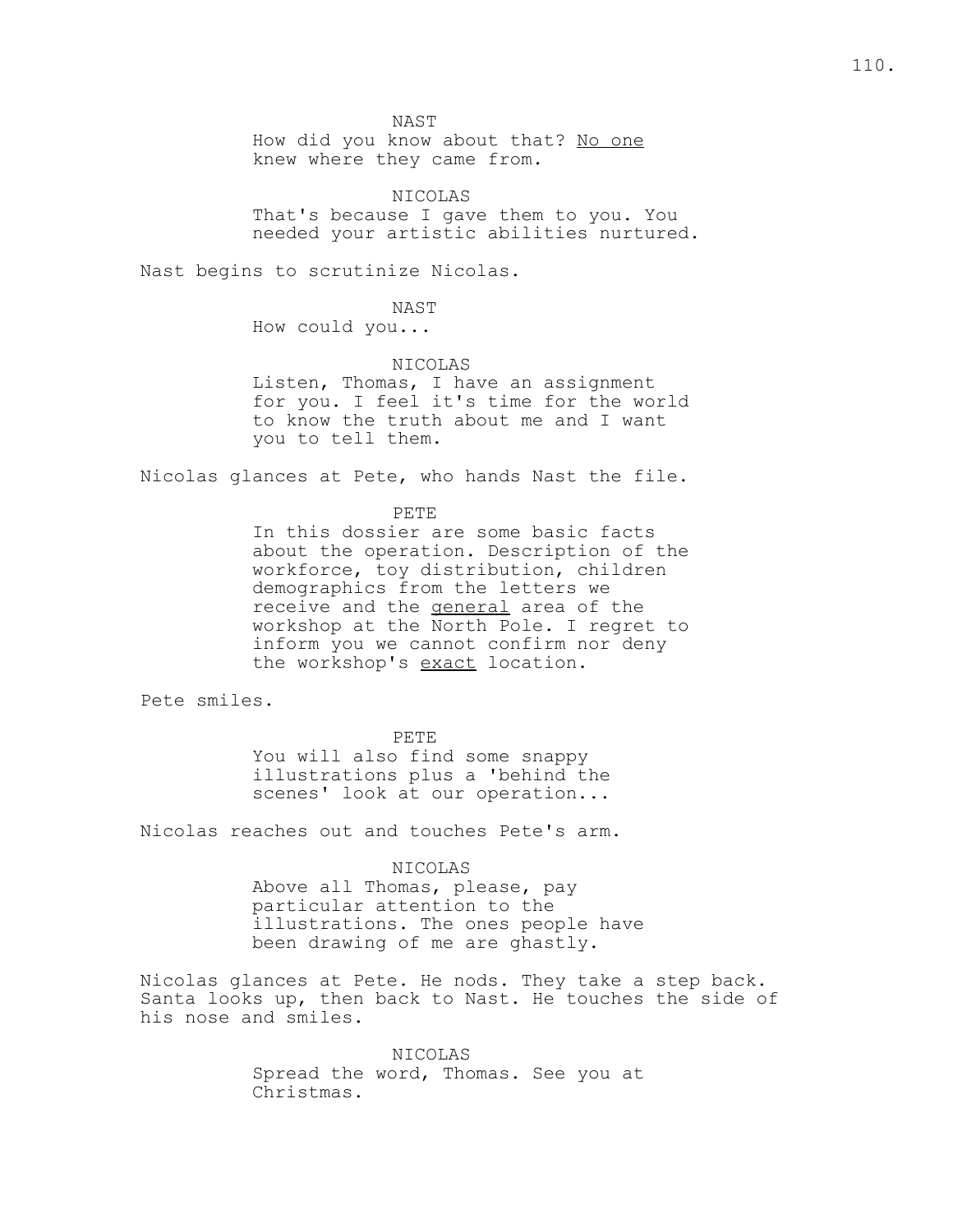Nicolas and Pete rocket toward the night sky. Nast bolts through the door.

EXT. SKY OVER NEW YORK CITY - NIGHT

Nast trots down the gas-lit street gazing upward. He stops and watches the sleigh vanish behind tall buildings then into the night sky. He shakes his head in disbelief.

INT. NEW YORK CITY - TENANT HOUSE - NIGHT

Nast steps in and closes the door. He walks over to the drafting table and sits. He pulls the bow off the file and begins to open it, then, glances at the table.

The pen he'd dropped was now neatly tucked into the inkwell. He gazes at the illustration. The ink smudge is gone.

Nast quickly opens the file and begins reading as Steve's voice fades in.

MONTAGE OF SHOTS

Nicolas, sleigh and reindeer fly through the sky.

STEVE (O.C.) As the years passed, the image of the Santa Claus we know today became firmly established in the hearts of everyone. His sleigh and eight reindeer were soon recognized by all.

A family decorates a Christmas tree.

STEVE (O.C.) Before long, his yearly visits became the biggest event of the year.

A child writes a letter.

STEVE (O.C.) Children would spend weeks getting ready for Santa's magical visit.

Nicolas and sleigh fly through a thunderstorm.

STEVE (O.C.) In any weather, under any conditions, Santa Claus always delivered his gifts on Christmas Eve without fail.

Scenes of a terrible snow storm.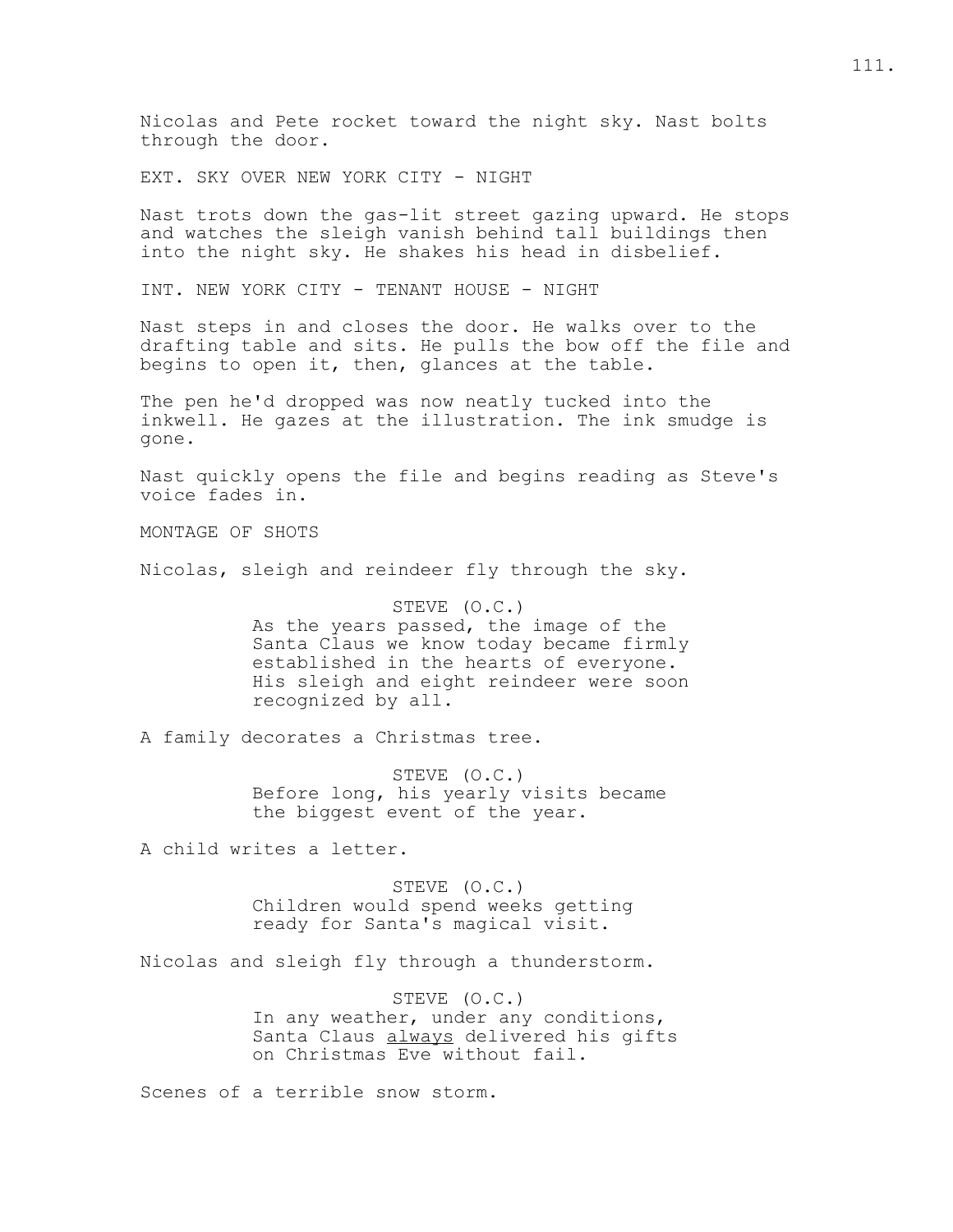STEVE (O.C.) But one Christmas Eve, in the mid 1930's, there came a blizzard like the world had never seen. That night...

INT. SANTA'S WORKSHOP - NICOLAS' OFFICE

Nicolas sits at a console of old style computer monitors. He leans forward, presses a button and gazes at one of them.

The monitor's depiction resembles a modern satellite view of the Arctic Circle with bands of clouds racing across the North Pole.

Nicolas presses buttons and gawks at another monitor. It depicts the black and white video image of blizzards billowing through various cities. Snowbanks are enormous.

Clara walks up as Nicolas studies the images.

CLARA

Still bad?

NICOLAS

No. It's worse. The visibility is so poor, I'm afraid we'll run into something. How are the reindeer taking it?

CLARA They're raring to go, especially Rudolph.

NICOLAS Rudolph needs more training.

Nicolas points to the monitors.

NICOLAS He's not ready for this.

CLARA

Nicolas, we found Rudolph nearly three years ago and you still haven't completed his training. Why?

NICOLAS Clara, he's not like the rest.

CLARA

Nicolas, you're over protecting him. He wants to feel 'normal' not 'special.' Did you know none of the other reindeer will let him play in their games?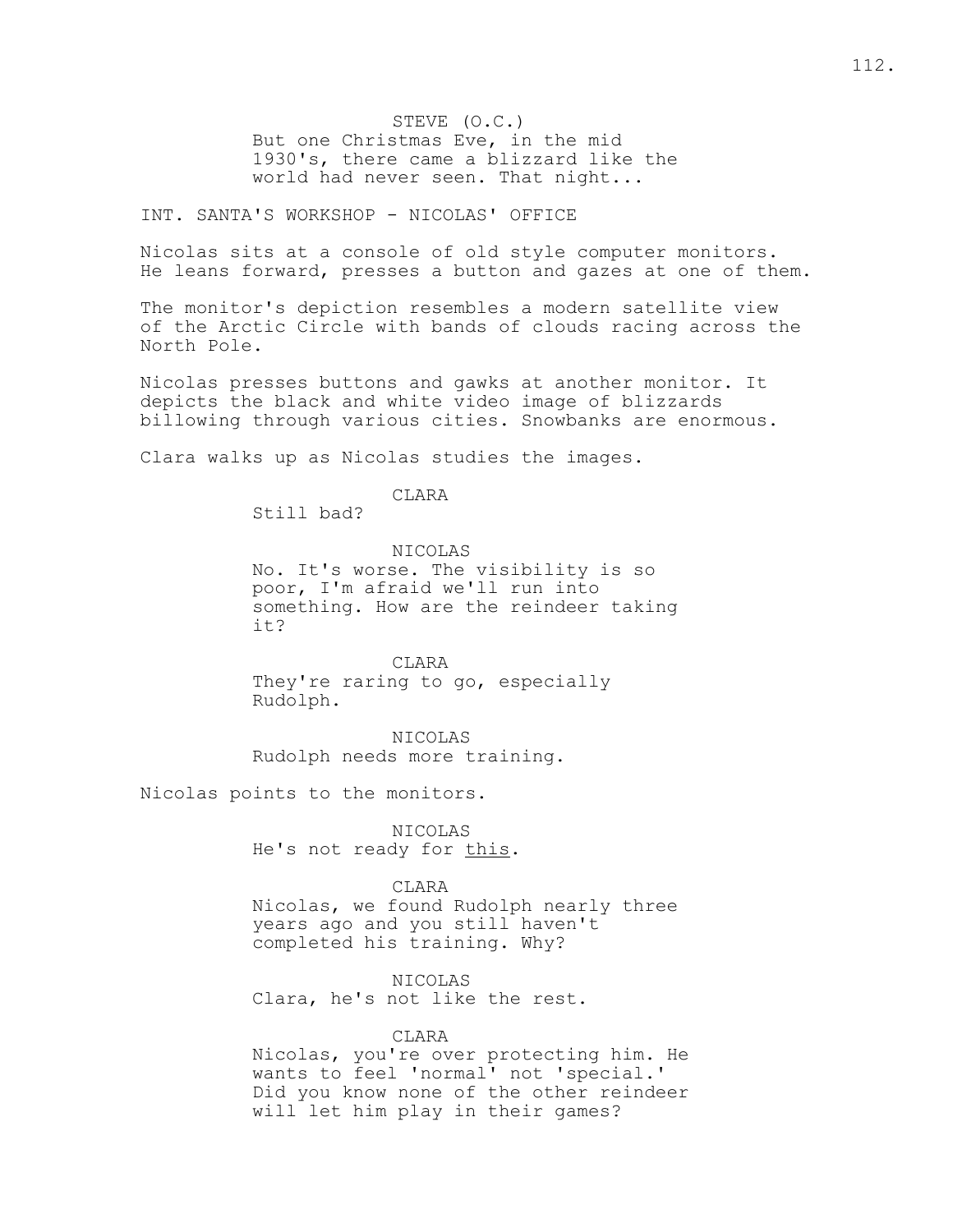Nicolas looks surprised and a bit angry.

NICOLAS No I didn't. I'll have to speak to them about that...

CLARA

I agree, dear. But that's not the point. You don't need to protect him, you need to encourage him by completing his training. Once you do, I guarantee, he'll earn the respect of the other reindeer and you won't need to give them a speech.

Nicolas ponders a moment.

NICOLAS You're right, my love. Perhaps my protection of him has been a bit 'smothering.'

Clara kneels down and grabs Nicolas' hand.

CLARA You're a kind and gentle man, Nicolas.

He glances at the monitors.

NICOLAS Unfortunately, I don't see how that helps much tonight.

She stands and kisses his forehead.

CLARA You're also brilliant. You'll think of a way to deliver those gifts.

After exchanging quick smiles, Mrs. Claus heads toward the door.

> CLARA Dinner is still waiting whenever you want it.

NICOLAS Would you save it for me? I 'think' better on an empty stomach.

CLARA Of course, dear.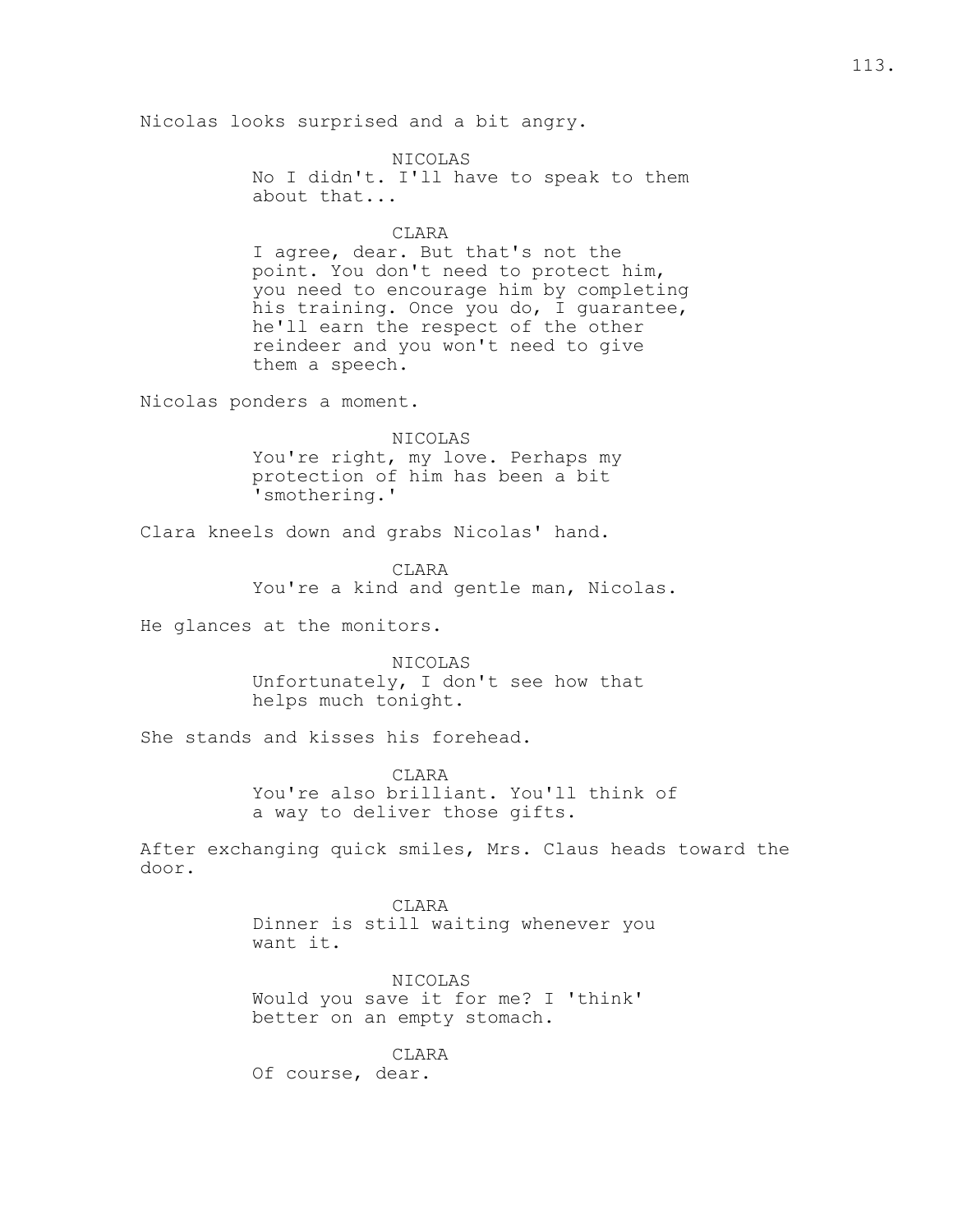Clara exits. Nicolas stands, glances at the monitors and walks to a nearby panel. He presses a button. The panel opens revealing the interior of what looks like an elevator.

Nicolas steps in and glances up.

NICOLAS Observation deck.

An old-style elevator PING is heard. The doors close.

INT. OBSERVATION DECK - DUSK

Nicolas enters a large, octagon-shaped room with walls made of glass. Through the panes, it appears the blizzard has subsided, although a huge, dark cloud grows on the horizon.

The structure is several feet off the snowy landscape with an excellent view of the surrounding tundra.

Nicolas steps to one of the glass panes and gazes out. His reflection reveals the concern on his face as he watches the distant clouds grow ever larger.

> NICOLAS Lord, how am I ever going to make it through that?

Jesus' voice is heard from across the room.

JESUS

Clara is right. You will think of something.

Jesus steps up to Nicolas. They both gaze at the billowing clouds.

NICOLAS

I've never faced anything like this before. Do you think God could help us out here? Maybe work a little atmospheric miracle?

JESUS

I'm sorry, my friend, he doesn't do weather anymore. However, I can make a suggestion.

Jesus points to a window in the opposite direction of the clouds.

> JESUS But you had better hurry.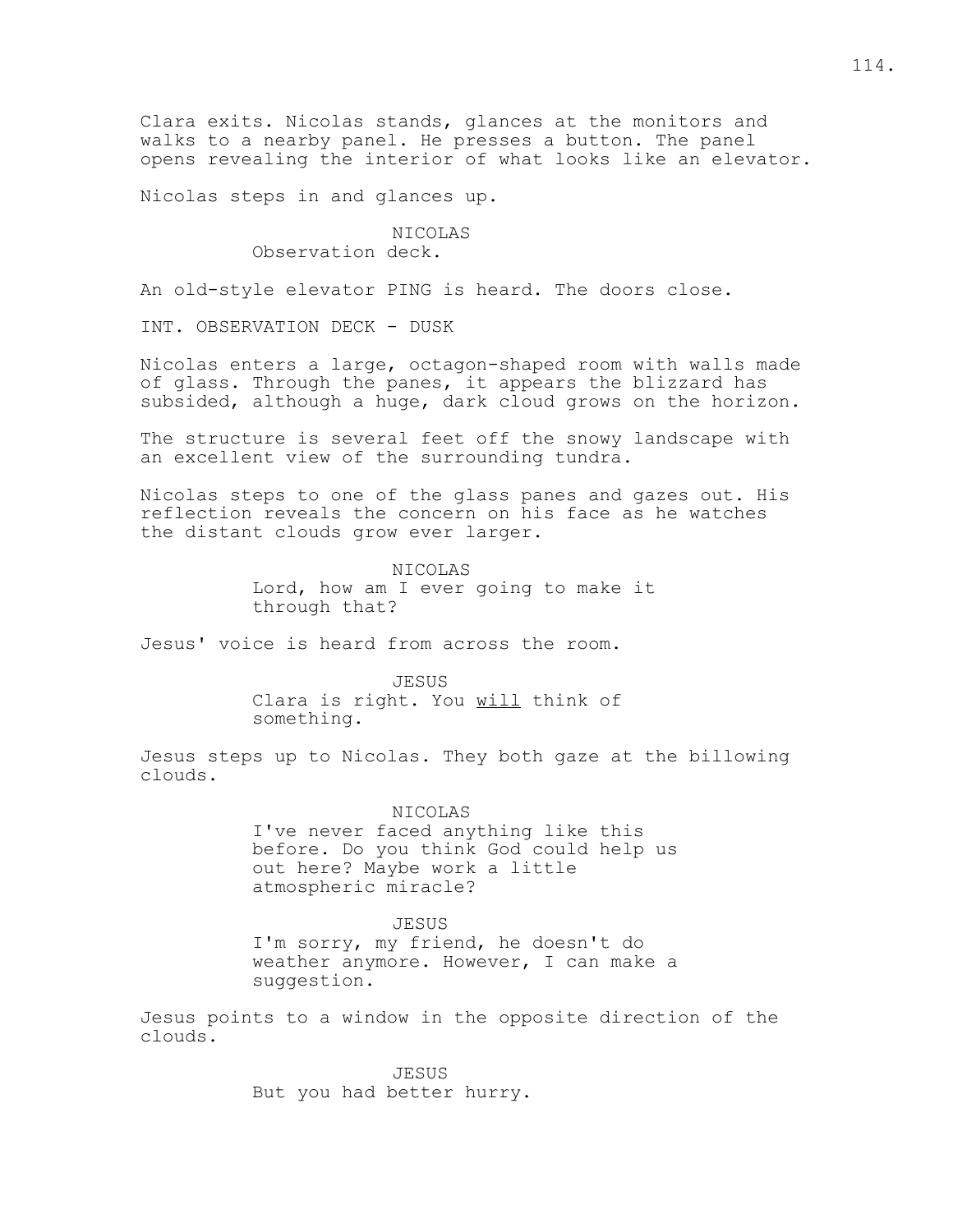Nicolas trots over to the window and gazes out.

Not far away, trudging through the snow, is a hornless, small reindeer.

#### **JESUS**

# Your solution is getting away fast.

EXT. OUTSIDE THE OBSERVATION DECK - DUSK

Light peers through an open door in the "shaft" of the mushroom-shaped observation deck. Human tracks in the snow lead away from the structure and intersect reindeer tracks.

Nicolas pushes his way through the snow, quickly closing the gap between him and the small reindeer in front of him. He stops and cups his hands around his mouth.

# NICOLAS

Rudolph!

Rudolph stops. He turns and gazes at Nicolas for a second. What appears to be a sock covers the end of his nose. He looks forward again and continues his trek.

> NICOLAS Rudolph! Please, wait!

Rudolph stops again. Nicolas pushes forward with even more vigor and catches up to the reindeer. The clouds are starting to roll in fast and the snow begins to increase.

### NICOLAS Where are you going, my friend?

Rudolph looks at Nicolas with sad, "Bambi" eyes. A teardrop falls down his hairy cheek and collects with others that have frozen to his fur.

Nicolas falls to his knees and sits back on his heels. He brushes away the ice tears from the reindeer's face.

> NICOLAS Please, forgive me Rudolph. In my zeal to protect you, I have failed you.

The wind picks up speed as the blizzard blows in.

NICOLAS Let's go back to the workshop. I promise, next week we'll start your training and you'll never, ever have to wear this again.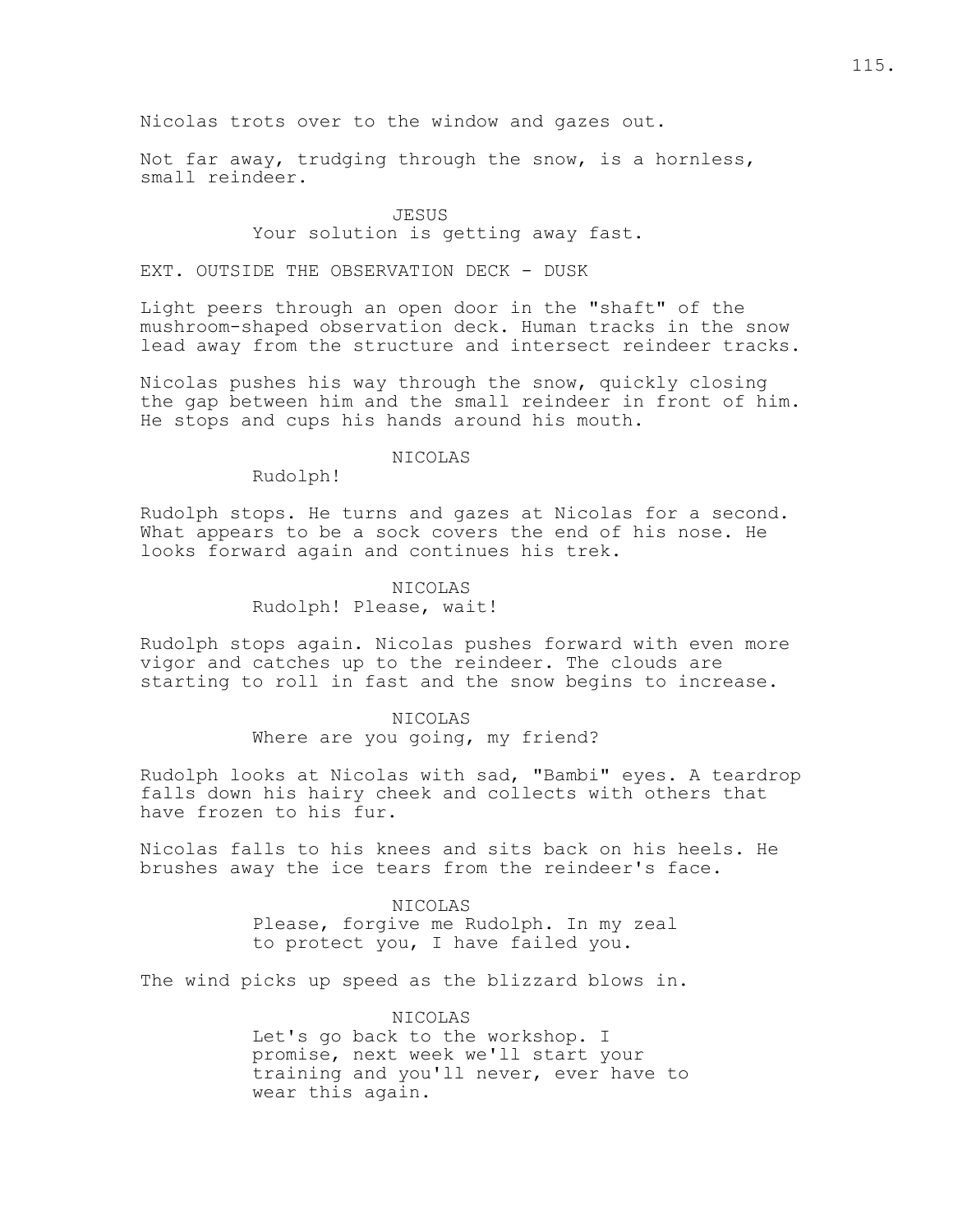Nicolas pulls the sock from Rudolph's face and quickly looks away. He holds out his hand to protect his eyes from the blinding red light pulsing from the reindeer's nose.

A second later, the snow and wind stop. Nicolas slowly stands, turns his back to Rudolph and looks around. His face fills with wonder.

The red light has created a bubble of energy that surrounds them. Outside the bubble, the blizzard rages on. But inside, all is calm. Nicolas looks up.

Above him, the red light has parted the clouds and snow, offering a bowl-shaped, clear view of the twinkling stars in the night sky.

The tiny creature closes his eyes and performs the reindeer version of gritting his teeth. The illumination from the red light morphs into a spotlight.

Nicolas slowly turns around. The light has dimmed enough for him to look over Rudolph's head. The tundra ahead is visible as far as the eye can see.

> NICOLAS Rudolph, with your nose so bright. You could guide the sleigh tonight!

Rudolph snorts and shakes his head. Nicolas laughs.

NICOLAS Yes, that does rhyme.

INT. SANTA'S WORKSHOP - SLEIGH LAUNCH BAY

The Elves are buzzing around the sleigh, which now looks like a fancy version of the original. Behind the bench seat rest Nicolas' old red bag, tied with a new red sash.

Nicolas and Clara walk in, arm in arm. Pete meets them at the sleigh.

> PETE We're ready, sir.

NICOLAS Wonderful, Pete. We still have plenty of time to make our deliveries.

PETE Please, sir, be careful. It always worries me when you go out alone.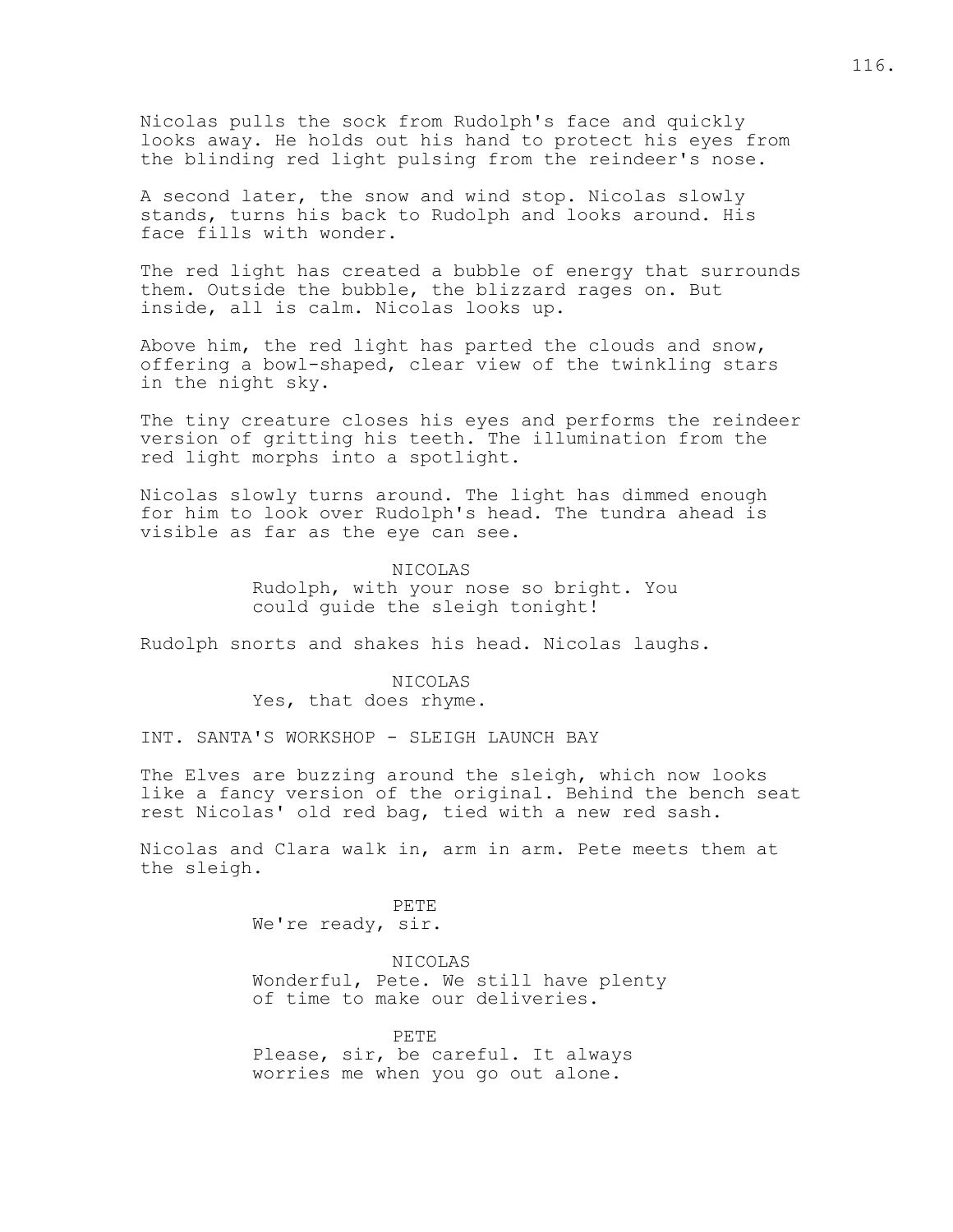NICOLAS Don't worry, We'll be fine.

Nicolas knees down to Pete's eye level.

NICOLAS Thank you Pete. You're a fantastic assistant and a great friend. I promise, I'll be extra careful.

Pete nods. Nicolas stands and faces Clara. They embrace.

NICOLAS

I love you, Clara my wife.

CLARA

And I love you, Santa Claus my husband.

After a one last big hug Clara steps back as Santa climbs aboard the sleigh. Jesus walks up and pats Nicolas on the shoulder.

JESUS

God speed, my friend.

Nicolas smiles and returns the pat. Jesus steps back from the sleigh as the Elves gather around. Nicolas gazes across the crowd. The room quiets.

NICOLAS

I want to thank you all from the bottom of my heart. Year after year, your tireless efforts bring joy to the children of the world.

Nicolas focuses on Jesus and smiles.

NICOLAS And hopefully, remind some why we celebrate this Holiest of nights.

Then returns his gaze to the crowd.

NICOLAS

Without this night and without you, I would have nothing to deliver. I'm privileged to be a part of such a marvelous team.

The crowd claps. Nicolas waits a moment before continuing.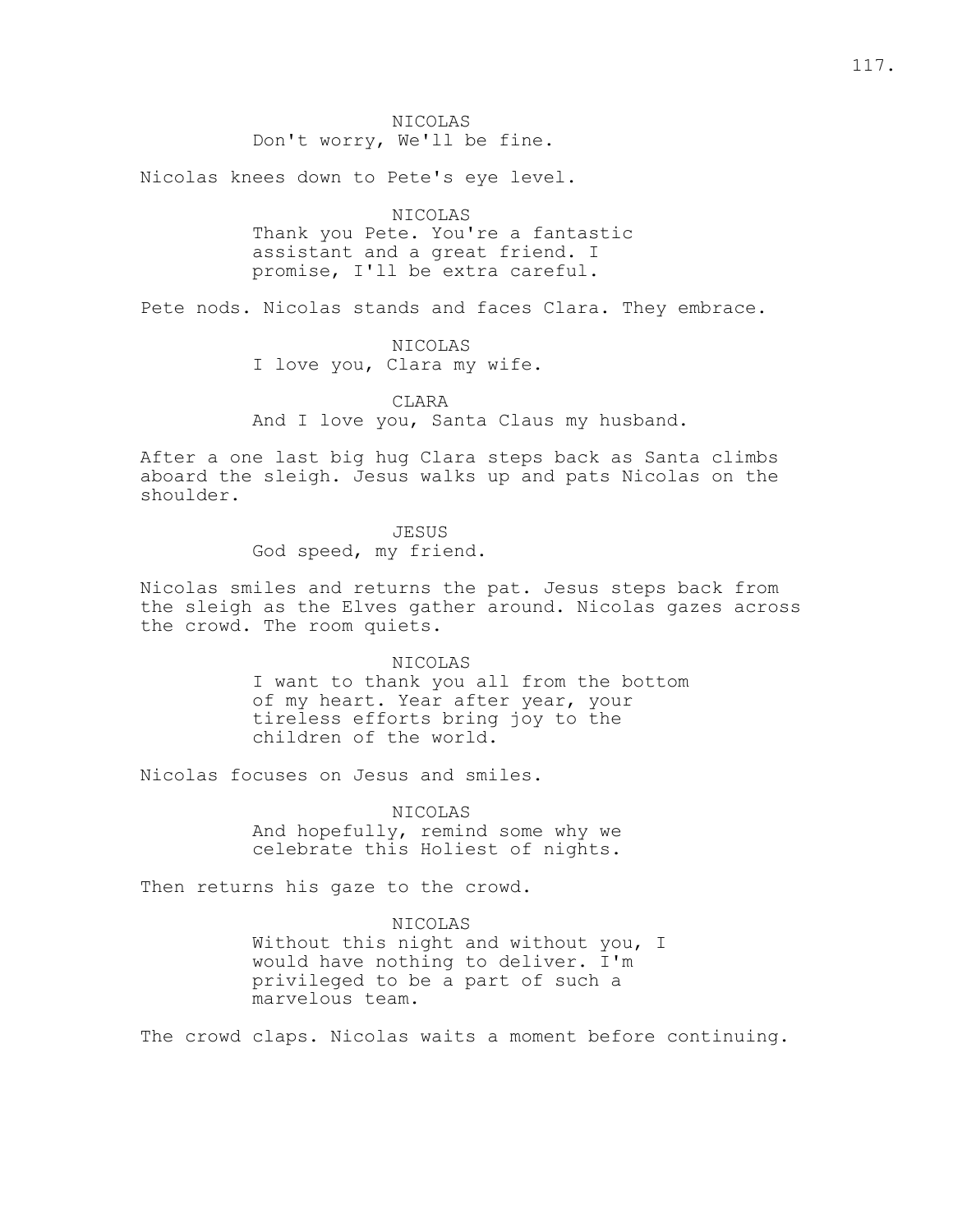#### NICOLAS

Tonight marks a very special occasion. We have a new member of the reindeer team who will guide us through this terrible storm. Thanks to him, even a blizzard won't stop us. Ladies and gentlemen, please welcome Rudolph.

The crowd begins to clap and cheer. From a side door, two Elves wearing very dark sunglasses, lead Rudolph to the front of the team and harness him at "point position."

Although it's difficult to tell, Rudolph is wearing a small, black metal cap that covers only his nose. In the front of the cap, is what looks like a tiny door.

The Elves finish their harnessing and step back. Nicolas takes his seat and grabs the reins. He glances around the room. It quiets.

A giant smile covers Nicolas' face. He looks forward and snaps the reins.

> NICOLAS On Dancer, on Dasher, on Prancer, on Vixen. On Comet, on Cupid, on Donder, on Blitzen....

Each reindeer "activate" as their name is called.

### NICOLAS ...and on, Rudolph!

The tiny door in Rudolph's nose cover opens. The bright red glow shoots a focused spotlight down the shaft of the sleigh's launching tube. The crowd oohs and aahs.

Nicolas reaches in his pocket, pulls out a pair of stylish sunglasses and puts them on. He snaps the reins again.

#### NICOLAS

Let's fly, boys!

The crowd steps back. The sleigh moves forward and starts gaining speed as it enters the launching tube.

The Elves gather around the end of the tube and watch the sleigh vanish up a ramp.

EXT. NORTH POLE ABOVE THE WORKSHOP - NIGHT

The blizzard rages on. Double doors, like that of a missile silo, push away the snow as they open. Beneath the doors, a faint red glow begins to intensify.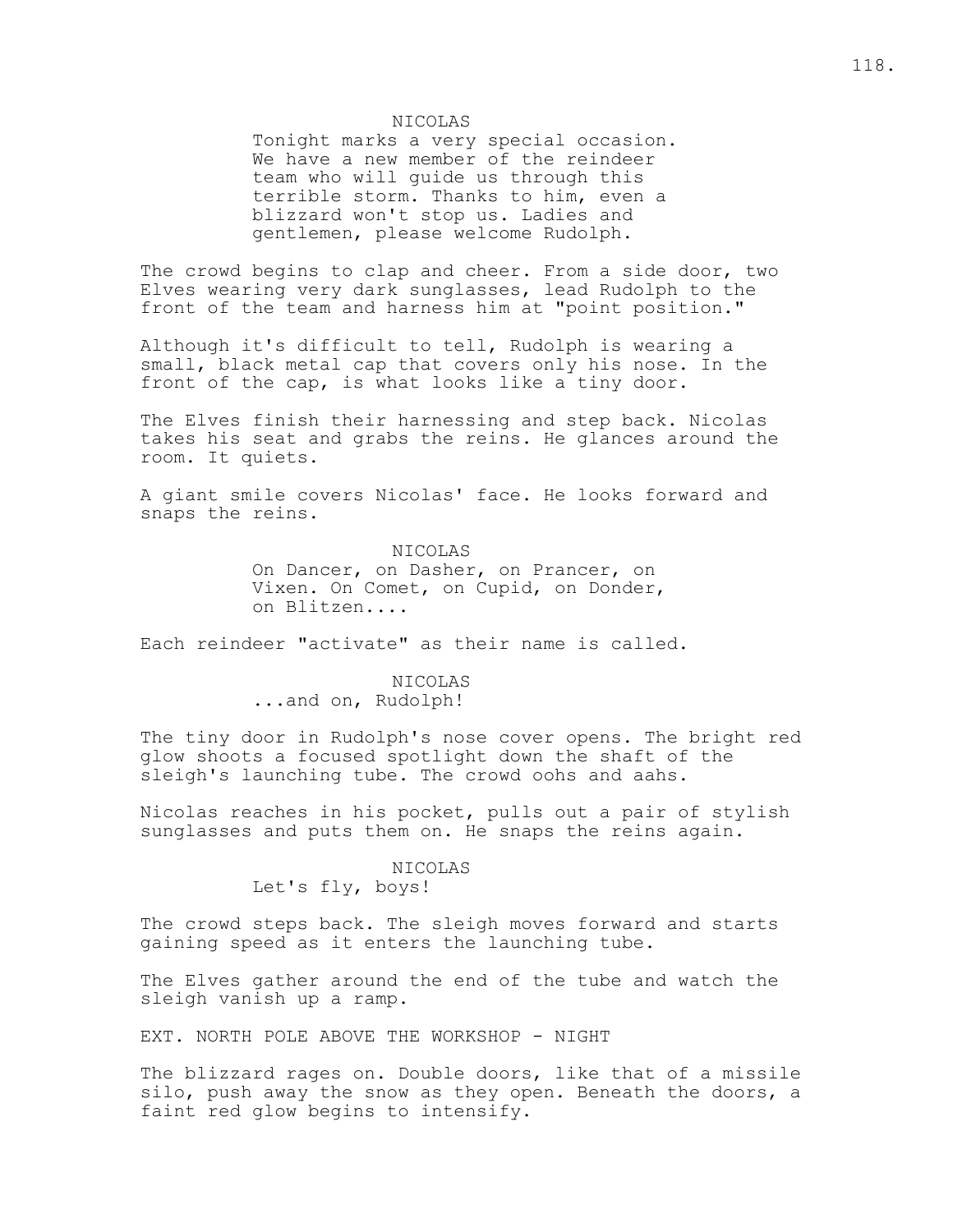As the glow gets brighter, a bubble of energy emerges through the doors, forcing the inclement weather away from the opening.

The winds begin to die, the snow stops falling. The red glow from the opening is now nearly blinding.

Suddenly, Rudolph, followed by the reindeer and sleigh, blast through the open doors. They rocket skyward, encased in the red glow of the protective energy field.

Nicolas takes off his sunglasses and gazes ahead. On either side the blizzard rages on, but in front of him, the view is perfectly clear. He mutters to himself in amazement.

#### NICOLAS

This will work.

Then gives the reins another snap.

## NICOLAS

Onward boys, time's a wasting.

The sleigh makes a banking turn and heads for the horizon. As the sleigh shrinks in the distance, Nicolas' voice is heard. He sounds very 'jolly' as he laughs.

> NICOLAS Ho, ho, ho. It's going to be a Merry Christmas after all. A Merry Christmas indeed. A good night to all...

Steve's voice fades in as the sleigh disappears into the clouds.

> STEVE (O.C.) ...and to all, a good night.

DISSOLVE TO:

INT. CRAWFORD RESIDENCE LIVING ROOM - NIGHT

Steve lays the book on his lap and looks at his daughter on the sofa. She's fast asleep. Only a small flame on a pile of ashes remain in the fireplace.

Steve stands, steps to the bookshelf and returns the encyclopedia to the open slot between the others.

He walks to the sofa, gathers Natalie's blanket and gently picks her up. She moans a bit but stays asleep.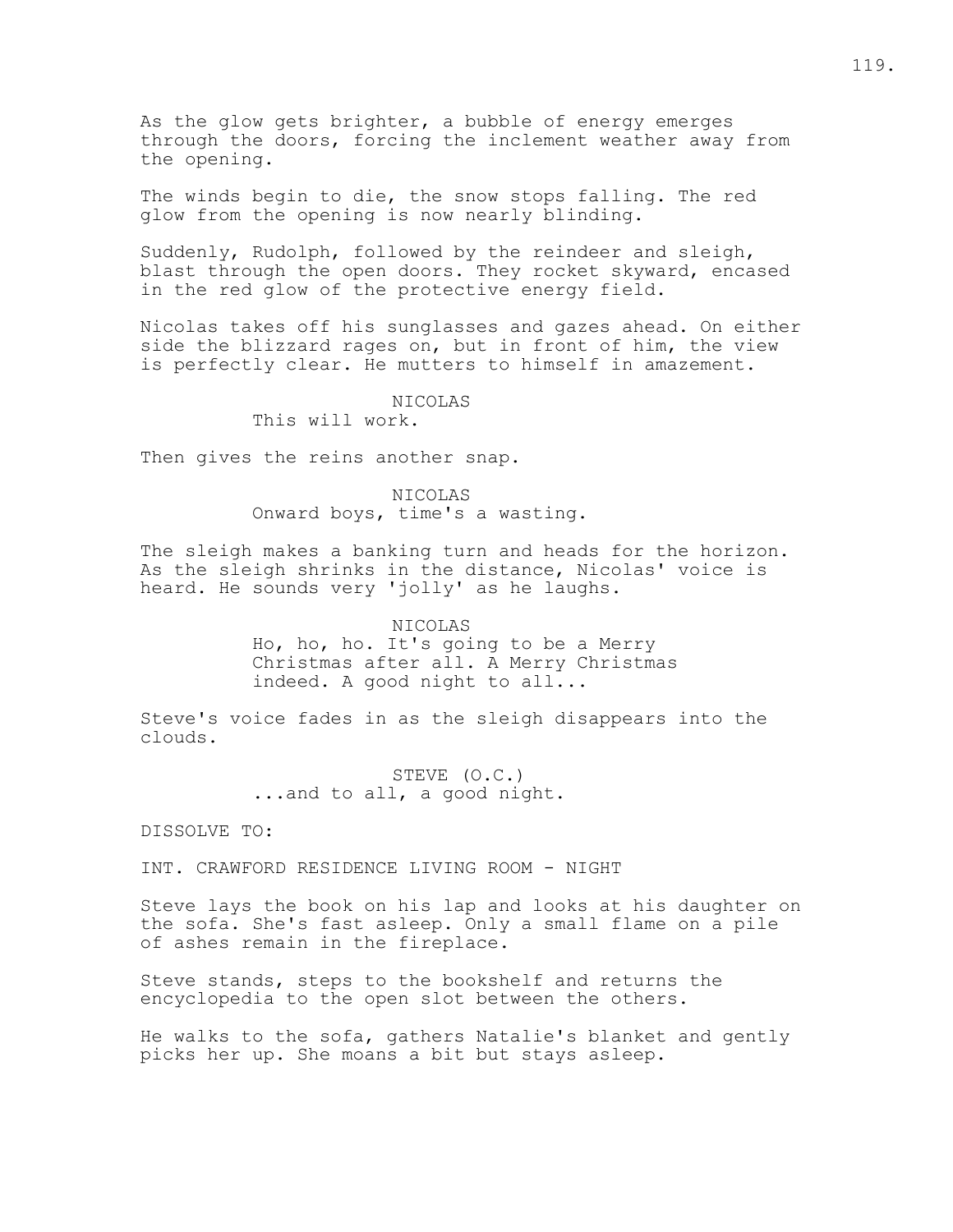With child in his arms, Steve turns and stares at the Christmas tree. The small flicker of firelight shines against it's tinsel and ornaments.

A moment later, the flame in the fireplace dies. A small night-light kicks on behind him. Steve turns and heads for the stairs.

As Steve walks away, the view closes in under the sofa, where the small night-light now illuminates a piece of paper lying on the floor.

As the view closes in, the child-like writing on the paper comes into focus. It reads:

DEAR SANTA. DON'T BRING ME ANY TOYS THIS YEAR. I'D RATHER HAVE MY MOMMY WELL FOR CHRISTMAS. BUT PLEASE STOP BY ANYWAY FOR MILK AND COOKIES. NATALIE.

INT. HALL OUTSIDE HOSPITAL ROOM - NIGHT

A nurse walks down a long hall lined with open doors to patient's room. She casually glances into each room as she makes her way toward a station at the end of the hall.

The nurse passes Jill Crawford's room and looks in, then abruptly stops. She takes a step backward and looks again.

Standing beside the bed, with his back toward the door, is someone that looks like Santa Claus, leaning over Jill with his hand on her forehead.

> NURSE Excuse me. Visiting hours are over.

Santa doesn't respond.

NURSE Hey, 'Santa Claus.' This is ICU. You're not supposed to be here.

Santa still doesn't respond. The nurse looks down the hall to another nurse standing at the station.

> NURSE Better call security.

When she looks back into the room, Jill is still in bed but Santa is gone and the window is open. The nurse snaps her head back toward the station.

NURSE

Now!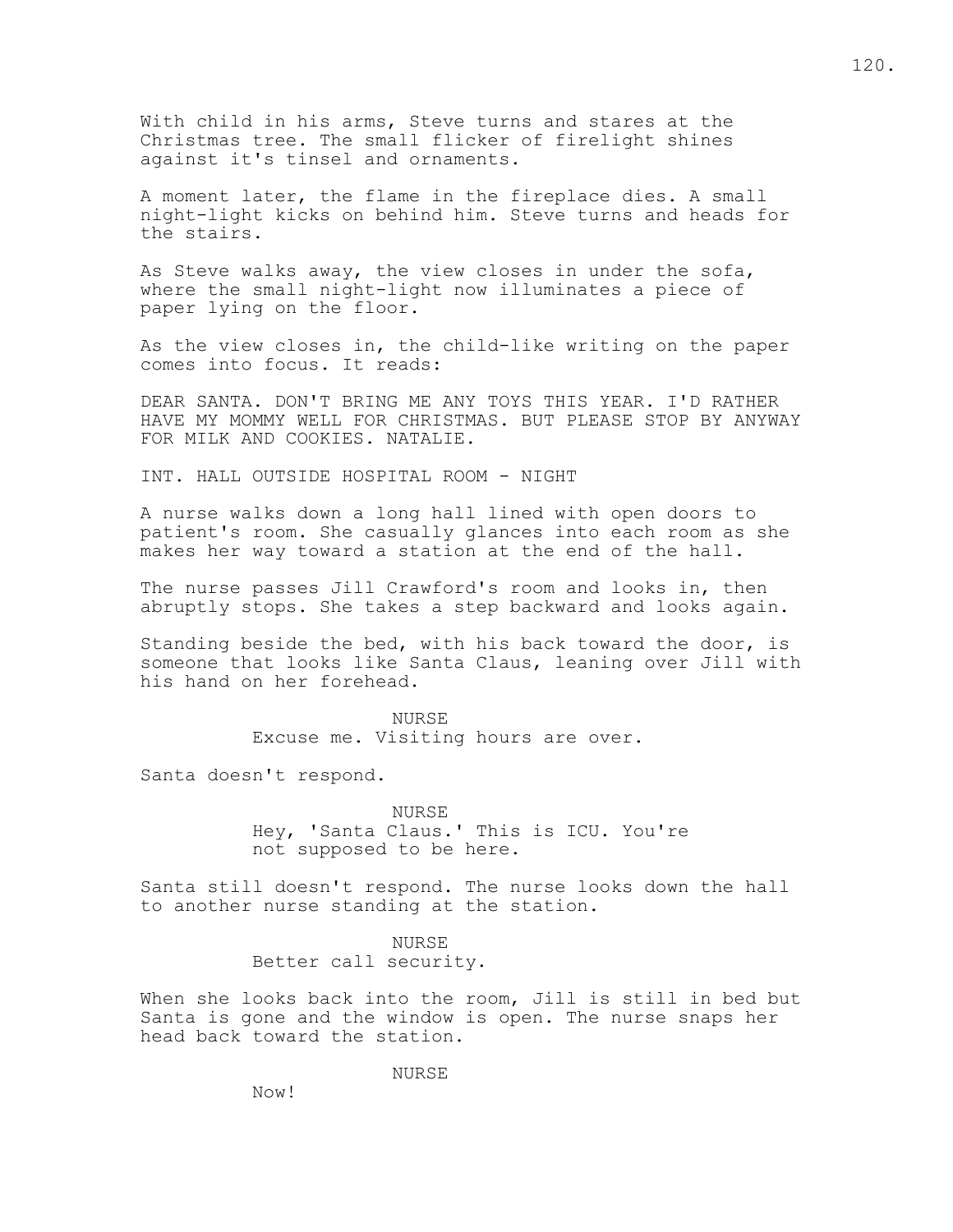INT. JILL'S HOSPITAL ROOM - NIGHT

The nurse runs into the room and begins examining Jill. A moment later, a second nurse enters followed by the security guard, who immediately goes to the window.

Both nurses attend to Jill as the guard examines the window. Something outside catches his attention. He leans through the frame and gawks.

The reindeer and sleigh hover just feet away. Nicolas is taking his seat when he notices the guard staring at him with his mouth wide open.

Nicolas winks at the guard and gives him a "salute." He grabs the reins, gives them a snap and whistles. In an instant the sleigh shrinks into the night sky.

The first nurse steps up to the guard.

NURSE #1 Did you find something?

He looks at her, absolutely and totally dumbfounded.

GUARD

Huh?

### NURSE #1

You whistled.

Jill's eyes open. The attending nurse gasps.

NURSE #2

She's awake!

The first nurse quickly steps back to the bed. Jill is trying to sit up. Both nurses help her.

> NURSE #1 Take it slow, Jill.

Jenny the nurse steps in. She gazes at the open window, at Jill and smiles. Then steps to the bed as the nurses reposition the patient.

> NURSE #1 How do you feel?

Jill blinks her eyes as if waking up.

JILL I... I feel fine.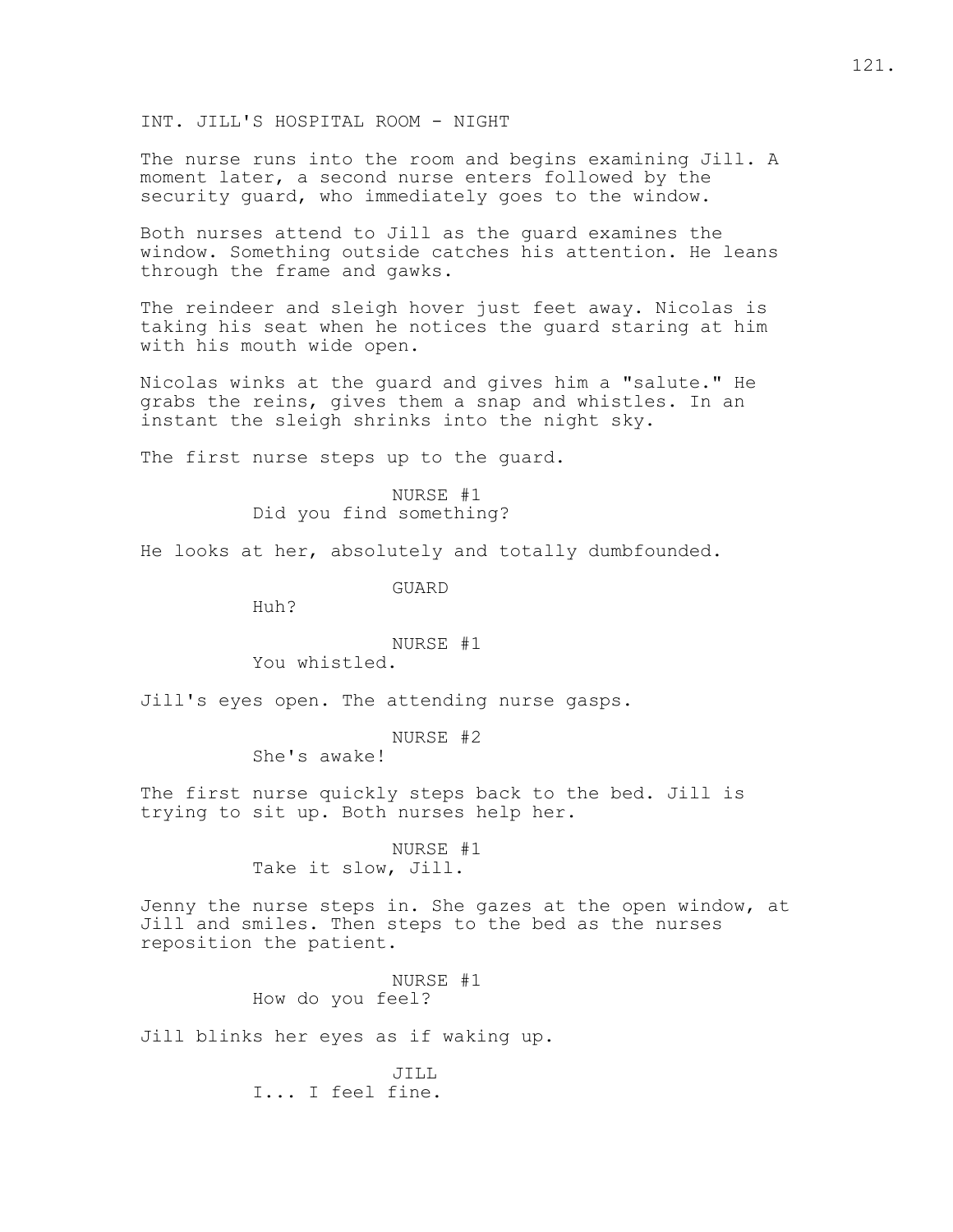She looks at each nurse with a puzzled look.

JILL Actually, I feel really refreshed.

Jill glances around the room and wrinkles her brow a bit.

JILL Did I just see 'Santa Claus?'

From across the room, the guard, still in an almost catatonic state, mutters.

#### GUARD

Yes, you did.

Everyone in the room looks quite perplexed except Jenny. She simply smiles.

EXT. SKY OVER CITY - NIGHT

A forward view from behind the sleigh as Nicolas guides the reindeer around tall buildings.

> NICOLAS Another great job well done, boys! Let's go home.

With a snap of the reins the reindeer pull upward toward the stars in a clear sky.

Jesus now sits beside Nicolas. In unison, they both lean back in the bench seat and prop their feet up on the front of the sleigh. Nicolas gazes at Jesus with sincerity.

> NICOLAS Thank you so much for that. It was the best gift I've ever delivered.

> > JESUS

Ah, don't mention it. I owe you big time anyway. And besides, Natalie was right. Her mother was going to make a full recovery, eventually.

NICOLAS But you made it happen tonight. And for that, I am eternally grateful.

Jesus smiles at Nicolas then cast his gaze forward at the clear, gorgeous night sky.